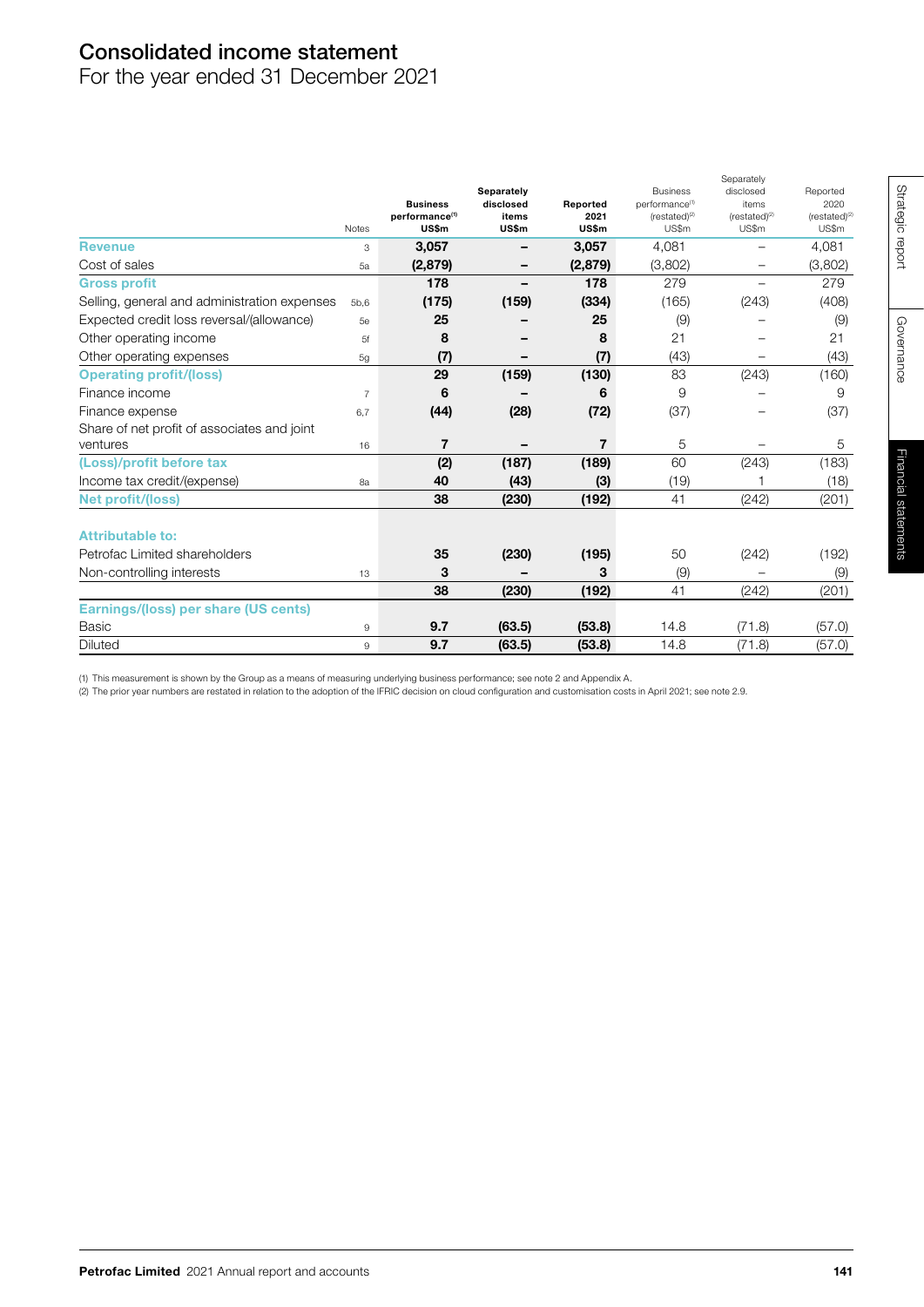# Consolidated statement of comprehensive income

For the year ended 31 December 2021

|                                                                                              |              | 2021  | 2020<br>$(rested)^{(1)}$ |
|----------------------------------------------------------------------------------------------|--------------|-------|--------------------------|
|                                                                                              | <b>Notes</b> | US\$m | US\$m                    |
| <b>Reported net loss</b>                                                                     |              | (192) | (201)                    |
|                                                                                              |              |       |                          |
| Other comprehensive income/(loss) to be reclassified to consolidated income                  |              |       |                          |
| statement in subsequent periods                                                              |              |       |                          |
| Net changes in fair value of derivatives and financial assets designated as cash flow hedges | 25           |       | (15)                     |
| Foreign currency translation gains/(losses)                                                  | 25           | 3     | (18)                     |
| Other comprehensive income/(loss) to be reclassified to consolidated income statement in     |              |       |                          |
| subsequent periods                                                                           |              | 4     | (33)                     |
| Other comprehensive income reclassified to consolidated income statement                     |              |       |                          |
| Foreign currency translation losses reclassified to the consolidated income statement        | 25           | 8     | 3                        |
| Other comprehensive income reclassified to consolidated income statement                     |              | 8     | 3                        |
| Total comprehensive (loss) for the year                                                      |              | (180) | (231)                    |
| <b>Attributable to:</b>                                                                      |              |       |                          |
| Petrofac Limited shareholders                                                                |              | (183) | (222)                    |
| Non-controlling interests                                                                    | 13           | з     | (9)                      |
|                                                                                              |              | (180) | (231)                    |

(1) The prior year numbers are restated in relation to the adoption of the IFRIC decision on cloud configuration and customisation costs in April 2021; see note 2.9.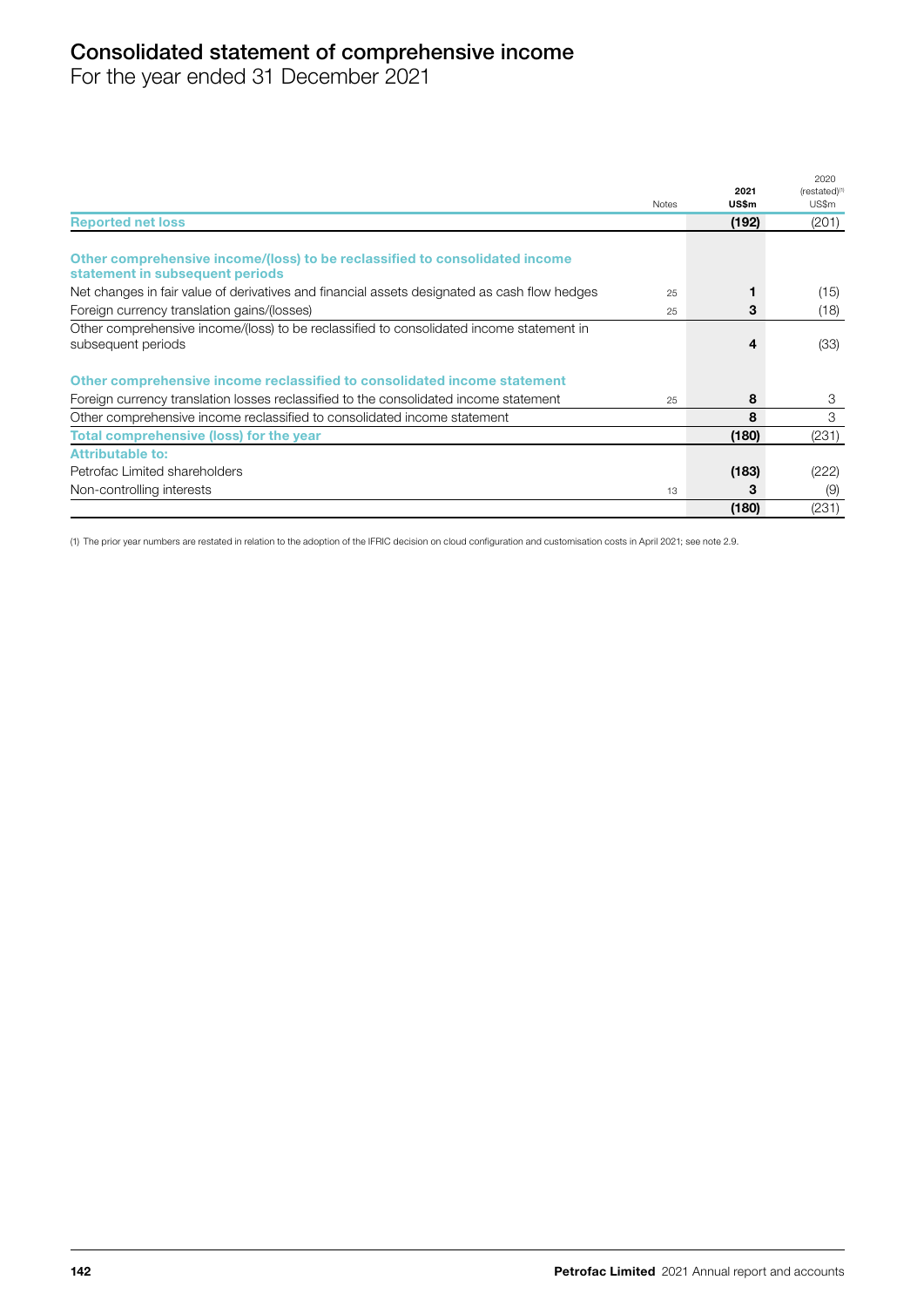# Consolidated balance sheet

At 31 December 2021

|                                                                      |       | 2021                     | 2020<br>$(restated)^{(1)}$ | 1 Jan 2020<br>(restated) <sup>(1)</sup> |
|----------------------------------------------------------------------|-------|--------------------------|----------------------------|-----------------------------------------|
|                                                                      | Notes | US\$m                    | US\$m                      | US\$m                                   |
| <b>Assets</b>                                                        |       |                          |                            |                                         |
| Non-current assets                                                   |       |                          |                            |                                         |
| Property, plant and equipment                                        | 12    | 283                      | 288                        | 398                                     |
| Goodwill                                                             | 14    | 101                      | 101                        | 99                                      |
| Intangible assets                                                    | 15    | 43                       | 51                         | 50                                      |
| Investments in associates and joint ventures                         | 16    | 34                       | 35                         | 38                                      |
| Other financial assets                                               |       | 209                      | 202                        | 316                                     |
| Deferred consideration                                               | 17    | 55                       | 55                         | 61                                      |
| Deferred tax assets                                                  | 11    | 18                       | 61                         | 50                                      |
|                                                                      | 8с    |                          |                            |                                         |
|                                                                      |       | 743                      | 793                        | 1,012                                   |
| <b>Current assets</b>                                                |       |                          |                            |                                         |
| Inventories                                                          | 18    | 23                       | 8                          | 17                                      |
| Trade and other receivables                                          | 19    | 668                      | 877                        | 1,103                                   |
| Contract assets                                                      | 20    | 1,580                    | 1,652                      | 2,064                                   |
| Other financial assets                                               | 17    | 183                      | 148                        | 135                                     |
| Income tax receivable                                                |       | 20                       | 9                          | 4                                       |
| Cash and short-term deposits                                         | 21    | 620                      | 684                        | 1,025                                   |
|                                                                      |       | 3,094                    | 3,378                      | 4,348                                   |
| Assets held for sale                                                 |       | $\overline{\phantom{0}}$ | $\overline{\phantom{0}}$   | 600                                     |
| <b>Total assets</b>                                                  |       | 3,837                    | 4,171                      | 5,960                                   |
|                                                                      |       |                          |                            |                                         |
| <b>Equity and liabilities</b>                                        |       |                          |                            |                                         |
| Equity                                                               |       |                          |                            |                                         |
| Share capital                                                        | 22    | 10                       | 7                          | 7                                       |
| Share premium                                                        | 22    | 251                      | 4                          | 4                                       |
| Capital redemption reserve                                           | 22    | 11                       | 11                         | 11                                      |
| Employee Benefit Trust shares                                        | 23    | (69)                     | (88)                       | (110)                                   |
| Other reserves                                                       | 25    | 42                       | 43                         | 84                                      |
| Retained earnings                                                    |       | 230                      | 426                        | 621                                     |
| Equity attributable to Petrofac Limited shareholders                 |       | 475                      | 403                        | 617                                     |
| Non-controlling interests                                            | 13    | 10                       | $\overline{7}$             | 281                                     |
| <b>Total equity</b>                                                  |       | 485                      | 410                        | 898                                     |
|                                                                      |       |                          |                            |                                         |
| Non-current liabilities                                              |       |                          |                            |                                         |
| Interest-bearing loans and borrowings                                | 26    | 764                      | 50                         | 599                                     |
| Provisions                                                           | 27    | 143                      | 171                        | 189                                     |
| Other financial liabilities                                          | 17    | 195                      | 166                        | 315                                     |
| Deferred tax liabilities                                             | 8c    | 29                       | 38                         | 37                                      |
|                                                                      |       | 1,131                    | 425                        | 1,140                                   |
| <b>Current liabilities</b>                                           |       |                          |                            |                                         |
| Trade and other payables                                             | 28    | 1,090                    | 887                        | 1,075                                   |
| Contract liabilities                                                 |       | 58                       | 120                        | 273                                     |
|                                                                      | 20    |                          | 750                        | 411                                     |
| Interest-bearing loans and borrowings<br>Other financial liabilities | 26    |                          |                            |                                         |
|                                                                      | 17    | 81                       | 179                        | 166                                     |
| Income tax payable                                                   |       | 142                      | 191                        | 231                                     |
| Accrued contract expenses                                            | 32    | 780                      | 1,134                      | 1,599                                   |
| Provisions                                                           | 27    | 70                       | 75                         | 47                                      |
|                                                                      |       | 2,221                    | 3,336                      | 3,802                                   |
| Liabilities associated with assets held for sale                     |       |                          |                            | 120                                     |
| <b>Total liabilities</b>                                             |       | 3,352                    | 3,761                      | 5,062                                   |
| <b>Total equity and liabilities</b>                                  |       | 3,837                    | 4,171                      | 5,960                                   |

The consolidated financial statements on pages 141 to 202 were approved by the Board of Directors on 23 March 2022 and signed on its behalf by Afonso Reis e Sousa – Chief Financial Officer.

(1) The prior year numbers are restated in relation to the adoption of the IFRIC decision on cloud configuration and customisation costs in April 2021; see note 2.9.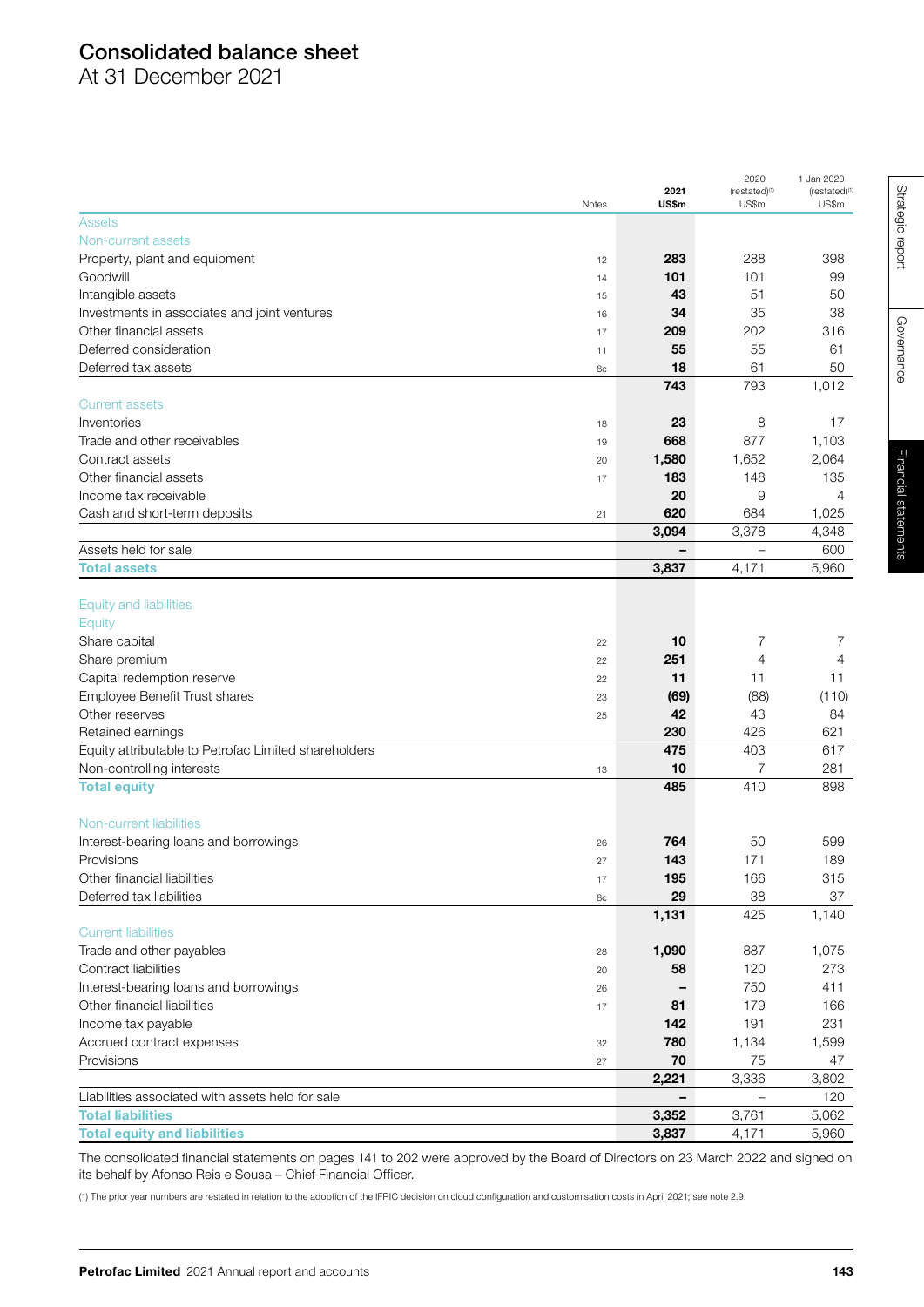# Consolidated statement of cash flows

For the year ended 31 December 2021

|                                                                                                |                |               | 2020                               |
|------------------------------------------------------------------------------------------------|----------------|---------------|------------------------------------|
|                                                                                                | Notes          | 2021<br>US\$m | (restated) <sup>(1)</sup><br>US\$m |
| <b>Operating activities</b>                                                                    |                |               |                                    |
| <b>Loss before tax</b>                                                                         |                | (189)         | (183)                              |
| Separately disclosed items                                                                     | 6              | 187           | 243                                |
| Profit before tax and separately disclosed items                                               |                | (2)           | 60                                 |
| Adjustments to reconcile profit before tax and separately disclosed items to net cash flows:   |                |               |                                    |
| Depreciation, amortisation, business performance impairment and write-off                      | 5a, 5b, 5g     | 68            | 123                                |
| Expected credit loss (reversal)/allowance recognised                                           | 5e             | (25)          | 9                                  |
| Share-based payments                                                                           | 24             | 7             | 15                                 |
| Difference between other long-term employment benefits paid and amounts recognised in the      |                |               |                                    |
| consolidated income statement                                                                  | 27             | (29)          | (18)                               |
| Net finance expense                                                                            | $\overline{7}$ | 38            | 28                                 |
| Net movement in other provisions                                                               | 27             | (13)          | 24                                 |
| Share of net profit of associates and joint ventures                                           | 16             | (7)           | (5)                                |
| Net other non-cash items                                                                       |                | (3)           | 1                                  |
|                                                                                                |                | 34            | 237                                |
| Working capital adjustments:                                                                   |                |               |                                    |
| Inventories                                                                                    |                | (15)          | 4                                  |
| Trade and other receivables                                                                    |                | 211           | 122                                |
| Contract assets                                                                                | 20             | 78            | 409                                |
| Related party receivables                                                                      | 31             |               | 1                                  |
| Other net current financial assets                                                             | 17             | (106)         | (25)                               |
| Assets and liabilities held for sale                                                           |                |               | $\overline{7}$                     |
| Trade and other payables                                                                       |                | 120           | (156)                              |
| Contract liabilities                                                                           | 20             | (59)          | (153)                              |
| Accrued contract expenses                                                                      |                | (354)         | (369)                              |
| Net working capital adjustments                                                                |                | (125)         | (160)                              |
| <b>Cash generated from operations</b>                                                          |                | (91)          | 77                                 |
| Separately disclosed items paid - operating costs                                              |                | (28)          | (33)                               |
| Net income taxes paid                                                                          |                | (42)          | (74)                               |
| Net cash flows used in operating activities                                                    |                | (161)         | (30)                               |
| Investing activities                                                                           |                |               |                                    |
| Purchase of property, plant and equipment                                                      |                | (43)          | (33)                               |
| Payments for intangible assets                                                                 | 15             | (10)          | (10)                               |
| Contingent consideration paid                                                                  | 17             |               | (3)                                |
| Dividends received from associates and joint ventures                                          | 16             | 8             | 9                                  |
| Loans paid to associates and joint ventures                                                    | 16             |               | (2)                                |
| Disposal costs paid                                                                            |                |               |                                    |
| Net proceeds from disposal of subsidiaries, including receipt against contingent consideration |                | 9             | (3)<br>31                          |
| Proceeds from disposal of property, plant and equipment                                        |                | 5             | 1.                                 |
| Interest received                                                                              |                | 1             | 3                                  |
| Net cash flows used in investing activities                                                    |                |               |                                    |
|                                                                                                |                | (30)          | (7)                                |
| <b>Financing activities</b><br>Issue of shares net of associated transaction costs             |                | 250           |                                    |
|                                                                                                | 22             |               | 870                                |
| Proceeds from interest-bearing loans and borrowings, net of debt acquisition cost              | 17             | 1,484         |                                    |
| Repayment of interest-bearing loans and borrowings                                             | 17             | (1, 470)      | (1,015)                            |
| Repayment of lease liabilities                                                                 | 29             | (40)          | (50)                               |
| Separately disclosed items paid - refinancing related costs paid                               |                | (23)          |                                    |
| Interest paid                                                                                  |                | (27)          | (36)                               |
| Purchase of Company's shares by Employee Benefit Trust                                         | 23             | (2)           | (11)                               |
| Net cash flows generated from/(used in) financing activities                                   |                | 172           | (242)                              |
| Net decrease in cash and cash equivalents                                                      |                | (19)          | (279)                              |
| Net foreign exchange difference                                                                |                |               | 4                                  |
| Cash and cash equivalents at 1 January                                                         |                | 639           | 914                                |
| <b>Cash and cash equivalents at 31 December</b>                                                | 21             | 620           | 639                                |

(1) The prior year numbers are restated in relation to the adoption of the IFRIC decision on cloud configuration and customisation costs in April 2021; see note 2.9.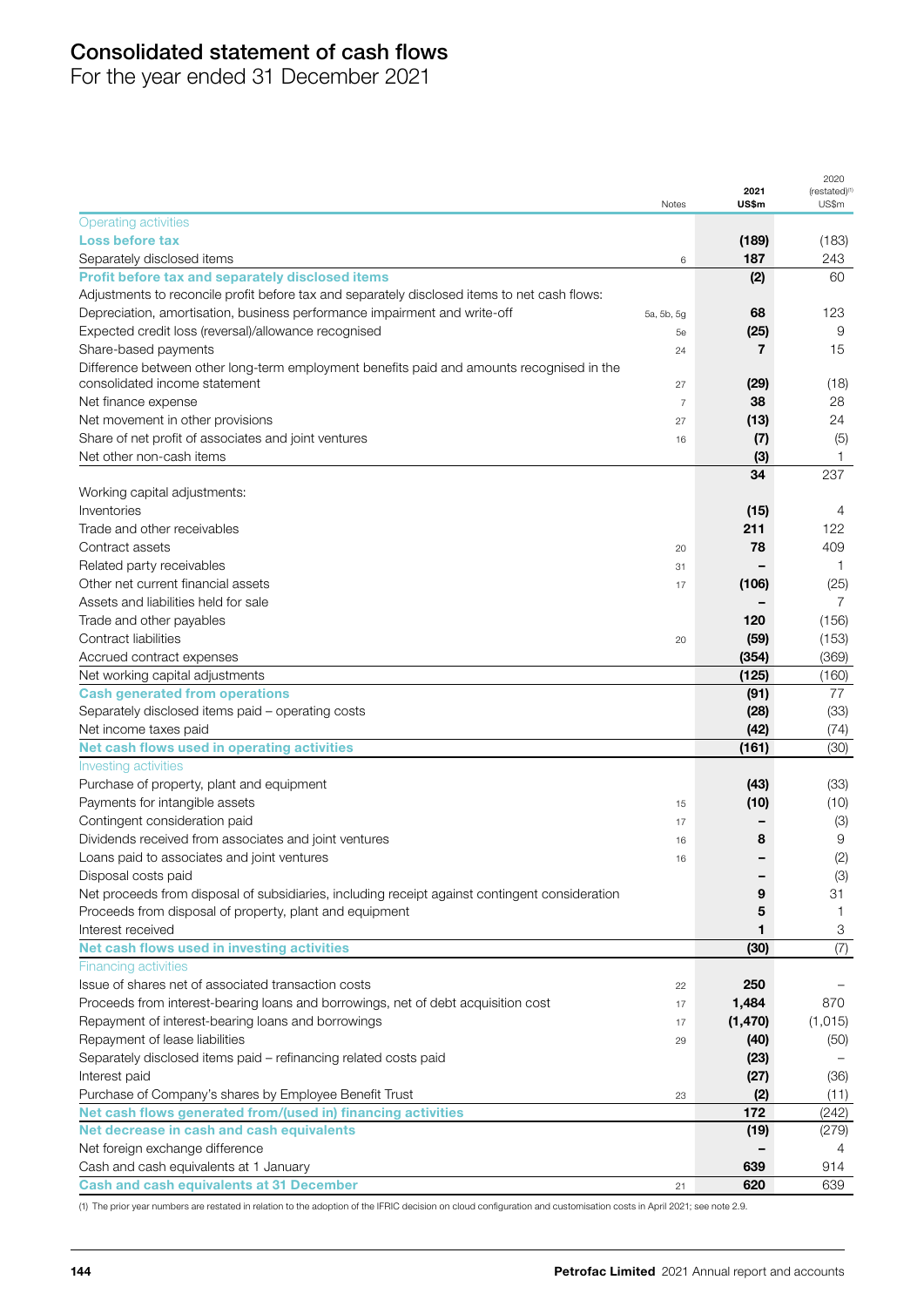# Consolidated statement of changes in equity

For the year ended 31 December 2021

|                                                                                                        | Attributable to Petrofac Limited shareholders |                           |                                           |                                                                                 |                                         |                               |                |                                           |                          |
|--------------------------------------------------------------------------------------------------------|-----------------------------------------------|---------------------------|-------------------------------------------|---------------------------------------------------------------------------------|-----------------------------------------|-------------------------------|----------------|-------------------------------------------|--------------------------|
|                                                                                                        | Issued share<br>capital<br>US\$m              | Share<br>premium<br>US\$m | Capital<br>redemption<br>reserve<br>US\$m | Employee<br><b>Benefit Trust</b><br>shares <sup>(1)</sup><br>US\$m<br>(note 23) | Other<br>reserves<br>US\$m<br>(note 25) | Retained<br>earnings<br>US\$m | Total<br>US\$m | Non-<br>controlling<br>interests<br>US\$m | Total<br>equity<br>US\$m |
| At 1 January 2020 (as reported)                                                                        | 7                                             | 4                         | 11                                        | (110)                                                                           | 84                                      | 637                           | 633            | 281                                       | 914                      |
| Impact of change in accounting policy<br>in respect of cloud configuration and                         |                                               |                           |                                           |                                                                                 |                                         |                               |                |                                           |                          |
| customisation costs (note 2.9)                                                                         |                                               |                           |                                           |                                                                                 | $\overline{\phantom{m}}$                | (16)                          | (16)           |                                           | (16)                     |
| At 1 January 2020 (restated) <sup>(2)</sup>                                                            | $\overline{7}$                                | $\overline{4}$            | 11                                        | (110)                                                                           | 84                                      | 621                           | 617            | 281                                       | 898                      |
| Restated net loss <sup>(2)</sup>                                                                       |                                               |                           | $\overline{\phantom{0}}$                  | ÷                                                                               | $\equiv$                                | (192)                         | (192)          | (9)                                       | (201)                    |
| Other comprehensive loss                                                                               |                                               |                           |                                           | $\overline{\phantom{0}}$                                                        | (30)                                    | $\overline{\phantom{0}}$      | (30)           | $\qquad \qquad -$                         | (30)                     |
| Total comprehensive loss                                                                               |                                               |                           |                                           | $\overline{\phantom{0}}$                                                        | (30)                                    | (192)                         | (222)          | (9)                                       | (231)                    |
| Purchase of Company's shares by<br>Employee Benefit Trust (note 23)                                    |                                               |                           |                                           | (11)                                                                            |                                         |                               | (11)           |                                           | (11)                     |
| Issue of Company's shares by<br>Employee Benefit Trust (note 23)                                       |                                               |                           |                                           | 33                                                                              | (30)                                    | (3)                           |                |                                           |                          |
| Transfer to share-based payments<br>reserve for Deferred Bonus Share<br>Plan Invested Shares (note 24) |                                               |                           |                                           |                                                                                 | 4                                       |                               | 4              |                                           | 4                        |
| Credit to equity for share-based<br>payments charge (note 24)                                          |                                               |                           |                                           |                                                                                 | 15                                      |                               | 15             |                                           | 15                       |
| Disposal (note 17)                                                                                     |                                               |                           |                                           |                                                                                 | $\overline{\phantom{0}}$                |                               |                | (265)                                     | (265)                    |
| At 31 December 2020 (restated) <sup>(2)</sup>                                                          | $\overline{7}$                                | $\overline{4}$            | 11                                        | (88)                                                                            | 43                                      | 426                           | 403            | 7                                         | 410                      |
| At 1 January 2021                                                                                      | $\overline{7}$                                | 4                         | 11                                        | (88)                                                                            | 43                                      | 426                           | 403            | 7                                         | 410                      |
| Reported net (loss)/profit                                                                             |                                               |                           |                                           |                                                                                 | $\overline{\phantom{0}}$                | (195)                         | (195)          | 3                                         | (192)                    |
| Other comprehensive income                                                                             | -                                             |                           | -                                         | $\qquad \qquad -$                                                               | 12                                      | $\qquad \qquad -$             | 12             | $\qquad \qquad -$                         | 12                       |
| Total comprehensive income/(loss)                                                                      | $\equiv$                                      |                           | $\equiv$                                  | $\equiv$                                                                        | 12                                      | (195)                         | (183)          | 3                                         | (180)                    |
| Issue of own shares (note 22)                                                                          | 3                                             | 247                       |                                           |                                                                                 |                                         | $\overline{\phantom{0}}$      | 250            |                                           | 250                      |
| Purchase of Company's shares by<br>Employee Benefit Trust (note 23)                                    |                                               |                           |                                           | (2)                                                                             |                                         |                               | (2)            |                                           | (2)                      |
| Issue of Company's shares by<br>Employee Benefit Trust (note 23)                                       |                                               |                           |                                           | 21                                                                              | (20)                                    | (1)                           |                |                                           |                          |
| Credit to equity for share-based<br>payments charge (note 24)                                          |                                               |                           |                                           |                                                                                 | $\overline{7}$                          |                               | 7              |                                           | 7                        |
| At 31 December 2021                                                                                    | 10                                            | 251                       | 11                                        | (69)                                                                            | 42                                      | 230                           | 475            | 10                                        | 485                      |

(1) Shares held by Petrofac Employee Benefit Trust.

(2) The prior year numbers are restated in relation to the adoption of the IFRIC decision on cloud configuration and customisation costs in April 2021; see note 2.9.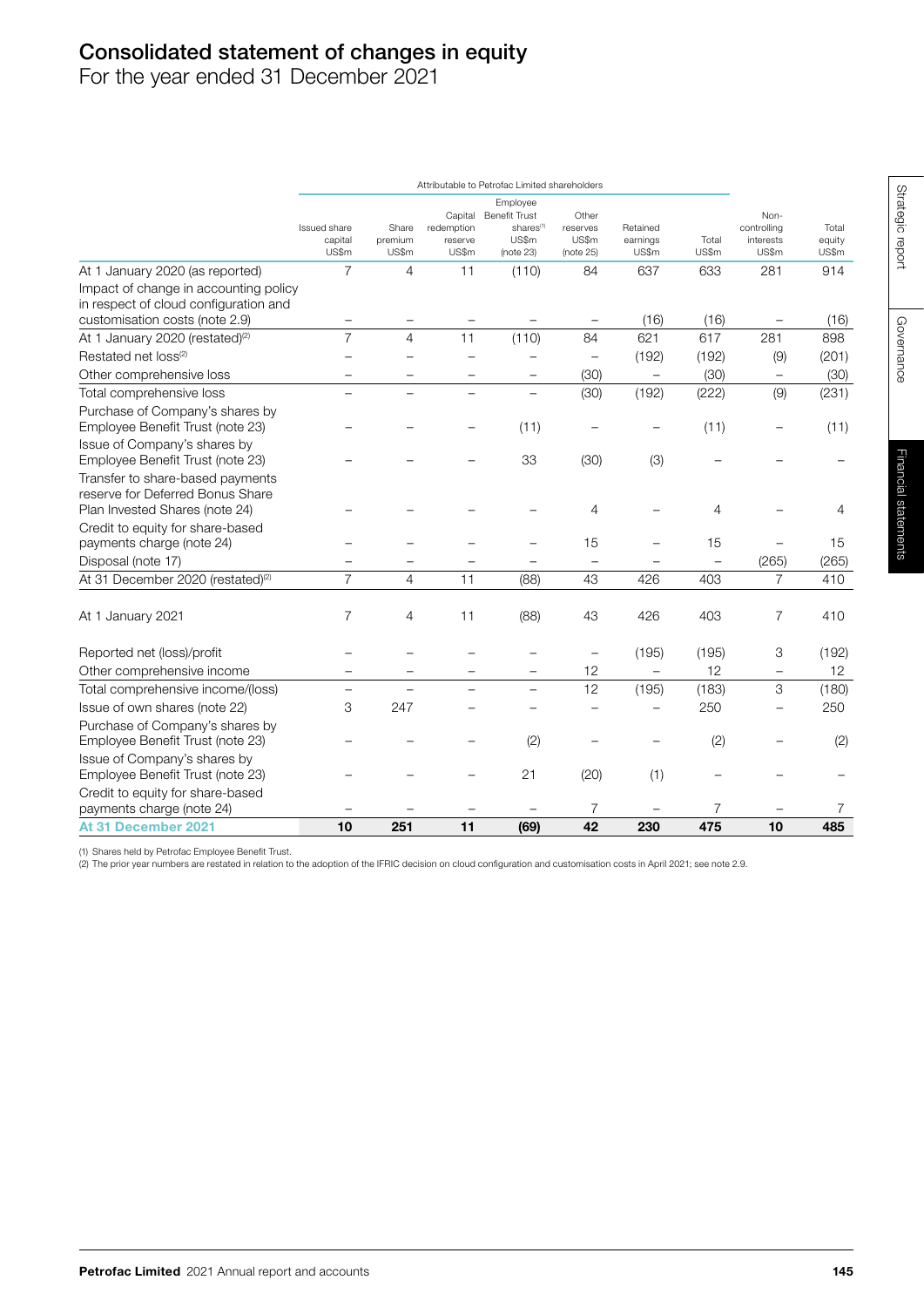For the year ended 31 December 2021

# 1 Corporate information

Petrofac Limited (the 'Company') is a limited liability company registered and domiciled in Jersey under the Companies (Jersey) Law 1991 and is the holding company for the international group of Petrofac subsidiaries. Petrofac Limited and its subsidiaries at 31 December 2021 comprised the Petrofac Group (the 'Group'). Information on the Group's subsidiaries, associates and joint arrangements is contained in note 34 to these consolidated financial statements. Information on the Group's related party transactions is provided in note 31. The Group's principal activity is to design, build, manage and maintain infrastructure for the energy industries.

The Company's and the Group's financial statements (the 'consolidated financial statements') for the year ended 31 December 2021 were authorised for issue in accordance with a resolution of the Board of Directors on 23 March 2022. The Company's financial statements for the year ended 31 December 2021 are shown on pages 210 to 226.

# 2 Summary of significant accounting policies 2.1 Basis of preparation

The consolidated financial statements have been prepared in accordance with International Financial Reporting Standards (IFRS) as issued by the International Accounting Standards Board (IASB) and applicable requirements of Jersey law. The Group has revised its accounting policy in relation to configuration costs incurred in implementing Software-as-a-Service (SaaS) arrangements in response to the IFRS Interpretations Committee decision (Configuration or Customisation Costs in a Cloud Computing Arrangement (IAS 38 Intangible Assets)). The Group assessed the impact of this change in accounting policy on such arrangements entered by the Group during prior years and restated comparative figures accordingly (note 2.9).

The consolidated financial statements have been prepared on a historical cost basis, except for derivative financial instruments, financial assets measured at fair value through profit and loss, and deferred consideration receivable that has been measured at fair value. The consolidated financial statements are presented in United States dollars and all values are rounded to the nearest million (US\$m), unless otherwise stated.

# 2.2 Presentation of results

The Group uses Alternative Performance Measures (APMs) when assessing and discussing the Group's financial performance, financial position and cash flows that are not defined or specified under IFRS. The Group uses these APMs, which are not considered to be a substitute for or superior to IFRS measures, to provide stakeholders with useful information on underlying trends and additional useful information by adjusting for separately disclosed items which impact upon IFRS measures or, by defining new measures, to aid the understanding of the Group's financial performance, financial position and cash flows (refer to notes 2.8 and 6 and Appendix A for more details).

#### 2.3 Adoption of new financial reporting standards, amendments and interpretations

#### Effective new financial reporting standards

The Group applied for the first time certain standards and amendments, which are effective for annual periods beginning on or after 1 January 2021. The Group has not early adopted any other standard, interpretation or amendment that has been issued but is not yet effective.

The following amendments apply for the first time in 2021, but do not have an impact on the consolidated financial statements of the Group:

- Amendment to IFRS 16 COVID-19-Related Rent Concessions (effective 1 June 2020)
- Amendments to IFRS 9, IAS 39, IFRS 7, IFRS 4 and IFRS 16 Interest Rate Benchmark Reform – Phase 2 (effective 1 January 2021)

#### Application of IFRIC agenda decisions

In April 2021, the IFRS Interpretations Committee (IFRIC) published an agenda decision on the accounting treatment in relation to the configuration and customisation costs incurred in implementing SaaS arrangements as follows:

- Amounts paid to the cloud vendor for configuration and customisation that are not distinct from access to the cloud software are expensed over the contract term
- In limited circumstances, other configuration and customisation costs incurred in implementing SaaS arrangements may give rise to an identifiable intangible asset, for example, where additional code is created, from which the customer has the power to obtain the future economic benefits and to restrict others' access to those benefits
- In all other instances, configuration and customisation costs will be expensed as the customisation and configuration services are received

See note 2.9 for further details.

#### 2.4 Financial reporting standards, amendments and interpretations issued but not yet effective

Certain new financial reporting standards, amendments and interpretations have been published that are not mandatory for the 31 December 2021 reporting period and have not been early adopted by the Group. The Group is currently assessing the impact of the amendments to IAS 12 'Income Taxes' on deferred tax related to assets and liabilities arising from a single transaction. With the exception of amendments to IAS 12, no significant impact is expected from the adoption of new financial reporting standards, amendments and interpretations.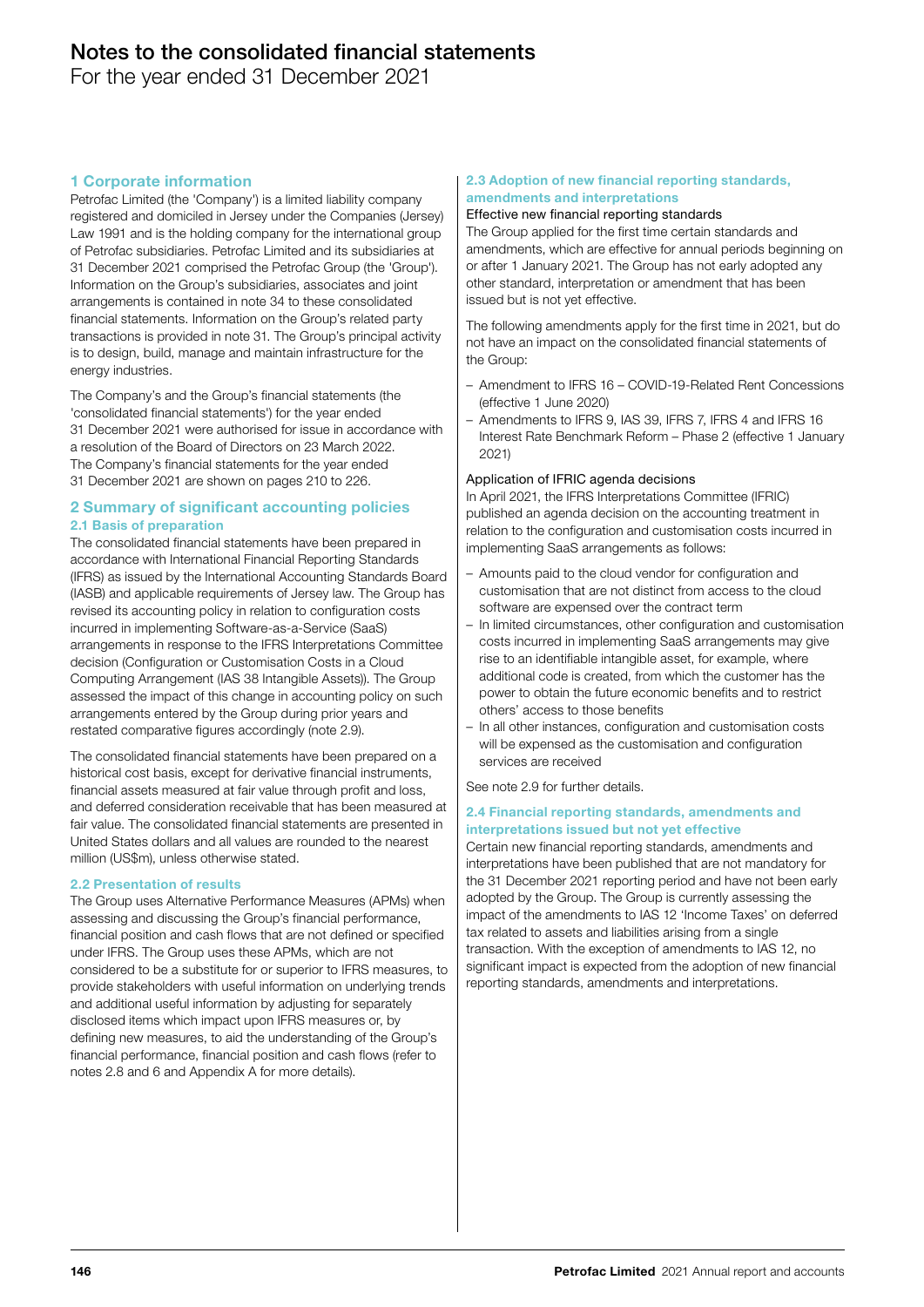# Financial statements Financial statements

# 2.5 Going concern

# Introduction

The Directors performed a robust going concern assessment for the period to 31 March 2023, to validate the continued application of the going concern basis in the preparation of the financial statements of the Group. This included reviewing and challenging downside scenarios considered to be severe but plausible, based on the principal risks and uncertainties set out on pages 62 to 69.

The Directors evaluated the Group's funding position, liquidity and financial covenant profile to ensure it will have sufficient access to liquidity and covenant headroom to meet its obligations as they fall due from the date of signing the Group's consolidated financial statements on 23 March 2022 to 31 March 2023 (the "Assessment Period"). Furthermore, and in accordance with the Financial Reporting Council's guidance, the Directors considered events or conditions that may cast significant doubt on the Group's ability to continue as a going concern in the period beyond the Assessment Period and concluded that the disclosures contained herein sufficiently address relevant events and conditions in both the Assessment Period and the period beyond.

## Approach

In evaluating whether the going concern assumption is appropriate, the Directors performed the following procedures:

- Reviewed the Group's forecast cash flows, liquidity, covenant compliance and borrowing requirements over the Assessment Period. Cash flow and liquidity projections were based on management's best estimates of future commodity prices, new order intake, project and contract schedules and costs, commercial settlements, oil and gas production and capital expenditure
- Evaluated a range of severe but plausible downside scenarios to reflect uncertainties inherent in forecasting future operational and financial performance, including changes in geo-political or macro-economic environments. These include, but are not limited to, lower order intake, cost overruns, adverse commercial settlements, deterioration in net working capital, adverse outcomes on contingent liabilities and delays to or reductions in disposal proceeds
- Appraised the mitigation actions available to management including, but not limited to, reducing costs through further headcount, salary and third-party cost reductions and conserving cash through working capital management and reductions in uncommitted capital expenditure. Under each scenario, mitigating actions are deemed to be in the control of management
- Performed a stress test analysis to establish the impact of a remote downside scenario, which extended the severe but plausible downside scenario analysis by modelling the impact of no new orders being secured in the Assessment Period

# Impact of COVID-19

The risks to which forecast cash flows are most sensitive over the Assessment Period are (i) lower new order intake, (ii) contract cost overruns, (iii) adverse commercial settlements and (iv) working capital movements. With low backlog and high working capital balances, including an increase in uncollected assessed variation orders in the E&C operating segment during 2021, these four risks could have a significant impact on the performance of the Group and its ability to maintain covenant compliance over

the Assessment Period. However, the Directors noted that the impact of COVID-19 related delays and cost increases was already reflected in the Group's financial performance in 2020 and 2021 and in the margin forecasts for 2022 and beyond. Given the maturity of the current project portfolio, and a return to pre-pandemic levels of activity, the Directors have concluded that the risk of further COVID-19 related disruption and cost increases in the Assessment Period is reduced, notwithstanding the risks inherent in EPC contracts.

## Compliance with financial covenants

The Group complied with its financial covenants throughout 2021. However, the extended impact of COVID-19 and the Omicron variant in particular, which increased costs on existing projects and delayed new contract awards in the E&C segment, resulted in lower EBITDA in Q4 2021 and higher net debt than had been forecast at the time of the capital raise and debt refinancing in October 2021. In preparing the three-year business plan for 2022-2024, the Directors determined that an amendment to the existing financial covenants was required in order to maintain compliance during 2022 and 2023, both in the base case and in the mitigated severe but plausible downside case, due to the carryover effect of the trading result in Q4 2021 (covenants are calculated on a rolling 12-month basis).

Amendments to the leverage and interest cover covenants in the Revolving Credit Facility and the two term loan facilities were approved by the lenders of each facility on 4 March 2022. The Group is therefore projected to comply with its financial covenants in the mitigated severe but plausible downside scenario; however, in this scenario, the covenant headroom in the period to 30 September 2022 is limited.

If financial performance deteriorates significantly below this case, the Group may have difficulty complying with the financial covenants in their current form and further adjustments may be required. In their assessment of the Group's going concern position, the Directors have made a significant judgement that the Group will remain in compliance with its current financial covenants or, alternatively, if a covenant breach became likely, that the Group would be able to secure appropriate amendments or waivers to the covenants to ensure compliance. The factors that supported this judgement include:

- The Group's lenders have been supportive over a number of years including, with respect to financial covenant setting during the debt refinancing in October 2021 and the amendments to financial covenants in March 2022
- The Group has a positive outlook following the settlement of the SFO investigation, the reinstatement to ADNOC's bidding list, the capital raise and debt refinancing, the recovery in energy prices and the associated macro-economic outlook for the industries in which it operates
- The Group continues to forecast positive liquidity throughout the Assessment Period with improvement expected thereafter

# Assessment

The Directors considered the following in their assessment:

- The Group retains sufficient liquidity to support operations, and settle debt as it becomes due, throughout the Assessment Period in the mitigated severe but plausible downside scenario
- The Group remains compliant with the amended financial covenants throughout the Assessment Period in the mitigated severe but plausible downside scenario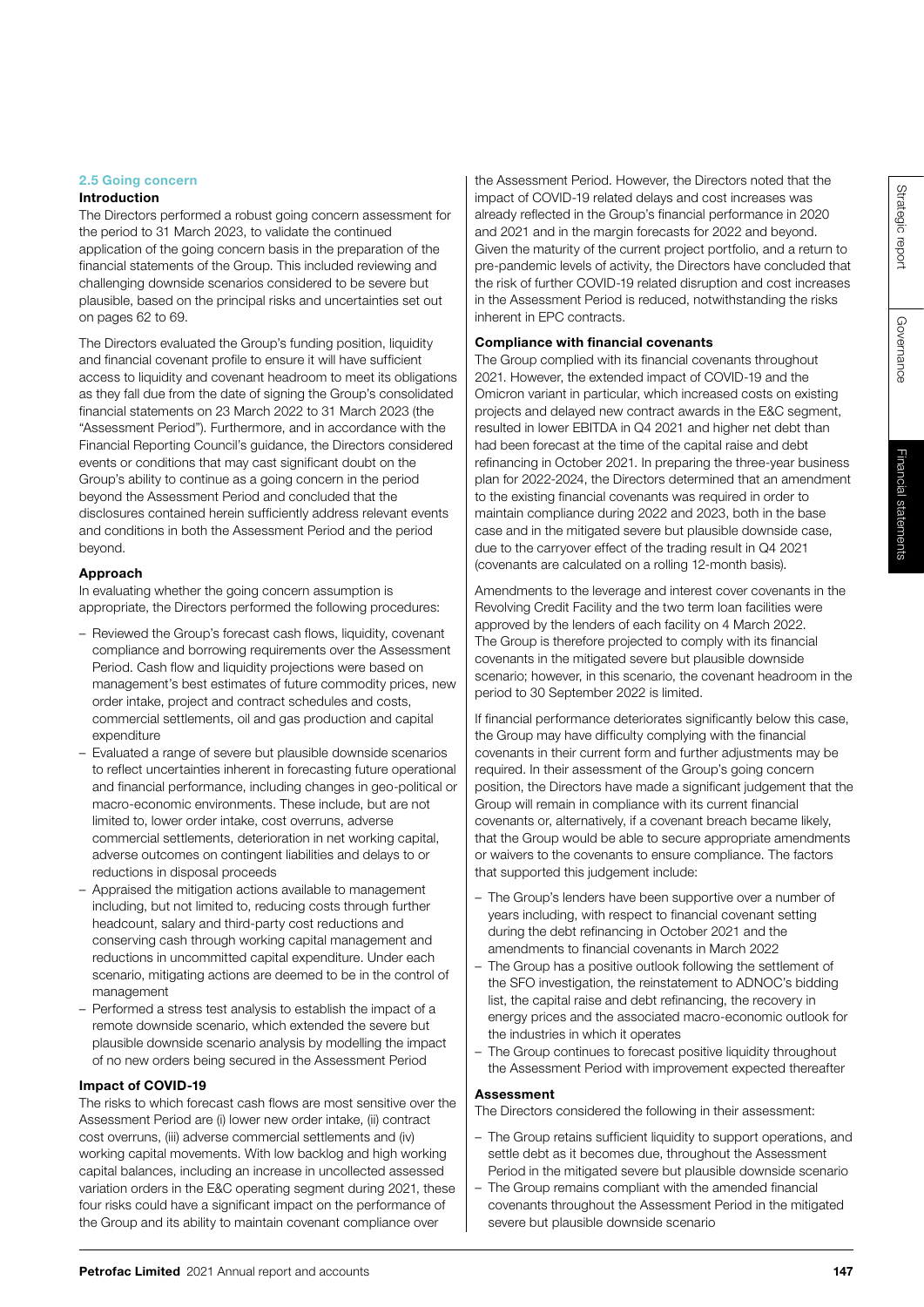For the year ended 31 December 2021

# 2 Summary of significant accounting

# policies continued

- The Group remains liquid in the remote downside scenario of securing no new orders in the Assessment Period, as demonstrated in the unmitigated stress test scenario, though in such a scenario it would breach its financial covenants
- The Group has a proven track record of taking timely actions to effectively mitigate downside risks, including cutting costs, conserving cash and divesting assets
- At 31 December 2021, the Group had cash and short-term deposits of US\$620m and net debt of US\$144m
- The Group's reinstatement to ADNOC's bidding list will provide a wider accessible market than assumed in the Group's business plan projections
- The recent developments in Russia are not expected to have a material impact on the business over the Assessment Period, with less than 1% of the backlog at 31 December 2021 derived from Russian projects and no new awards in Russia assumed in this period
- A sustained oil price above US\$70 per barrel (the price used in the Group's business plan projections) will provide additional headroom on liquidity and financial covenant ratios (a sustained improvement of US\$10 per barrel would equate to approximately US\$8m EBITDA improvement). Additionally, sustained high energy prices and heightened energy security considerations are likely to increase investments in our core markets as well as in new energies

## Conclusion

The Directors concluded, after rigorously evaluating relevant available information, that there are no events or conditions that cast significant doubt upon the Group's ability to continue as a going concern during the Assessment Period that require disclosure in the Group's consolidated financial statements for the year ended 31 December 2021. This conclusion required a significant judgement with respect to the risk of a covenant breach over the period to 30 September 2022, as described above.

The Directors also evaluated potential events and conditions during the period beyond the Assessment Period that may cast significant doubt on the going concern assessment, concluding that there were no other such events or conditions, with the Directors expecting to have options to either repay, extend or refinance the Revolving Credit Facility and term loans, which are otherwise available for use until October 2023, and November 2023 for the second term loan.

Based on this comprehensive assessment, the Directors concluded that the continued use of the going concern basis of accounting in preparing the Group's financial statements for the year ended 31 December 2021 remains appropriate.

# 2.6 Basis of consolidation

The consolidated financial statements comprise the financial statements of the Company and entities controlled by the Company (its subsidiaries) as at 31 December 2021. Control is achieved when the Group is exposed, or has rights, to variable returns from its involvement with the investee and has the ability to affect those returns through its power over the investee.

Generally, there is a presumption that a voting rights majority results in control. Net profit or loss and each component of other comprehensive income (OCI) are attributed to Petrofac Limited

shareholders and to non-controlling interests, even if this results in the non-controlling interests having a deficit balance. When necessary, adjustments are made to the financial statements of subsidiaries to align their accounting policies with the Group's accounting policies.

All intra-group transactions, balances, income and expenses are eliminated on consolidation.

A change in the ownership interest of a subsidiary, without a loss of control, is accounted for as an equity transaction.

If the Group ceases to control a subsidiary, it derecognises the related assets (including goodwill), liabilities, non-controlling interest and other components of equity while any resultant gain or loss is recognised in the consolidated income statement. Any investment retained is recognised at fair value.

#### Business combinations and goodwill

Business combinations are accounted for using the acquisition method. The cost of an acquisition is measured as the aggregate of the consideration transferred, measured at acquisition date, and the amount of any non-controlling interests in the acquiree. For each business combination, the Group elects whether to measure the non-controlling interests in the acquiree at fair value or at the proportionate share of the acquiree's identifiable net assets. All transaction costs associated with business combinations are charged to the consolidated income statement in the reporting period of such combination.

Any contingent consideration to be transferred by the Group will be recognised at fair value at the acquisition date.

Contingent consideration classified as equity is not re-measured and its subsequent settlement is accounted for within equity. Contingent consideration classified as a liability that is a financial instrument and within the scope of IFRS 9 'Financial Instruments', is measured at fair value with the changes in fair value recognised in the consolidated income statement in accordance with IFRS 9.

Goodwill is initially measured at cost, being the excess of the aggregate consideration transferred and the fair value of the net assets acquired together with the amount recognised for non-controlling interests, and any previous interest held.

Following initial recognition, goodwill is measured at cost less any accumulated impairment losses. Goodwill is reviewed for impairment annually or more frequently if events or changes in circumstances indicate that the carrying amount may be impaired.

For the purpose of impairment testing, goodwill is allocated to the cash-generating units that are expected to benefit from the synergies of the combination.

Impairment is determined by assessing the recoverable amount of the cash-generating units to which the goodwill relates.

# Investment in associates and joint ventures

An associate is an entity over which the Group has significant influence. Significant influence is the power to participate in the financial and operating policy decisions of the investee but is not control or joint control over those policies.

The considerations made in determining significant influence or joint control are similar to those considerations applied to determine control over subsidiaries.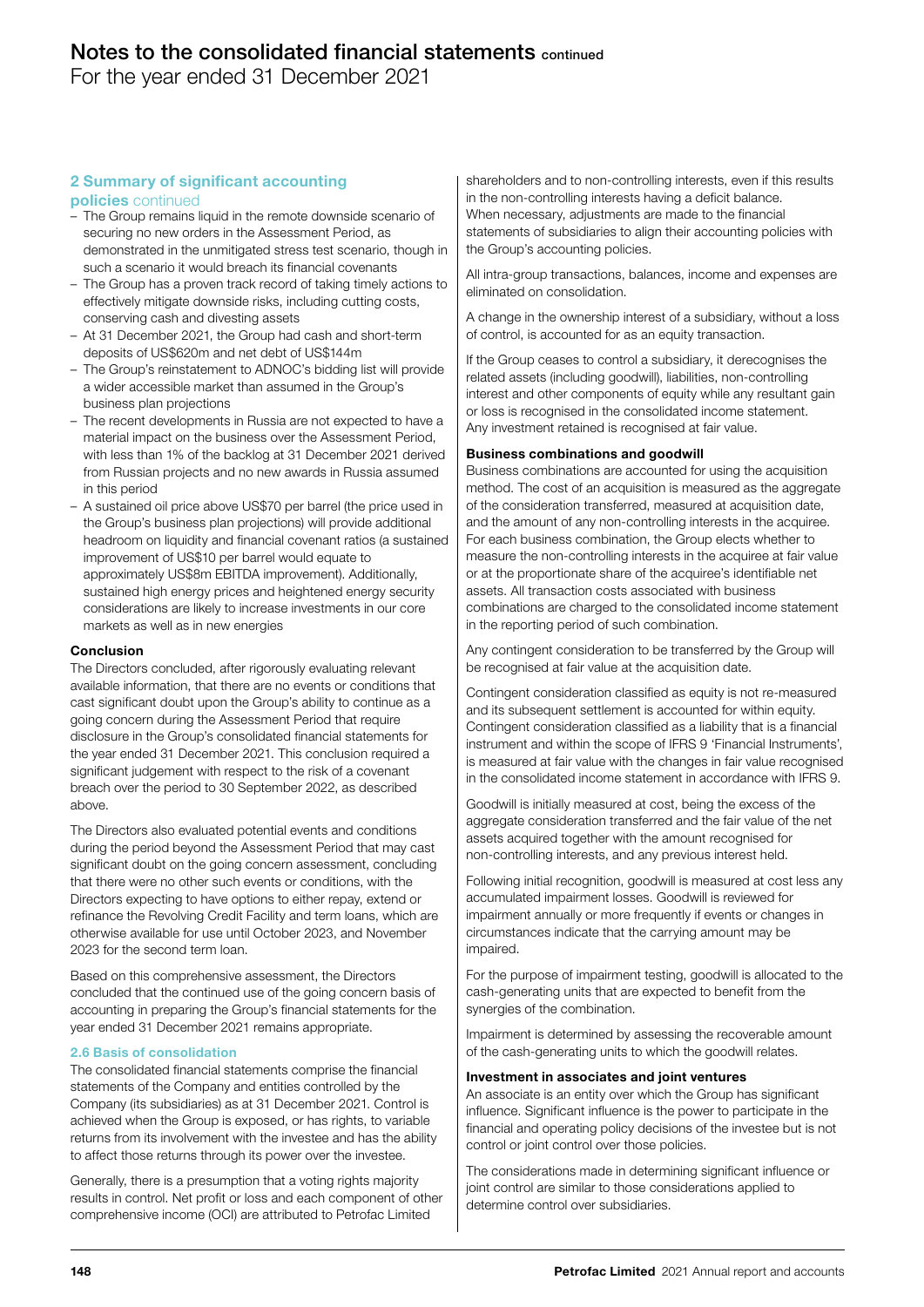Governance

Governance

# Associates and joint ventures

The Group's investments in its associates and joint ventures are accounted for using the equity method.

The consolidated income statement reflects the Group's share of the net profits of the associate or joint venture.

Any unrealised gains and losses resulting from transactions between the Group and associates and joint ventures are eliminated to the extent of the Group's ownership interest in these associates and joint ventures.

The financial statements of the associates and joint ventures are prepared for the same reporting period as the Group. When necessary, adjustments are made to align the accounting policies with those of the Group.

At the end of each reporting period, the Group determines whether there is objective evidence that its investment in its associates or joint ventures are impaired. If there is such evidence, the Group estimates the amount of any impairment as the difference between the recoverable amount of the associate or joint venture and its carrying amount and recognises this impairment loss in the consolidated income statement.

#### Joint operations

The Group's interests in joint operations are recognised in relation to its interest in a joint operation's:

- Assets, including its share of any assets held jointly
- Liabilities, including its share of any liabilities incurred jointly
- Revenue from the sale of its share of the output arising from the joint operation
- Share of the revenue from the sale of the output by the joint operation
- Expenses, including its share of any expenses incurred jointly

For joint operations, the Group's share of revenue earned and expenses incurred are recognised in the consolidated income statement. Assets controlled and liabilities incurred by the Group are recognised in the consolidated balance sheet.

#### Foreign currency translation

The consolidated financial statements are presented in United States dollars (US\$).

Each entity in the Group determines its own functional currency and items included in the financial statements of each entity are measured using that functional currency. Functional currency is defined as the currency of the primary economic environment in which the entity operates. The Group uses the direct method of consolidation and on disposal of a foreign operation, the gain or loss that is reclassified to net profit or loss reflects the amount that arises from using this method.

#### Transactions and balances

Transactions in foreign currencies are initially recorded by the Group's entities at their respective functional currency spot rates at the date the transaction first qualifies for recognition.

Monetary assets and liabilities denominated in foreign currencies are translated at the functional currency spot rates of exchange at the reporting date.

Differences arising on the settlement or translation of monetary items are recognised in other operating income or other operating expenses line items, as appropriate, of the consolidated income statement.

Non-monetary items that are measured at historical cost in a foreign currency are translated using the exchange rates at the dates of the initial transactions.

## Group subsidiaries

On consolidation, the assets and liabilities of subsidiaries with non-United States dollars functional currencies are translated into United States dollars at the rate of exchange prevailing at the reporting date and their income statements are translated at monthly average rates. The exchange differences arising on translation for consolidation are recognised in the consolidated statement of other comprehensive income. On disposal of a subsidiary with non-United States dollars as a functional currency, the component of the consolidated statement of other comprehensive income relating to currency translation is recognised in the consolidated income statement.

# 2.7 Significant accounting judgements and estimates

The preparation of the consolidated financial statements requires management to make judgements and estimates that affect the reported amounts of revenues, expenses, assets and liabilities, and the accompanying disclosures.

#### Judgements

In the process of applying the Group's accounting policies, management has made the following judgements, separate to those involving estimations (see below), which have the most significant effect on the amounts recognised in the consolidated financial statements:

#### Significant judgements associated with revenue recognition

- Revenue recognition on fixed-price engineering, procurement and construction contracts: the Group measures progress and recognises revenue on fixed-price engineering, procurement and construction contracts using the input method, based on the actual cost of work performed at the end of the reporting period as a percentage of the estimated total contract costs at completion. The Group considers the input method to faithfully depict the Group's performance in transferring control of goods and services to the customer and provides meaningful information in respect of progress towards the satisfaction of performance obligations on its contracts.
- In the early stages of contract completion, the outcome of a contract generally cannot be estimated reliably. The Group has established a threshold where contract revenues are recognised only to the extent of costs incurred to reflect this uncertainty. This threshold has been applied by the Group using a rebuttable presumption that contracts below 15% completion cannot yet be estimated reliably; however, judgement may be applied to deviate from this threshold dependent upon an objective evaluation of operational and contractual risks, e.g. taking into account contract value, duration, geography, complexities involved in the execution of the contract, past experience with the customer and risk mitigations.
- Management applies certain judgements associated with recognition and non-recognition of variable consideration, such as assessed variation orders and liquidated damages. The factors considered when determining whether to recognise variable consideration, together with the associated estimation uncertainty, are discussed below under section 'Estimation uncertainty'.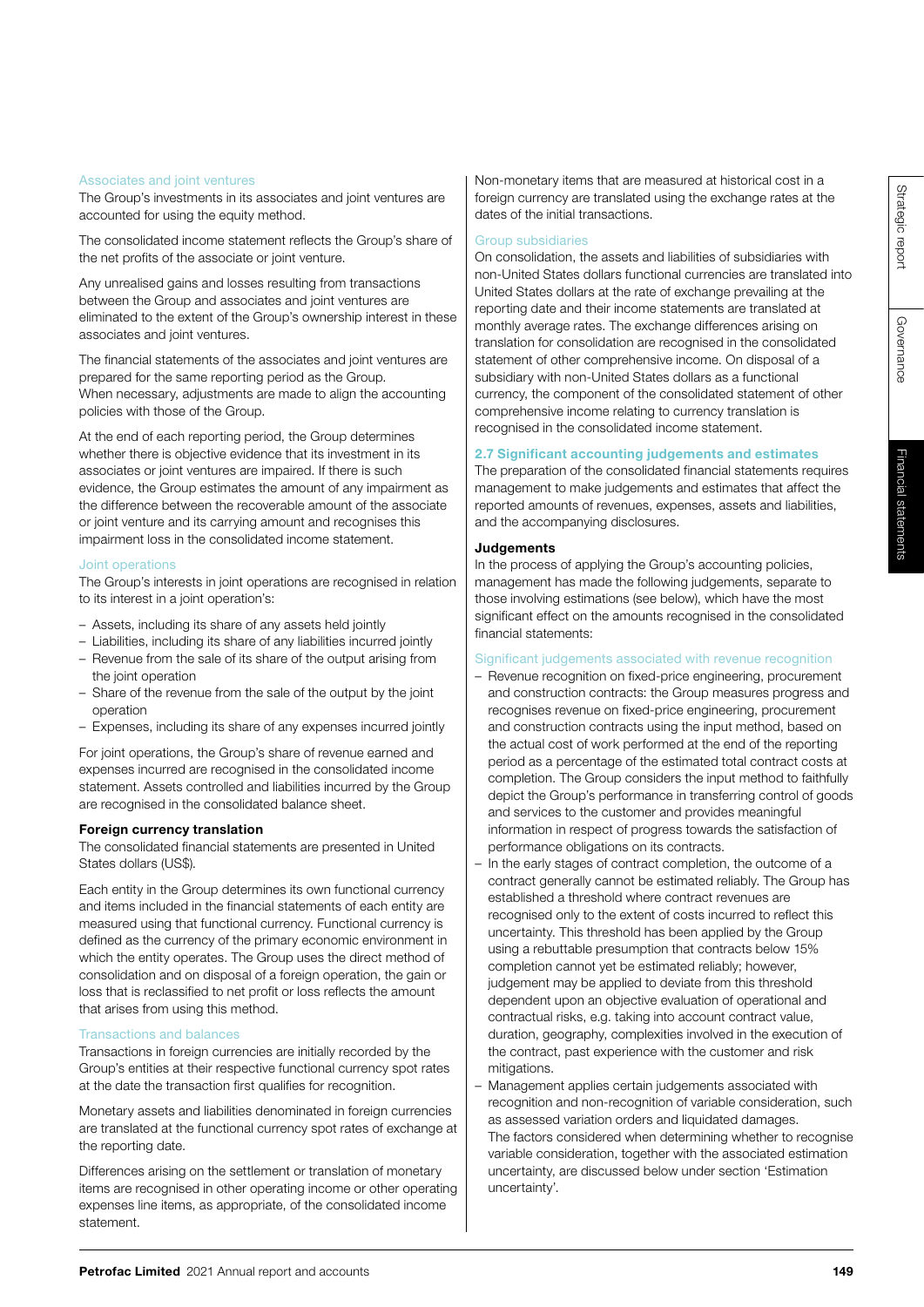For the year ended 31 December 2021

# 2 Summary of significant accounting

# policies continued

– Revenue recognition on joint arrangement contracts: the Group recognises its share of revenue and profit from contracts executed as part of a consortium in accordance with the agreed consortium contractual arrangement. In selecting the appropriate accounting treatment, the main consideration is the determination of whether the joint arrangement is a joint operation or joint venture (though not directly related to revenue recognition, this judgement has a material impact on presentation in the consolidated income statement) in accordance with IFRS 11 'Joint Arrangements'.

## Significant judgements associated with contingent liabilities and provisions

Management applies significant judgements in determining whether it has a present or a possible obligation to disclose a contingent liability or a probable obligation to recognise a provision in the consolidated financial statements (note 27). Management, in certain instances, takes into consideration legal advice from its legal counsel and external legal advisors as well as independent specialist advice, to determine the probability of an outflow of resources embodying economic benefits that will be required to settle the obligation, if determined. Typically, the contingent liabilities include pending legal and tax cases with regulatory authorities and/or third parties; see note 30.

# Significant judgements associated with cloud-based software and development costs

When the Group incurs customisation and configuration costs, as part of a service agreement, judgement is also required in assessing whether the Group has control over the resources defined in the arrangement. Management has considered the IFRIC agenda decision in April 2021 on the clarification of accounting in relation to these costs and applied the following judgements which have the most significant impact on the amounts recognised in the consolidated financial statements.

# (i) Determining whether cloud computing arrangements contain a software licence intangible asset

The Group evaluates a cloud computing arrangement to determine if it provides a resource that the Group can control. The Group determines that a software licence intangible asset exists in a cloud computing arrangement when the following criteria is met at the inception of the arrangement:

- The Group has the contractual right to take possession of the software during the hosting period without significant penalty
- The costs incurred to configure or customise SaaS arrangements result in the creation of a resource which is identifiable, and the Group has the power to obtain the future economic benefits flowing from the underlying resource and to restrict the access of others to those benefits
- It is feasible for the Group to run the software on its own hardware or contract with another party unrelated to the supplier to host the software

## (ii) Determining whether configuration and customisation costs provide a distinct service from access to the SaaS

The Group applies judgement in determining whether costs incurred provide a distinct service, aside from access to the SaaS. Where it is determined that no distinct service is identifiable, the related costs are recognised as expenses over the duration of the service contract.

As a result of the above assessment, US\$12m was expensed (2020 restated: US\$14m) in relation to SaaS arrangements where the configuration and customisation were assessed to provide a distinct service to access the SaaS. See notes 2.3, 2.9, 6 and 15 for further details.

# Significant judgements associated with climate change-related risks

In response to the Paris Agreement goals, the Group has set a target to reduce its GHG emissions (Scope 1 and Scope 2) to Net Zero by 2030. The Group continues to develop its assessment of the potential impacts of climate change and the transition to a low carbon economy. The Group's current climate change strategy focuses on reducing GHG emissions, investing in low emission technologies, supporting emission reductions in the value chain and promoting product stewardship, managing climate-related risk and opportunity, and working with others to enhance the global policy and market response.

Future changes to the Group's climate change strategy or global decarbonisation milestones may impact the Group's significant judgements and key estimates and may result in material changes to financial results and the carrying values of certain assets and liabilities in future reporting periods. Also, the Group's Net Zero strategy is currently being managed on a consolidated Group basis and therefore it is currently not monitored at the level of individual assets. Any change to the Group's climate change strategy could impact its Net Zero position and the Group's significant judgements and key estimates.

The Group's activities, by their nature, are less dependent on its own physical assets or infrastructure, and as a result, at 31 December 2021, only 19% of total assets were non-current assets (2020: 19%) and only 7% were property, plant and equipment (2020: 7%).

The Group's assessment indicates that it has limited exposure to climate-related risks. These are analysed below:

- Property, plant and equipment (note 12): consists primarily of oil and gas assets and facilities relating to Block PM304 and MOPU lease, land and buildings, and other small assets. Block PM304 includes capitalised decommissioning costs of US\$50m (2020: US\$41m). The oil and gas assets and facilities have an assumed estimated useful life to 2026. The building and leasehold assets are expected to have minimal exposure to climate-related risks, including any specific risks associated with their locations. Vehicles and office furniture and equipment also have insignificant climate-related risks and have overall useful economic lives ending before 2030.
- Goodwill is allocated to the Engineering & Construction cash-generating unit (CGU) (US\$41m) and the Asset Solutions CGU (US\$60m). The underlying businesses produce sufficient cash flows over the next five years to support these current carrying values.
- Intangible assets include assets related to Block PM304, customer contracts pertaining to W&W Energy Services Inc and Group-wide digital IT systems. Those assets will be fully amortised by 2030 and therefore the risk related to climate change is minimal.
- Existing deferred tax assets will be recovered from available taxable profits prior to 2030. Where the recoverability is expected over an extended period (such as in the UK), appropriate sensitivities are assessed and disclosures are included in the relevant notes.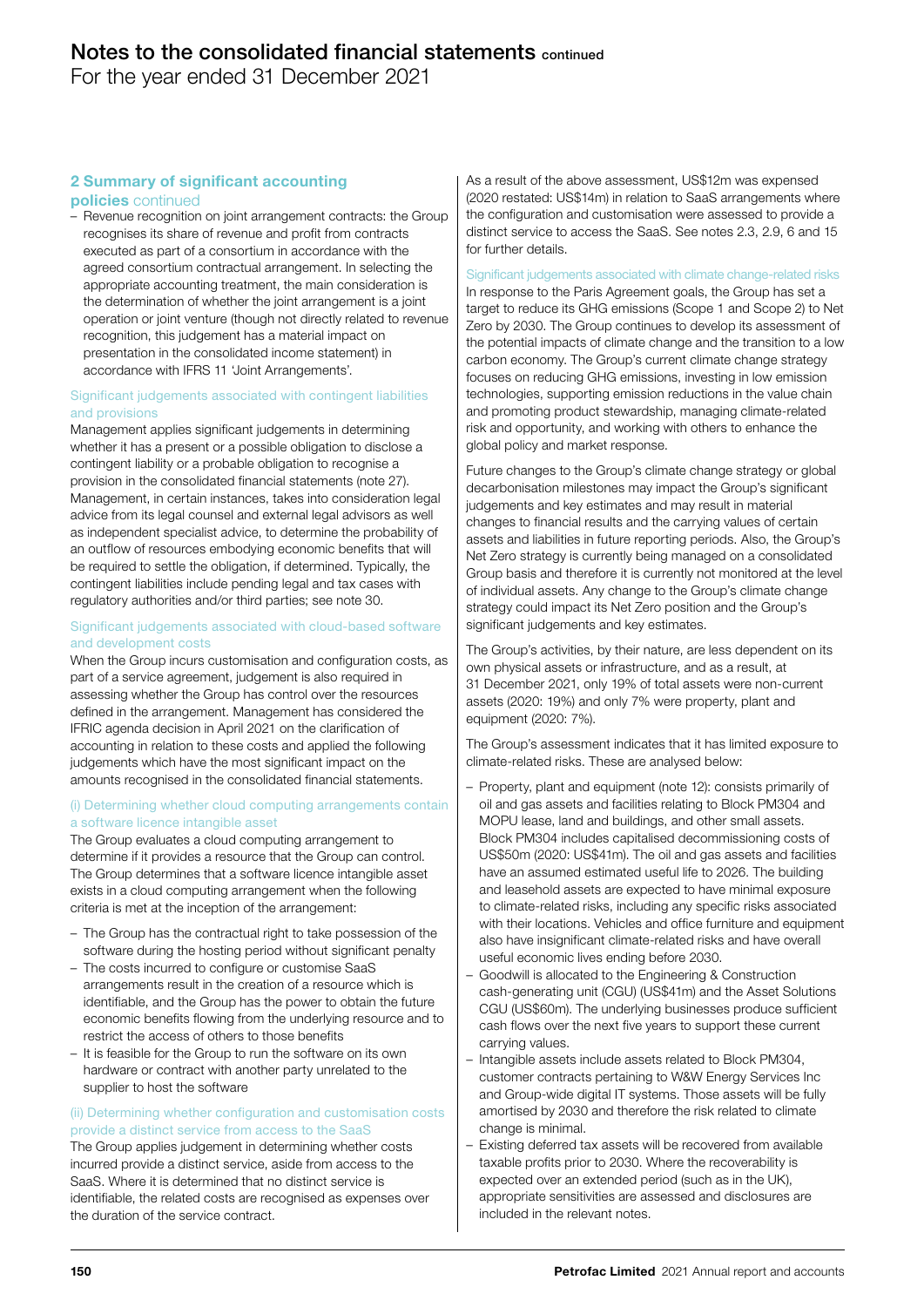Significant judgements associated with the preparation of the parent and consolidated financial statements on a going concern basis

Management is required to make a decision whether to prepare the parent and consolidated financial statements on a going concern basis; for details see note 2.5.

# Estimation uncertainty, including continued impact of COVID-19 pandemic

Any continued impact of the COVID-19 pandemic and the associated economic slowdown could have an impact on the Group's financial performance, financial position and cash flows in the next 12 months. The principal assumptions concerning the future and other key sources of estimation uncertainty at the end of the reporting period that have a significant risk of causing a material adjustment to the carrying amounts of assets and liabilities within the next reporting period are discussed below:

# Fixed-price engineering, procurement and construction contracts

- Recognition of assessed variation orders pending customer approval (AVOs): an AVO is a management estimated right of payment due from the customer resulting for a customer instructed change in the contractual scope of work or for the reimbursement of costs not included in the contract price. The Group recognises revenues and profit from AVOs using the expected value approach to assess/reassess AVOs at contract inception and at each reporting date where it is considered highly probable that a significant reversal in the amount of cumulative revenue recognised will not occur when the uncertainty associated with the AVO is subsequently resolved. In performing the assessment, management considers the likelihood of such settlement being made by reference to the contract, independent specialist advice, customer communications, past experience with the customer and other forms of documentary evidence. At 31 December 2021, AVOs of US\$338m were recognised in the consolidated balance sheet (2020: US\$305m), of which US\$337m (2020: US\$276m) was included within the contract assets; and US\$1m (2020: US\$29m) was included as an offset against contract liabilities; see note 20. To the extent assessed variation orders pending customer approval are reflected in the transaction price are not resolved in the Group's favour, there could be reductions in, or reversals of, previously recognised revenue.
- Liquidated damages (LDs): LDs are contractual penalties applied by the customer, normally relating to failure of the contractor to meet agreed performance and progress outcomes. The Group estimates the application of LDs using the expected value approach and recognises an associated amount as a reduction to contract revenue. The Group assesses/reassesses its exposure to LD applications at each reporting date, where the customer has the contractual right to apply LDs and where it is highly probable that a significant reversal in the amount of cumulative revenue recognised will not occur when the uncertainty associated with the LDs is subsequently resolved. This requires a deterministic probability assessment of the monetary amount of LDs liable, which involves a number of management judgements and estimates (e.g. contractual position with the customer, negotiations with the customer specifically relating to extension of time (EoT), past experience with the customer, etc.), regarding the amounts to recognise in contract accounting. During 2021, liquidated damages amounting to US\$6m were recognised as

a decrease to the estimate at completion revenue that resulted in a decrease of US\$6m to the Group's revenue recognised during the year through the application of contract progress (2020: US\$8m of liquidated damages were reversed as an increase to the estimate at completion revenue that resulted in an increase of US\$7m to the Group's revenue). No liquidated damages, resulting from progress delays associated with the COVID-19 pandemic, for Group's fixed-price EPC contracts, were recognised, since management judged these to be excusable delays in accordance with the terms and conditions of the contracts with customers. Any unfavourable outcome compared with management's current expectation may affect the revenue to be recognised in future periods and consequently would impact the financial performance and cash flows for future periods. This estimate will impact revenues and contract assets or contract liabilities.

– Estimate at completion contract costs: at the end of the reporting period the Group is required to estimate costs at completion on fixed-price EPC contracts, based on the work to be performed beyond the reporting period. This involves an objective evaluation of project progress against the delivery schedule, evaluation of work to be performed and the associated risks and costs to fully deliver the contract to the customer. On contracts where it is considered probable that contract costs exceed revenues at contract completion and the costs of fulfilling the contract are less than the compensation or penalties arising from a failure to fulfil it, the Group recognises an onerous contract provision in accordance with IAS 37 'Provisions, Contingent Liabilities and Contingent Assets' for future losses The COVID-19 pandemic resulted in lock down measures being applied by governments in various jurisdictions in which the Group operates. These lock down measures predominantly impacted procurement and construction activities on the Group's fixed-price EPC contracts, which resulted in lower than expected progress at the end of the reporting period. At 31 December 2021, the estimate at completion contract costs represented management's best estimate of contract costs, including where applicable costs associated with COVID-19 pandemic induced delays. In addition, cost reduction measures taken by the Group in response to COVID-19 pandemic were also included in the estimate at completion contract costs. The continued prevalence of COVID-19 pandemic may result in additional estimate at completion contract costs and consequently could negatively impact financial performance and cash flows for future periods. This could impact revenues, cost of sales, contract assets and contract liabilities. The carrying amount of onerous contract provisions at 31 December 2021 was US\$39m (2020: US\$38m); see note 27.

# Income tax and deferred tax

– Income tax: Group entities are routinely subject to tax audits and assessments, including processes whereby tax return filings are discussed and agreed with the relevant tax authorities. Whilst the ultimate outcome of such tax audits and discussions cannot be determined with certainty, management estimates the uncertain tax treatments for jurisdictions where there is a probable future outflow, based on the applicable law and regulations, historic outcomes of similar audits and discussions, independent specialist advice and consideration of the progress and nature of current discussions with the tax authority concerned. Where management determines that a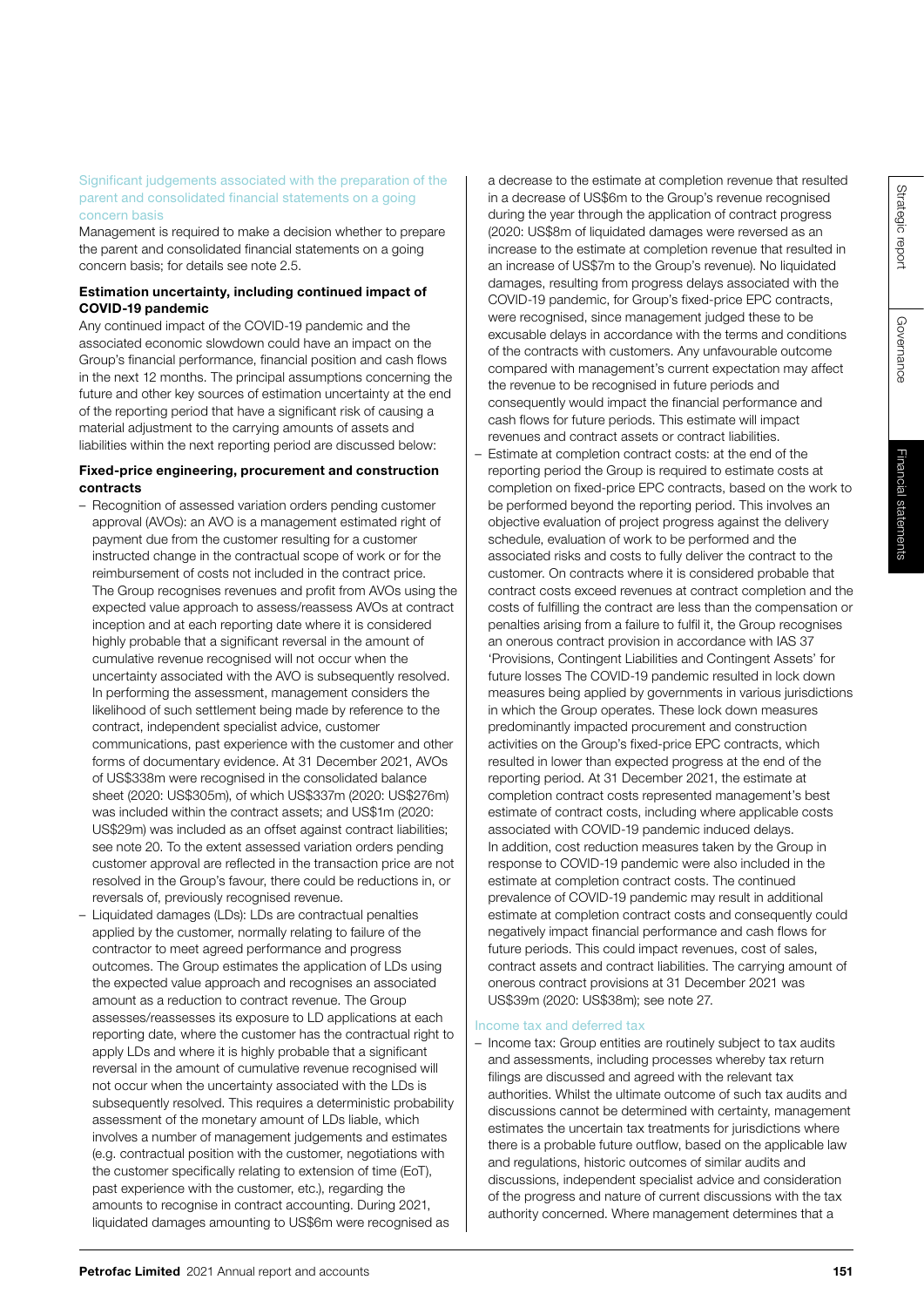For the year ended 31 December 2021

# 2 Summary of significant accounting

## policies continued

- greater than 50% probability exists that the tax authorities would accept the position taken in the tax return, amounts are recognised in the consolidated financial statements on that basis. Where the amount of tax payable or recoverable is uncertain, the Group recognises a liability or asset based on either management's judgement of the most likely outcome or, when there is a wide range of possible outcomes, a probability weighted average approach. The ultimate outcome following resolution of such audits and assessments may be materially higher or lower than the amounts recognised. The Group's subsidiaries' tax filings in different jurisdictions include deductions related to intercompany recharges and the taxation authorities may challenge those tax treatments. The Group determined, based on its tax compliance and transfer pricing studies, that it is probable that its tax treatments (including those for the subsidiaries) will be accepted by taxation authorities. The carrying amount of uncertain tax treatments (UTTs), recognised within the income tax payable line item of the consolidated balance sheet at 31 December 2021, was US\$101m (2020: US\$131m).
- Deferred tax assets: the Group recognises deferred tax assets on all applicable temporary differences where it is probable that the tax assets estimated are realised and future taxable profits will be available for utilisation. This requires management to make estimates concerning future taxable profits and the recoverability of recognised deferred tax asset balances. The carrying amount of deferred tax assets at 31 December 2021 was US\$18m (2020: US\$61m).

## Contingent and deferred consideration measured at fair value through profit or loss

– Fair value of contingent consideration amounts receivable ('contingent consideration') arising from the disposal of Group's operations in Mexico in November 2020: the Group completed the disposal of its remaining 51% ownership interest in Petrofac Netherlands Holdings B.V. which owned the Group's operations in Mexico (PNHBV) to Perenco Energies International Limited ('Perenco'). This transaction completed the Integrated Energy Services operating segment's disposal of its operations in Mexico. The carrying amount of contingent consideration receivable from Perenco associated with the 100% disposal of the Group's ownership interest at 31 December 2021 was US\$36m (2020: US\$41m associated with remaining 51% disposal). Management considers there to be significant estimation uncertainty inherent in determining the fair value of this contingent consideration recognised in the consolidated balance sheet. The sources of estimation uncertainty pertained to: (i) the final determination of the completion consideration amount; (ii) proceeds associated with a ruling by the Tax Administration Service in Mexico; and (iii) achieving the contingent consideration criteria in the sales and purchase agreement (SPA) associated with the migration of the Magallanes and Arenque Production Enhancement Contracts to Production Sharing Contracts. Management applied risk factors (a Level 3 measurement of the 'fair value hierarchy' contained within IFRS 13 'Fair Value Measurement') to the maximum contingent consideration amounts receivable to account for this uncertainty in determining the fair value of the contingent consideration. Determining these risk factors required significant judgements and assumptions concerning

the outcome of future events and negotiations. These matters constituted a significant accounting estimate by management to determine the fair value of the contingent consideration at 31 December 2021. A fair value gain or loss will be recognised in the consolidated income statement, in the next reporting period or in the longer term, if the outcome of the uncertain future events are more or less favourable, respectively, than the current estimate (see note 17).

- Block PM304 oil and gas asset in Malaysia had a recoverable amount of US\$96m (2020: US\$116m). The recoverable amount, which was based on fair value less cost of disposal, was lower than the asset's carrying amount, resulting in an impairment charge of US\$15m (2020: US\$64m) in the period (note 6). The Group's fair value less cost of disposal estimate includes an assessment of future field performance, the likelihood of a licence extension beyond 2026 and future oil price assumptions. In addition, the cash outflows in respect of the provision for decommissioning (note 27) were based on the estimated licence period.
- Recoverable amount of deferred consideration relating to disposal of the JSD6000 installation vessel (the 'vessel'): the deferred consideration relating to disposal of the vessel, representing a contractual right to the Group, was recognised as a non-current asset in the consolidated balance sheet. The deferred consideration was initially measured and recognised at fair value and will be subsequently measured at fair value through profit or loss. The fair value of the deferred consideration, with management's current involvement and recent discussions with the Group's partner in the construction of the vessel, is based on the assumption that the Group's partner has the continued intent and the required capabilities to complete the construction and commissioning of the vessel within the due timeframe. The recoverable amount is also subject to change based on changes in the market value of similar specification deep-water vessels. At the end of each reporting period, management reviews its estimate to assess the ability of the Group's partner to complete the construction and commissioning of the vessel and in circumstances that may impair the Group's partner's ability to complete these activities, a fair value loss would be recognised in the consolidated income statement, in the next reporting period or in the longer term. Due to the ongoing COVID-19 pandemic, management reviewed the carrying amount of the deferred consideration associated with the disposal of the vessel and concluded that there was no fair value adjustment required in the year (2020: US\$6m recorded as a separately disclosed item in the Engineering & Construction operating segment). A further 10% decrease in the valuation of the vessel would result in an additional negative fair value change of US\$6m. The continued impact of the COVID-19 pandemic on global demand for oil and gas could have an adverse impact on the fair valuation of the vessel, that may result in additional negative fair value changes recognised in the consolidated income statement in future periods.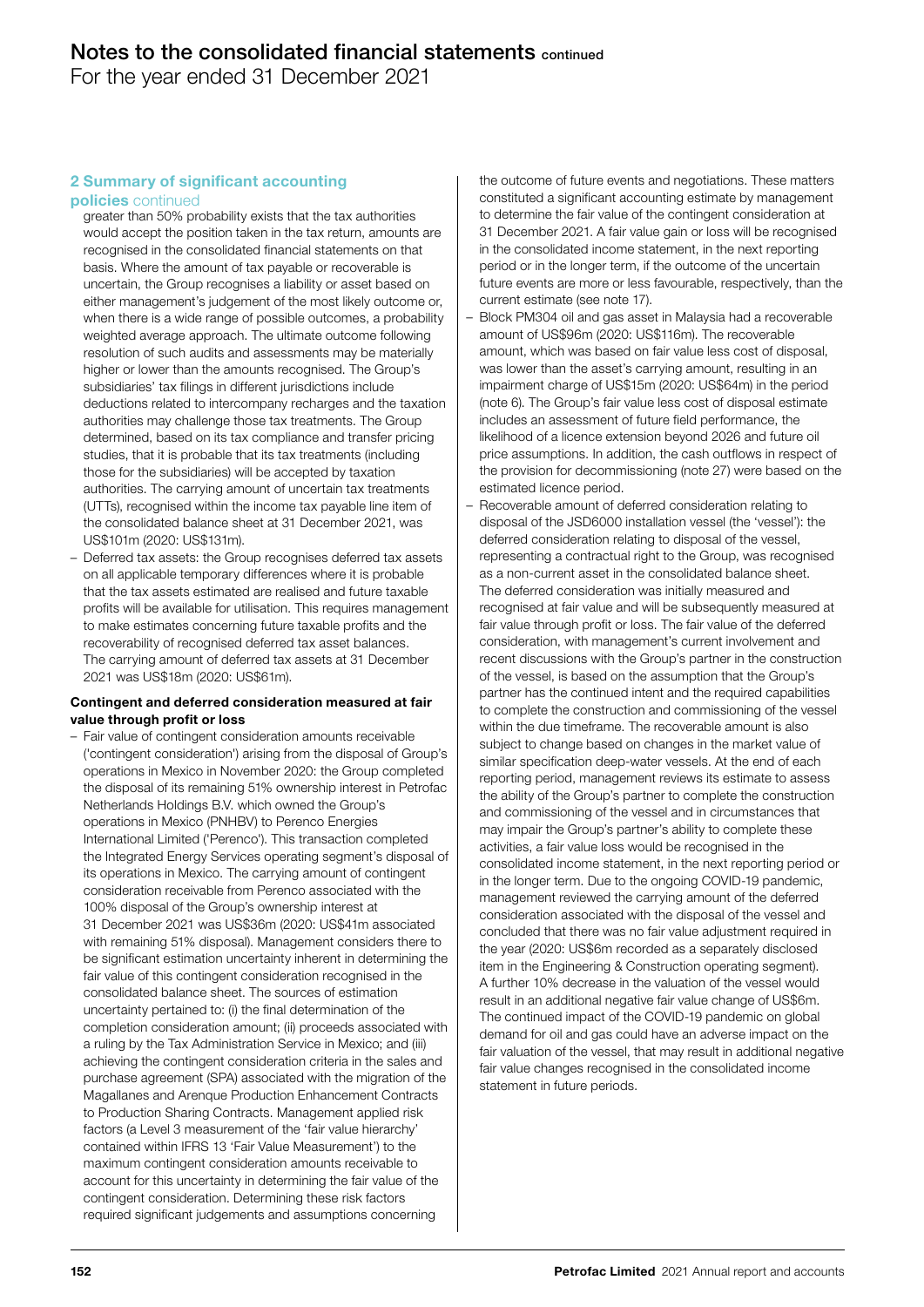Governance

Governance

# 2.8 Significant accounting policies

# Revenue from contracts with customers

The Group's principal activity is to design, build, manage and maintain infrastructure for the energy industries. Revenue from contracts with customers is recognised when control of the goods or services are transferred to the customer at an amount that reflects the consideration to which the Group expects to be entitled in exchange for those goods or services. The Group has generally concluded that it is the principal in its revenue arrangements, because it typically controls the goods or services before transferring them to the customer.

The Group provides warranties to customers with assurance that the related product will function as the parties intended because it complies with agreed-upon specifications. The Group does not provide warranties as a service, in addition to the assurance that the product complies with agreed-upon specifications, in its contracts with customers. As such, the Group concluded that such warranties are assurance-type warranties which will continue to be accounted for under IAS 37 'Provisions, Contingent Liabilities and Contingent Assets'.

# Engineering & Construction

The Group provides fixed-price engineering, procurement and construction project execution services and reimbursable engineering, procurement and construction management services to the onshore and offshore oil and gas industry as well as renewable energy industries. Revenue is measured based on the consideration specified in a contract with a customer. The Group recognises revenue when or as it transfers control over a good or service to a customer.

The services provided under the fixed-price engineering, procurement and construction contract are satisfied over time rather than at a point in time, since the customer controls the works covered by the contract at the point when it is being built; the construction activity creates an asset that does not presuppose an alternative use to what it was designed for and the Group is entitled to collect payment for services while

construction is underway and the customer simultaneously receives and consumes the benefits provided by the Group.

For fixed-price engineering, procurement and construction contracts, the Group measures progress and recognises revenue using the input method. This method is based on the actual cost of work performed, as a percentage of the estimate at completion cost at the end of the reporting period, once the outcome of a contract can be estimated reliably.

Fixed-price engineering, procurement and construction contracts contain distinct goods and services, but these are not distinct in the context of the contract and are therefore combined into a single performance obligation. At contract inception the management generally considers the following factors to determine whether the contract contains a single performance obligation or multiple performance obligations:

- It provides a significant service of integrating the goods or services with other goods or services promised in the contract into a bundle of goods or services that represent the combined output or outputs for which the customer has contracted
- One or more of the goods or services significantly modifies or customises, or are significantly modified or customised by, one
- or more of the other goods or services promised in the contract
- The goods or services are highly interdependent or highly interrelated

Contract modifications are generally not distinct from the existing contracts due to the significant integration service provided in the context of the contract and are accounted for as a modification of the existing contract and performance obligation, with a cumulative catch-up adjustment to revenue.

Variable consideration, e.g. variation orders (including those pending customer approval), liquidated damages and incentive payments are assessed/reassessed using:

- The expected value approach (i.e. the sum of probabilityweighted amounts in a range of possible consideration amounts); or
- The most likely amount method (i.e. the single most likely outcome of the contract, which may be an appropriate estimate of the amount of variable consideration if the contract has only two possible outcomes for example the Group either achieves a performance bonus or does not)

as appropriate, at contract inception and at the end of each reporting period where it is considered highly probable that a significant reversal in the amount of cumulative revenue recognised will not occur when the uncertainty associated with the variable consideration is subsequently resolved.

In performing the assessment, management considers the likelihood of such variable consideration being received by reference to the contract, anticipated performance on the contract, independent specialist opinions, customer communications, past experience with the customer and other forms of documentary evidence.

Revenues from cost-plus-fee contracts and reimbursable contracts are recognised using the input method for measuring progress towards complete satisfaction of the performance obligation.

An onerous contract provision is recognised where the unavoidable costs of meeting the obligations under the contract exceed the economic benefits expected to be received under it.

Advance payments received from customers for fixed-price engineering, procurement and construction contracts are structured primarily for reasons other than the provision of finance to the Group (e.g. mobilisation costs), and they do not provide customers with an alternative to pay in arrears. In addition, the length of time between when the customer settles the amount to which the Group has an unconditional right to payment and the Group transfers goods and services to the customer is relatively short. Therefore, the Group has concluded that there is not a significant financing component within such contracts. Currently, excluding normal retention payments, the Group does not have any contracts where payments by a customer are over several years after the Group has transferred goods and services to the customer.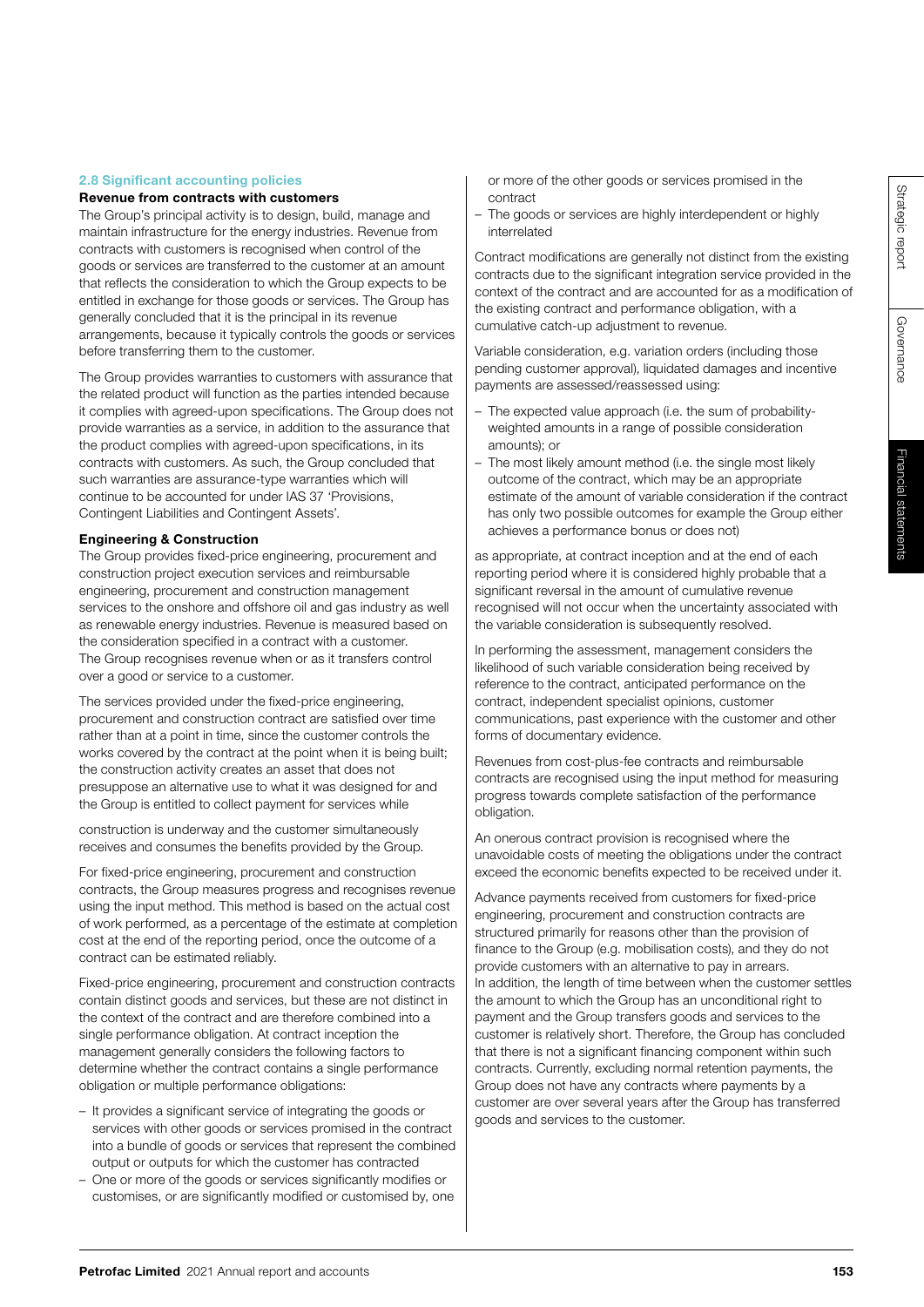For the year ended 31 December 2021

# 2 Summary of significant accounting

# policies continued

# Asset Solutions

The Group's contracts with customers for the provision of reimbursable engineering and production services include distinct performance obligations based on the assessment that the service is capable of being distinct both individually and within the context of the contract. The services are satisfied over time given that the customer simultaneously receives and consumes the benefits provided by the Group and recognised using the input method for measuring progress towards complete satisfaction of the performance obligation.

Variable consideration, e.g. incentive payments and performance bonuses, are estimated at contract inception and at the end of each reporting period using the most likely amount approach, where the outcome is expected to be binary and where it is considered highly probable that a significant reversal in the amount of cumulative revenue recognised will not occur when the uncertainty associated with the variable consideration is subsequently resolved.

Revenues from fixed-price contracts are recognised using the input method, measured by milestones completed or earned value once the outcome of a contract can be estimated reliably. In the early stages of contract completion, when the outcome of a contract cannot be estimated reliably, contract revenues are recognised only to the extent of costs incurred that are expected to be recoverable.

The Group does not generally receive advances from customers for its reimbursable engineering and production services contracts.

# Integrated Energy Services Equity Upstream Investments

Revenue from sale of crude oil and gas comprise the Group's share of sales of hydrocarbons from the Group's equity upstream investments. Revenue is recognised when control has been passed to the buyer, i.e. the last outlet flange of the loading facility from where the goods are transferred to the customer.

#### Separately disclosed items

Separately disclosed items are individually material or significant irregular items of income and expense which the Directors believe should be separately disclosed in the income statement, to assist in understanding and fairly present the underlying financial performance achieved by the Group, by virtue of their nature or size. These are then summarised in note 6 of the consolidated financial statements, where further explanations and disclosures provide supplementary information to support the understanding of the Group's financial performance. Examples of items which may give rise to disclosure as separately disclosed items include the contribution of impairments of assets, fair value remeasurements, losses on acquisitions and disposals, discontinuation of certain business activities, restructuring and redundancy costs, significant business transformation costs, certain Corporate reporting segment professional services fees, loss on accelerated receipt of deferred consideration, other significant one-off events or transactions and material deferred tax movements arising due to foreign exchange differences in jurisdictions where tax is computed based on the functional currency of the country.

## Property, plant and equipment

Property, plant and equipment is measured at cost less accumulated depreciation and accumulated impairment charges. Cost comprises the purchase price or construction cost and any costs directly attributable to making that asset capable of operating as intended. The purchase price or construction cost is the aggregate amount paid and the fair value of any other consideration given to acquire the asset. Depreciation is provided on a straight-line basis, other than on oil and gas assets.

| Oil and gas assets             | on a field-by-field basis<br>(see below) |
|--------------------------------|------------------------------------------|
| Oil and gas facilities         | 8 to 10 years                            |
|                                | (or lease term if shorter)               |
| Buildings and leasehold        | 3 to 20 years                            |
| improvements                   | (or lease term if shorter)               |
| Plant and equipment            | 3 to 25 years                            |
|                                | (or lease term if shorter)               |
| Office furniture and equipment | 2 to 4 years                             |
|                                | (or lease term if shorter)               |
| Vehicles                       | 3 to 5 years                             |
|                                | (or lease term if shorter)               |

Oil and gas assets are depreciated, on a field-by-field basis, using the unit-of-production method based on entitlement to proven and probable reserves, taking account of estimated future development expenditure relating to those reserves.

Each asset's estimated useful life, residual value and method of depreciation is reviewed and adjusted if appropriate at the end of the reporting period. No depreciation is charged on land or assets under construction.

The carrying amount of an item of property, plant and equipment is derecognised on disposal or when no future economic benefits are expected from its use with any gain or loss included in the other operating income line item in the consolidated income statement when the asset is derecognised.

In accordance with IFRS 16 'Leases', the Group has elected to present the right-of-use assets within the property, plant and equipment line item of the consolidated balance sheet, at the commencement date of the lease (i.e. the date at which the underlying asset is available for use). The right-of-use assets are presented within the same asset category as that within which the underlying assets would be presented if they were owned. The disaggregated information for right-of-use assets presented within the property, plant and equipment line item of the consolidated balance sheet is disclosed in note 12.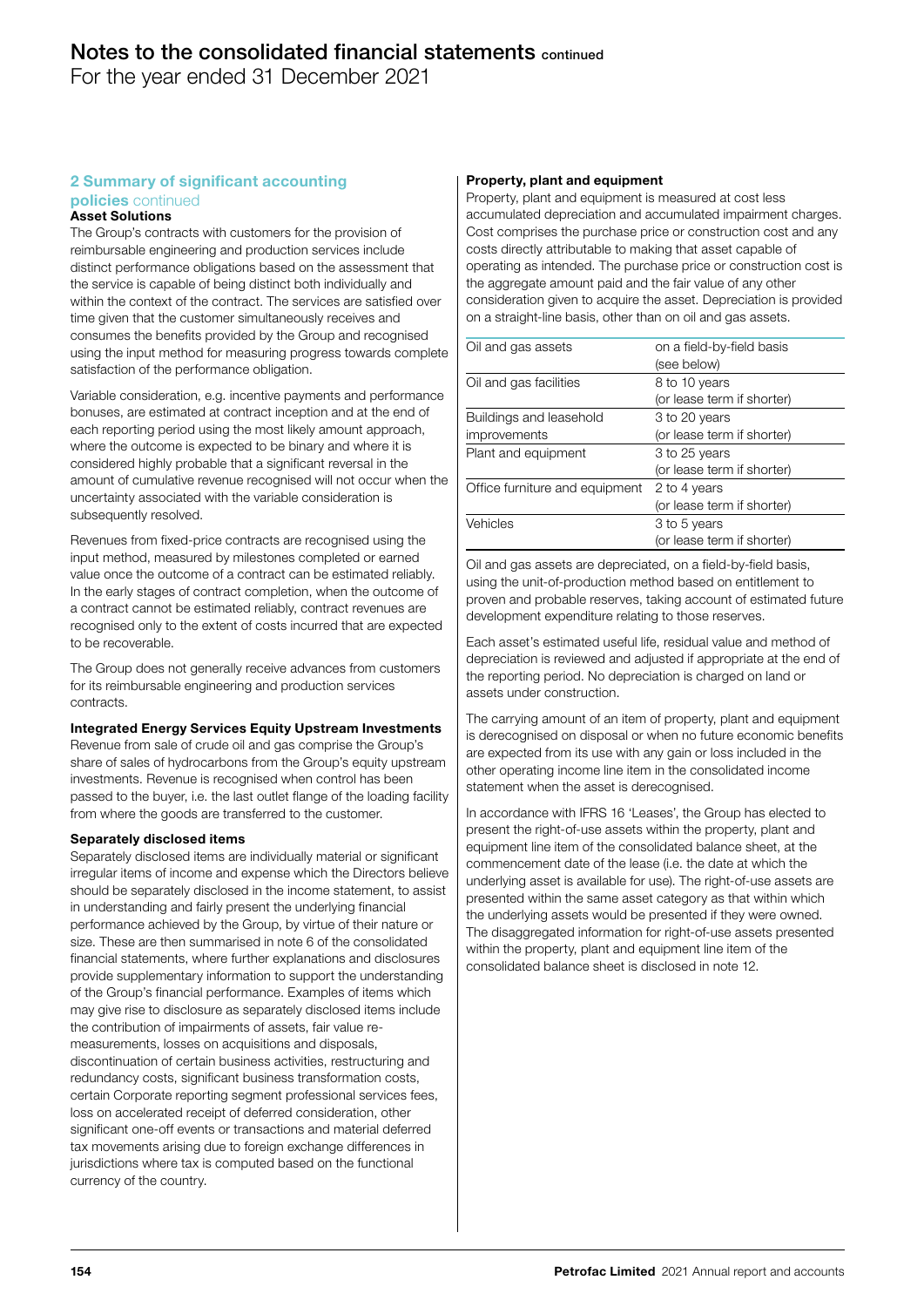Governance

# Financial statements Financial statements

# Leases

The Group assesses at contract inception whether a contract is, or contains, a lease; that is, if the contract conveys the right to control the use of an identified asset for a period of time in exchange for consideration.

# Right-of-use assets

Right-of-use assets are measured at cost, less any accumulated depreciation and impairment losses, and adjusted for any re-measurement of lease liabilities. The cost of right-of-use assets includes the amount of lease liabilities recognised, initial direct costs incurred, and lease payments made at or before the commencement date less any lease incentives received.

Right-of-use assets are depreciated on a straight-line basis over the shorter of the lease term and the estimated useful lives of the assets.

Right-of-use assets are subject to the same impairment requirements as those applicable to property, plant and equipment; see accounting policies associated with impairment of non-current assets.

# Lease liabilities

At the commencement date of the lease, the Group recognises lease liabilities measured at the present value of lease payments to be made over the lease term. The lease payments include fixed payments less any lease incentives receivable, variable lease payments that depend on an index or a rate, and amounts expected to be paid under residual value guarantees. The lease payments also include the exercise price of a purchase option reasonably certain to be exercised by the Group and payments of penalties for terminating a lease, if the lease term reflects the Group exercising the option to terminate.

In calculating the present value of lease payments, if the interest rate implicit in the lease is not readily determinable, the Group uses the incremental borrowing rate, defined as the rate of interest that a lessee would have to pay to borrow over a similar term, and with a similar security, the funds necessary to obtain an asset of a similar value to the right-of-use asset in a similar economic environment, at the lease commencement date.

After the commencement date, the amount of lease liabilities is increased to reflect the accretion of interest and reduced for the lease payments made. In addition, the carrying amount of lease liabilities is re-measured if there is a modification, a change in the lease term, a change in the in-substance fixed lease payments or a change in the assessment to purchase the underlying asset.

The Group's lease liabilities are included in other financial liabilities line items of the consolidated balance sheet; see note 17.

The Group makes certain judgements in determining the lease term for contracts that is or contains a lease:

- The Group determines the lease term as the non-cancellable term of the lease, together with any periods covered by an option to extend the lease if it is reasonably certain to be exercised, or any periods covered by an option to terminate the lease, if it is reasonably certain not to be exercised
- The Group has the option to renew the lease term for some of its leases. The Group applies judgement in evaluating whether it is reasonably certain to exercise the option to renew. That is, it considers all relevant factors that create an economic incentive for it to exercise the renewal. After the commencement date, the Group reassesses the lease term if there is a significant event or change in circumstances that affects its ability or likelihood to exercise (or not to exercise) the option to renew (e.g. a change in business strategy)
- The determination of whether an arrangement is or contains a lease is based on the substance of the arrangement at the inception date and whether the fulfilment of the arrangement is dependent on the use of a specific asset or assets or the arrangement conveys the right to use the asset

# Short-term leases and leases of low-value assets

The Group applies the short-term lease recognition exemption to its leases of property, plant and equipment that have a lease term of 12 months or less. It also applies the lease of low-value assets recognition exemption to leases of property, plant and equipment that are considered of low value (i.e. below US\$5,000). Lease payments on short-term leases and leases of low-value assets are recognised as an expense on a straight-line basis over the lease term in cost of sales or selling, general and administration expenses line items of the consolidated income statement.

If the lease contract is cancellable by both lessee and lessor with no or insignificant penalty then the lease contract is considered to be cancellable and recognised as a short-term lease; refer to note 29 for amounts recognised in the consolidated income statement associated with the short-term and low-value asset leases.

# Oil and gas intangible assets

Expenditure directly associated with evaluation (or appraisal) activities is capitalised as an intangible oil and gas asset. Such costs include the costs of acquiring an interest, appraisal well drilling costs, payments to contractors and an appropriate share of directly attributable overheads incurred during the evaluation phase. For such appraisal activity, which may require drilling of further wells, costs continue to be recognised as an asset whilst related hydrocarbons are considered capable of commercial development. Such costs are subject to technical, commercial and management review to confirm the continued intent to develop, or otherwise extract value. When this is no longer the case, an impairment of the costs capitalised as an intangible is recognised in the consolidated income statement. When such assets are declared part of a commercial development, related costs are transferred to property, plant and equipment. All intangible oil and gas assets are assessed for any impairment prior to transfer and any impairment charge is recognised in the consolidated income statement.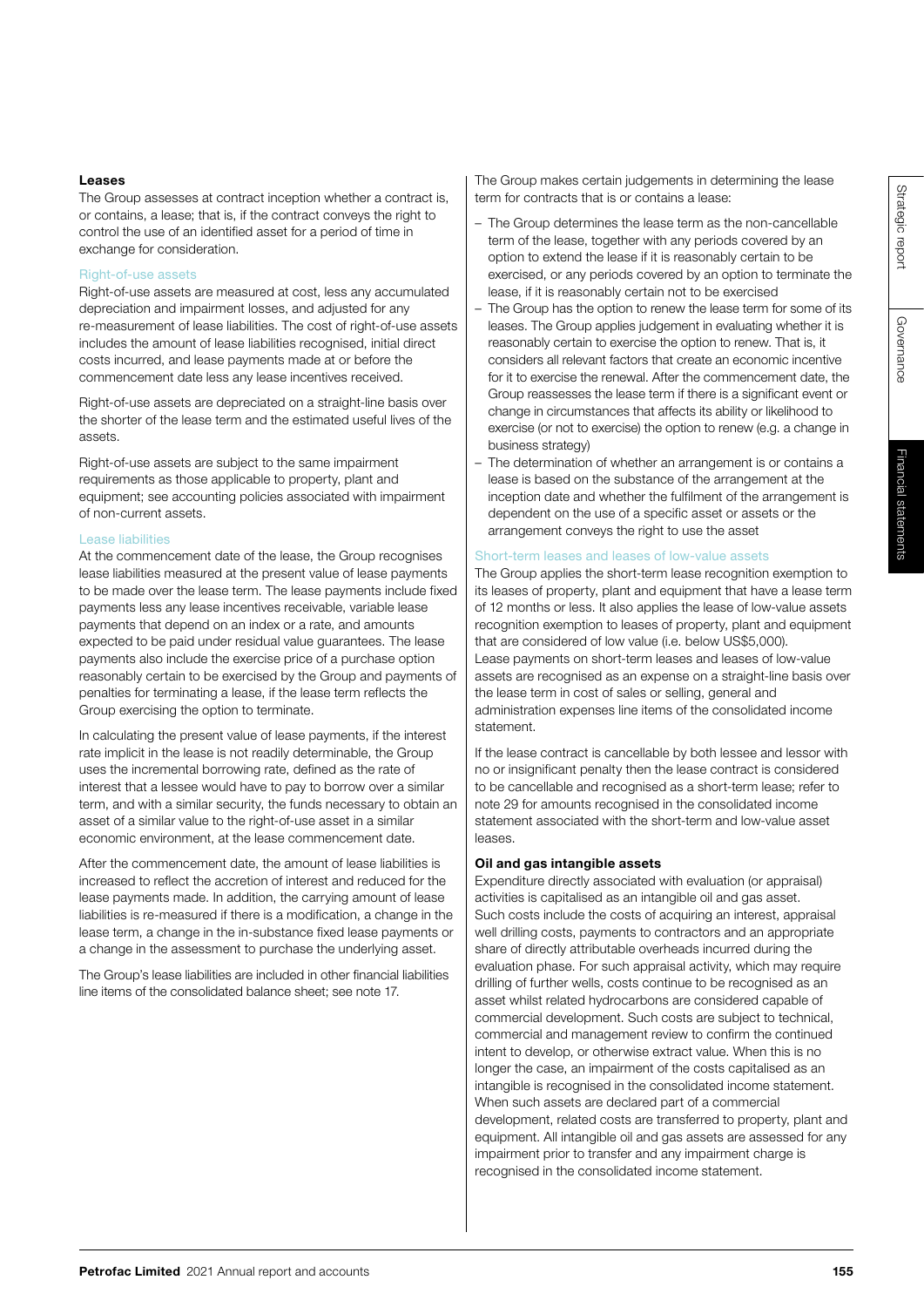For the year ended 31 December 2021

## 2 Summary of significant accounting policies continued

# Non-oil and gas intangible assets

Intangible assets acquired in a business combination are initially measured at cost, being their fair values at the date of acquisition, and are recognised separately from goodwill where the asset is separable or arises from a contractual or other legal right and its fair value can be measured reliably. After initial recognition, intangible assets are carried at cost less accumulated amortisation and accumulated impairment charges.

Intangible assets with a finite life are amortised over their useful economic life using a straight-line method unless a better method reflecting the pattern in which the asset's future economic benefits are expected to be consumed can be determined. The amortisation charge for intangible assets is included in the cost of sales or selling, general and administration expenses line items of the consolidated income statement. The expected useful lives of assets are reviewed on an annual basis. Intangible assets are tested for impairment whenever there is an indication that the asset may be impaired.

## Software-as-a-service arrangements

The Group's current SaaS arrangements are arrangements in which the Group does not control the underlying software used in the arrangement.

Software development costs incurred to configure or customise application software provided under a cloud computing arrangement and associated fees are recognised as operating expenses as and when the services are received where the costs represent a distinct service provided to the Group. When such costs incurred do not provide a distinct service, the costs are recognised as expenses over the duration of the SaaS contract.

The Group capitalises other software costs when the requirements of IAS 38 'Intangible Assets' are satisfied, including configuration and customisation costs which are distinct and within the control of the Group. Such software costs are capitalised and carried at cost less any accumulated amortisation and impairment, and amortised on a straight-line basis over the period which the developed software is expected to be used. Amortisation commences when the development is complete and the asset is available for use and is included in the selling, general and administration expenses line item of the consolidated income statement. The amortisation is reviewed at least at the end of each reporting period and any changes are treated as changes in accounting estimates.

## Impairment of non-current assets (excluding goodwill)

At each reporting date, the Group reviews the carrying amounts of its property, plant and equipment and intangible assets to assess whether there is an indication that those assets may be impaired. If any such indication exists, the Group makes an estimate of the asset's recoverable amount. An asset's recoverable amount is the higher of its fair value less costs of disposal and its value in use. In assessing value in use, the estimated future cash flows attributable to the asset are discounted to their present value using a pre-tax discount rate that reflects current market assessments of the time value of money and the risks specific to the asset. Fair value less costs of disposal is based on the risk-adjusted discounted cash flow models. A post-tax discount rate is used in such calculations.

If the recoverable amount of an asset is estimated to be less than its carrying amount an impairment charge is recognised immediately in the consolidated income statement.

Where an impairment loss subsequently reverses, the carrying amount of the asset is increased to the revised estimate of its recoverable amount, but not exceeding the carrying amount that would have been determined had no impairment loss been recognised for the asset in prior reporting periods. A reversal of an impairment loss is recognised immediately in the consolidated income statement.

#### Trade receivables

A trade receivable represents the Group's right to an amount of consideration that is unconditional (i.e. only the passage of time is required before payment of the consideration is due). Refer to accounting policies for financial assets.

#### Contract assets and contract liabilities Contract assets

A contract asset is the right to consideration in exchange for goods or services transferred to the customer. If the Group performs by transferring goods or services to a customer before the customer pays consideration or before payment is due, a contract asset is recognised for the earned consideration that is conditional.

Fixed-price engineering, procurement and construction contracts are presented in the consolidated balance sheet as follows:

- For each contract, the revenue recognised at the contract's measure of progress using the input method, after deducting progress payments received or amounts receivable from the customers, is presented within the contract assets line item in the consolidated balance sheet as work in progress
- The amounts recognised as work in progress are adjusted for any expected credit loss allowance considering the probability of default of the counter party. The probability of default data for the counter party is estimated with input from a third-party provider

#### Contract liabilities

A contract liability is the obligation to transfer goods or services to a customer for which the Group has received consideration (or an amount of consideration is due) from the customer. If a customer pays consideration before the Group transfers goods or services to the customer, a contract liability is recognised when the payment is made or the payment is due (whichever is earlier). Contract liabilities are recognised as revenue when the Group performs under the contract.

Fixed-price engineering, procurement and construction contracts are presented in the consolidated balance sheet as follows:

– Where the payments received or receivable for any contract exceed revenue recognised, the excess is presented within the contract liabilities line item in the consolidated balance sheet as billings in excess of cost and estimated earnings

#### Fair value measurement

The Group measures financial instruments, such as derivatives, and contingent consideration receivable at fair value at each reporting date. Fair value related disclosures for financial instruments are disclosed in note 17.

Fair value is the price that would be received to sell an asset or paid to transfer a liability in an orderly transaction between market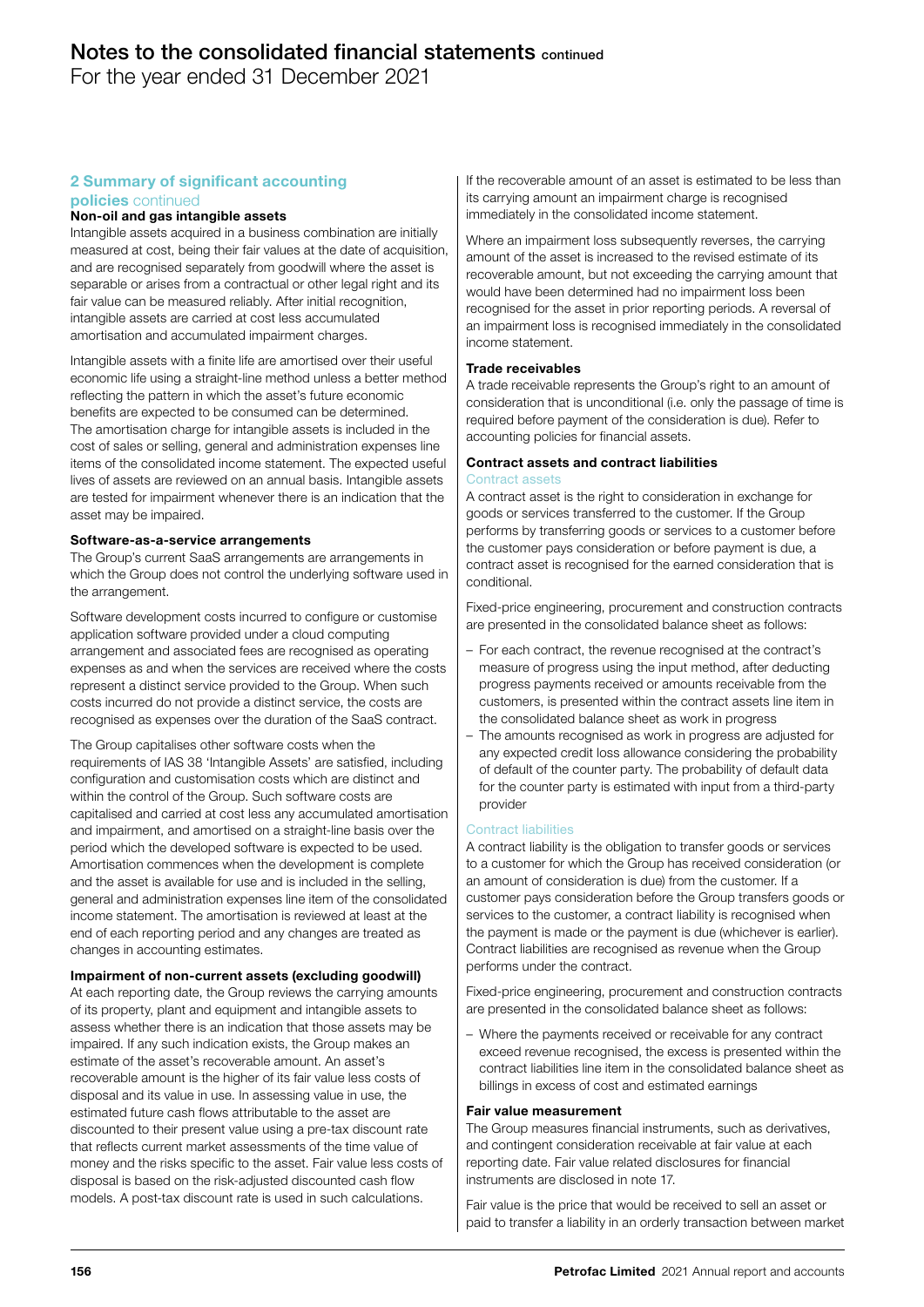Governance

Governance

– Level 1 – Unadjusted quoted prices in active markets for – Level 2 – Inputs other than quoted prices included within Level

1 that are observable for the asset or liability, either directly (i.e. as prices) or indirectly (i.e. derived from prices) – Level 3 – Inputs for the asset or liability that are not based on

observable market data (unobservable inputs)

participants at the measurement date. The fair value

sell the asset or transfer the liability takes place either: – In the principal market for the asset or liability; or

The principal or the most advantageous market must be

The fair value of an asset or a liability is measured using the assumptions that market participants would use when pricing the asset or liability, assuming that market participants act in their

A fair value measurement of a non-financial asset takes into account a market participant's ability to generate economic benefits by using the asset in its highest and best use or by selling it to another market participant that would use the asset in

The Group uses valuation techniques that are appropriate in the circumstances and for which sufficient data is available to measure fair value, maximising the use of relevant observable inputs and minimising the use of unobservable inputs. All assets and liabilities for which fair value is measured or disclosed in the consolidated financial statements are

categorised within the fair value hierarchy, described as follows, based on the lowest level input that is significant to the fair value

market for the asset or liability

accessible by the Group.

economic best interest.

its highest and best use.

measurement as a whole:

identical financial assets or liabilities

measurement is based on the presumption that the transaction to

– In the absence of a principal market, in the most advantageous

For assets and liabilities that are re-measured in the consolidated financial statements on a recurring basis, the Group determines whether transfers have occurred between levels in the hierarchy by reassessing categorisation (based on the lowest level input that is significant to the fair value measurement as a whole) at the end of each reporting period.

For the purpose of fair value disclosures, the Group has determined classes of assets and liabilities on the basis of the nature, characteristics and risks of the asset or liability and the level of the fair value hierarchy as explained above.

# Financial assets and financial liabilities

A financial instrument is any contract that gives rise to a financial asset of one entity and a financial liability or equity instrument of another entity.

# Financial assets

# Initial recognition and measurement

Financial assets are classified at initial recognition at amortised cost and subsequently measured at fair value through profit or loss, or as derivatives designated as hedging instruments in an effective hedge, as appropriate.

The classification of financial assets at initial recognition depends on the financial asset's contractual cash flow characteristics and the Group's business model for managing them. With the exception of

trade receivables that do not contain a significant financing component, the Group initially measures a financial asset at its fair value plus, in the case of a financial asset not at fair value through profit or loss, transaction costs. Trade receivables that do not contain a significant financing component are measured at the transaction price determined under IFRS 15 'Revenue from Contracts with Customers'.

The Group's business model for managing financial assets refers to how it manages its financial assets in order to generate cash flows. The business model determines whether cash flows will result from collecting contractual cash flows, selling the financial assets, or both.

## Subsequent measurement

For purposes of subsequent measurement, financial assets are generally classified in the following categories:

- Amortised cost
- Financial assets at fair value through profit or loss

# Amortised cost

This category is the most relevant to the Group and generally applies to trade and other receivables, receivable from joint operation partners for leases, deferred consideration receivables and advances relating to provision for decommissioning liability. The Group measures financial assets at amortised cost if both of the following conditions are met:

- The financial asset is held within a business model with the objective to hold financial assets in order to collect contractual cash flows; and
- The contractual terms of the financial asset give rise on specified dates to cash flows that are solely payments of principal and interest on the principal amount outstanding

Financial assets at amortised cost are subsequently measured using the effective interest rate (EIR) method and are subject to impairment. Gains and losses are recognised in the consolidated income statement when the asset is derecognised, modified or impaired.

# Financial assets at fair value through profit or loss

Financial assets at fair value through profit or loss include financial assets held for trading and financial assets designated upon initial recognition at fair value through profit or loss, or financial assets mandatorily required to be measured at fair value. Financial assets are classified as held for trading if they are acquired for the purpose of selling or repurchasing in the near term. Derivatives, including separated embedded derivatives, are also classified as held for trading unless they are designated as effective hedging instruments. Financial assets at fair value through profit or loss are carried in the consolidated balance sheet at fair value with net changes in fair value recognised in the consolidated income statement.

Contingent consideration arising from disposal of the Group's operations in Mexico was recognised as a financial asset at fair value through profit or loss within the other financial assets line items of the consolidated balance sheet. Any fair value change is recognised in the consolidated income statement (note 17).

The fair value changes to undesignated forward currency contracts are reported within the other operating income and other operating expenses line item in the consolidated income statement.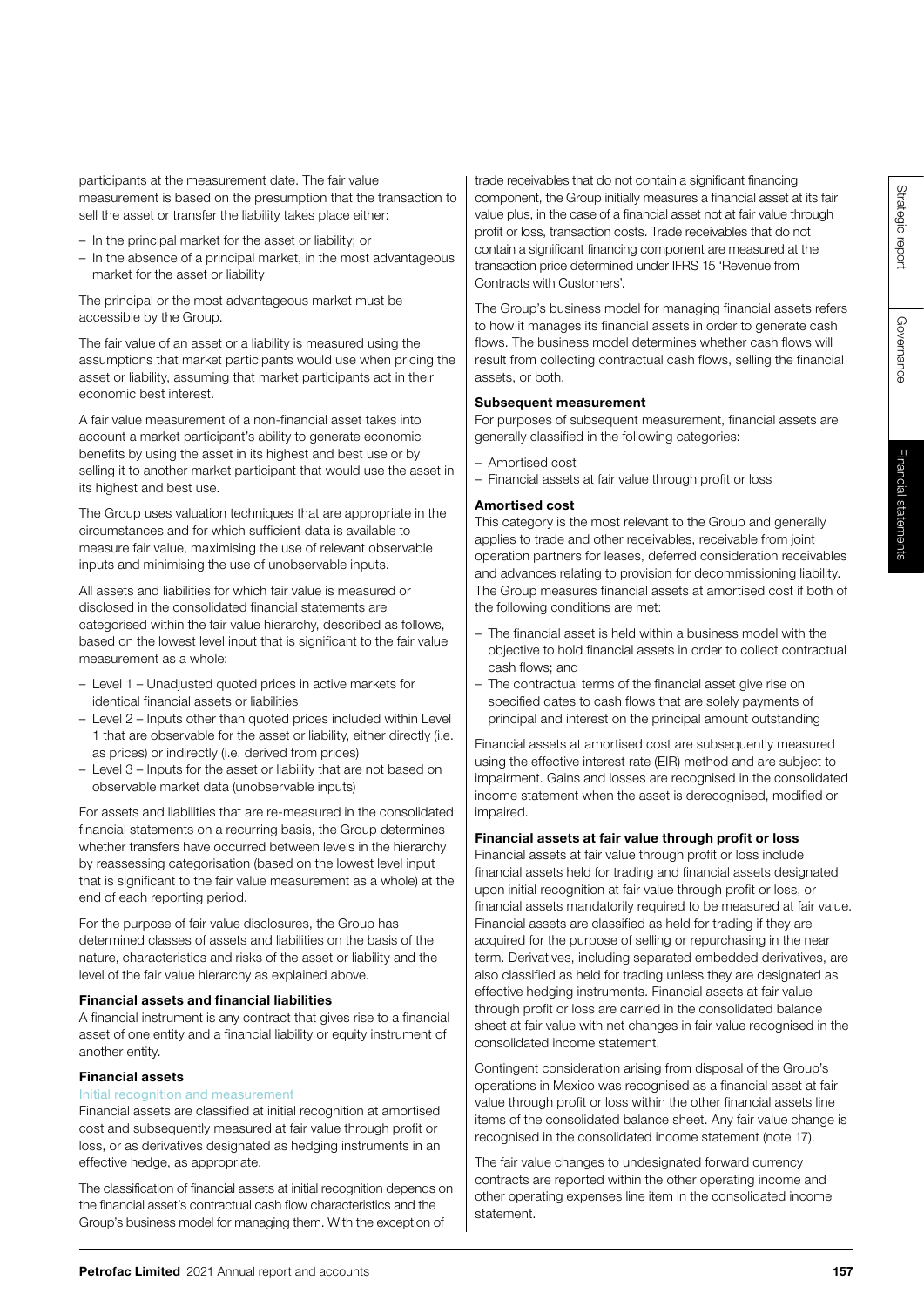For the year ended 31 December 2021

## 2 Summary of significant accounting policies continued

# Impairment of financial assets

The Group recognises an allowance for expected credit losses (ECLs) for all financial assets not held at fair value through profit or loss. ECLs are based on the difference between the contractual cash flows due in accordance with the contract and all the cash flows that the Group expects to receive, discounted at an approximation of the original effective interest rate. The expected cash flows will include, if any, cash flows from the sale of collateral held or other credit enhancements that are integral to the contractual terms.

For other financial assets measured at amortised cost, ECLs are recognised in two stages. For credit exposures for which there has not been a significant increase in credit risk since initial recognition, ECLs are provided for credit losses that result from default events that are possible within the next 12 months (a 12-month ECL). For those credit exposures for which there has been a significant increase in credit risk since initial recognition, a loss allowance is required for credit losses expected over the remaining life of the exposure, irrespective of the timing of the default (a lifetime ECL). There was no significant increase in the credit risk for such financial assets since the initial recognition.

For trade receivables and contract assets, the Group applies a simplified approach in calculating ECLs (a lifetime ECL). Therefore, the Group does not track changes in credit risk, but instead recognises a loss allowance based on lifetime ECLs at each reporting date. An impairment analysis by each operating segment is performed at each reporting date subject to the Group's established policies and procedures. Engineering & Construction and Integrated Energy Services operating segments that involve small populations of high-value receivables apply the probability of default data relating to each individual counterparty to calculate expected credit loss allowance at each reporting date. The probability of default data for the counterparty is sourced from a third-party provider.

Asset Solutions operating segment involves a large population of low-value receivables and applies a provision matrix to measure expected credit losses. The provision rates are based on days past due for groupings of various customer segments with similar loss patterns. The expected credit loss calculation reflects the probability-weighted outcome, the time value of money and reasonable and supportable information that is available at the reporting date about past events, current conditions and where possible, forecasts of future economic conditions. The amount of ECLs are sensitive to changes in circumstances and of forecast economic conditions. The Group's historical credit loss experience and forecast of economic conditions may also not be representative of a customer's actual default in the future.

The Group considers a financial asset to be in default when internal or external information indicates that the Group is unlikely to receive the outstanding contractual amounts in full. A financial asset is written off only when there is no reasonable expectation of recovering the contractual cash flows, based on the contractual position agreed with the customer, contract close-out negotiations or objective evidence of the customer's inability to pay.

# Financial liabilities

#### Initial recognition and measurement

Financial liabilities are classified, at initial recognition, as financial liabilities at fair value through profit or loss, loans and borrowings, payables, or as derivatives designated as hedging instruments in an effective hedge, as appropriate.

All financial liabilities are recognised initially at fair value and, in the case of loans and borrowings and trade and other payables, net of directly attributable transaction costs.

The Group's financial liabilities include trade and other payables, senior secured notes, loans and borrowings including bank overdrafts, derivative financial instruments and lease liabilities.

#### Subsequent measurement

For purposes of subsequent measurement, financial liabilities are classified in the following categories:

- Financial liabilities at fair value through profit or loss
- Financial liabilities at amortised cost (loans and borrowings)

Financial liabilities at fair value through profit or loss Financial liabilities at fair value through profit or loss include financial liabilities held for trading and financial liabilities designated upon initial recognition as at fair value through profit or loss.

Financial liabilities are classified as held for trading if they are incurred for the purpose of repurchasing in the near term. This category also includes derivative financial instruments entered by the Group that are not designated as hedging instruments in hedge relationships. Separated embedded derivatives are also classified as held for trading unless they are designated as effective hedging instruments.

Gains or losses on liabilities held for trading are recognised in the consolidated income statement.

Financial liabilities designated upon initial recognition at fair value through profit or loss are designated at the initial date of recognition only if the criteria in IFRS 9 'Financial Instruments' are satisfied. Contingent consideration payable related acquisitions is designated as a financial liability measured at fair value through profit or loss (see note 17).

## Financial liabilities at amortised cost (loans and borrowings)

This category generally applies to trade and other payables, interest-bearing loans and borrowings (note 26) and lease liabilities (note 17). After initial recognition, interest-bearing loans and borrowings and lease liabilities are subsequently measured at amortised cost using the EIR method.

Amortised cost is calculated by considering any discount or premium on acquisition and fees or costs that are an integral part of the EIR. The EIR amortisation is included as finance expense in the consolidated income statement.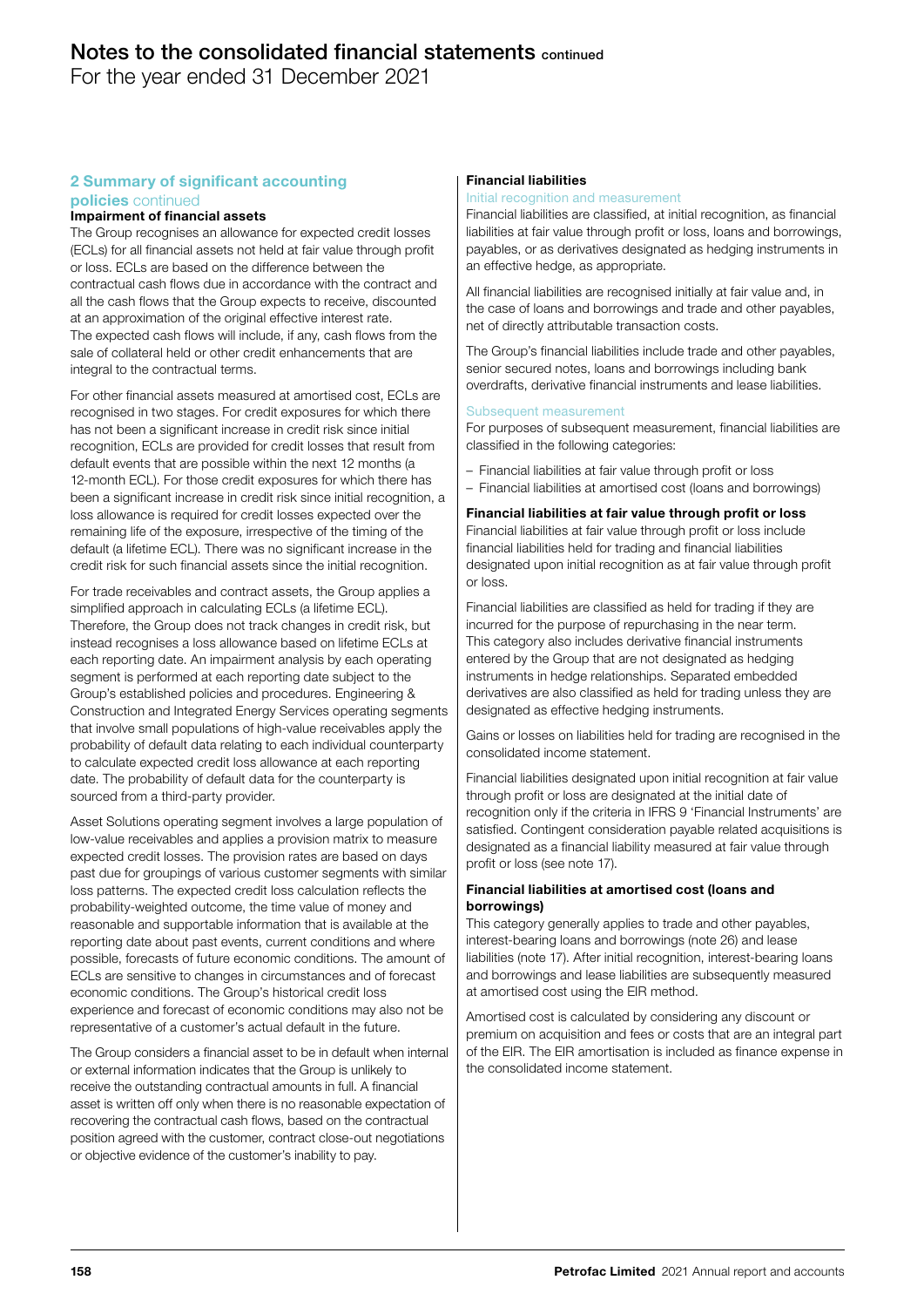Governance

Governance

# Derecognition of financial assets and liabilities

# Financial assets

A financial asset (or, where applicable, a part of a financial asset) is derecognised where:

- The rights to receive cash flows from the asset have expired
- The Group retains the right to receive cash flows from the asset, but has assumed an obligation to pay them in full without material delay to a third party under a 'pass-through' arrangement; or
- The Group has transferred its rights to receive cash flows from the asset and either (a) has transferred substantially all the risks and rewards of the asset, or (b) has neither transferred nor retained substantially all the risks and rewards of the asset, but has transferred control of the asset

# Financial liabilities

A financial liability is derecognised when the obligation under the liability is discharged or cancelled or expires.

If an existing financial liability is replaced by another from the same lender, on substantially different terms, or the terms of an existing liability are substantially modified, such an exchange or modification is treated as a derecognition of the original liability and the recognition of a new liability such that the difference in the respective carrying amounts together with any costs or fees incurred are recognised in the consolidated income statement.

# Derivative financial instruments and hedging

The Group uses derivative financial instruments such as forward currency contracts to hedge its risks associated with foreign currency fluctuations. Such derivative financial instruments are initially recognised at fair value on the date on which a derivative contract is entered into and are subsequently re-measured at fair value. Derivatives are carried as assets when the fair value is positive and as liabilities when the fair value is negative.

Any gains or losses arising from changes in the fair value of derivatives that do not qualify for hedge accounting are taken to the consolidated income statement.

The fair value of forward currency contracts is calculated by reference to current forward exchange rates for contracts with similar maturity profiles.

For the purposes of hedge accounting, hedges are classified as:

- Fair value hedges when hedging the exposure to changes in the fair value of a recognised asset or liability; or
- Cash flow hedges when hedging the exposure to variability in cash flows that is either attributable to a particular risk associated with a recognised asset or liability or a highly probable forecast transaction

The Group formally designates and documents the relationship between the hedging instrument and the hedged item at the inception of the transaction, as well as its risk management objectives and strategy for undertaking various hedge transactions. The documentation also includes identification of the hedging instrument, the hedged item or transaction, the nature of risk being hedged and how the Group will assess the hedging instrument's effectiveness in offsetting the exposure to changes in the hedged item's fair value or cash flows attributable to the hedged risk. The Group also documents its assessment, both at hedge inception and on an ongoing basis, of whether the derivatives that are used in the hedging transactions are highly effective in offsetting changes in fair values or cash flows of the hedged items.

The treatment of gains and losses arising from revaluing derivatives designated as hedging instruments depends on the nature of the hedging relationship, as follows:

# Cash flow hedges

For cash flow hedges, the effective portion of the gain or loss on the hedging instrument is recognised directly in the consolidated statement of other comprehensive income in net unrealised gains/(losses) on derivatives, while the ineffective portion is recognised in the consolidated income statement. Amounts taken to other comprehensive income are transferred to the consolidated income statement when the hedged transaction affects the consolidated income statement.

If the hedging instrument expires or is sold, terminated or exercised without replacement or rollover, or if its designation as a hedge is revoked, any cumulative gain or loss previously recognised in other comprehensive income remains separately in equity until the forecast transaction occurs and affects the consolidated income statement. When a forecast transaction is no longer expected to occur, the cumulative gain or loss that was reported in other comprehensive income is immediately transferred to the consolidated income statement.

# Share-based payments

Employees (including Executive Directors) of the Group receive remuneration in the form of share-based payment, whereby employees render services in exchange for shares or rights over shares ('equity-settled transactions').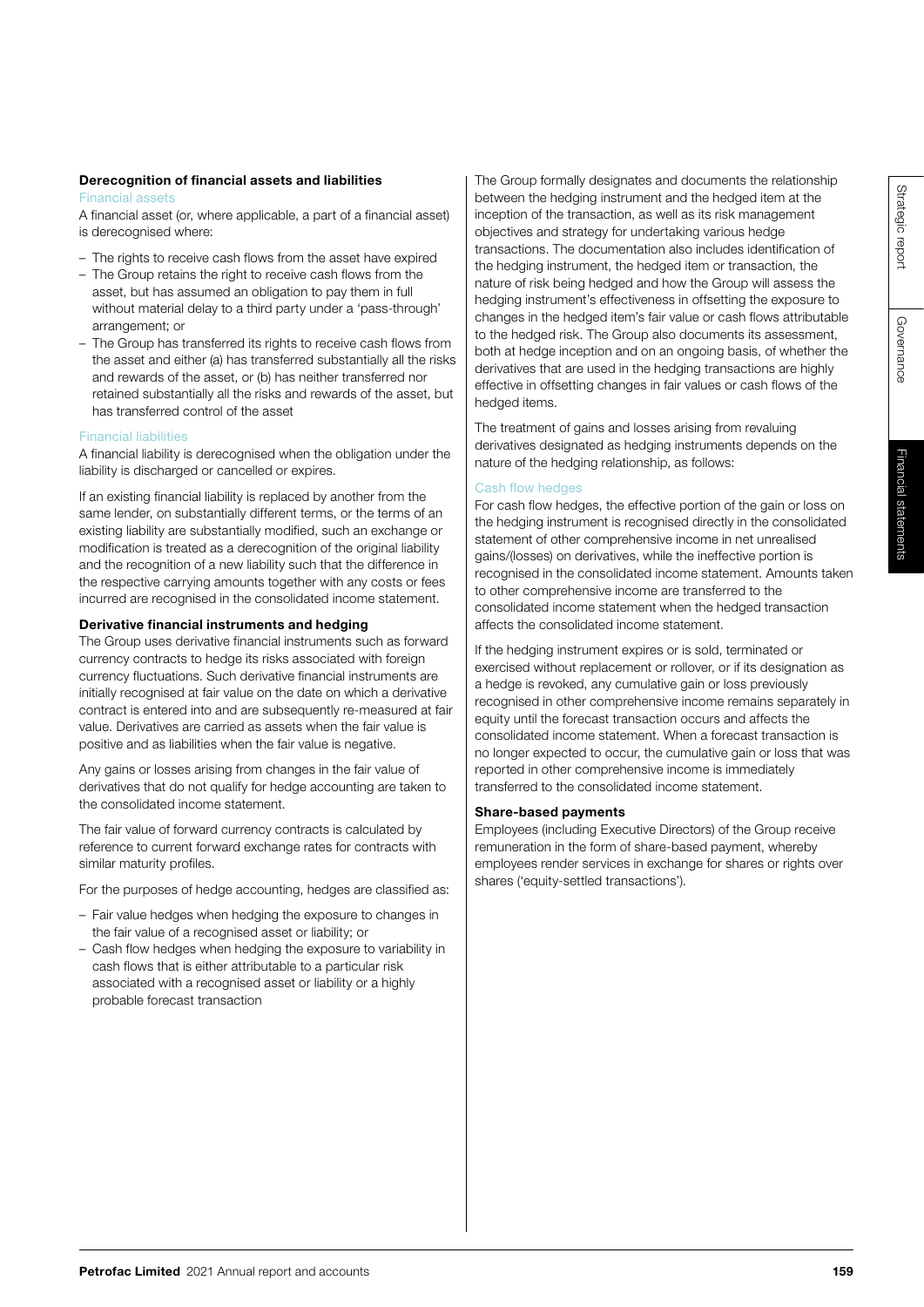For the year ended 31 December 2021

# 2 Summary of significant accounting

Equity-settled transactions policies continued

The cost of equity-settled transactions with employees is measured by reference to the fair value at the date on which they are granted.

The cost of equity-settled transactions is recognised in the cost of sales or selling, general and administration expenses line items in the consolidated income statement, together with a corresponding increase in other reserves line item in the consolidated balance sheet, over the period in which the relevant employees become entitled to the award (the 'vesting period'). The cumulative expense recognised for equity-settled transactions at the end of the reporting period until the vesting date reflects the extent to which the vesting period has expired and the Group's best estimate of the number of equity instruments that will ultimately vest. The charge or credit to the consolidated income statement for a period represents the movement in cumulative expense recognised from the beginning to the end of the reporting period.

No expense is recognised for awards that do not ultimately vest because non-market performance and/or service conditions have not been met. Where awards include a market or non-vesting condition, the transactions are treated as vested irrespective of whether the market or non-vesting condition is satisfied, provided that all other performance and/or service conditions are satisfied.

Equity awards cancelled, such as in the case of good leavers, are treated as vested immediately on the date of cancellation, and any expense not recognised for the award at that date is immediately recognised in the consolidated income statement.

#### Income taxes

Income tax expense represents the sum of current income tax and deferred tax.

Current income tax assets and liabilities for the current and prior periods are measured at the amount expected to be recovered from or paid to the taxation authorities. Taxable profit differs from profit as reported in the consolidated income statement because it excludes items of income or expense that are taxable or deductible in other years and it further excludes items that are never taxable or deductible. The Group's liability for current tax is calculated using tax rates that have been enacted or substantively enacted by the balance sheet date.

Deferred tax is recognised on all temporary differences at the balance sheet date between the carrying amounts of assets and liabilities in the financial statements and the corresponding tax bases used in the computation of taxable profit, with the following exceptions:

- Where the temporary difference arises from the initial recognition of goodwill or of an asset or liability in a transaction that is not a business combination that at the time of the transaction affects neither accounting nor taxable profit or loss
- In respect of taxable temporary differences associated with investments in subsidiaries, associates and joint ventures, where the timing of reversal of the temporary differences can be controlled and it is probable that the temporary differences will not reverse in the foreseeable future; and

– Deferred tax assets are recognised only to the extent that it is probable that a taxable profit will be available against which the deductible temporary differences and carried forward tax credits or tax losses can be utilised

The carrying amount of deferred tax assets is reviewed at each balance sheet date and reduced to the extent that it is no longer probable that sufficient taxable profit will be available to allow all or part of the deferred tax assets to be utilised.

Unrecognised deferred tax assets are reassessed at each balance sheet date and are recognised to the extent that it has become probable that future taxable profit will allow the deferred tax asset to be recovered.

Deferred tax assets and liabilities are measured on an undiscounted basis at the tax rates that are expected to apply when the asset is realised or the liability is settled, based on tax rates and tax laws enacted or substantively enacted at the balance sheet date.

Current and deferred tax is charged or credited directly to other comprehensive income or equity if it relates to items that are credited or charged to, respectively, other comprehensive income or equity. Otherwise, income tax is recognised in the consolidated income statement.

# 2.9 Change in accounting policy

In April 2021, IFRIC published an agenda decision clarifying the accounting for implementation costs of Software-as-a-Service arrangements. As stated in note 2.3, SaaS arrangements are service contracts providing the Group with the right to access the cloud provider's application software over the contract period. As a result of this agenda decision, the Group has changed its accounting policy for such implementation costs and, to the extent that these costs do not give rise to an identifiable intangible asset, they are expensed in the consolidated income statement (having been capitalised previously). The Group has assessed the impact of this change in accounting policy on any cloud computing arrangements entered into during prior years and restated the comparative figures. As a result, an amount of US\$14m of costs previously capitalised have now been expensed in the consolidated income statement. This restatement has affected the consolidated income statement, statement of cash flows, balance sheet and retained earnings, as shown on the following page. In accordance with IAS 1 'Presentation of Financial Statements', a balance sheet as at the beginning of the preceding year (i.e. at 1 January 2020) has been restated and presented.

The restatement represents a non-cash adjustment.

The revision to the accounting policy has been accounted for retrospectively, resulting in a prior year restatement, and the comparative financial information has been restated as presented on the following page.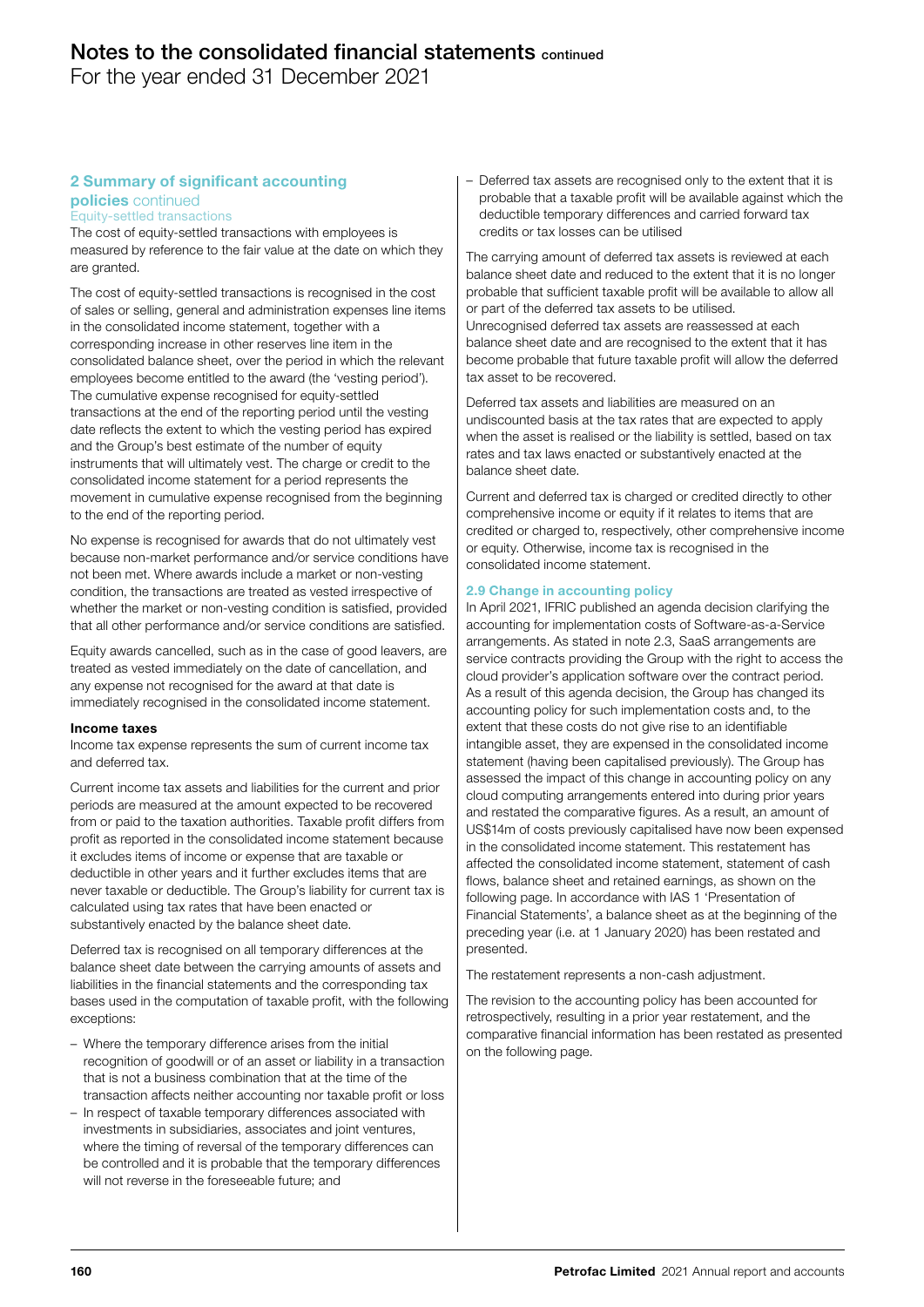The affected financial statement line items are as follows:

| Income statement and statement of comprehensive income impact<br>Separately disclosed items - expense cloud configuration and customisation costs previously | US\$m<br>(229)<br>(167) | US\$m<br>(14)            | US\$m  |
|--------------------------------------------------------------------------------------------------------------------------------------------------------------|-------------------------|--------------------------|--------|
|                                                                                                                                                              |                         |                          |        |
|                                                                                                                                                              |                         |                          |        |
|                                                                                                                                                              |                         |                          |        |
| capitalised (note 6)                                                                                                                                         |                         |                          | (243)  |
| Selling, general and administration expenses – amortisation previously expensed (note 5b)                                                                    |                         | 2                        | (165)  |
| Operating loss                                                                                                                                               | (148)                   | (12)                     | (160)  |
| Loss before tax                                                                                                                                              | (171)                   | (12)                     | (183)  |
| Net loss                                                                                                                                                     | (189)                   | (12)                     | (201)  |
| Net loss attributable to Petrofac Limited shareholders                                                                                                       | (180)                   | (12)                     | (192)  |
| Foreign currency translation losses                                                                                                                          | (16)                    | (2)                      | (18)   |
| Comprehensive loss for the year                                                                                                                              | (217)                   | (14)                     | (231)  |
| Loss per share (US cents):                                                                                                                                   |                         |                          |        |
| Loss per share - basic and diluted (note 9)                                                                                                                  | (53.4)                  | (3.6)                    | (57.0) |
| <b>Balance sheet impact</b>                                                                                                                                  |                         |                          |        |
| Intangible assets (note 15)                                                                                                                                  | 81                      | (30)                     | 51     |
| Total non-current assets                                                                                                                                     | 823                     | (30)                     | 793    |
| <b>Total assets</b>                                                                                                                                          | 4,201                   | (30)                     | 4,171  |
| Retained earnings                                                                                                                                            | 454                     | (28)                     | 426    |
| Other reserves                                                                                                                                               | 45                      | (2)                      | 43     |
| Total equity                                                                                                                                                 | 440                     | (30)                     | 410    |
| Total equity and liabilities                                                                                                                                 | 4,201                   | (30)                     | 4,171  |
| <b>Statement of cash flows impact</b>                                                                                                                        |                         |                          |        |
| Profit before tax and separately disclosed items                                                                                                             | 58                      | 2                        | 60     |
| Depreciation, amortisation, business performance impairment and write-off                                                                                    | 125                     | (2)                      | 123    |
| Separately disclosed items paid - operating costs                                                                                                            | (19)                    | (14)                     | (33)   |
| Net cash flows used in operating activities                                                                                                                  | (16)                    | (14)                     | (30)   |
| Payments for intangible assets                                                                                                                               | (24)                    | 14                       | (10)   |
| Net cash flows used in investing activities                                                                                                                  | (21)                    | 14                       | (7)    |
| Net decrease in cash and cash equivalents                                                                                                                    | (279)                   | $\overline{\phantom{0}}$ | (279)  |

A third balance sheet has been presented in accordance with IAS 1 to illustrate the impact on the opening balance sheet as at 1 January 2020. The Group identified that US\$16m of costs previously capitalised under cloud computing arrangements, should now be expensed. The opening balance sheet as at 1 January 2020 has been restated to correct for these accordingly, as shown below. The affected financial statement line items are as follows:

|                              | 1 Jan 2020<br>As reported<br>US\$m | Restatement<br>US\$m | 1 Jan 2020<br>Restated<br>US\$m |
|------------------------------|------------------------------------|----------------------|---------------------------------|
| <b>Balance sheet impact</b>  |                                    |                      |                                 |
| Intangible assets            | 66                                 | (16)                 | 50                              |
| Total non-current assets     | 1,028                              | (16)                 | 1,012                           |
| Total assets                 | 5,976                              | (16)                 | 5,960                           |
| Retained earnings            | 637                                | (16)                 | 621                             |
| Total equity                 | 914                                | (16)                 | 898                             |
| Total equity and liabilities | 5,976                              | (16)                 | 5,960                           |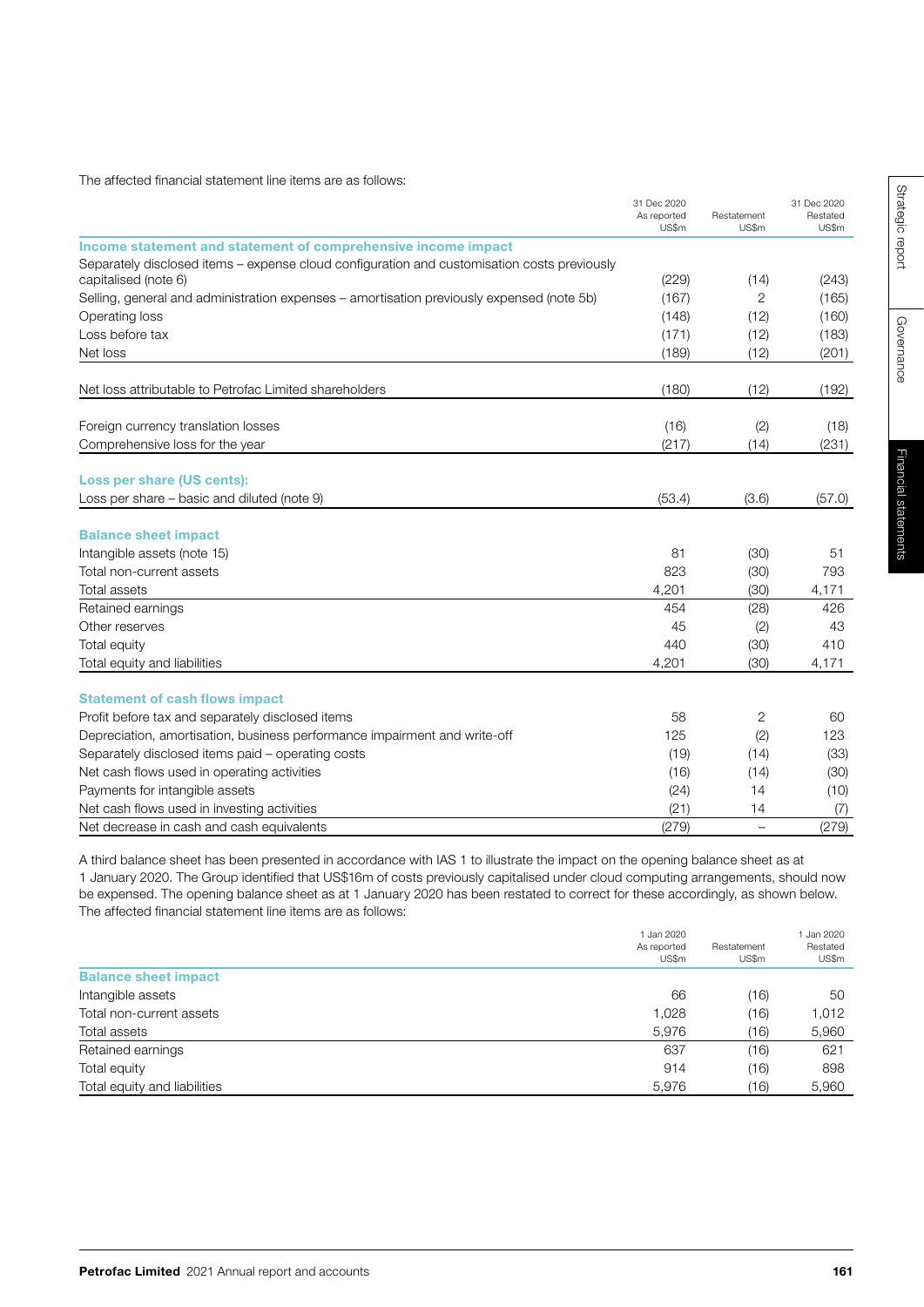For the year ended 31 December 2021

# 3 Revenue from contracts with customers

|                           | 2021  | 2020  |
|---------------------------|-------|-------|
|                           | US\$m | US\$m |
| Rendering of services     | 3.009 | 4,006 |
| Sale of crude oil and gas | 48    | 75    |
|                           | 3,057 | 4,081 |

Included in revenue are Engineering & Construction and Asset Solutions revenue of a 'pass-through' nature with zero or low margins amounting to US\$405m (2020: US\$288m).

Set out below is the disaggregation of the Group's revenue from contracts with customers:

|                                      |                          |                           |                          |               |                          |                    | Integrated               |               |  |
|--------------------------------------|--------------------------|---------------------------|--------------------------|---------------|--------------------------|--------------------|--------------------------|---------------|--|
|                                      | <b>Engineering &amp;</b> | Asset                     | Energy                   |               | Engineering &            | Asset              | Energy                   |               |  |
|                                      | Construction<br>US\$m    | <b>Solutions</b><br>US\$m | <b>Services</b><br>US\$m | 2021<br>US\$m | Construction<br>US\$m    | Solutions<br>US\$m | Services<br>US\$m        | 2020<br>US\$m |  |
| <b>Geographical markets</b>          |                          |                           |                          |               |                          |                    |                          |               |  |
| United Kingdom                       | 150                      | 592                       | -                        | 742           | —                        | 534                | $\overline{\phantom{0}}$ | 534           |  |
| Algeria                              | 442                      |                           | -                        | 442           | 576                      |                    | $\overline{\phantom{0}}$ | 576           |  |
| Thailand                             | 410                      | 18                        | -                        | 428           | 569                      | 14                 | $\overline{\phantom{0}}$ | 583           |  |
| Oman                                 | 373                      | 16                        | -                        | 389           | 735                      | 13                 | —                        | 748           |  |
| Kuwait                               | 193                      | 3                         |                          | 196           | 326                      | 4                  | $\overline{\phantom{0}}$ | 330           |  |
| Iraq                                 | 49                       | 110                       | -                        | 159           | 105                      | 133                | $\overline{\phantom{0}}$ | 238           |  |
| <b>United Arab Emirates</b>          | 94                       | 39                        | -                        | 133           | 244                      | 52                 | $\overline{\phantom{0}}$ | 296           |  |
| Netherlands                          | 84                       | 29                        | -                        | 113           | 231                      | 2                  | $\overline{\phantom{0}}$ | 233           |  |
| Russia                               | 108                      | $\overline{2}$            | -                        | 110           | 182                      | 2                  | ۳                        | 184           |  |
| Bahrain                              |                          | 76                        | -                        | 76            | $\overline{\phantom{0}}$ | 23                 | $\overline{\phantom{0}}$ | 23            |  |
| Singapore                            |                          |                           | 48                       | 48            | $\overline{\phantom{0}}$ | $\equiv$           | 12                       | 12            |  |
| United States of America             | $\qquad \qquad$          | 49                        | -                        | 49            | $\overline{\phantom{0}}$ | 31                 | $\overline{\phantom{0}}$ | 31            |  |
| Kazakhstan                           | $\qquad \qquad$          | 37                        | -                        | 37            | $\qquad \qquad -$        | 13                 | $\overline{\phantom{0}}$ | 13            |  |
| India                                | 22                       | 1                         | -                        | 23            | 93                       |                    |                          | 93            |  |
| Malaysia                             | $\mathbf{2}$             | 16                        | 2                        | 20            | 8                        | 19                 | 30                       | 57            |  |
| Turkey                               | 6                        | 6                         | -                        | 12            | 24                       | 4                  | $\overline{\phantom{0}}$ | 28            |  |
| Saudi Arabia                         | $\overline{7}$           |                           |                          | 7             | (32)                     | $\qquad \qquad -$  |                          | (32)          |  |
| New Zealand                          | -                        | 7                         | -                        | 7             | $\qquad \qquad -$        | 6                  | $\overline{\phantom{0}}$ | 6             |  |
| Germany                              | 6                        | -                         | -                        | 6             | 21                       |                    | $\overline{\phantom{0}}$ | 21            |  |
| Libya                                | 4                        | 1                         | -                        | 5             | $\overline{\phantom{0}}$ | 15                 |                          | 15            |  |
| Mexico                               | -                        |                           |                          | -             | —                        | $\qquad \qquad -$  | 68                       | 68            |  |
| Others                               | 17                       | 38                        | -                        | 55            | -                        | 24                 | $\overline{\phantom{0}}$ | 24            |  |
| <b>Total revenue from contracts</b>  |                          |                           |                          |               |                          |                    |                          |               |  |
| with customers                       | 1,967                    | 1,040                     | 50                       | 3,057         | 3,082                    | 889                | 110                      | 4,081         |  |
| <b>Type of goods or service</b>      |                          |                           |                          |               |                          |                    |                          |               |  |
| Fixed price                          | 1,760                    | 226                       |                          | 1,986         | 2,882                    | 129                | -                        | 3,011         |  |
| Reimbursable                         | 207                      | 814                       | $\mathbf{2}$             | 1,023         | 200                      | 760                | 35                       | 995           |  |
| Sale of crude oil and gas            | -                        |                           | 48                       | 48            |                          |                    | 75                       | 75            |  |
| <b>Total revenue from contracts</b>  |                          |                           |                          |               |                          |                    |                          |               |  |
| with customers                       | 1,967                    | 1,040                     | 50                       | 3,057         | 3,082                    | 889                | 110                      | 4,081         |  |
|                                      |                          |                           |                          |               |                          |                    |                          |               |  |
|                                      |                          |                           |                          |               |                          |                    |                          |               |  |
| <b>Customer type</b>                 |                          |                           |                          |               |                          |                    |                          |               |  |
| Government                           | 1,370                    | 236                       |                          | 1,606         | 2,178                    | 184                | 68                       | 2,430         |  |
| Non-government                       | 597                      | 804                       | 50                       | 1,451         | 904                      | 705                | 42                       | 1,651         |  |
| <b>Total revenue from contracts</b>  |                          |                           |                          |               |                          |                    |                          |               |  |
| with customers                       | 1,967                    | 1,040                     | 50                       | 3,057         | 3,082                    | 889                | 110                      | 4,081         |  |
| <b>Timing of revenue recognition</b> |                          |                           |                          |               |                          |                    |                          |               |  |
| Services transferred over time       | 1,967                    | 1,040                     | $\boldsymbol{2}$         | 3,009         | 3,082                    | 889                | 35                       | 4,006         |  |
| Goods transferred at a point in time |                          |                           | 48                       | 48            |                          |                    | 75                       | 75            |  |
| <b>Total revenue from contracts</b>  |                          |                           |                          |               |                          |                    |                          |               |  |
| with customers                       | 1,967                    | 1,040                     | 50                       | 3,057         | 3,082                    | 889                | 110                      | 4,081         |  |
|                                      |                          |                           |                          |               |                          |                    |                          |               |  |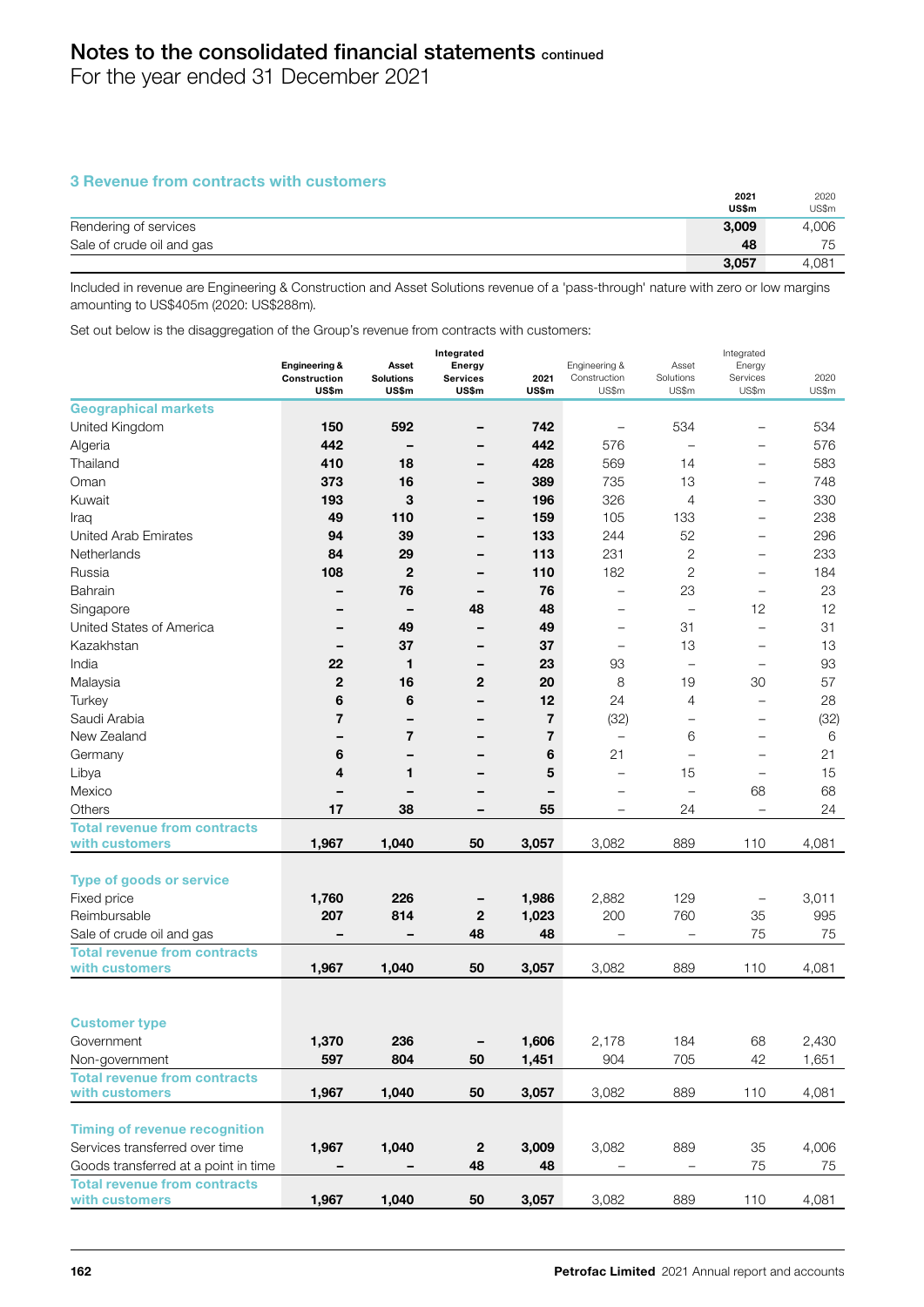Governance

Revenue disclosed in the above tables is based on where the customer is located. Revenue representing greater than 10% of Group revenue arose from one customer amounting to US\$410m (2020: US\$569m, one customer) in the Engineering & Construction operating segment.

The transaction price allocated to the remaining performance obligations (unsatisfied or partially unsatisfied) as at the end of each reporting period is as follows:

|                    | Engineering &<br>Construction<br>US\$m | <b>Asset Solutions</b><br>US\$m | 2021<br><b>US\$m</b> | Engineering &<br>Construction<br>US\$m | Asset Solutions<br>US\$m | 2020<br>US\$m |
|--------------------|----------------------------------------|---------------------------------|----------------------|----------------------------------------|--------------------------|---------------|
| Within one year    | 1.301                                  | 908                             | 2,209                | 2.151                                  | 876                      | 3,027         |
| More than one year | 1.074                                  | 746                             | 1.820                | .095                                   | 865                      | ,960          |
|                    | 2.375                                  | .654،                           | 4,029                | 3.246                                  | 1.741                    | 4.987         |

# 4 Segment information

The Group organisational structure comprises the following three operating segments:

– Engineering & Construction, which provides fixed-price engineering, procurement and construction project execution services and reimbursable engineering, procurement and construction management services to the onshore and offshore oil and gas industry

– Asset Solutions, which mainly includes reimbursable engineering and production services activities to the oil and gas industry

– Integrated Energy Services, which is focused on delivering value from the existing asset portfolio

The Chief Operating Decision Makers (CODMs) have been identified as the Group's Chief Executive Officer and Chief Financial Officer. The CODMs regularly review the performance of the operating segments to make decisions about resource allocations and to assess financial performance. Finance expense and income arising from borrowings and cash balances, which are not directly attributable to individual operating segments, are allocated to Corporate. The software cost associated with configuration or customisation services are centralised activities not monitored at the segment level, and thus have been allocated to the Corporate segment. In addition, certain shareholder services-related costs, intra-group financing and consolidation adjustments are managed at Corporate and are not allocated to operating segments.

The Group's financial performance presented below also separately identifies the effect of separately disclosed items to provide users of the consolidated financial statements with a clear and consistent presentation of the underlying business performance of the Group; refer to notes 2, 6 and appendix A for details. Consequently, the CODMs assess the performance of the operating segments based on a measure of business performance profit after tax, excluding the effect of separately identified items.

The following tables represent revenue and profit/(loss) information relating to the Group's operating segments for the year ended 31 December 2021 and the restated comparative information for the year ended 31 December 2020.

# Year ended 31 December 2021

|                                                         | Engineering &<br>Construction<br>US\$m | Asset<br>Solutions<br>US\$m | Integrated<br>Energy<br>Services<br>US\$m | Corporate &<br>others<br>US\$m | Consolidation<br>adjustments<br>& eliminations<br>US\$m | <b>Business</b><br>performance<br>US\$m | Separately<br>disclosed<br>items<br>US\$m | Reported<br>US\$m |
|---------------------------------------------------------|----------------------------------------|-----------------------------|-------------------------------------------|--------------------------------|---------------------------------------------------------|-----------------------------------------|-------------------------------------------|-------------------|
| <b>Revenue</b>                                          |                                        |                             |                                           |                                |                                                         |                                         |                                           |                   |
| External sales                                          | 1,967                                  | 1,040                       | 50                                        |                                |                                                         | 3,057                                   |                                           | 3,057             |
| Inter-segment sales                                     | 4                                      | 71                          |                                           |                                | (75)                                                    |                                         |                                           |                   |
| <b>Total revenue</b>                                    | 1,971                                  | 1,111                       | 50                                        | -                              | (75)                                                    | 3,057                                   | -                                         | 3,057             |
| Operating (loss)/profit                                 | (14)                                   | 67                          | (6)                                       | (18)                           |                                                         | 29                                      | (159)                                     | (130)             |
| Finance income                                          |                                        |                             | 5                                         |                                |                                                         | 6                                       |                                           | 6                 |
| Finance expense                                         | (1)                                    | (2)                         | (5)                                       | (36)                           |                                                         | (44)                                    | (28)                                      | (72)              |
| Share of net profit of associates and joint<br>ventures |                                        | 7                           |                                           |                                |                                                         | 7                                       |                                           | $\overline{7}$    |
| (Loss)/profit before tax                                | (15)                                   | 72                          | (6)                                       | (53)                           | -                                                       | (2)                                     | (187)                                     | (189)             |
| Income tax credit/(expense)                             | 24                                     | 16                          |                                           | (1)                            | -                                                       | 40                                      | (43)                                      | (3)               |
| Net profit/(loss)                                       | 9                                      | 88                          | (5)                                       | (54)                           |                                                         | 38                                      | (230)                                     | (192)             |
| <b>Attributable to:</b>                                 |                                        |                             |                                           |                                |                                                         |                                         |                                           |                   |
| Petrofac Limited shareholders                           | 8                                      | 86                          | (5)                                       | (54)                           |                                                         | 35                                      | (230)                                     | (195)             |
| Non-controlling interests                               |                                        | 2                           |                                           |                                |                                                         | 3                                       |                                           | 3                 |
|                                                         | 9                                      | 88                          | (5)                                       | (54)                           | -                                                       | 38                                      | (230)                                     | (192)             |
| <b>EBITDA</b>                                           | 10                                     | 84                          | 21                                        | (11)                           |                                                         | 104                                     | n/a                                       | n/a               |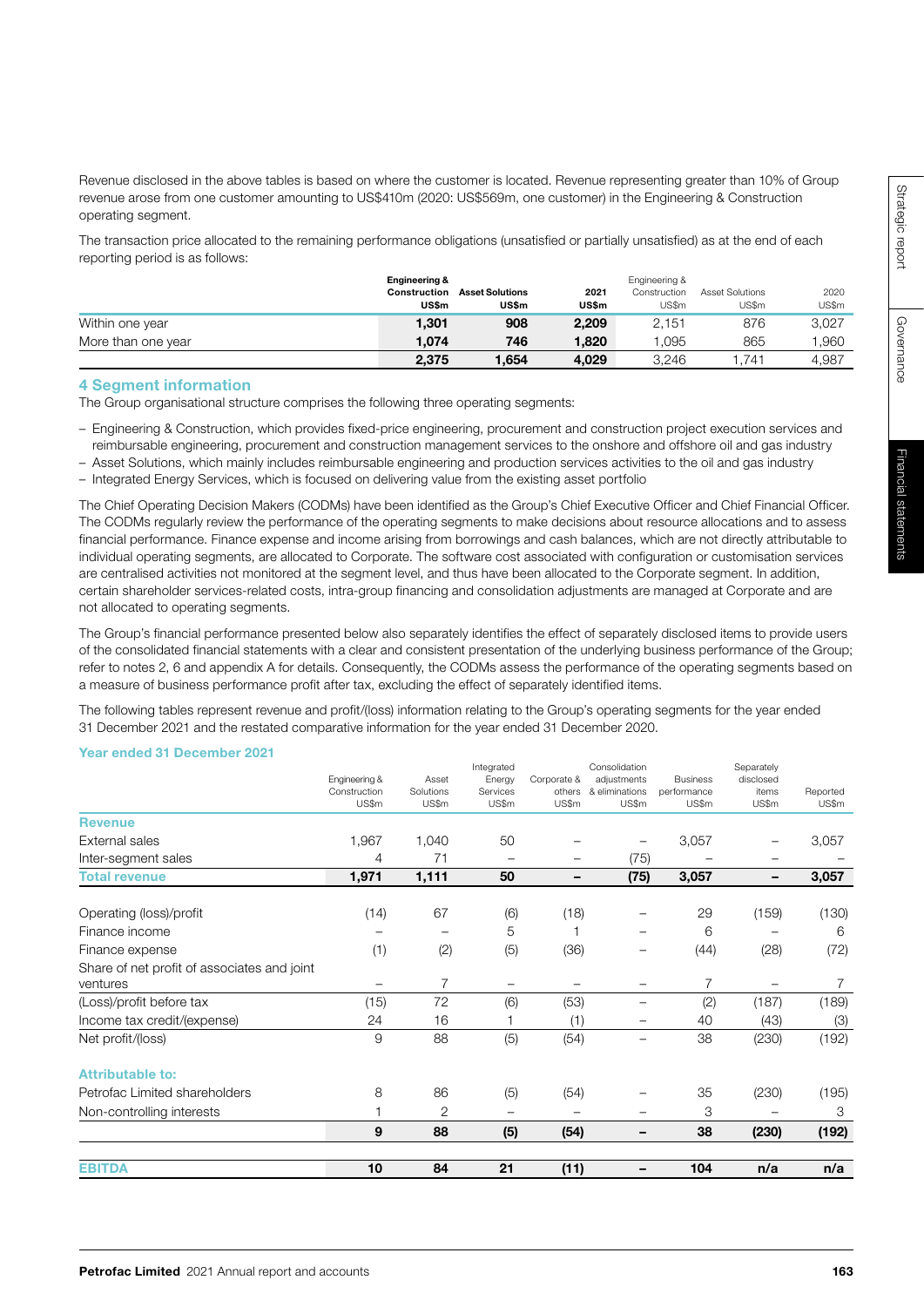For the year ended 31 December 2021

# 4 Segment information continued

|                                               | <b>Engineering &amp;</b><br>Construction<br>US\$m | Asset<br><b>Solutions</b> | Integrated<br>Energy<br>US\$m Services US\$m | Corporate &<br>others<br><b>US\$m</b> | Consolidation<br>adjustments &<br>eliminations<br><b>US\$m</b> | Total<br>US\$m |
|-----------------------------------------------|---------------------------------------------------|---------------------------|----------------------------------------------|---------------------------------------|----------------------------------------------------------------|----------------|
| <b>Other segment information</b>              |                                                   |                           |                                              |                                       |                                                                |                |
| Capital expenditures:                         |                                                   |                           |                                              |                                       |                                                                |                |
| Property, plant and equipment (note 12)       |                                                   | 6                         | 51                                           | 18                                    |                                                                | 77             |
| Intangible assets (note 15)                   |                                                   |                           |                                              |                                       |                                                                |                |
| Charges:                                      |                                                   |                           |                                              |                                       |                                                                |                |
| Depreciation (note 12)                        | 24                                                | 9                         | 27                                           |                                       |                                                                | 62             |
| Amortisation, business performance impairment |                                                   |                           |                                              |                                       |                                                                |                |
| and write off (note 5a, note 5b and note 5g)  |                                                   |                           |                                              | 5                                     |                                                                | 6              |
| Separately disclosed items, pre-tax (note 6)  | 5                                                 | 11                        | 19                                           | 152                                   |                                                                | 187            |
| Expected credit loss credit (note 5e)         | (25)                                              |                           |                                              |                                       |                                                                | (25)           |
| Other long-term employment benefits (note 27) | 6                                                 | 2                         |                                              |                                       |                                                                | 9              |
| Share-based payments (note 24)                | 3                                                 | 2                         |                                              |                                       |                                                                |                |

Year ended 31 December 2020 (restated)<sup>(1)</sup>

|                                             | Engineering<br>&<br>Construction<br>US\$m | Asset<br>Solutions<br>US\$m | Integrated<br>Energy<br>Services<br>US\$m | Corporate &<br>others<br>US\$m | Consolidation<br>adjustments<br>& eliminations<br>US\$m | <b>Business</b><br>performance<br>US\$m | <b>Separately</b><br>disclosed<br>items<br>$(restated)^{(1)}$<br>US\$m | Reported<br>US\$m |
|---------------------------------------------|-------------------------------------------|-----------------------------|-------------------------------------------|--------------------------------|---------------------------------------------------------|-----------------------------------------|------------------------------------------------------------------------|-------------------|
| <b>Revenue</b>                              |                                           |                             |                                           |                                |                                                         |                                         |                                                                        |                   |
| External sales                              | 3,082                                     | 889                         | 110                                       |                                |                                                         | 4,081                                   |                                                                        | 4,081             |
| Inter-segment sales                         | 8                                         | 44                          |                                           | -                              | (52)                                                    |                                         | -                                                                      |                   |
| <b>Total revenue</b>                        | 3,090                                     | 933                         | 110                                       | -                              | (52)                                                    | 4,081                                   | -                                                                      | 4,081             |
| Operating profit/(loss)                     | 79                                        | 45                          | (30)                                      | (11)                           |                                                         | 83                                      | (243)                                                                  | (160)             |
| Finance income                              |                                           | 2                           | 5                                         | 2                              |                                                         | 9                                       |                                                                        | 9                 |
| Finance expense                             | (1)                                       | (2)                         | (7)                                       | (27)                           | -                                                       | (37)                                    | -                                                                      | (37)              |
| Share of net profit of associates and joint |                                           |                             |                                           |                                |                                                         |                                         |                                                                        |                   |
| ventures                                    | -                                         | 5                           |                                           |                                | -                                                       | 5                                       |                                                                        | 5                 |
| Profit/(loss) before tax                    | 78                                        | 50                          | (32)                                      | (36)                           | -                                                       | 60                                      | (243)                                                                  | (183)             |
| Income tax (expense)/credit                 | (21)                                      | (10)                        | 11                                        |                                |                                                         | (19)                                    |                                                                        | (18)              |
| Net profit/(loss)                           | 57                                        | 40                          | (21)                                      | (35)                           | $\qquad \qquad -$                                       | 41                                      | (242)                                                                  | (201)             |
| <b>Attributable to:</b>                     |                                           |                             |                                           |                                |                                                         |                                         |                                                                        |                   |
| Petrofac Limited shareholders               | 63                                        | 40                          | (18)                                      | (35)                           |                                                         | 50                                      | (242)                                                                  | (192)             |
| Non-controlling interests                   | (6)                                       |                             | (3)                                       |                                |                                                         | (9)                                     |                                                                        | (9)               |
|                                             | 57                                        | 40                          | (21)                                      | (35)                           | $\overline{\phantom{0}}$                                | 41                                      | (242)                                                                  | (201)             |
| <b>EBITDA</b>                               | 114                                       | 60                          | 39                                        | (2)                            |                                                         | 211                                     | n/a                                                                    | n/a               |

(1) The prior year numbers are restated in relation to the adoption of the IFRIC decision on cloud configuration and customisation costs in April 2021; see note 2.9.

Separately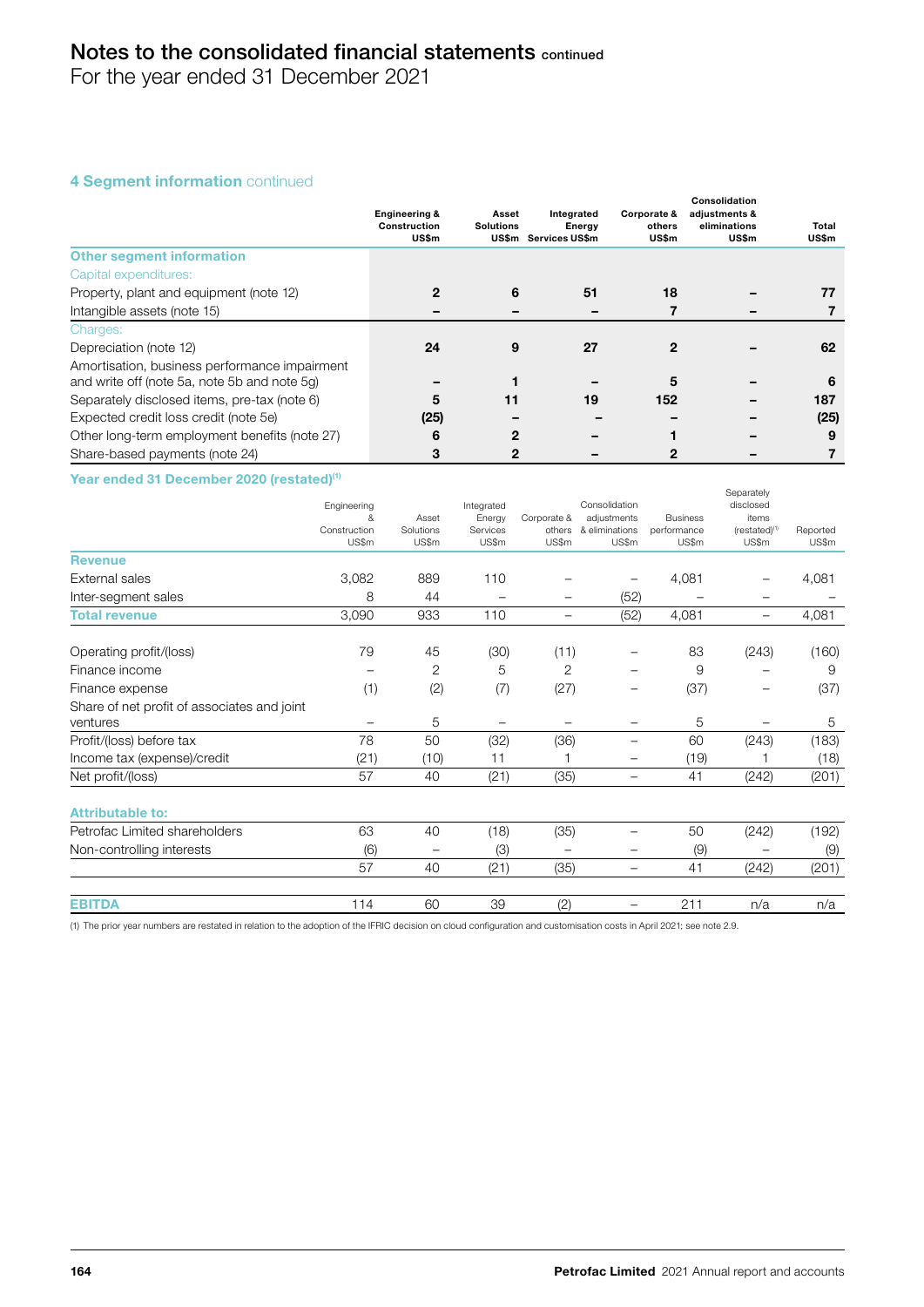|                                                                                                                            | Engineering &<br>Construction<br>US\$m | Asset Solutions<br>US\$m | Integrated<br><b>Energy Services</b><br>US\$m | Corporate &<br>others<br>US\$m | Consolidation<br>adjustments &<br>eliminations<br>US\$m | Total<br>US\$m |
|----------------------------------------------------------------------------------------------------------------------------|----------------------------------------|--------------------------|-----------------------------------------------|--------------------------------|---------------------------------------------------------|----------------|
| <b>Other segment information</b>                                                                                           |                                        |                          |                                               |                                |                                                         |                |
| Capital expenditures:                                                                                                      |                                        |                          |                                               |                                |                                                         |                |
| Property, plant and equipment (note 12)                                                                                    | $\overline{2}$                         | 5                        | 26                                            | 2                              |                                                         | 35             |
| Intangible assets (restated) <sup>(1)</sup> (note 15)                                                                      |                                        |                          |                                               | 9                              |                                                         | 9              |
| Charges:                                                                                                                   |                                        |                          |                                               |                                |                                                         |                |
| Depreciation (note 12)                                                                                                     | 35                                     | 9                        | 34                                            | 4                              |                                                         | 82             |
| Amortisation, business performance impairment<br>and write off (restated) <sup>(1)</sup> (note 5a, note 5b and note<br>5g) |                                        |                          | 35                                            | 5                              |                                                         | 41             |
| Separately disclosed items, pre-tax<br>$(rested)^{(1)}$ (note 6)                                                           | 19                                     |                          | 208                                           | 16                             |                                                         | 243            |
| Expected credit loss allowance/(credit) (note 5e)                                                                          | 8                                      | (4)                      | 4                                             |                                |                                                         | 9              |
| Other long-term employment benefits (note 27)                                                                              | 13                                     | 3                        |                                               |                                |                                                         | 16             |
| Share-based payments (note 24)                                                                                             | 9                                      | 3                        |                                               | 3                              |                                                         | 15             |

(1) The prior year numbers are restated in relation to the adoption of the IFRIC decision on cloud configuration and customisation costs in April 2021; see note 2.9.

# Geographical segments

The following tables present selected non-current assets by geographical segments for the years ended 31 December 2021 and 2020.

## As at 31 December 2021

|                                                                | Malaysia<br><b>US\$m</b> | <b>United Arab</b><br><b>Emirates</b><br>US\$m | <b>United</b><br>Kingdom<br>US\$m | India<br>US\$m | Kuwait<br>US\$m | Oman<br>US\$m | Other<br>countries<br>US\$m | Total<br>US\$m |
|----------------------------------------------------------------|--------------------------|------------------------------------------------|-----------------------------------|----------------|-----------------|---------------|-----------------------------|----------------|
| Non-current assets:                                            |                          |                                                |                                   |                |                 |               |                             |                |
| Property, plant and<br>equipment (note 12)                     | 203                      | 34                                             | 24                                | 8              | 1               | $\mathbf{2}$  | 11                          | 283            |
| Goodwill (note 14)                                             | 3                        | 29                                             | 44                                |                |                 |               | 25                          | 101            |
| Intangible oil and gas<br>assets (note 15)                     | 4                        |                                                |                                   |                |                 |               |                             | 4              |
| Other intangible assets<br>(note 15)                           |                          |                                                | 34                                |                |                 |               | 5                           | 39             |
| As at 31 December 2020                                         |                          |                                                |                                   |                |                 |               |                             |                |
|                                                                | Malaysia<br>US\$m        | <b>United Arab</b><br>Emirates<br>US\$m        | United<br>Kingdom<br>US\$m        | India<br>US\$m | Kuwait<br>US\$m | Oman<br>US\$m | Other<br>countries<br>US\$m | Total<br>US\$m |
| Non-current assets:                                            |                          |                                                |                                   |                |                 |               |                             |                |
| Property, plant and<br>equipment (note 12)                     | 170                      | 48                                             | 40                                | 12             | 7               | 2             | 9                           | 288            |
| Goodwill (note 14)                                             | 3                        | 29                                             | 44                                |                |                 |               | 25                          | 101            |
| Intangible oil and gas                                         |                          |                                                |                                   |                |                 |               |                             |                |
| assets (note 15)                                               | 13                       |                                                |                                   |                |                 |               |                             | 13             |
| Other intangible assets<br>(restated) <sup>(1)</sup> (note 15) |                          |                                                | 33                                |                |                 |               | 5                           | 38             |

(1) The prior year numbers are restated in relation to the adoption of the IFRIC decision on cloud configuration and customisation costs in April 2021; see note 2.9.

Governance

Governance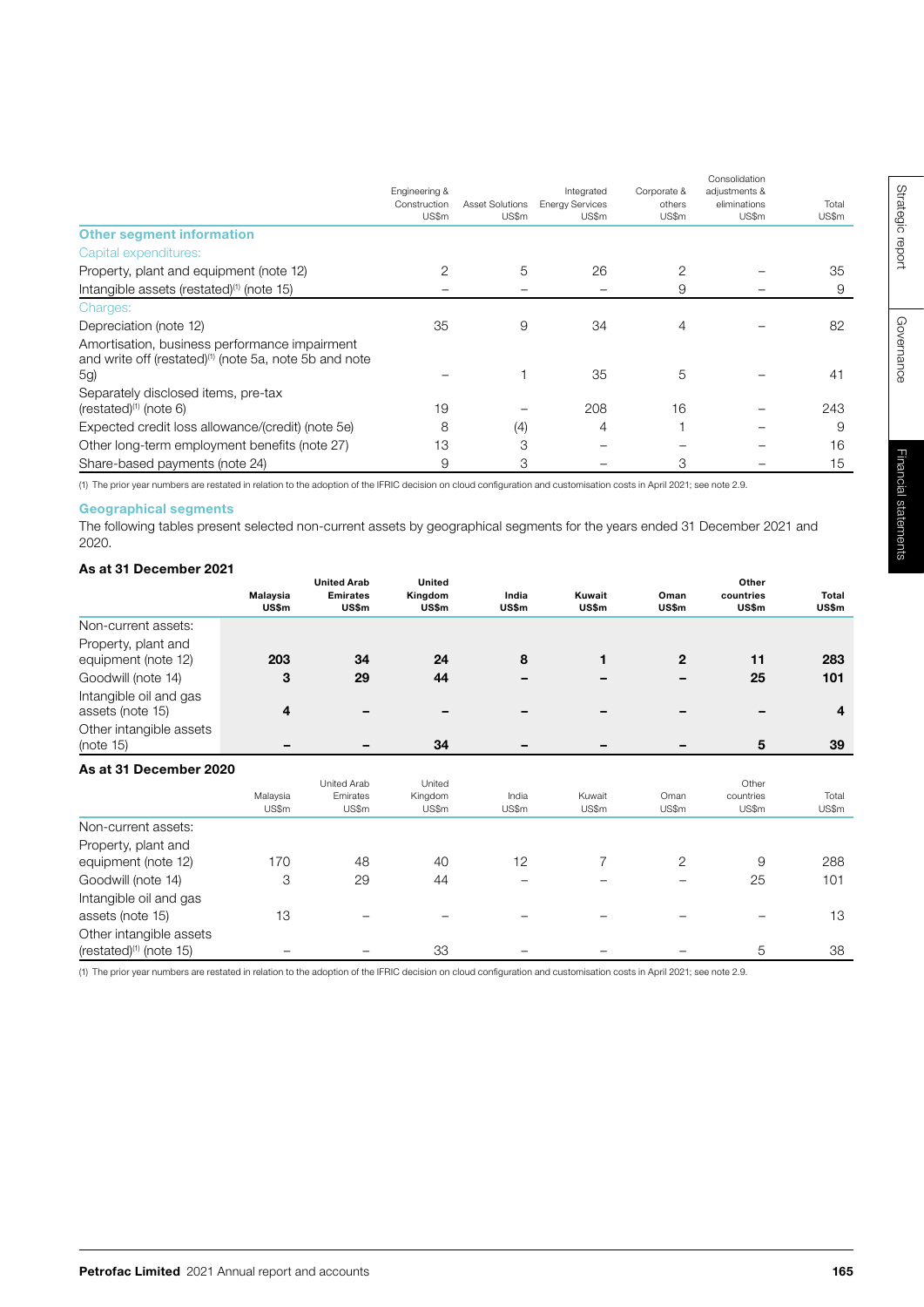For the year ended 31 December 2021

# 5 Expenses and income

#### a. Cost of sales

Included in cost of sales are staff costs of US\$669m (2020: US\$702m), depreciation charged on property, plant and equipment of US\$56m (2020: US\$75m), amortisation charge on intangible assets of US\$1m (2020: US\$1m) and gain associated with ineffective portions on derivatives designated as cash flow hedges of US\$3m (2020: loss US\$5m).

#### b. Selling, general and administration expenses

|                                                                                                       | 2021<br><b>US\$m</b> | 2020<br>(restated) <sup>(1</sup><br>US\$m |
|-------------------------------------------------------------------------------------------------------|----------------------|-------------------------------------------|
| Staff costs                                                                                           | 99                   | 102                                       |
| Depreciation and amortisation (notes 12 and 15)                                                       | 11                   | 12                                        |
| Other general and administration expenses                                                             | 65                   | -51                                       |
| Business performance selling, general and administration expenses (before separately disclosed items) | 175                  | 165                                       |
| Separately disclosed items (note 6)                                                                   | 159                  | 243                                       |
|                                                                                                       | 334                  | 408                                       |

(1) The prior year amortisation is restated in relation to the adoption of the IFRIC decision on cloud configuration and customisation costs in April 2021; see note 2.9.

Other general and administration expenses consist mainly of office-related costs, travel, professional services fees and contracting staff costs.

The increase in selling, general and administration expenses of US\$10m was mainly due to an increase in other general and administration expenses of US\$14m, primarily due to increases in insurance premiums and legal and professional fees.

#### c. Staff costs

|                                                  | 2021<br>US\$m | 2020<br>US\$m |
|--------------------------------------------------|---------------|---------------|
| Total staff costs:                               |               |               |
| Wages and salaries                               | 692           | 715           |
| Social security costs                            | 35            | 33            |
| Defined contribution pension costs               | 25            | 25            |
| Other long-term employee benefit costs (note 27) | 9             | 16            |
| Share-based payments costs (note 24)             |               | 15            |
|                                                  | 768           | 804           |

Of the US\$768m (2020: US\$804m) of staff costs shown above, US\$669m (2020: US\$702m) is included in cost of sales and US\$99m (2020: US\$102m) in selling, general and administration expenses.

The average number of staff employed by the Group during the year was 8,752 (2020: 10,645).

#### d. Auditor's remuneration

The Group paid the following amounts to its auditor in respect of the audit of the financial statements and for other non-prohibited services provided to the Group:

|                                 | 2021<br><b>US\$m</b> | 2020<br>US\$m |
|---------------------------------|----------------------|---------------|
| Group audit fee                 |                      |               |
| Audit of subsidiaries' accounts |                      |               |
| Other                           |                      | -             |
|                                 |                      |               |

Other includes audit-related assurance services of US\$58,000 (2020: US\$19,000) and other non-audit services of US\$1.5m (2020: US\$0.1m), which included the completion of an interim review for the period to 30 June 2021 and work completed as the reporting accountant in respect of the comprehensive refinancing and capital raise, completed in the second half of the year.

#### e. Expected credit loss allowance

The movement in ECL allowance recognised by the Group during 2021 and 2020 was as follows:

|                                                                    | 2021         | 2020          |
|--------------------------------------------------------------------|--------------|---------------|
|                                                                    | <b>US\$m</b> | US\$m         |
| ECL reversal on trade receivables (note 19)                        | (1)          |               |
| ECL (reversal)/charge on contract assets (note 20)                 | (24)         | 5             |
| ECL (reversal)/charge on other financial assets (note 17)          | (1)          | $\mathcal{P}$ |
| ECL charge on receivables from joint operations partners (note 19) |              |               |
| ECL charge on other receivables (note 19)                          |              |               |
|                                                                    | (25)         |               |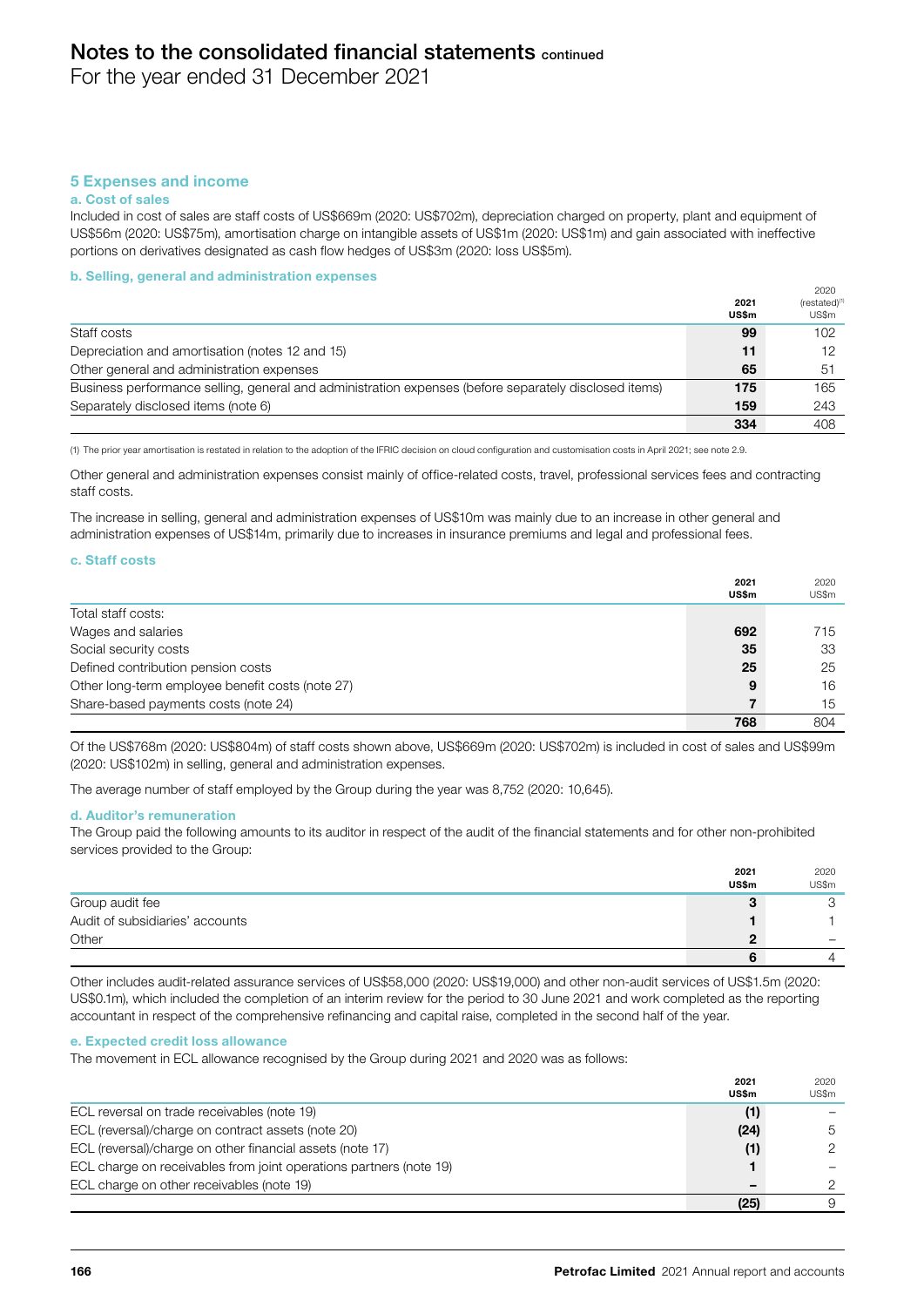#### f. Other operating income

|                        | 2021<br>US\$m            | 2020<br>US\$m |
|------------------------|--------------------------|---------------|
| Foreign exchange gains | v                        |               |
| Other income           | $\overline{\phantom{a}}$ |               |
|                        |                          | <u>_</u>      |

Other income included US\$2m of aged trade payables reversed during the year relating to the Engineering & Construction operating segment (2020: US\$7m in the Engineering & Construction operating segment) and a gain on disposal of property and equipment of \$1m in the Engineering & Construction operating segment (2020: \$1m in the Engineering & Construction operating segment).

## g. Other operating expenses

|                         | 2021         | 2020  |
|-------------------------|--------------|-------|
|                         | <b>US\$m</b> | US\$m |
| Foreign exchange losses | u            |       |
| Other expenses          |              | 36    |
|                         |              | ے 4   |

During the prior year, other operating expenses mainly comprised an impairment charge of US\$34m within the Integrated Energy Services operating segment relating to assets held for sale associated with the Group's operations in Mexico.

## 6 Separately disclosed items

|                                                                                                            | 2021<br><b>US\$m</b> | ZUZU.<br>(restated) <sup>(1</sup><br>US\$m |
|------------------------------------------------------------------------------------------------------------|----------------------|--------------------------------------------|
| UK Serious Fraud Office proceedings                                                                        | 106                  |                                            |
| Impairment of assets                                                                                       | 17                   | 146                                        |
| Fair value re-measurements                                                                                 | 8                    | 57                                         |
| Restructuring and redundancy costs                                                                         | 2                    | 13                                         |
| Cloud ERP software implementation costs (expensed due to change in accounting policy – note 2.9)           | 12                   | 14                                         |
| Other separately disclosed items                                                                           | 14                   | 13                                         |
| Total separately disclosed items as reported within selling, general and administrative expenses (note 5b) | 159                  | 243                                        |
| Refinancing-related costs - separately disclosed items as reported within finance expense (note 7)         | 28                   |                                            |
| Foreign exchange translation loss on deferred tax balances                                                 |                      | (1)                                        |
| Deferred tax impairment                                                                                    | 43                   |                                            |
| Total separately disclosed items as reported within income tax charge (note 8)                             | 43                   | (1)                                        |
| Consolidated income statement charge                                                                       | 230                  | 242                                        |

(1) The prior year numbers are restated in relation to the adoption of the IFRIC decision on cloud configuration and customisation costs in April 2021; see note 2.9.

#### UK Serious Fraud Office proceedings

On 12 May 2017, the SFO announced an investigation into the activities of Petrofac, its subsidiaries, and their officers, employees and agents for suspected bribery, corruption, and/or money laundering. In September 2021, the Company reached a plea agreement with the SFO such that the Company entered guilty pleas in respect of seven counts of failing to prevent former Petrofac Group employees from offering or making payments to agents in relation to projects in Iraq, Saudi Arabia and the United Arab Emirates, contrary to Section 7 of the UK Bribery Act 2010. As a result, on 4 October 2021 the Southwark Crown Court ordered the Company to pay a penalty of £77.0m. This comprises a confiscation order of £22.8m payable by 3 January 2022; a fine of £47.2m and SFO costs of £7.0m, both payable on 14 February 2022. At 31 December 2021, management has recorded a liability for a full amount payable at the year-end exchange rate (US\$104m); note 28.

#### Impairment of assets

At 31 December 2021, internal and external impairment indicators existed, predominantly production rates from recently drilled wells and the likelihood of securing an extension for the Production Sharing Contract (PSC) beyond the current term, which expires in 2026. Consequently, the Group performed an impairment review of the carrying value amount of its Block PM304 oil and gas assets on a fair value less cost of disposal basis (Level 3 of the 'fair value hierarchy' contained within IFRS 13 'Fair Value Measurement') using a post-tax discount rate of 9.5%. This assessment resulted in an impairment charge of US\$15m (2020: US\$64m) in the Integrated Energy Services operating segment. This includes \$14m of right of use assets (note 12). In addition, an associated impairment of US\$43m was recognised against the carrying amount of the deferred tax asset following the revised forecasts produced to complete the assessment noted above.

These reviews involved assessing the field operational performance; robustness of the future development plans; oil price and licence extension assumptions. As a result of this review, an impairment of US\$15m was allocated proportionately to property, plant and equipment (US\$14m; note 12, oil and gas assets and facilities) and intangible oil and gas assets (US\$1m; note 15).

2020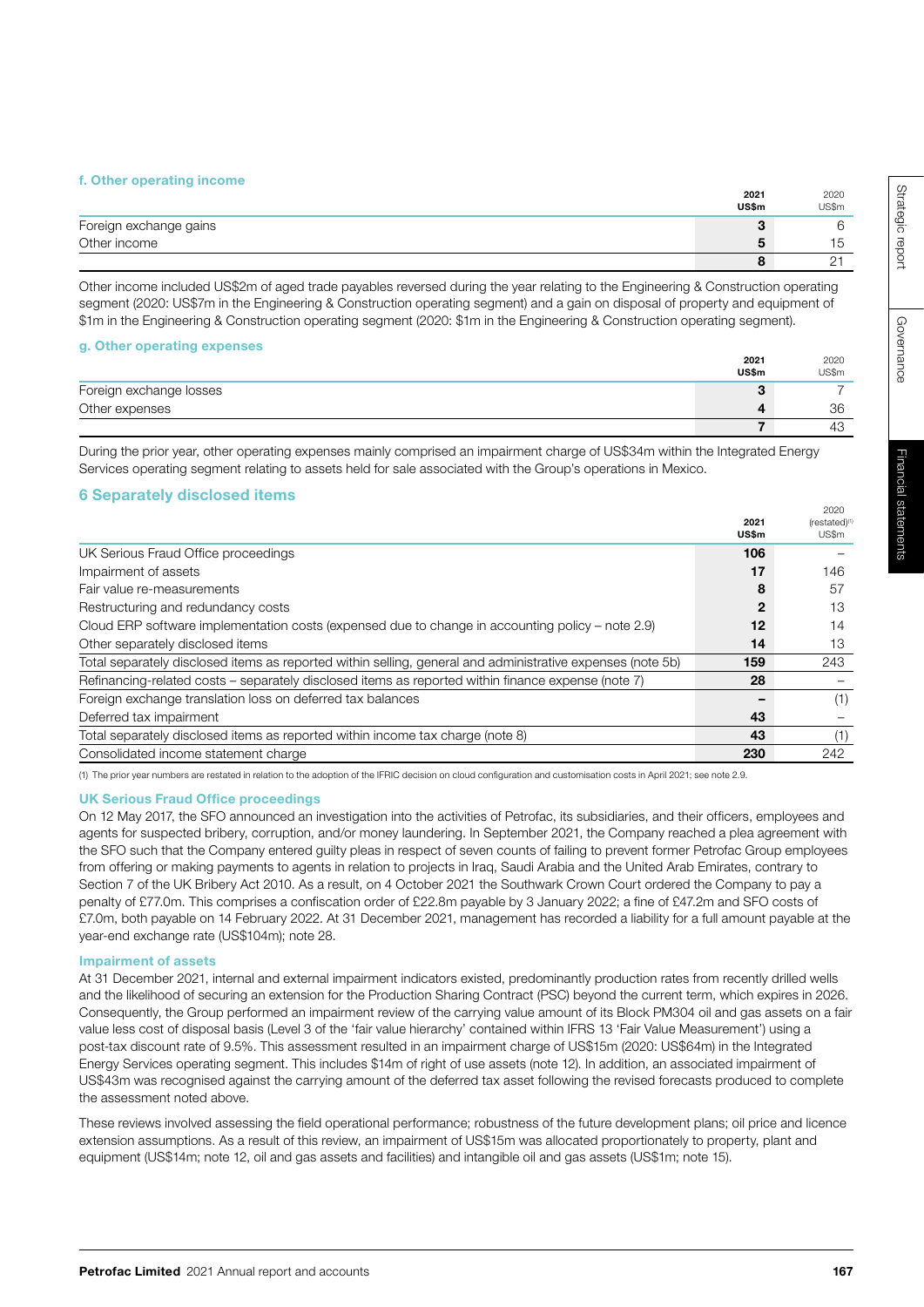For the year ended 31 December 2021

# **6 Separately disclosed items continued**

The oil price assumptions used by management were US\$70 per barrel for 2022 and 2023, US\$65 per barrel for 2024 and US\$60 per barrel for the remaining period of the assessment. The oil price assumption and the likelihood of a licence extension beyond 2026 were the most sensitive inputs in determining the fair value less cost of disposal; a further 10% decrease in oil prices would result in an additional impairment charge of US\$30m.

Fair value less costs of disposal is determined by discounting the post-tax cash flows expected to be generated from oil and gas production net of disposal costs considering assumptions that market participants would typically use in estimating fair values. Post-tax cash flows are derived from projected production profiles for each asset considering forward market commodity prices over the relevant period and, where external forward prices are not available, the Group's Board-approved business planning assumptions were used. As each field has different reservoir characteristics and contractual terms, the post-tax cash flows for each asset are calculated using individual economic models, which include assumptions around the amount of recoverable reserves, production costs, life of the field/licence period and the selling price of the commodities produced.

During the current year, management identified impairment indicators for one of the Group's subsidiaries in the United Kingdom and as a result reviewed the carrying amount of property, plant and equipment, including right-of-use assets relating to that subsidiary, using the value-in-use basis. The value in use was calculated using the latest approved cash flow forecasts for 2022 to 2024 and a zero growth assumption for the period 2025 and beyond measured at present value using a discount rate of 15.2%. This review resulted in an impairment charge of US\$2m in the Asset Solutions operating segment (2020: US\$3m) relating to the right-of-use asset associated with a facility in the UK.

In the prior year, the Group disposed of its remaining 51% ownership interest relating to the Group's operations in Mexico. Consequently, an impairment loss of US\$79m was recognised as a separately disclosed item in the consolidated income statement attributable to the Integrated Energy Services operating segment.

#### Fair value re-measurements

During 2021, management reviewed the carrying amount of the contingent consideration arising from the 2020 disposal of the Group's operations in Mexico and as a result of this review recognised a downward fair value adjustment of US\$5m in the Integrated Energy Services operating segment (2020: US\$42m). The downward fair value adjustment resulted from reassessing the recoverable amount of contingent consideration due from the acquirer (2020: uncertainty surrounding the Mexican Energy Reform programme and the outcome of other contingent consideration elements); see note 17 for more details.

Additionally, during 2021, management reviewed the carrying amount of the contingent consideration payable associated with the acquisition of W&W Energy Services Inc ('W&W'), following a change to the contingent consideration earn-out terms. This resulted in a negative fair value adjustment of US\$3m being recognised in the Asset Solutions operating segment (2020: gain of US\$8m). At the end of the year, the fair value of contingent consideration payable was calculated using an expected value pay-out approach applying a discount rate of 15.2% (Level 3 of the 'fair value hierarchy' contained within IFRS 13 'Fair Value Measurement'). The fair value represented management's best estimate based on the expected financial performance targets that will be achieved by W&W, over the remaining evaluation period i.e. 2022 and 2023.

During 2020, management reviewed the carrying amount of the Pánuco contingent consideration and as a result of this review recognised a downward fair value adjustment of US\$8m in the Integrated Energy Services operating segment in response to a confirmation received from the acquirer during 2020 to relinquish the Pánuco Production Enhancement Contract (PEC) to its customer. Additionally, during 2020, management reviewed the carrying amount of the contingent consideration receivable from the GSA acquirer and as a result of this review recognised a downward fair value adjustment of US\$9m in the Integrated Energy Services operating segment. Also, during 2020, management reviewed the carrying amount of the deferred consideration associated with the disposal of the JSD6000 installation vessel that was recognised as a non-current asset in the consolidated balance sheet. The fair value of the deferred consideration took into account, amongst other factors, an independent broker's valuation of the vessel (a Level 3 measurement of the 'fair value hierarchy' contained within IFRS 13 'Fair Value Measurement'). A downward fair value adjustment of US\$6m was recognised as a separately disclosed item in the Engineering & Construction operating segment in that year, which reduced the deferred consideration to US\$55m at 31 December 2020.

#### Restructuring and redundancy costs

In response to the reduced level of new orders recorded in the year, further cost reduction measures were taken by management which resulted in redundancy costs of US\$1m recognised in the Engineering & Construction operating segment and US\$1m in the Corporate reporting segment. This was following the actions announced by management in response to COVID-19 in the prior year to reduce costs and right size the organisation which resulted in a redundancy cost of US\$8m being recognised in the Engineering & Construction operating segment and US\$5m being recognised in the Asset Solutions operating segment.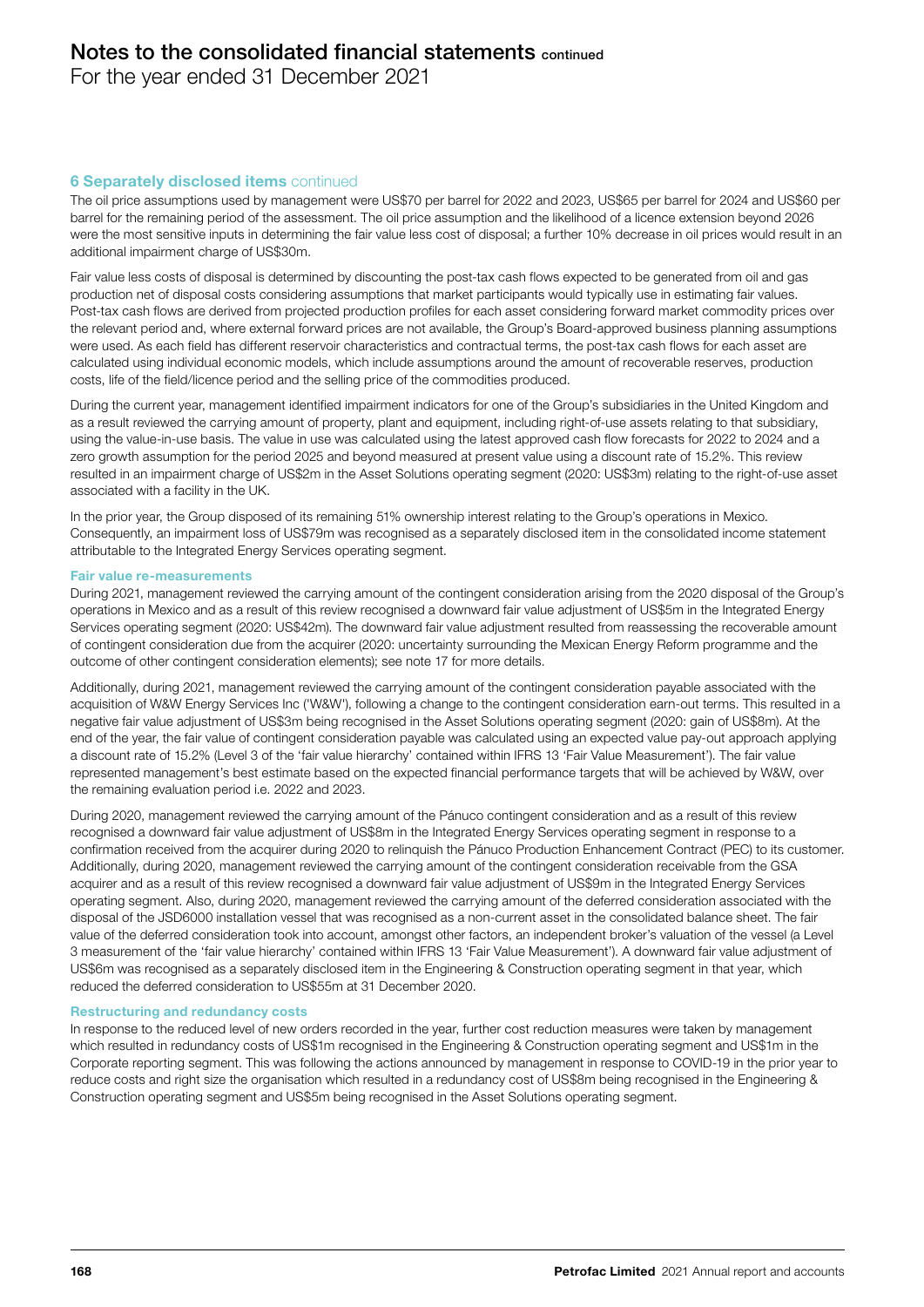#### Software implementation costs

Following IFRIC's agenda decision published in April 2021, the Group has revised its accounting policy regarding the customisation and configuration costs incurred when implementing a SaaS arrangement (see note 2.9). The Group is currently undertaking a major systems implementation for a new cloud computing software, resulting in costs of US\$12m being recognised as an expense in the current year (2020 restated: US\$14m). The first two phases of the implementation have been successfully completed.

Due to the size, nature and incidence of these costs, they are presented as a separately disclosed item, as they are not reflective of underlying performance. Additionally, as this is a large and complex implementation, it is expected that it will be completed over the next two to three years, especially following the disruption caused by COVID-19.

#### Refinancing related costs

During 2021, a capital raise (note 22) and comprehensive refinancing were completed to extend Petrofac's debt maturities and to create a long-term capital structure. Costs of US\$28m were incurred which were integral to the execution of the refinancing but were not directly attributable to the secured facilities. These costs included facility fees for bridge finance, advisory fees paid on behalf of lenders, certain legal and professional fees, and accelerated amortisation associated with debt acquisition costs for facilities which were repaid during the year.

#### Other separately disclosed items

Other separately disclosed items comprised US\$10m (2020: US\$4m) of professional services fees relating to the Corporate reporting segment and a loss on disposal of US\$4m in the Asset Solutions operating segment that related to the disposal of the Group's survival and marine, health and safety, fire and major emergency management capability, and facilities in Scotland (2020: \$nil).

In the prior year, charges of US\$6m (note 17), were also incurred in respect to an early settlement of deferred consideration receivable in the Integrated Energy Services operating segment; additional disposal costs associated with the disposal of the JSD6000 installation vessel of US\$1m in the Engineering & Construction operating segment, whilst there was a gain of US\$1m, relating to an early settlement of a contract asset in the Asset Solutions operating segment.

There was a foreign currency translation gain of US\$1m relating to the translation of deferred tax balances denominated in Malaysia ringgits was recognised during the prior period in respect of the Group's assets in Malaysia, relating to the Integrated Energy Services operating segment and a foreign currency translation loss of US\$3m that related to the closure of an engineering office in the Engineering & Construction operating segment.

# 7 Finance income/(expense)

|                                                                          | 2021  | 2020  |
|--------------------------------------------------------------------------|-------|-------|
|                                                                          | US\$m | US\$m |
| <b>Finance income</b>                                                    |       |       |
| <b>Bank interest</b>                                                     |       | З     |
| Unwinding of discount on receivables (note 17)                           | 5     | 6     |
| Total finance income                                                     | 6     | 9     |
| <b>Finance expense</b>                                                   |       |       |
| Group borrowings                                                         | (36)  | (27)  |
| Lease liabilities                                                        | (7)   | (9)   |
| Unwinding of discount on provisions (note 27)                            | (1)   | (1)   |
| Business performance finance expense (before separately disclosed items) | (44)  | (37)  |
| Separately disclosed items – refinancing related costs (note 6)          | (28)  |       |
| Total finance expense                                                    | (72)  | (37)  |

Group borrowing costs have increased during 2021 following the debt refinancing exercise completed in October 2021, and the issuing of the senior secured notes (note 26).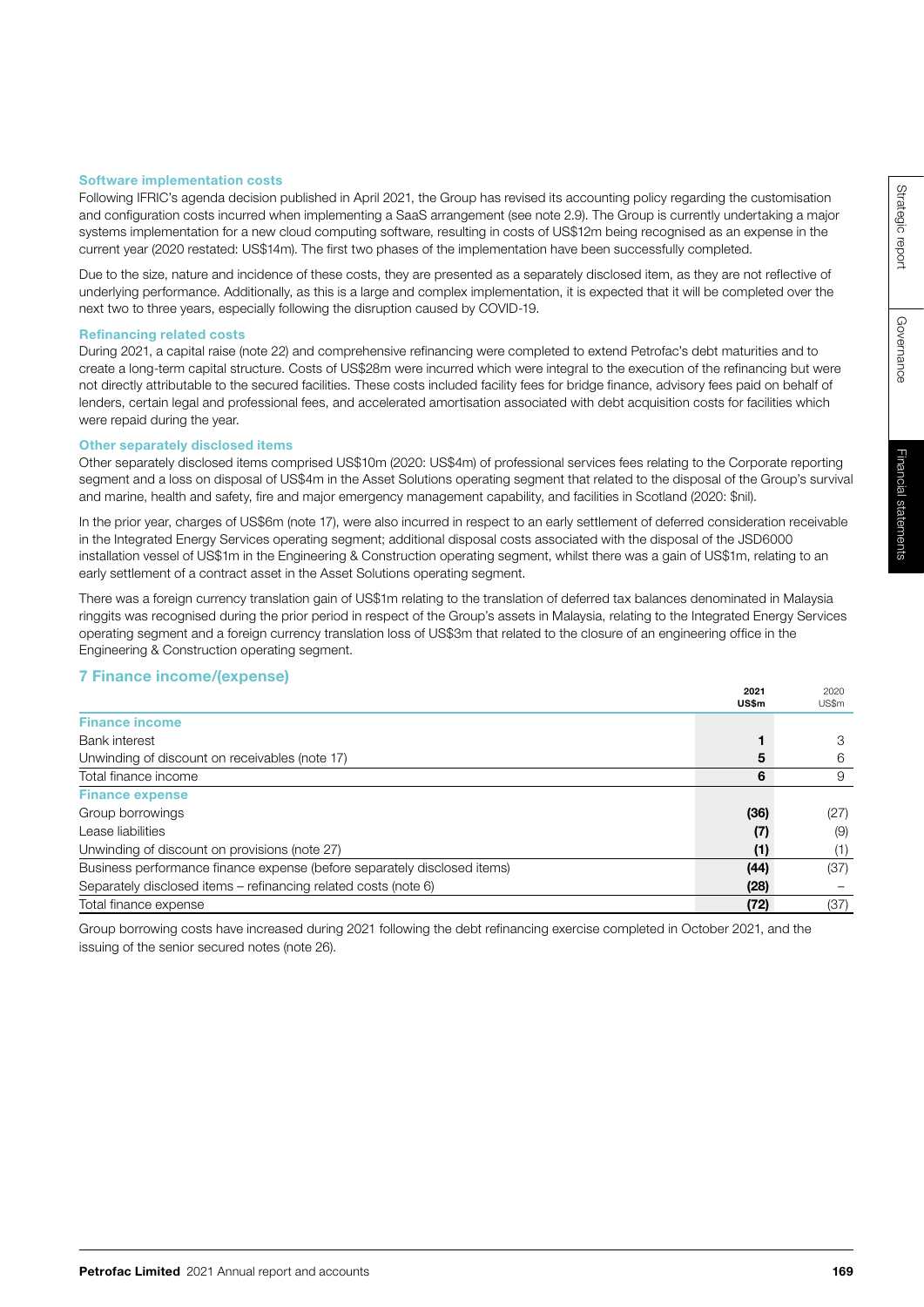For the year ended 31 December 2021

# 8 Income tax

## a. Tax on ordinary activities

The major components of income tax (credit)/expense are as follows:

|                                                                              | <b>Business</b><br>performance <sup>(1)</sup><br>US\$m | Separately<br>disclosed<br>items<br><b>US\$m</b> | Reported<br>2021<br>US\$m | <b>Business</b><br>performance <sup>(1)</sup><br>US\$m | Separately<br>disclosed<br>items<br>US\$m | Reported<br>2020<br>US\$m |
|------------------------------------------------------------------------------|--------------------------------------------------------|--------------------------------------------------|---------------------------|--------------------------------------------------------|-------------------------------------------|---------------------------|
| <b>Current income tax</b>                                                    |                                                        |                                                  |                           |                                                        |                                           |                           |
| Current income tax expense/(credit)                                          | 26                                                     | (1)                                              | 25                        | 51                                                     |                                           | 51                        |
| Adjustments in respect of previous years                                     | (56)                                                   |                                                  | (56)                      | (18)                                                   |                                           | (18)                      |
| <b>Deferred tax</b>                                                          |                                                        |                                                  |                           |                                                        |                                           |                           |
| Relating to origination and reversal of temporary                            |                                                        |                                                  |                           |                                                        |                                           |                           |
| differences                                                                  | (5)                                                    |                                                  | (5)                       | (18)                                                   |                                           | (18)                      |
| Changes in tax rates and legislation                                         | (4)                                                    |                                                  | (4)                       | (2)                                                    |                                           | (2)                       |
| Derecognition of deferred tax previously recognised                          |                                                        | 44                                               | 44                        | 3                                                      | (1)                                       | 2                         |
| Adjustments in respect of previous years                                     | (1)                                                    |                                                  | (1)                       | 3                                                      |                                           | 3                         |
| Income tax (credit)/expense reported in the<br>consolidated income statement | (40)                                                   | 43                                               | 3                         | 19                                                     | (1)                                       | 18                        |
| Income tax reported in equity                                                |                                                        |                                                  |                           |                                                        |                                           |                           |
| Deferred tax related to items charged directly to                            |                                                        |                                                  |                           |                                                        |                                           |                           |
| equity                                                                       |                                                        |                                                  |                           |                                                        |                                           |                           |
| Foreign exchange movements on translation                                    |                                                        |                                                  |                           | (2)                                                    |                                           | (2)                       |
| Income tax expense/(credit) reported in equity                               |                                                        |                                                  |                           | (1)                                                    |                                           | (1)                       |

(1) This measurement is shown by the Group as a means of measuring underlying business performance; see note 2 and appendix A.

The split of the Group's income tax expense between current and deferred tax varies from year to year depending largely on:

- the variance between tax provided on the percentage of completion of contracts compared with that paid on accrued income for fixed-price engineering, procurement and construction contracts; and
- the tax deductions available for expenditure on Production Sharing Contracts and Production Enhancement Contracts, which are partially offset by the creation of losses.

See note 8c below for the impact on the movements in the year.

#### b. Reconciliation of income tax expense

A reconciliation between income tax expense and the product of accounting profit multiplied by the Company's domestic tax rate is as follows:

|                                                                                                 | <b>Business</b>                     | Separately<br>disclosed | Reported      | <b>Business</b>                                     | Separately | Reported      |
|-------------------------------------------------------------------------------------------------|-------------------------------------|-------------------------|---------------|-----------------------------------------------------|------------|---------------|
|                                                                                                 | performance <sup>(1)</sup><br>US\$m | items<br>US\$m          | 2021<br>US\$m | performance <sup>(1)</sup> disclosed items<br>US\$m | US\$m      | 2020<br>US\$m |
| (Loss)/profit before tax                                                                        | (2)                                 | (187)                   | (189)         | 60                                                  | (243)      | (183)         |
| Applicable tax (credit)/charge at standard statutory<br>$tax$ rates $(2)$                       | (36)                                | (13)                    | (49)          | $\overline{2}$                                      | (61)       | (59)          |
| Expenditure not allowable for income tax purposes                                               | 25                                  | 12                      | 37            |                                                     | 37         | 44            |
| Income not subject to tax                                                                       | (4)                                 |                         | (4)           | (2)                                                 | (2)        | (4)           |
| Adjustments in respect of previous years                                                        | (57)                                |                         | (57)          | (15)                                                |            | (15)          |
| Adjustments in respect of deferred tax previously<br>recognised/unrecognised                    |                                     | 44                      | 44            | 3                                                   |            | 3             |
| Unrecognised deferred tax                                                                       | 32                                  |                         | 32            | 27                                                  | 26         | 53            |
| Other permanent differences                                                                     | 4                                   |                         | 4             | (1)                                                 | (1)        | (2)           |
| Effect of change in tax rates $(3)$                                                             | (4)                                 |                         | (4)           | (2)                                                 |            | (2)           |
| At the effective income tax rate of negative 1.1%<br>on reported profit before tax (2020: 9.8%) | (40)                                | 43                      | 3             | 19                                                  | (1)        | 18            |

(1) This measurement is shown by the Group as a means of measuring underlying business performance; see note 2 and appendix A.

(2) The weighted average statutory tax rate was 25.8% in 2021 (2020: 32.2%). Compared with 2020, the rate in 2021 was mainly due to losses incurred in jurisdictions subject to lower tax rates, resulting in a lower weighted average statutory tax rate compared with the prior year.

(3) The 2021 balance relates to the substantive enactment of the increase in the UK corporation tax rate from 19% to 25%, effective 1 April 2023.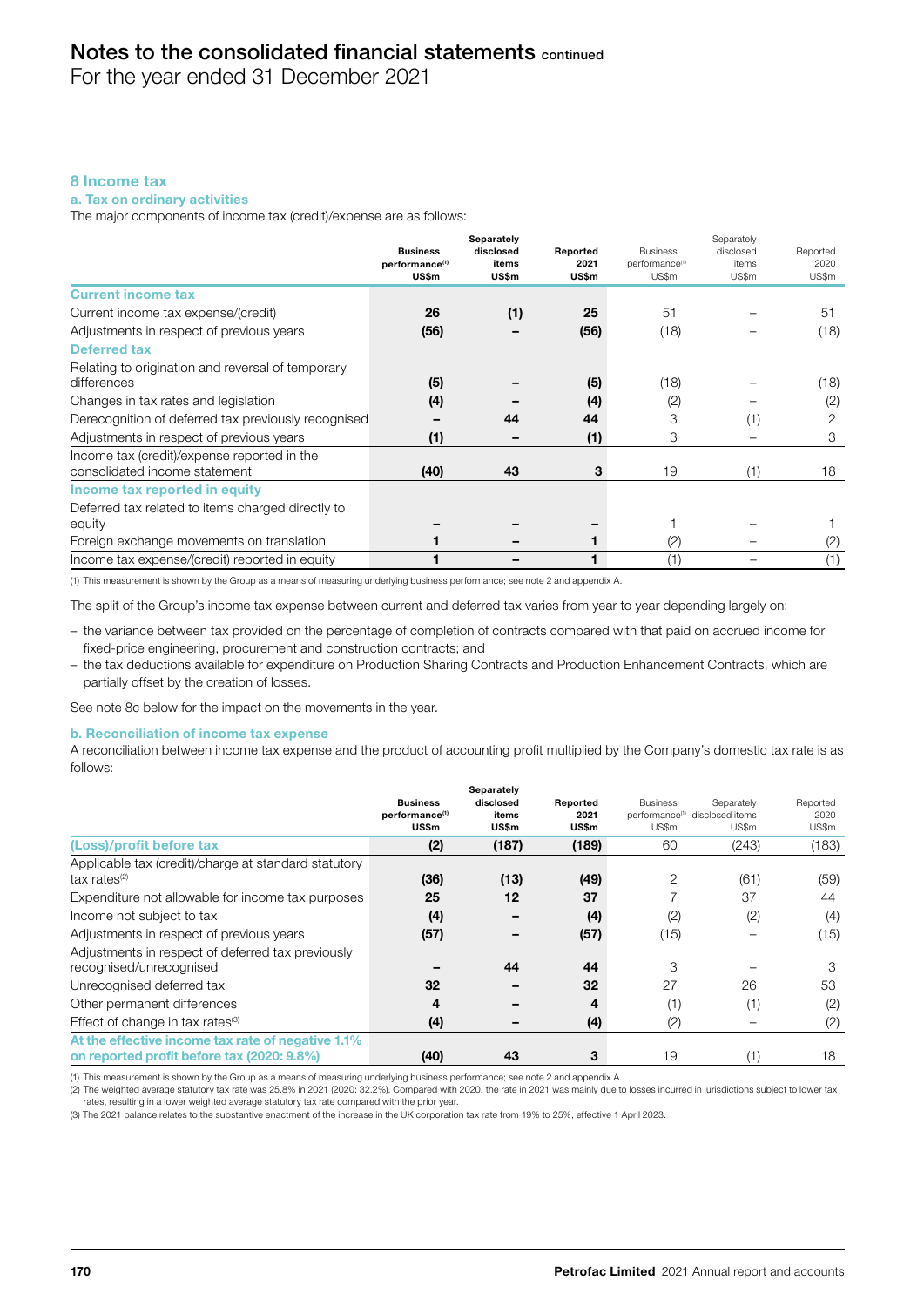The Group's effective tax rate for the year ended 31 December 2021 was negative 1.1% (2020: 9.8%). The Group's effective tax rate excluding the impact of impairments, re-measurements and other separately disclosed items for the year ended 31 December 2021 was greater than 100% (2020: 31.7%).

The change from the prior year was mainly due to the release of uncertain tax treatment items in various territories following the successful outcomes of tax audits and assessments during 2021. The balance in the 'adjustments in respect of previous years' includes \$5m in relation to the release of an uncertain tax treatment provision that should have been recognised in the prior year. In the Directors' judgement, this amount is not considered material and therefore the prior year balances have not been restated.

The Group's future tax charge will be sensitive to the levels and mix of profitability in different jurisdictions, tax rates imposed and any future tax regime reforms. In 2021, the UK Government enacted legislation to increase the main rate of corporation tax to 25% with effect from 1 April 2023. In December 2021, the OECD issued model rules for a new global minimum tax framework, setting out the scope of and the mechanism for calculating the global minimum tax. The Group is reviewing the model rules and awaiting the OECD's anticipated publication of further guidance, as well as new legislation expected to be released by governments implementing this new tax regime, to assess the potential impact of any new legislation on the Group.

#### c. Deferred tax

Deferred tax relates to the following:

|                                                                    | Consolidated balance sheet |       |       | Movement |  |
|--------------------------------------------------------------------|----------------------------|-------|-------|----------|--|
|                                                                    | 2021                       | 2020  | 2021  | 2020(1)  |  |
|                                                                    | US\$m                      | US\$m | US\$m | US\$m    |  |
| <b>Deferred tax liabilities</b>                                    |                            |       |       |          |  |
| Accelerated depreciation for tax purposes                          |                            | 22    | (22)  |          |  |
| Profit recognition                                                 | 28                         | 32    | (4)   | 2        |  |
| Overseas earnings                                                  | 3                          | 6     | (3)   | 2        |  |
| Other temporary differences                                        |                            | 2     | (2)   |          |  |
| Gross deferred tax liabilities                                     | 31                         | 62    | (31)  | 12       |  |
| <b>Deferred tax assets</b>                                         |                            |       |       |          |  |
| Losses available for offset                                        | 15                         | 62    | 47    | (18)     |  |
| Decelerated depreciation for tax purposes                          | 2                          | 7     | 5     | (1)      |  |
| Share-based payment plans                                          |                            |       |       |          |  |
| Decommissioning                                                    |                            | 4     | 4     | 2        |  |
| Other temporary differences                                        | 3                          | 11    | 8     | (5)      |  |
| Gross deferred tax assets                                          | 20                         | 85    | 65    | (22)     |  |
| Net deferred tax (liability)/asset and income tax expense/(credit) | (11)                       | 23    | 34    | (10)     |  |
| Of which:                                                          |                            |       |       |          |  |
| UK                                                                 | 17                         | 18    | n/a   | n/a      |  |
| Malaysia                                                           |                            | 43    | n/a   | n/a      |  |
| Other (outside of the UK and Malaysia)                             |                            | -     | n/a   | n/a      |  |
| Deferred tax assets                                                | 18                         | 61    | n/a   | n/a      |  |
| Deferred tax liabilities                                           | 29                         | 38    | n/a   | n/a      |  |

The Group recognises deferred tax assets to the extent that it is probable that sufficient future taxable profits will arise, against which the deductible temporary differences can be utilised. Included within the net deferred tax asset are UK tax losses of US\$59m (2020: US\$58m) and other deductible temporary differences. The Group has performed an assessment of recovery of deferred tax assets and reviewed the forecasts for all entities in the UK, and the ability of those entities to generate sufficient future taxable profits. It should be noted that there is no time limit on the utilisation of UK tax losses and business profit forecasts indicate that these losses will be fully recovered within eight years (2020: eight years). It is considered that these sources of profits are sufficiently predictable to support this recognition period.

Assessing the availability of future taxable profits to support the recognition of deferred tax assets is considered a key judgement and changes in Group forecasts will impact the recoverability of deferred tax assets. To the extent that there are insufficient taxable profits, no deferred tax asset is recognised, and details of unrecognised deferred tax assets are included below.

Deferred tax liabilities of US\$0.3m (2020: US\$3m) are not recognised on the unremitted earnings of overseas subsidiaries, associates and joint ventures as the Group is able to control the timing of the reversal of these temporary differences and it is probable that they will not reverse in the foreseeable future. Unrecognised taxable temporary differences associated with undistributed retained earnings of investments in subsidiaries, joint ventures and associates amounted to US\$5m (2020: US\$11m).

#### d. Unrecognised tax losses and tax credits

The Group did not recognise deferred income tax assets on tax losses and credits of US\$1,458m (2020: US\$1,327m) because it is not probable that future taxable profits will be available against which the Group can utilise the benefits.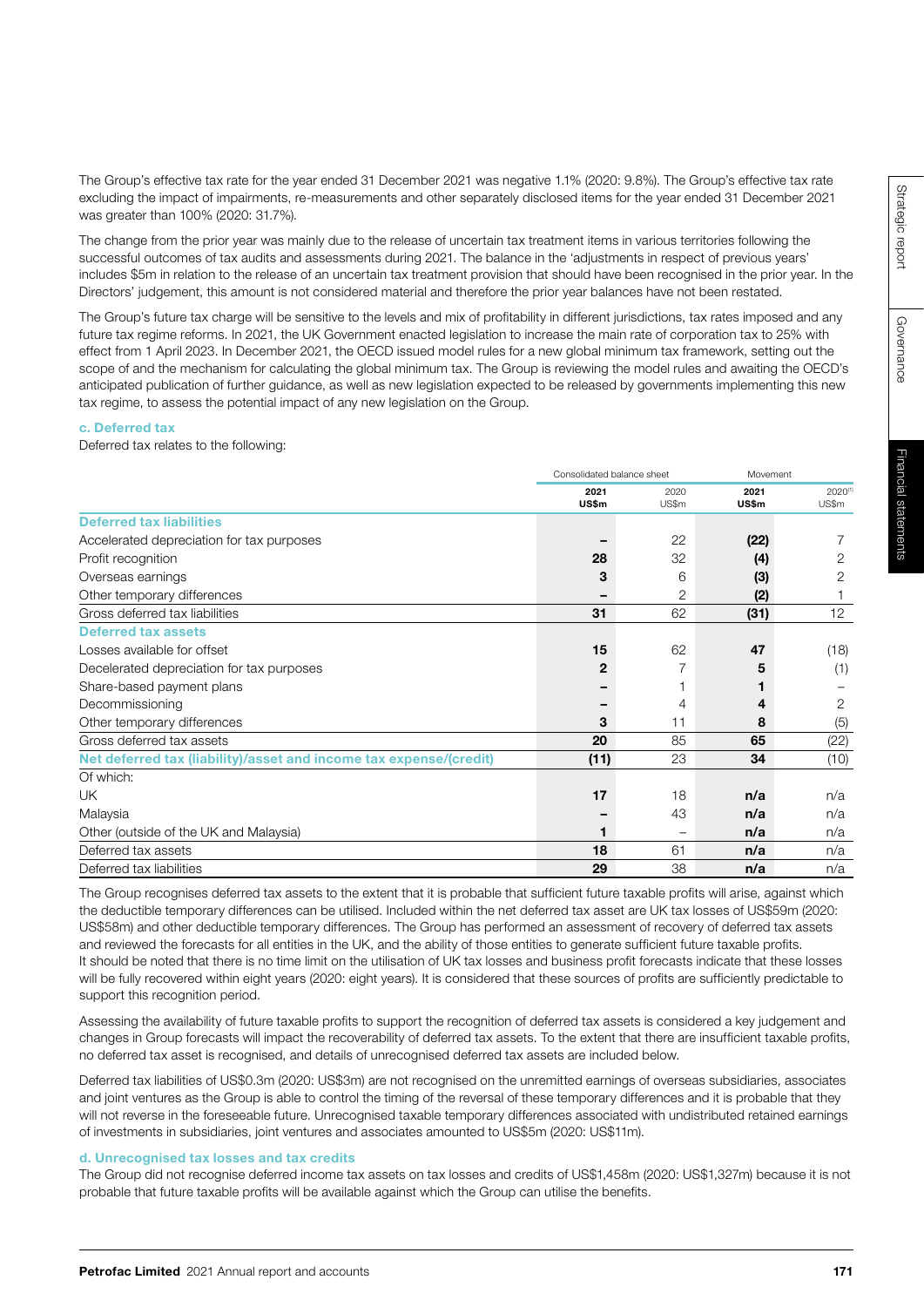For the year ended 31 December 2021

# 8 **Income tax** continued

|                                        | 2021<br><b>US\$m</b> | 2020<br>US\$m |
|----------------------------------------|----------------------|---------------|
| <b>Expiration dates for tax losses</b> |                      |               |
| No later than 2025                     | 3                    | 3             |
| No expiration date                     | 1.444                | 1,313         |
|                                        | 1.447                | 1.316         |
| Tax credits (no expiration date)       | 11                   |               |
|                                        | 1,458                | 1.327         |

During 2021, no previously unrecognised losses were utilised by the Group (2020: US\$nil).

#### 9 Earnings per share

Basic earnings per share is calculated by dividing the net profit for the year attributable to Petrofac Limited shareholders by the weighted average number of ordinary shares outstanding during the year.

Diluted earnings per share is calculated by dividing the net profit attributable for the year to Petrofac Limited shareholders, after adjusting for any dilutive effect, by the weighted average number of ordinary shares outstanding during the year, adjusted for the effects of ordinary shares granted under the share-based payment plans which are held in the Employee Benefit Trust.

The following reflects the net profit and share data used in calculating basic and diluted earnings per share:

|                                                                                                             | 2021<br>US\$m            | $(rested)^{(3)}$<br>US\$m |
|-------------------------------------------------------------------------------------------------------------|--------------------------|---------------------------|
| Business performance net profit attributable to Petrofac Limited shareholders for basic and diluted         |                          |                           |
| earnings per share                                                                                          | 35                       | 50                        |
| Separately disclosed items attributable to Petrofac Limited shareholders for basic and diluted earnings per |                          |                           |
| share                                                                                                       | (230)                    | (242)                     |
| Reported net profit attributable to Petrofac Limited shareholders for basic and diluted earnings per share  | (195)                    | (192)                     |
|                                                                                                             | 2021                     | 2020                      |
|                                                                                                             | <b>Shares</b><br>million | Shares<br>million         |
| Weighted average number of ordinary shares for basic earnings per share <sup>(1)</sup>                      | 362                      | 337                       |
| Effect of dilutive potential ordinary shares granted under share-based payment plans <sup>(2)</sup>         |                          |                           |
| Adjusted weighted average number of ordinary shares for diluted earnings per share                          | 362                      | 337                       |
|                                                                                                             |                          |                           |
|                                                                                                             |                          | 2020                      |
|                                                                                                             | 2021<br><b>US cents</b>  | (restated)(3)<br>US cents |
| <b>Basic earnings per share</b>                                                                             |                          |                           |
| Business performance                                                                                        | 9.7                      | 14.8                      |
| Separately disclosed items                                                                                  | (63.5)                   | (71.8)                    |
| Reported                                                                                                    | (53.8)                   | (57.0)                    |
| Diluted earnings per share <sup>(2)</sup>                                                                   |                          |                           |
| Business performance                                                                                        | 9.7                      | 14.8                      |
| Separately disclosed items                                                                                  | (63.5)                   | (71.8)                    |
|                                                                                                             |                          |                           |

Reported **(53.8)** (57.0) (1) The weighted number of ordinary shares in issue during the year, excluding those held by the Employee Benefit Trust. The increase in the number of shares in 2021 reflects the capital

raise completed on 15 November 2021, which resulted in 173,906,085 new shares being issued. (2) For the years ended 31 December 2020 and 2021, potentially issuable ordinary shares under the share-based payment plans are excluded from the diluted earnings per ordinary share calculation, as their inclusion would decrease the loss per ordinary share.

(3) The prior year numbers are restated in relation to the adoption of the IFRIC decision on cloud configuration and customisation costs in April 2021; see note 2.9.

#### 10 Dividends paid and proposed

In April 2020, the Board agreed to cancel the final 2019 ordinary share dividend payments and to cancel subsequent dividends in response to the challenges presented by the COVID-19 pandemic. Dividend payments were therefore also cancelled in 2020. The Board recognises the importance of dividends to our shareholders, but in light of current market conditions has decided that dividend payments will remain suspended (and therefore no dividend will be paid in respect of 2021), but will seek to reinstate them as soon as it is appropriate to do so. This will be contingent on both a market recovery and confidence that the dividend can be paid sustainably whilst retaining a strong balance sheet and liquidity. Under the terms of the new debt facilities, the Company will be permitted to pay dividends from 1 January 2023, subject to the satisfaction of certain covenant tests.

2020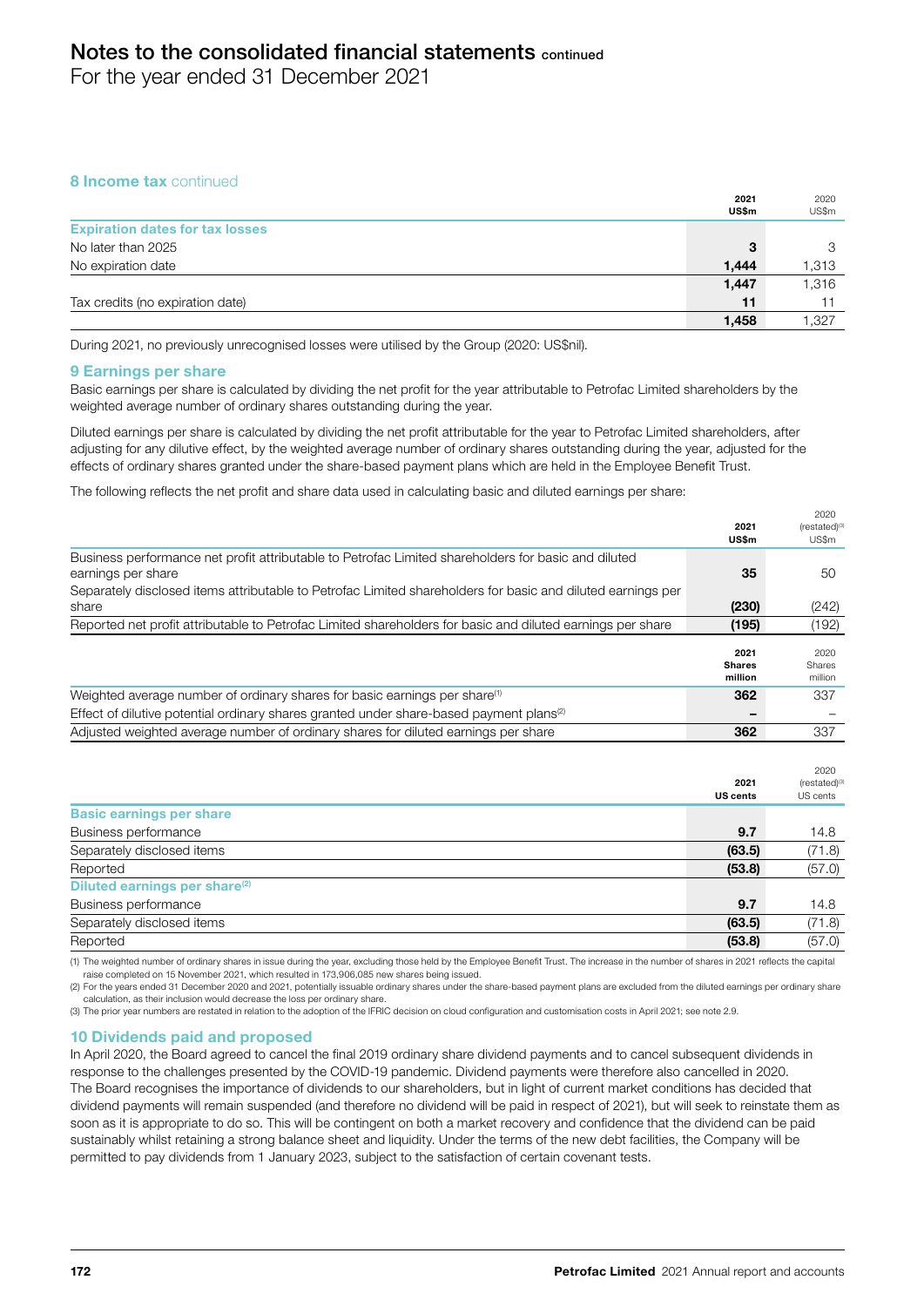# 11 Deferred consideration

The deferred consideration associated with the disposal of the JSD6000 installation vessel (the 'vessel') was recognised as a noncurrent asset in the consolidated balance sheet. The deferred consideration is measured at fair value, with any fair value gain and loss recognised in the consolidated income statement. The fair value of the deferred consideration took into account, amongst other factors, an independent broker's valuation of the vessel (a Level 3 measurement of the 'fair value hierarchy' contained within IFRS 13 'Fair Value Measurement'). During the prior year, a negative fair value movement of US\$6m was recognised as a separately disclosed item in the consolidated income statement at the end of the reporting period (note 6). The fair value of deferred consideration was US\$55m at 31 December 2021 (2020: US\$55m). A 10% decrease in the valuation of the vessel would result in a negative fair value change of US\$6m.

# 12 Property, plant and equipment

|                                              |                                |                                    | Land,<br>buildings and             |                                 |                          | Office furniture          |                                       |                |
|----------------------------------------------|--------------------------------|------------------------------------|------------------------------------|---------------------------------|--------------------------|---------------------------|---------------------------------------|----------------|
|                                              | Oil and gas<br>assets<br>US\$m | Oil and gas<br>facilities<br>US\$m | leasehold<br>improvements<br>US\$m | Plant and<br>equipment<br>US\$m | Vehicles<br>US\$m        | and<br>equipment<br>US\$m | Assets under<br>construction<br>US\$m | Total<br>US\$m |
| Cost                                         |                                |                                    |                                    |                                 |                          |                           |                                       |                |
| At 1 January 2020                            | 516                            | 180                                | 434                                | 38                              | 33                       | 176                       | 1                                     | 1,378          |
| Additions                                    | 26                             |                                    | $\overline{7}$                     | 2                               | 1                        | 4                         |                                       | 40             |
| <b>Disposals</b>                             |                                |                                    | (3)                                | (3)                             |                          | (13)                      |                                       | (19)           |
| Transfer to intangible assets<br>(note 15)   |                                |                                    | $\equiv$                           |                                 |                          | (2)                       |                                       | (2)            |
| Write-off                                    | (4)                            |                                    | (1)                                |                                 |                          |                           |                                       | (5)            |
| Translation difference                       |                                |                                    | 1                                  | -                               | $\qquad \qquad -$        | (2)                       | $\overline{\phantom{0}}$              | (1)            |
| At 1 January 2021                            | 538                            | 180                                | 438                                | 37                              | 34                       | 163                       | 1                                     | 1,391          |
| Additions                                    | 41                             | 25                                 | 3                                  | 1                               | 2                        | $\overline{4}$            | 1                                     | 77             |
| Disposals                                    |                                |                                    | (12)                               | (7)                             | (1)                      | (3)                       | (1)                                   | (24)           |
| Transfer from intangible assets<br>(note 15) | 8                              | $\overline{\phantom{0}}$           | $\overline{\phantom{0}}$           |                                 | $\overline{\phantom{0}}$ | $\overline{\phantom{0}}$  | $\overline{\phantom{0}}$              | 8              |
| Translation difference                       |                                |                                    | (1)                                |                                 | $\overline{\phantom{0}}$ | (1)                       | $\overline{\phantom{0}}$              | (2)            |
| At 31 December 2021                          | 587                            | 205                                | 428                                | 31                              | 35                       | 163                       | 1                                     | 1,450          |
| Depreciation and impairment                  |                                |                                    |                                    |                                 |                          |                           |                                       |                |
| At 1 January 2020                            | (373)                          | (86)                               | (304)                              | (30)                            | (26)                     | (161)                     |                                       | (980)          |
| Depreciation charge<br>(note 5a and 5b)      | (19)                           | (12)                               | (35)                               | (2)                             | (4)                      | (10)                      |                                       | (82)           |
| Impairment charge (note 6)                   | (37)                           | (22)                               | (3)                                | (1)                             |                          |                           |                                       | (63)           |
| Disposals                                    |                                |                                    | 3                                  | 3                               |                          | 13                        |                                       | 19             |
| Write-off                                    | 3                              |                                    | $\overline{1}$                     |                                 |                          |                           |                                       | $\overline{4}$ |
| Translation difference                       | $\overline{\phantom{0}}$       |                                    | (1)                                |                                 |                          |                           |                                       | (1)            |
| At 1 January 2021                            | (426)                          | (120)                              | (339)                              | (30)                            | (30)                     | (158)                     | $\overline{\phantom{0}}$              | (1, 103)       |
| Depreciation charge<br>(note 5a and 5b)      | (15)                           | (11)                               | (24)                               | (1)                             | (3)                      | (8)                       |                                       | (62)           |
| Impairment charge (note 6)                   | (10)                           | (4)                                |                                    | $\overline{\phantom{0}}$        | $\overline{\phantom{0}}$ |                           |                                       | (16)           |
|                                              |                                |                                    | (2)<br>5                           | 5                               | 1                        | $\overline{2}$            |                                       | 13             |
| Disposals<br><b>Translation difference</b>   |                                |                                    | $\overline{\phantom{a}}$           |                                 | $\equiv$                 | $\overline{1}$            | L.                                    |                |
|                                              |                                |                                    |                                    |                                 |                          |                           |                                       | 1              |
| At 31 December 2021                          | (451)                          | (135)                              | (360)                              | (26)                            | (32)                     | (163)                     | $\overline{\phantom{0}}$              | (1, 167)       |
| <b>Net carrying amount</b>                   |                                |                                    |                                    |                                 |                          |                           |                                       |                |
| At 31 December 2021                          | 136                            | 70                                 | 68                                 | 5                               | 3                        |                           | 1                                     | 283            |
| At 31 December 2020                          | 112                            | 60                                 | 99                                 | $\overline{7}$                  | $\overline{4}$           | 5                         | $\mathbf{1}$                          | 288            |

Governance

Governance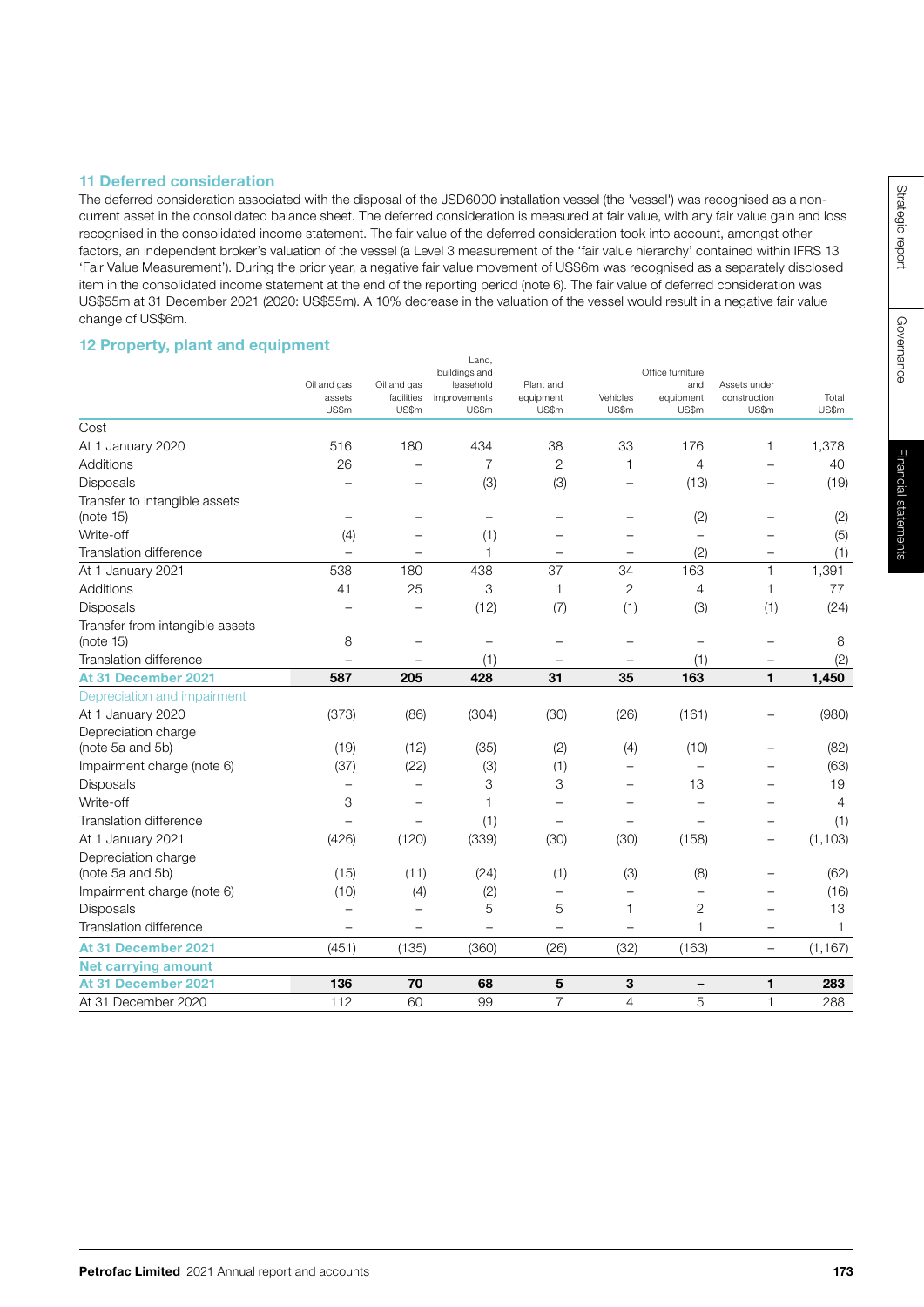For the year ended 31 December 2021

# 12 Property, plant and equipment continued

#### Additions

Additions to oil and gas assets and facilities in the Integrated Energy Services operating segment mainly comprised US\$50m relating to Block PM304 in Malaysia (2020: US\$26m). Additions to land, buildings and leasehold improvements of US\$3m (2020: US\$7m) mainly comprised right-of-use asset additions of US\$1m associated with the Asset Solutions operating segment. Additions to office furniture and equipment of US\$4m (2020: US\$4m) mainly related to new office furniture and equipment in the Asset Solutions operating segment.

#### **Depreciation**

The depreciation charge in the consolidated income statement is split between US\$56m (2020: US\$75m) in cost of sales and US\$6m (2020: US\$7m) in selling, general and administration expenses.

#### **Disposals**

The disposal in predominantly land, buildings and leasehold improvements and plant and equipment, having a net carrying amount of US\$11m (2020: US\$nil), related to the sale of the Group's subsidiary Petrofac Training Holdings Limited and office renovation in the Asset Solutions operating segment.

#### Right-of-use assets

The table below provides details of right-of-use assets recognised within various categories of property, plant and equipment line item:

|                            | Oil and gas<br>facilities<br>US\$m | Land, buildings<br>and leasehold<br>improvements<br>US\$m | Plant and<br>equipment<br>US\$m | Vehicles<br>US\$m | Total<br>US\$m |
|----------------------------|------------------------------------|-----------------------------------------------------------|---------------------------------|-------------------|----------------|
| At 1 January 2020          | 90                                 | 50                                                        |                                 | 4                 | 145            |
| Additions                  |                                    | 5                                                         |                                 |                   | 5              |
| Depreciation charge        | (12)                               | (10)                                                      | (1)                             | (3)               | (26)           |
| Impairment charge (note 6) | (22)                               | (3)                                                       |                                 |                   | (25)           |
| At 1 January 2021          | 56                                 | 42                                                        |                                 |                   | 99             |
| Additions                  | 25                                 | 2                                                         |                                 |                   | 28             |
| Depreciation charge        | (11)                               | (7)                                                       |                                 | (1)               | (19)           |
| <b>Disposals</b>           |                                    | (2)                                                       |                                 |                   | (2)            |
| Impairment charge (note 6) | (11)                               | (2)                                                       |                                 |                   | (13)           |
| At 31 December 2021        | 59                                 | 33                                                        |                                 |                   | 93             |

#### 13 Non-controlling interests

|                                                                                                                                | 2021  | 2020  |
|--------------------------------------------------------------------------------------------------------------------------------|-------|-------|
| Movement of non-controlling interest in Petrofac Emirates LLC, Petrofac Netherland Holdings B.V. and Petro Oil and Gas Limited | US\$m | US\$m |
| At 1 January                                                                                                                   |       | 281   |
| Profit/(loss) for the year                                                                                                     | 3     | (9)   |
| Disposal of the Group's operations in Mexico                                                                                   |       | (265) |
| At 31 December                                                                                                                 | 10    |       |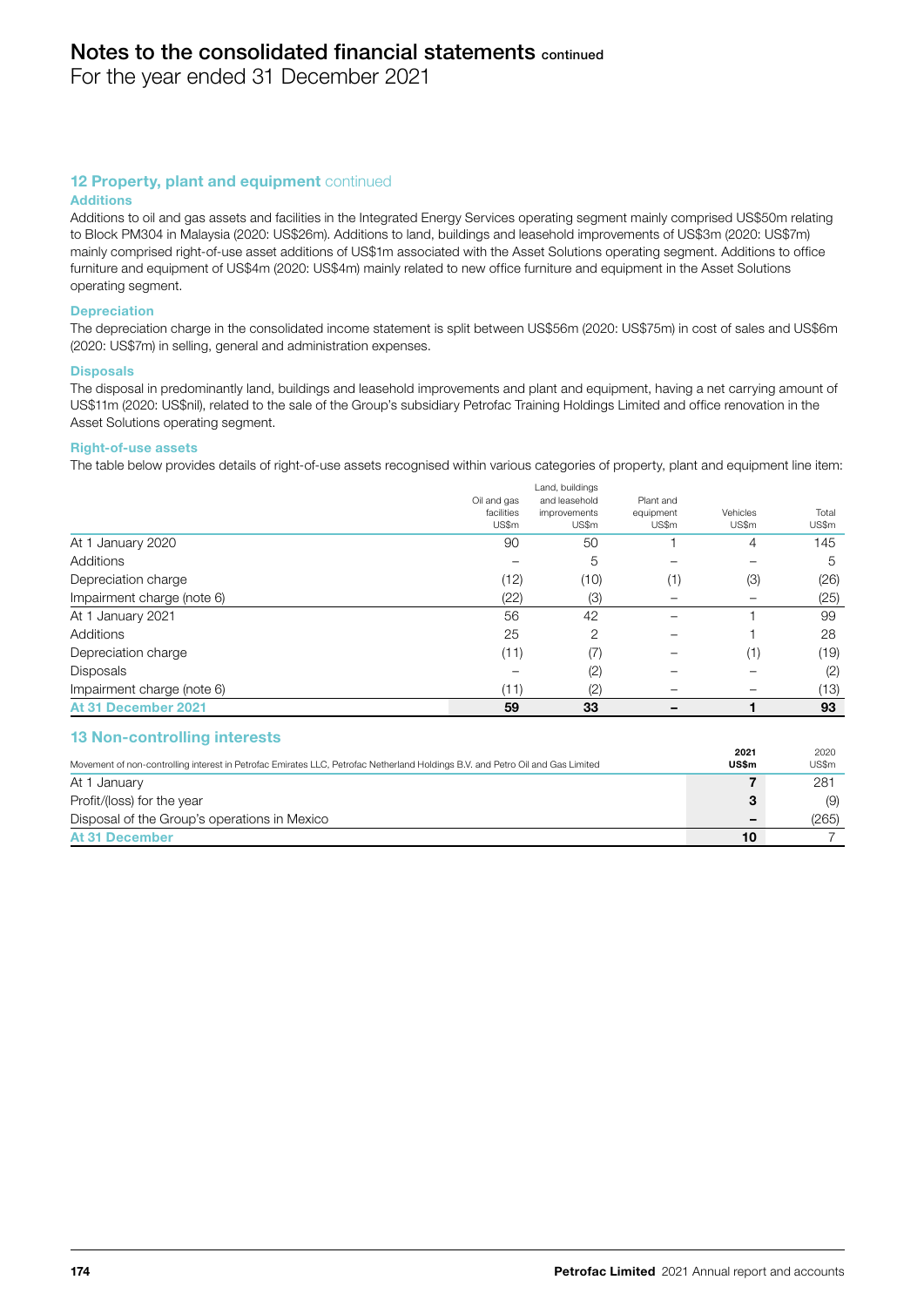The proportion of the nominal value of issued shares controlled by the Group is disclosed in note 34. Summarised financial information for subsidiaries having non-controlling interests that are considered material to the Group is shown below:

|                                                 | Petrofac Netherlands Holdings B.V.<br>and Petro Oil and Gas Limited | Petrofac Emirates LLC |               |                |
|-------------------------------------------------|---------------------------------------------------------------------|-----------------------|---------------|----------------|
| Summarised income statement                     | 2021<br>US\$m                                                       | 2020<br>US\$m         | 2021<br>US\$m | 2020<br>US\$m  |
| Revenue                                         |                                                                     | 68                    | 298           | 403            |
| Cost of sales                                   |                                                                     | (36)                  | (291)         | (412)          |
| Gross profit                                    |                                                                     | 32                    |               | (9)            |
| Selling, general and administration expenses    |                                                                     | (2)                   | (3)           | (6)            |
| Other income                                    |                                                                     |                       | 10            |                |
| Other expense                                   |                                                                     | (39)                  |               |                |
| Net finance expense                             |                                                                     |                       | (3)           | (4)            |
| Income tax expense                              |                                                                     |                       |               |                |
| Net (loss)/profit for the year                  | -                                                                   | (7)                   | 11            | (19)           |
| <b>Attributable to non-controlling interest</b> |                                                                     | (4)                   | 3             | (5)            |
| Summarised balance sheet                        |                                                                     |                       |               |                |
| Non-current assets                              |                                                                     |                       |               | $\overline{2}$ |
| Current assets                                  |                                                                     |                       | 350           | 267            |
| Total assets                                    |                                                                     | -                     | 350           | 269            |
| Non-current liabilities                         |                                                                     |                       | 4             | 7              |
| <b>Current liabilities</b>                      |                                                                     | -                     | 303           | 232            |
| <b>Total liabilities</b>                        | -                                                                   | -                     | 307           | 239            |
| Total equity                                    |                                                                     | -                     | 43            | 30             |
| <b>Attributable to non-controlling interest</b> |                                                                     |                       | 10            | 7              |

Petrofac Netherlands Holdings B.V. and Petro Oil and Gas Limited were disposed of during 2020.

|                                | Petrofac Netherlands Holdings B.V.<br>and Petro Oil and Gas Limited |               | Petrofac Emirates LLC |               |
|--------------------------------|---------------------------------------------------------------------|---------------|-----------------------|---------------|
| Summarised cash flow statement | 2021<br><b>US\$m</b>                                                | 2020<br>US\$m | 2021<br><b>US\$m</b>  | 2020<br>US\$m |
| Operating                      | -                                                                   | 38            | (73)                  | 55            |
| Investing                      | -                                                                   | (10)          | 51                    | -             |
| Financing                      | -                                                                   | (2)           | 11                    | (82)          |
|                                | -                                                                   | 26            | (11)                  | (27)          |

No dividends were declared by Petrofac Emirates LLC during 2021 (2020: US\$nil).

# 14 Goodwill

A summary of the movements in goodwill is presented below:

|                        | 2021  | 2020  |
|------------------------|-------|-------|
|                        | US\$m | US\$m |
| At 1 January           | 101   | 99    |
| Translation difference | -     |       |
| <b>At 31 December</b>  | 101   | 1 N 1 |

Goodwill resulting from business combinations has been allocated to two groups of cash-generating units (CGUs) for impairment testing as follows:

– Engineering & Construction

– Asset Solutions

These groups of CGUs represent the lowest level within the Group at which goodwill is monitored for internal management purposes. The Group considers CGUs to be individually significant where they represent greater than 25% of the total goodwill balance.

Governance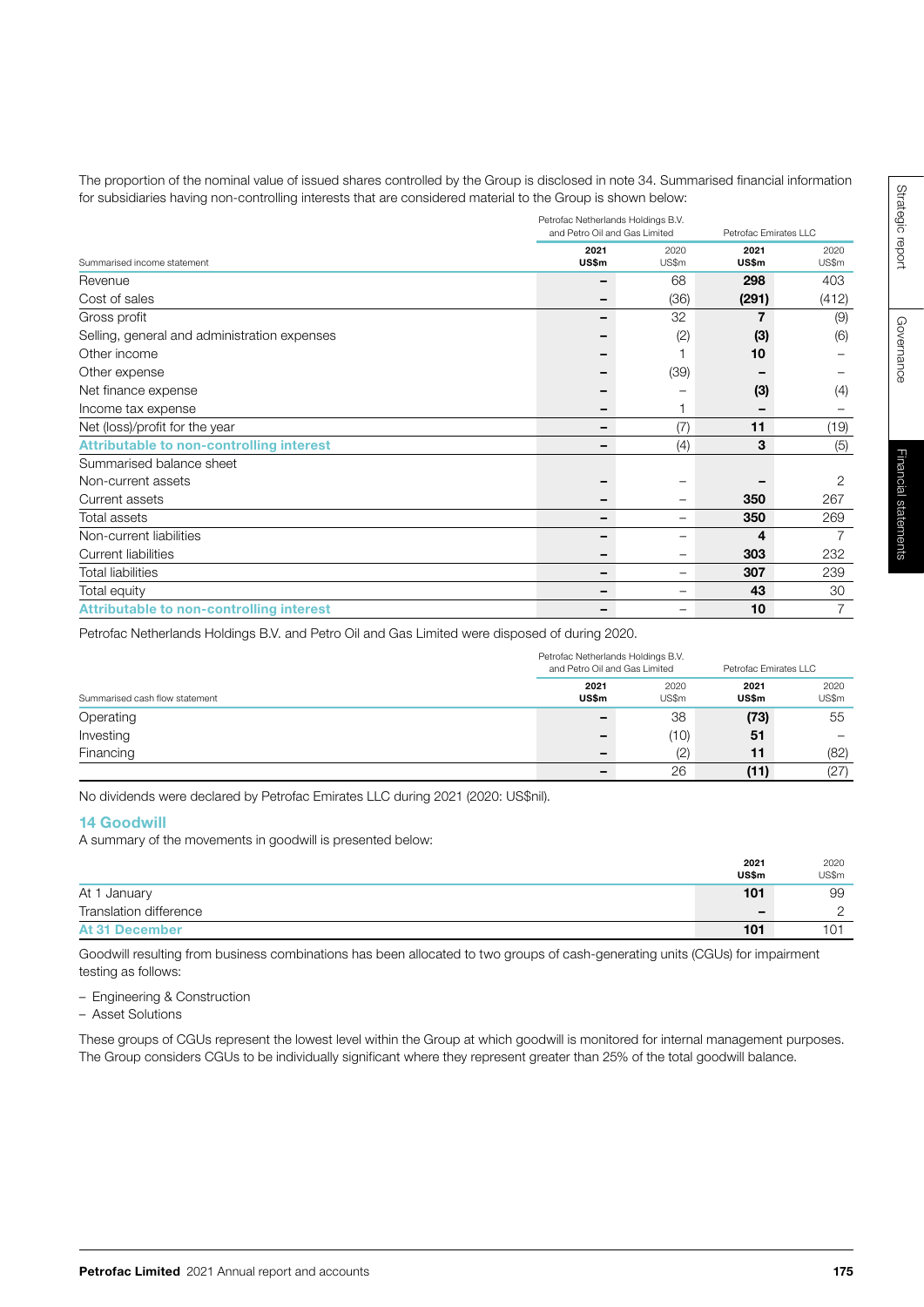For the year ended 31 December 2021

# 14 **Goodwill** continued

## Carrying amount of goodwill allocated to each group of cash-generating units

|                            | 2021  | 2020  |
|----------------------------|-------|-------|
|                            | US\$m | US\$m |
| Engineering & Construction | 41    |       |
| <b>Asset Solutions</b>     | 60    | 60    |
|                            | 101   |       |

Goodwill is tested for impairment at least annually. The recoverable amount of a CGU is determined based on value-in-use calculations. These calculations use pre-tax cash flow projections based on future financial business plans approved by the Board, based on past performance and its expectation of market developments. The key assumptions within these budgets relate to market share, revenue and the future profit margin achievable, in line with the Group's strategy and targets as set out in the Strategic report. Future budgeted revenue is based on management's knowledge of actual results from prior years and latest forecasts for the current year, along with the existing secured works and management's expectation of the future level of work available within the market sector. In establishing future profit margins, the margins currently being achieved are considered in conjunction with expected inflation rates in each cost category.

Cash is monitored on a regular basis for the purposes of managing both treasury and the business as a whole. The assumptions used are reviewed regularly and differences between forecast and actual results are closely monitored, with variances being investigated fully. The knowledge gained from this past experience is used to ensure that the future assumptions used are consistent with past actual outcomes and are management's best estimate of the future cash flows of each business unit.

Cash flows beyond the business plan three-year period are extrapolated using an estimated growth rate within each segment. The growth rate used is the Group's estimate of the average long-term growth rate for the market sectors in which the CGU operates. Furthermore, sensitivity analysis has been undertaken on each goodwill impairment review, by changing the discount rates, profit margins, growth rates and other variables applicable to each CGU.

The pre-tax discount rates for each CGU are noted below.

Any continuing impact of COVID-19 has been reflected in the Group's approved business plans for the next three years, with budgeted operating margins updated on a contract by contract basis reflecting ongoing standard operating procedures and costs to reflect Government and industry health and safety guidelines.

# Engineering & Construction CGU

A pre-tax discount rate of 15.2% (2020: 14.0%) in Engineering & Construction has been applied to the future cash flows, based on an estimate of the weighted average cost of capital (WACC) of that division.

The value in use is based on the business plan cash flows of three years (reflecting the Board-approved business plan operating margins and working capital cash flows) and assume no growth in cash flows beyond the three-year period for the subsequent two years and these assumptions result in the recoverable value of this CGU being significantly greater than the carrying value of the CGU asset.

The Engineering & Construction CGU is not sensitive to changes in key assumptions and management does not consider that any reasonable possible change in any single assumption would give rise to an impairment of the carrying value of goodwill and intangibles.

#### Asset Solutions CGU

A pre-tax discount rate of 15.2% (2020: 14.0%) in Asset Solutions has been applied to the future cash flows, based on an estimate of the WACC of that division.

The value in use is based on the business plan cash flows of three years (reflecting the Board-approved business plan operating margins and working capital cash flows) and assume a subsequent growth rate of 1.0% in cash flows beyond the three-year period for the subsequent two years, and these assumptions result in the recoverable value of this CGU being significantly greater than the carrying value of the CGU asset.

The Asset Solutions CGU is not sensitive to changes in key assumptions and management does not consider that any reasonable possible change in any single assumption would give rise to an impairment of the carrying value of goodwill and intangibles.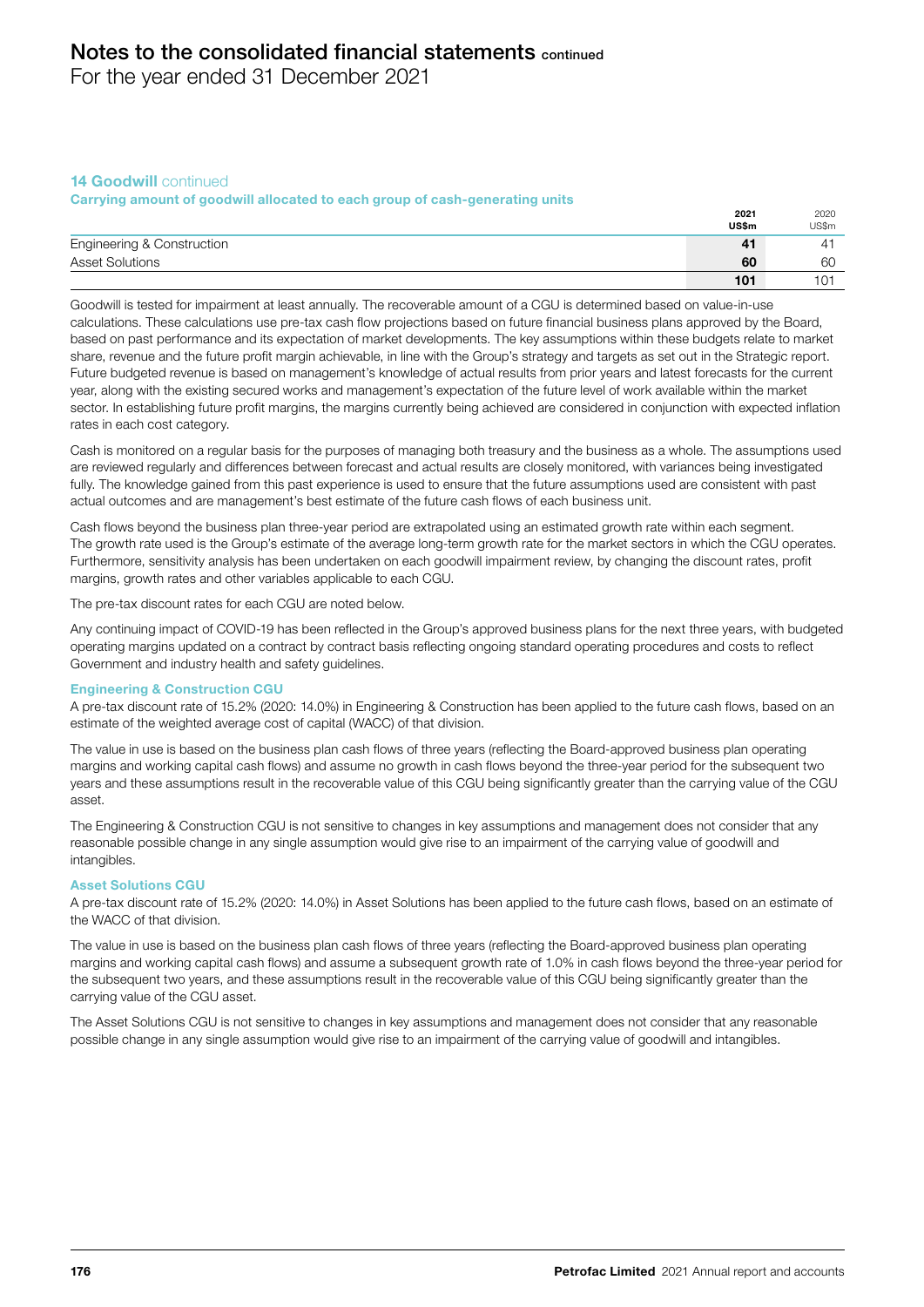# 15 Intangible assets

|                                                           | 2021<br>US\$m | (restated) <sup>(1)</sup><br>US\$m |
|-----------------------------------------------------------|---------------|------------------------------------|
| Intangible oil and gas assets                             |               |                                    |
| Carrying value:                                           |               |                                    |
| At 1 January                                              | 13            | 17                                 |
| Transferred to property, plant and equipment (note 12)    | (8)           |                                    |
| Impairment charge (note 6)                                | (1)           | (4)                                |
| At 31 December                                            | 4             | 13                                 |
| <b>Other intangible assets</b>                            |               |                                    |
| Cost:                                                     |               |                                    |
| At 1 January                                              | 60            | 49                                 |
| Additions                                                 |               | 9                                  |
| Transfer from property, plant and equipment (note 12)     |               | 2                                  |
| At 31 December                                            | 67            | 60                                 |
| Accumulated amortisation:                                 |               |                                    |
| At 1 January                                              | (22)          | (16)                               |
| Amortisation (note 5a and 5b)                             | (6)           | (5)                                |
| Translation difference                                    |               | (1)                                |
| At 31 December                                            | (28)          | (22)                               |
| Carrying amount of other intangible assets at 31 December | 39            | 38                                 |
| <b>Total intangible assets</b>                            | 43            | 51                                 |
|                                                           |               |                                    |

(1) The prior year balances are restated in relation to the adoption of the IFRIC decision on cloud configuration and customisation costs in April 2021; see note 2.9 and below.

#### Intangible oil and gas assets

Intangible oil and gas assets represent expenditure directly associated with evaluation or appraisal activities related to Block PM304 in Malaysia.

## Other intangible assets

Other intangible assets mainly comprised customer contracts and digital systems. Such intangible assets are amortised over their estimated economic useful life on a straight-line basis and the related amortisation charges included in cost of sales and selling, general and administration expense line items of the consolidated income statement (note 5a and 5b). The additions of US\$7m (2020 restated: US\$9m) related to investment in the development and implementation of Group-wide digital systems.

#### Prior year restatement

In April 2021, IFRIC published an agenda decision on the clarification of accounting in relation to the configuration and customisation costs incurred in implementing SaaS. Due to the nature of this agenda decision and the level of spend incurred by the Group on such an implementation, the Group's accounting policy in relation to such customisation and configuration costs has been reviewed and changed to align with the IFRIC guidance issued in relation to SaaS costs previously capitalised (note 2.3). The Group has assessed the impact of this change in accounting policy on any cloud computing arrangements entered into during prior years and restated the comparative figures shown above. The Group identified US\$14m additions incurred in the year ended 31 December 2020 and US\$16m cumulatively as at 31 December 2019, in relation to software and development costs that should be expensed after the consideration of the IFRIC guidance. Further details are disclosed in note 2.9.

2020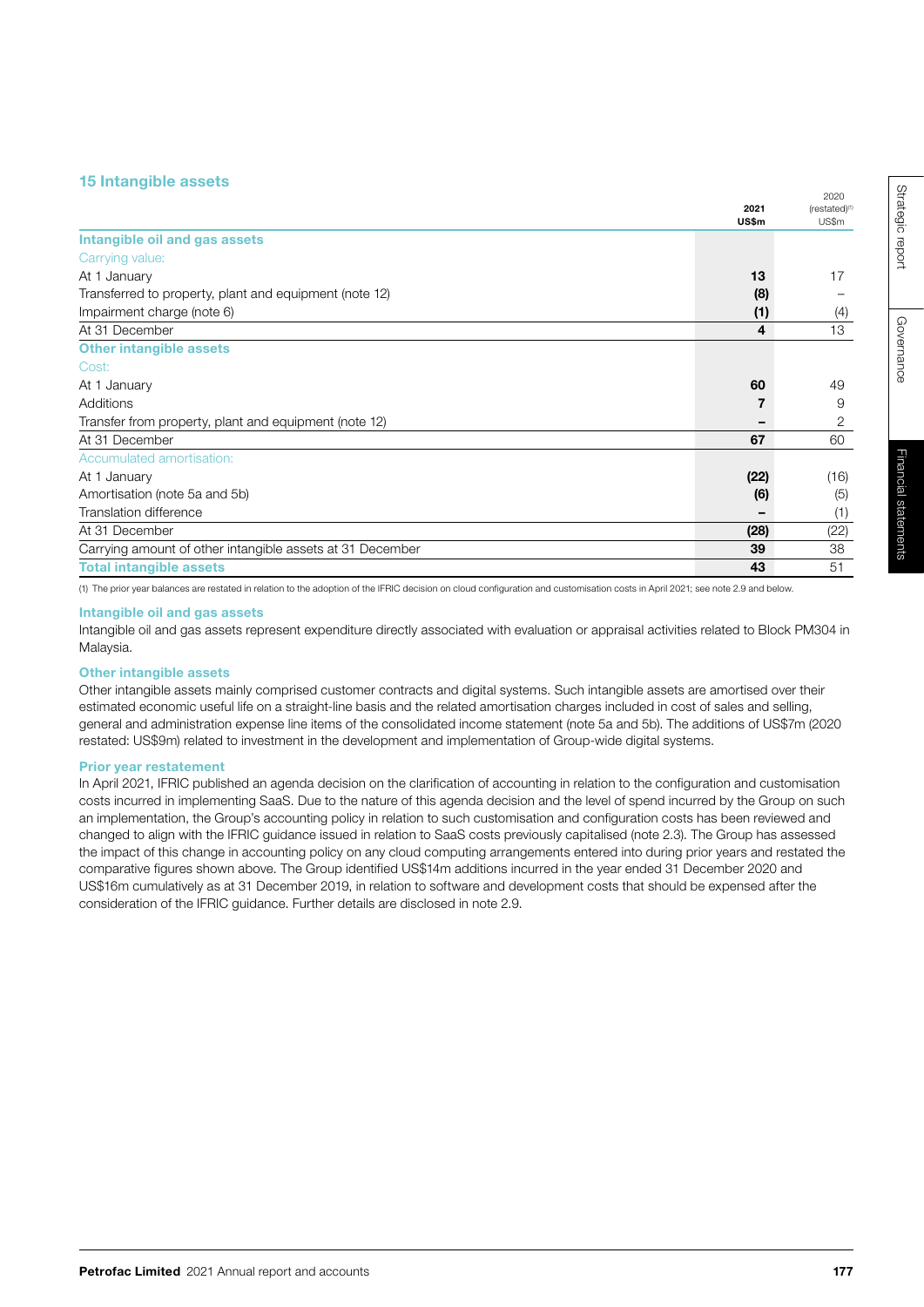For the year ended 31 December 2021

# 16 Investments in associates and joint ventures

|                              | Associates<br>US\$m | Joint ventures<br>US\$m | Total<br>US\$m |
|------------------------------|---------------------|-------------------------|----------------|
| As at 1 January 2020         | 25                  | 13                      | 38             |
| Loans made to joint ventures |                     | 2                       | 2              |
| Share of net profit/(loss)   | 6                   | (1)                     | 5              |
| Dividends received           | (10)                |                         | (10)           |
| As at 1 January 2021         | 21                  | 14                      | 35             |
| Share of net profit/(loss)   | 8                   | (1)                     |                |
| Dividends received           | (8)                 |                         | (8)            |
| As at 31 December 2021       | 21                  | 13                      | 34             |

Dividends received during the year include US\$7m received from PetroFirst Infrastructure Limited and US\$1m received from PetroFirst Infrastructure 2 Limited (2020: US\$8m received from PetroFirst Infrastructure Limited and US\$2m received from PetroFirst Infrastructure 2 Limited).

#### Investment in associates

|                                     | 2021  | 2020  |
|-------------------------------------|-------|-------|
|                                     | US\$m | US\$m |
| PetroFirst Infrastructure Limited   | 20    |       |
| PetroFirst Infrastructure 2 Limited |       |       |
|                                     | 21    |       |

#### Interest in associates

Summarised financial information on associates, based on their IFRS financial statements, and a reconciliation with the carrying amount of the investment in associates in the consolidated balance sheet, are set out below:

|                                                 | 2021<br>US\$m | 2020<br>US\$m |
|-------------------------------------------------|---------------|---------------|
| Revenue                                         | 77            | 75            |
| Cost of sales                                   | (33)          | (35)          |
| Gross profit                                    | 44            | 40            |
| Net finance expense                             | (2)           | (5)           |
| Profit before tax                               | 42            | 35            |
| Income tax                                      | (1)           |               |
| Net profit                                      | 41            | 35            |
| Group's share of net profit for the year        | 8             | 6             |
|                                                 |               |               |
| Non-current assets                              | 137           | 157           |
| Current assets                                  | 22            | 13            |
| Total assets                                    | 159           | 170           |
| Non-current liabilities                         | 26            | 29            |
| <b>Current liabilities</b>                      | 19            | 21            |
| <b>Total liabilities</b>                        | 45            | 50            |
| Net assets                                      | 114           | 120           |
| <b>Group's share of net assets</b>              | 21            | 21            |
| Carrying amount of the investment in associates | 21            | 21            |

A list of all associates is disclosed in note 34.

No associates had contingent liabilities or capital commitments as at 31 December 2021 and 2020.

#### Investment in joint ventures

|                           | 2021<br>US\$m | 2020<br>US\$m  |
|---------------------------|---------------|----------------|
| Takatuf Petrofac Oman LLC | 12            | 13             |
| Socar - Petrofac LLC      |               |                |
|                           | 13            | $\overline{4}$ |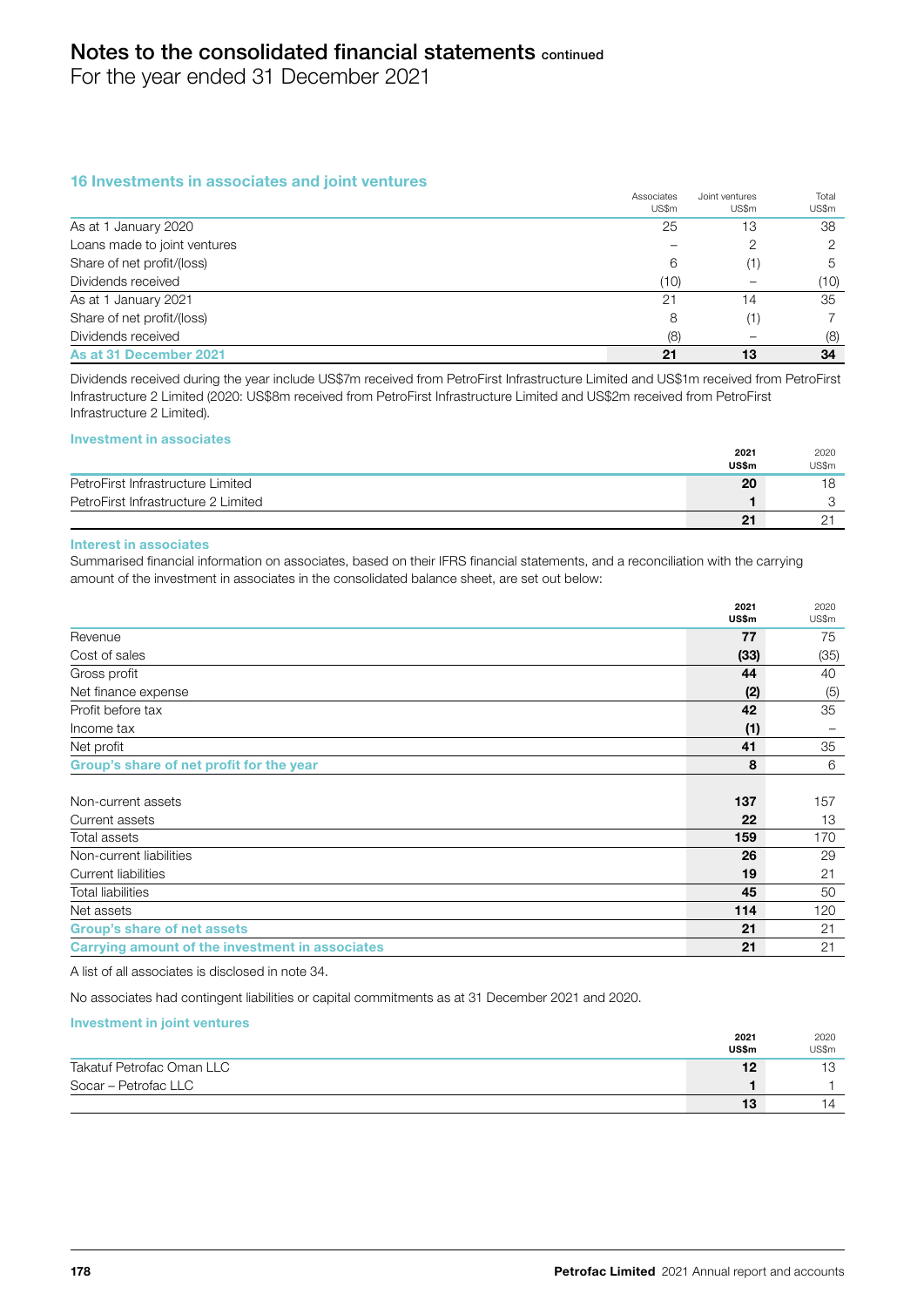## Interest in joint ventures

Summarised financial information on the joint ventures, based on their IFRS financial statements, and a reconciliation with the carrying amount of the investment in joint ventures in the consolidated balance sheet, are set out below:

|                                                     | 2021<br>US\$m | 2020<br>US\$m |
|-----------------------------------------------------|---------------|---------------|
| Revenue                                             | 37            | 16            |
| Cost of sales                                       | (35)          | (16)          |
| Gross profit                                        | 2             |               |
| Selling, general and administration expenses        | (4)           | (2)           |
| Loss before tax and net loss                        | (2)           | (2)           |
| <b>Group's share of net loss</b>                    | (1)           | (1)           |
|                                                     |               |               |
| Non-current assets                                  | 27            | 29            |
| Current assets                                      | 19            | 15            |
| Total assets                                        | 46            | 44            |
| Non-current liabilities                             | (3)           | (2)           |
| Current liabilities                                 | (12)          | (8)           |
| <b>Total liabilities</b>                            | (15)          | (10)          |
| Net assets                                          | 31            | 34            |
| <b>Group's share of net assets</b>                  | 13            | 14            |
| Carrying amount of the investment in joint ventures | 13            | 14            |

A list of all joint ventures is disclosed in note 34.

No joint ventures had contingent liabilities or capital commitments at 31 December 2021 and 2020. The joint ventures cannot distribute their distributable reserves until they obtain consent from the joint venture partners.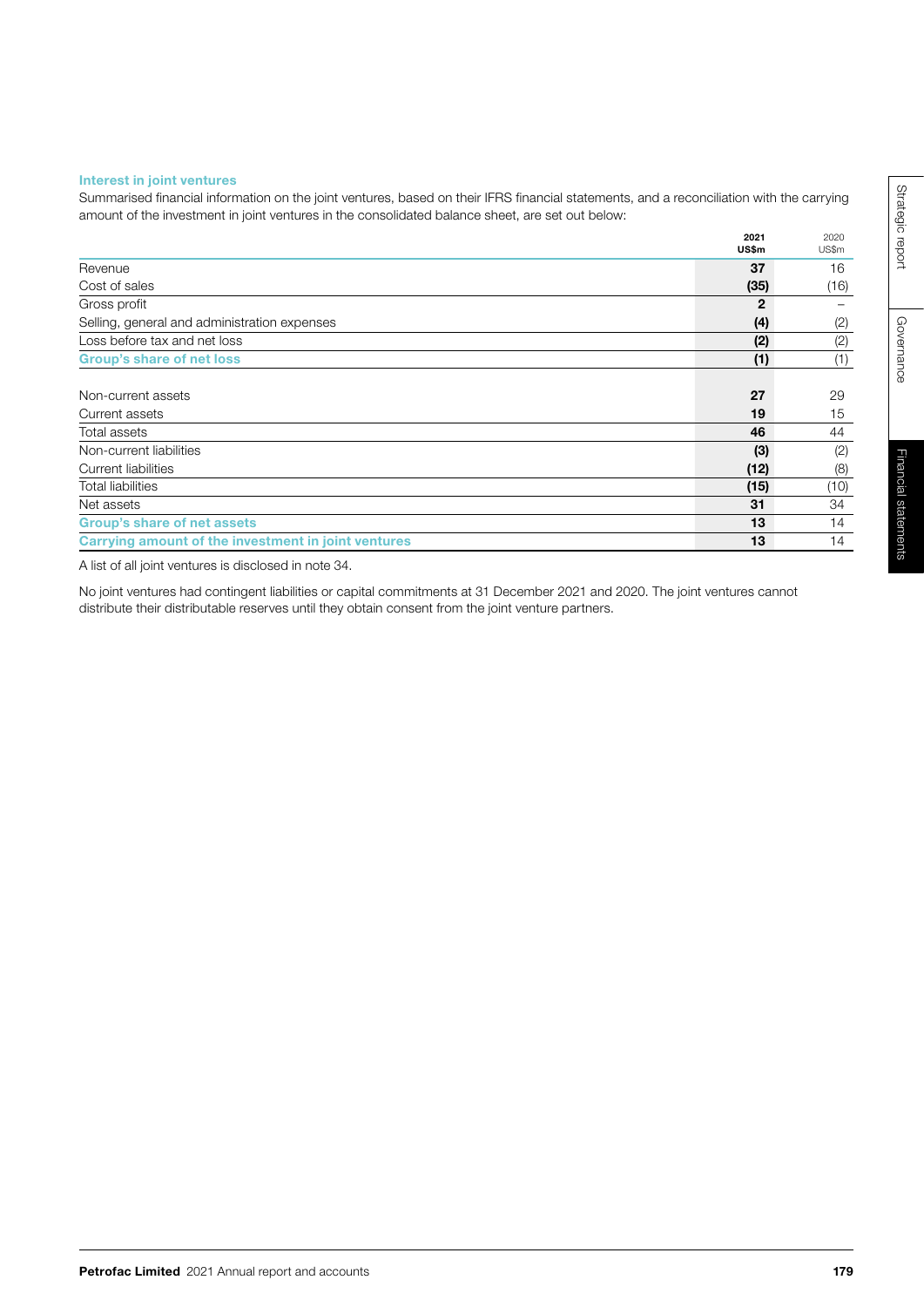For the year ended 31 December 2021

# 17 Other financial assets and other financial liabilities

| <b>Other financial assets</b>                                                        | 2021<br>US\$m | 2020<br>US\$m |
|--------------------------------------------------------------------------------------|---------------|---------------|
| Non-current                                                                          |               |               |
| Receivable from joint operation partners for leases                                  | 93            | 80            |
| Deferred consideration receivable from Ithaca Energy UK Ltd                          | 5             | 48            |
| Advances relating to decommissioning provision                                       | 32            | 28            |
| Receivable from Shanghai Zhenhua Heavy Industries Co Ltd                             |               | 5             |
| Restricted cash                                                                      | 79            |               |
| Contingent consideration arising from the disposal of Group's operations in Mexico   |               | 41            |
|                                                                                      | 209           | 202           |
| Current                                                                              |               |               |
| Receivable from joint operation partners for leases                                  | 34            | 97            |
| Deferred consideration receivable from Ithaca Energy UK Ltd                          | 49            |               |
| Contingent consideration arising from the disposal of Group's operations in Mexico   | 36            |               |
| Receivable from Shanghai Zhenhua Heavy Industries Co Ltd                             | 5             |               |
| Restricted cash                                                                      | 58            | 44            |
| Derivative contracts not designated as hedges (note 33)                              | 1             | 3             |
| Derivative contracts designated as cash flow hedges (note 33)                        |               | 4             |
|                                                                                      | 183           | 148           |
| <b>Other financial liabilities</b>                                                   |               |               |
| Non-current                                                                          |               |               |
| Lease liabilities (note 29)                                                          | 190           | 163           |
| Contingent consideration payable arising from acquisition of W&W Energy Services Inc | 5             | 3             |
|                                                                                      | 195           | 166           |
| Current                                                                              |               |               |
| Lease liabilities (note 29)                                                          | 61            | 150           |
| Contingent consideration payable arising from acquisition of W&W Energy Services Inc | $\mathbf{2}$  | -1            |
| Interest payable                                                                     | 9             | 2             |
| Derivative contracts not designated as hedges (note 33)                              | 5             | 17            |
| Derivative contracts designated as cash flow hedges (note 33)                        |               | 9             |
| Embedded derivative in respect of the revolving credit facility (note 26)            | 4             |               |
|                                                                                      | 81            | 179           |

#### Receivable from joint operation partners for leases

The current and non-current receivable from joint operation partners represented 70% of the lease liability in respect of oil and gas facilities, office building, vehicles and transport vessels in Malaysia except for the MOPU vessel, for which it represented 64.7% of the lease liability. These lease liabilities are recognised at 100% in the consolidated balance sheet. This treatment is necessary to reflect the legal position of the Group as the contracting counterparty for such leases. The Group's 30% share of this liability (and 35.3% for the liability relating to the MOPU vessel) at 31 December 2021 was US\$59m (2020: US\$76m). At 31 December 2021, management concluded that no expected credit loss allowance against the receivable from joint operation partners for leases was necessary, since under the joint operating agreement any default by the joint arrangement partners is fully recoverable through a recourse available to the non-defaulting partner through a transfer or an assignment of the defaulting partner's equity interest.

## Deferred consideration receivable from Ithaca Energy UK Ltd

The deferred consideration receivable from Ithaca Energy UK Ltd relating to the disposal of Petrofac GSA Holdings Limited is measured at amortised cost using a discount rate of 8.4%. Unwinding of the discount on the deferred consideration of US\$5m (2020: US\$5m) was recognised during the year, within the finance income line item of the consolidated income statement. A decrease in the credit risk for this financial asset resulted in the reversal in the expected credit loss allowance of US\$1m being recognised for the year (2020: charge of US\$2m).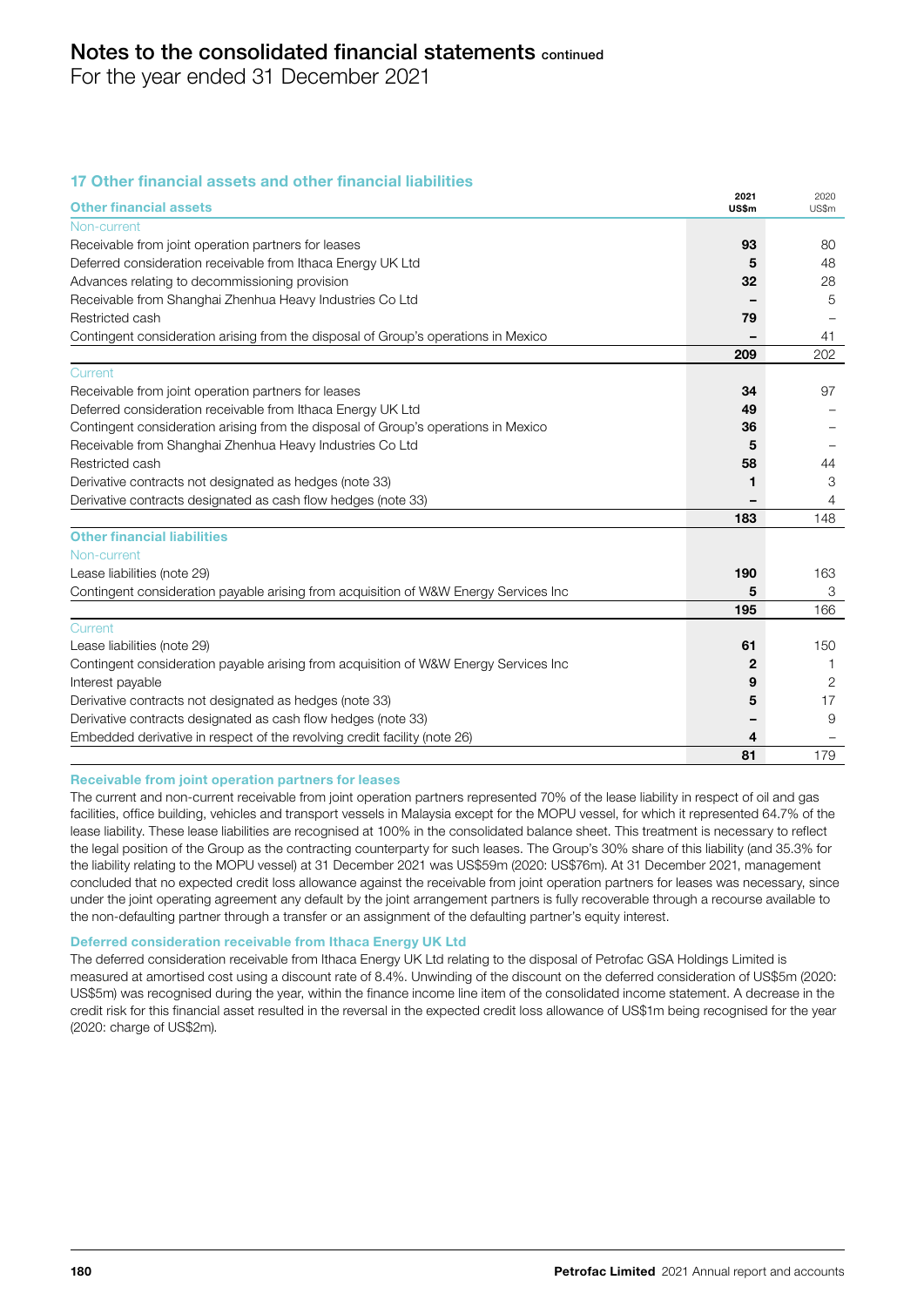2020 US\$m

| e decommissioning liabi<br>was presented in the |  |
|-------------------------------------------------|--|
|                                                 |  |

2021 US\$m

#### Advances relating to decommissioning provision Advances relating to decommissioning provision represents advance payments to a regulator for future decommissioning liabilities,

relating to the Group's assets in Malaysia. An advance of US\$4m (2020: US\$5m) made during the year consolidated statement of cash flows as a cash outflow within investing activity.

During the prior year, an early settlement was agreed with Ithaca Energy UK Ltd for amounts expected to mature in October 2020.

Opening balance (non-current and current) 48 64 Unwinding of discount 5 5 Expected credit loss reversal/(charge) (note 5e) 1 (2) Loss on early settlement (note 6) and the contract of the contract of the contract of the contract of the contract of the contract of the contract of the contract of the contract of the contract of the contract of the cont Receipts – (13) As at the end of the reporting period 54 54 48 Subsequent to the year ended 31 December 2021, the Group collected US\$11m of the deferred consideration from Ithaca Energy UK Ltd and also sold the remaining receivable, with a carrying value of US\$43m. The consideration of US\$11m received from Ithaca Energy UK Ltd was treated as an adjusting post balance sheet event in accordance with IAS 10 'Events After the Reporting Period' to adjust the effective interest rate and reclassify the consideration received as a current receivable, whilst the second transaction was treated as a non-adjusted post balance sheet event. Upon sale of the receivable, the Group will recognise a loss of US\$3m in the

# Contingent consideration arising from the disposal of the Group's operations in Mexico

Integrated Energy Services operating segment in the year ended 31 December 2022.

Energy Services operating segment (note 6) in that year.

On 30 July 2018, the Group signed an SPA with Perenco to dispose of a 49% non-controlling interest in PNHBV. The disposal was completed on 18 October 2018 and represented a transaction between the equity holders under IFRS 10 'Consolidated Financial Statements'. The fair value of consideration received was recognised within equity as a non-controlling interest of US\$266m.

The fair value of consideration included contingent consideration of US\$36m (2020: US\$41m). The contingent consideration was measured at fair value with any fair value gain or loss recognised in the consolidated income statement and was recognised as a current financial asset in the consolidated balance sheet. This was reclassified from non-current to current in the year as the consideration is now expected to be received during 2022.

At 31 December 2021, the fair value of contingent consideration receivable arising from the disposal of the Group's operations in Mexico was US\$36m (2020: US\$41m) following a fair value reduction of US\$5m (2020: US\$42m) which was recognised during the period (note 6). The downward fair value adjustment was as a result of reassessing the recoverable amount of contingent consideration due from the acquirer. The estimation of the fair value of the contingent consideration reflects management's expectations of (i) the final determination of the completion consideration amount; (ii) proceeds associated with a ruling by the Tax Administration Service in Mexico; and and (iii) achieving the contingent consideration criteria in the SPA associated with the migration of Magallanes and Arenque Production Enhancement Contracts to Production Sharing Contracts. To determine the fair value of the contingent consideration, management applied risk factors (a Level 3 measurement of the 'fair value hierarchy' contained within IFRS 13 'Fair Value Measurement') to the maximum contingent consideration amounts receivable.

The table below provides a sensitivity analysis of possible changes to the risk factors selected (a Level 3 input in the 'fair value hierarchy' contained within IFRS 13 'Fair Value Measurement') on the fair value of the contingent consideration:

|                                                                                                       | 10% increase<br>in risk factor<br>US\$m | 20% increase<br>in risk factor<br><b>US\$m</b> |
|-------------------------------------------------------------------------------------------------------|-----------------------------------------|------------------------------------------------|
| Risk factor associated with the determination of the completion CIEP consideration amount             | (5)                                     | (10)                                           |
| Risk factor relating to proceeds associated with a ruling by the Tax Administration Service in Mexico | (5)                                     | (9)                                            |
| <b>Total</b>                                                                                          | (10)                                    | (19)                                           |

During the prior year, an impairment charge of US\$34m was recognised within the other operating expenses line item of the consolidated income statement such that the carrying amount of the net assets did not exceed the fair value less cost of disposal.

A reconciliation of the fair value movement of contingent consideration arising from the disposal of the Group's operations in Mexico is presented below:

|                                                                                           | 2021<br>US\$m | 2020<br>US\$m  |
|-------------------------------------------------------------------------------------------|---------------|----------------|
| Opening balance                                                                           | 41            | 42             |
| Initial recognition on disposal of remaining 51% interest in Group's operations in Mexico |               | 4 <sup>1</sup> |
| Fair value loss (note 6)                                                                  | (5)           | (42)           |
| As at the end of the reporting period                                                     | 36            | 4              |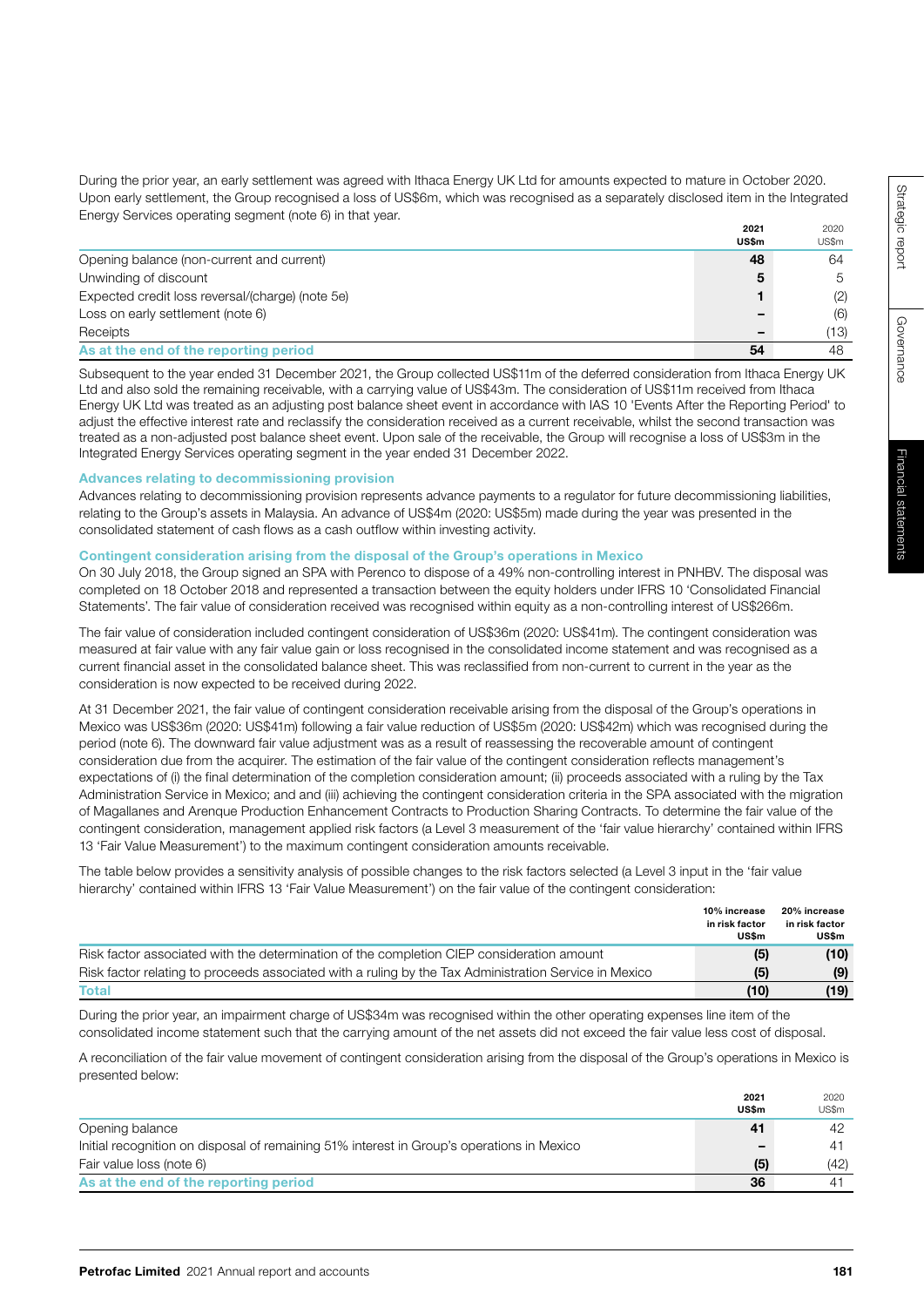For the year ended 31 December 2021

# 17 Other financial assets and other financial liabilities continued

#### Pánuco contingent consideration

A reconciliation of the fair value movement of the Pánuco contingent consideration is presented below:

|                                       | 2021<br>US\$m | 2020<br>US\$m |
|---------------------------------------|---------------|---------------|
| Opening balance                       | -             |               |
| Fair value loss (note 6)              | -             | (8)           |
| As at the end of the reporting period | -             |               |

#### Restricted cash

The Group had outstanding letters of guarantee, including performance, advance payments and bid bonds against which the Group had pledged or restricted cash balances.

#### Contingent consideration receivable from Ithaca Energy UK Ltd

A reconciliation of the fair value movement of contingent consideration arising from the disposal of Petrofac GSA Holdings Limited is presented below:

|                                       | 2021  | 2020  |
|---------------------------------------|-------|-------|
|                                       | US\$m | US\$m |
| Opening balance                       | -     |       |
| Fair value loss (note 6)              | -     | (9)   |
| As at the end of the reporting period | -     |       |

#### Contingent consideration payable arising from acquisition of W&W Energy Services Inc

A reconciliation of the fair value movement of contingent consideration payable arising from acquisition of W&W Energy Services Inc is presented below:

|                                       | 2021<br>US\$m | 2020<br>US\$m |
|---------------------------------------|---------------|---------------|
| Opening balance                       | д             | 15            |
| Fair value loss/(gain) (note 6)       | 3             | (8)           |
| Payments                              | -             | (3)           |
| As at the end of the reporting period |               |               |

During 2021, management reviewed the carrying amount of the contingent consideration payable associated with the acquisition of W&W Energy Services Inc, following a change to the contingent consideration pay-out terms during the year. This resulted in a negative fair value adjustment (i.e. loss) of US\$3m, which was recognised as a separately disclosed item (note 6) in the Asset Solutions operating segment (2020: gain of US\$8m). At the end of the year, the fair value of contingent consideration payable was calculated using the expected value pay-out approach using a discount rate of 15.2% (Level 3 of the 'fair value hierarchy' contained within IFRS 13 'Fair Value Measurement'). The fair value represented management's best estimate based on the expected financial performance targets that will be achieved by W&W, over the remaining evaluation period i.e. 2022 and 2023. A 10% reduction in performance targets would result in an additional fair value gain of US\$0.7m.

#### Changes in liabilities arising from financing activities Year ended 31 December 2021

|                                                               |                          |                          |                        |                    | Cash outflows<br>paid by joint |                                |                              |
|---------------------------------------------------------------|--------------------------|--------------------------|------------------------|--------------------|--------------------------------|--------------------------------|------------------------------|
|                                                               | January<br>2021<br>US\$m | Cash inflows<br>US\$m    | Cash outflows<br>US\$m | Additions<br>US\$m | operation<br>partners<br>US\$m | Others <sup>(2)</sup><br>US\$m | 31 December<br>2021<br>US\$m |
| Senior secured notes                                          |                          | 580                      |                        |                    |                                |                                | 580                          |
| Other interest-bearing loans and<br>borrowings <sup>(1)</sup> | 755                      | 904                      | (1,470)                |                    | -                              | (5)                            | 184                          |
| Lease liabilities                                             | 313                      | $\overline{\phantom{0}}$ | (40)                   | 35                 | (59)                           | っ                              | 251                          |
| At 31 December 2021                                           | 1.068                    | 1.484                    | (1,510)                | 35                 | (59)                           | (3)                            | 1,015                        |

#### Year ended 31 December 2020

|                                                               | January<br>2020<br>US\$m | Cash inflows<br>US\$m | Cash outflows<br>US\$m | Additions<br>US\$m | Cash outflows<br>paid by joint<br>operation<br>partners<br>US\$m | Others <sup>(2)</sup><br>US\$m | 31 December<br>2020<br>US\$m |
|---------------------------------------------------------------|--------------------------|-----------------------|------------------------|--------------------|------------------------------------------------------------------|--------------------------------|------------------------------|
| Other interest-bearing loans and<br>borrowings <sup>(1)</sup> | 900                      | 870                   | (1,015)                |                    |                                                                  |                                | 755                          |
| Lease liabilities                                             | 438                      | -                     | (50)                   | 5                  | (82)                                                             | っ                              | 313                          |
| At 31 December 2020                                           | 1.338                    | 870                   | (1,065)                | $\mathcal{D}$      | (82)                                                             |                                | 1.068                        |

(1) Other interest-bearing loans and borrowings excludes overdrafts since these are included within cash and equivalents.

(2) Represents the movement in debt acquisition costs for senior notes and other interest-bearing loans and borrowings.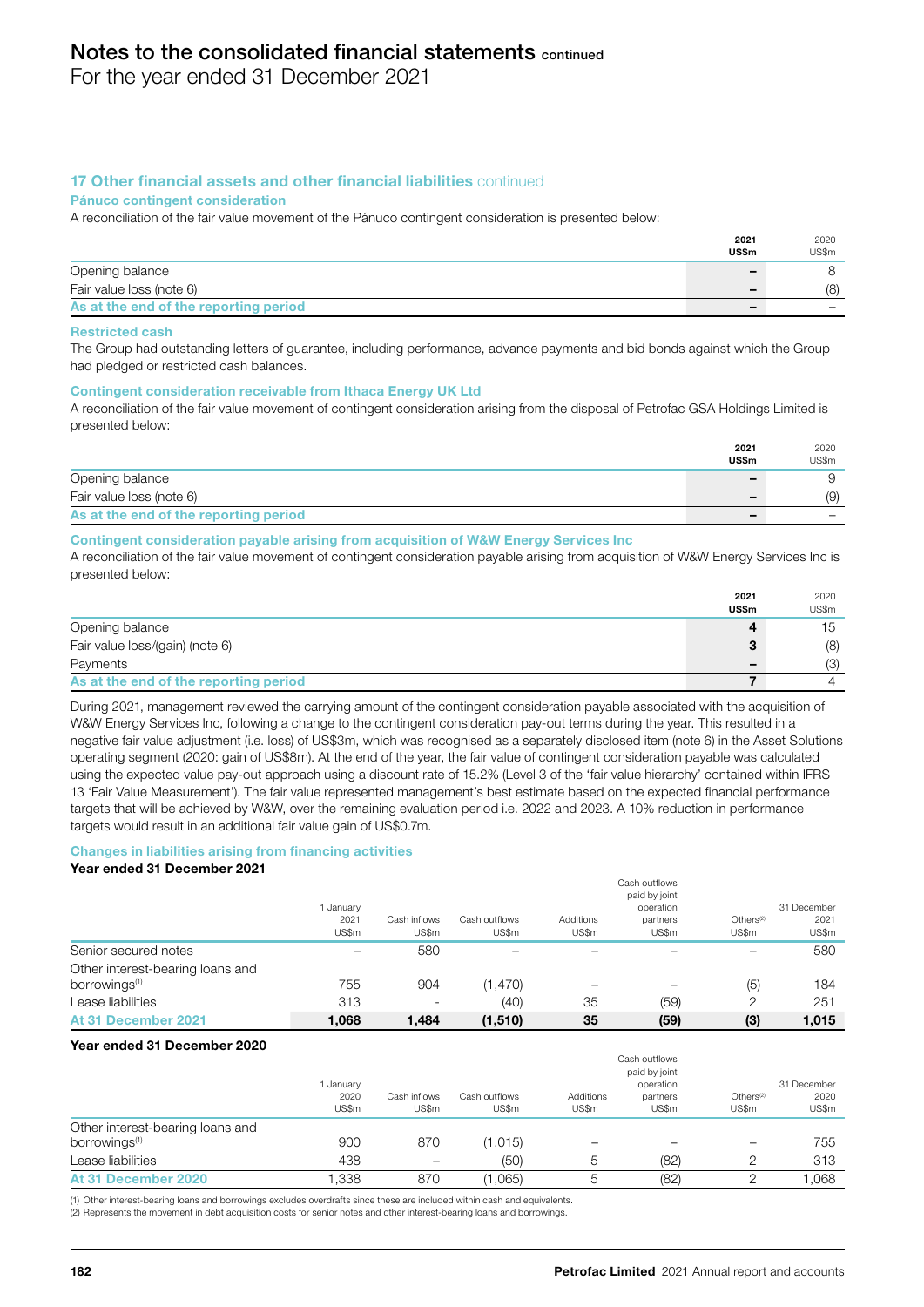Governance

Governance

# Fair value measurement

All assets and liabilities for which fair value is measured or disclosed in the financial statements are categorised within the fair value hierarchy, described as follows, based on the lowest level input that is significant to the fair value measurement as a whole:

Level 1: Unadjusted quoted prices in active markets for identical financial assets or liabilities

Level 2: Inputs other than quoted prices included within Level 1 that are observable for the asset or liability, either directly (i.e. as prices) or indirectly (i.e. derived from prices)

Level 3: Valuation techniques for which the lowest level input that is significant to the fair value measurement is unobservable

Set out below is a comparison of the carrying amounts and fair values of financial instruments as at 31 December:

|                                                                   | Level              | Carrying amount |                          | Fair value    |                |
|-------------------------------------------------------------------|--------------------|-----------------|--------------------------|---------------|----------------|
|                                                                   |                    | 2021<br>US\$m   | 2020<br>US\$m            | 2021<br>US\$m | 2020<br>US\$m  |
| <b>Financial assets</b>                                           |                    |                 |                          |               |                |
| Measured at amortised cost                                        |                    |                 |                          |               |                |
| Restricted cash                                                   | Level 2            | 137             | 44                       | 137           | 44             |
| Receivable from joint operation partners for leases               | Level 2            | 127             | 177                      | 127           | 177            |
| Deferred consideration receivable from Ithaca Energy UK Ltd       | Level 2            | 54              | 48                       | 54            | 48             |
| Receivable from Shanghai Zhenhua Heavy Industries Co Ltd          | Level 2            | 5               | 5                        | 5             | 5              |
| Advances relating to provision for decommissioning liability      | Level 2            | 32              | 28                       | 32            | 28             |
| Measured at fair value through profit and loss                    |                    |                 |                          |               |                |
| Contingent consideration arising from the disposal of the Group's |                    |                 |                          |               |                |
| operations in Mexico                                              | Level 3            | 36              | 41                       | 36            | 41             |
| Contingent consideration arising from the disposal of the         |                    |                 |                          |               |                |
| JSD6000 installation vessel                                       | Level 3            | 55              | 55                       | 55            | 55             |
| Derivative contracts - undesignated                               | Level 2            | 1               | 3                        | 1             | 3              |
| Designated as cash flow hedges                                    |                    |                 |                          |               |                |
| Derivative contracts                                              | Level <sub>2</sub> | ۰               | 4                        |               | $\overline{4}$ |
| <b>Financial liabilities</b>                                      |                    |                 |                          |               |                |
| Measured at amortised cost                                        |                    |                 |                          |               |                |
| Senior secured notes (note 26)                                    | Level 1            | 580             |                          | 595           |                |
| Term Ioans                                                        | Level 2            | 99              | 250                      | 99            | 250            |
| Revolving credit facility                                         | Level 2            | 85              | 505                      | 85            | 505            |
| <b>Bank overdrafts</b>                                            | Level 2            | ۰               | 45                       |               | 45             |
| Interest payable                                                  | Level 2            | 9               | $\overline{2}$           | 9             | $\overline{2}$ |
| Measured at fair value through profit and loss                    |                    |                 |                          |               |                |
| Contingent consideration payable                                  | Level 3            | $\overline{7}$  | 4                        | 7             | 4              |
| Derivative contracts - undesignated                               | Level 2            | 5               | 17                       | 5             | 17             |
| Embedded derivative in respect of the revolving credit facility   | Level 3            | 4               | $\overline{\phantom{0}}$ | 4             |                |
| Designated as cash flow hedges                                    |                    |                 |                          |               |                |
| Derivative contracts                                              | Level 2            |                 | 9                        |               | 9              |

When the fair values of financial assets and financial liabilities recognised in the consolidated balance sheet cannot be measured based on quoted prices in active markets, their fair value is measured using valuation techniques, including discounted cash flow models. The inputs to these models are taken from observable sources where possible, but where such information is not available, a degree of judgement is required in establishing fair values. Judgements include considerations of inputs such as liquidity risk, credit risk and volatility. Changes in assumptions relating to these factors could affect the recognised fair value of financial instruments and are discussed further below.

– The fair value of the contingent consideration arising from the disposal of the Group's operations in Mexico at 31 December 2021 amounted to US\$36m. The estimation of the fair value of the contingent consideration reflected management's expectation of (i) the final determination of the completion consideration amount; (ii) proceeds associated with a ruling by the Tax Administration Service in Mexico; and (iii) achieving the contingent consideration criteria in the SPA associated with the migration of Magallanes and Arenque Production Enhancement Contracts to Production Sharing Contracts. Management applied risk factors (a Level 3 measurement of the 'fair value hierarchy' contained within IFRS 13 'Fair Value Measurement') to the maximum contingent consideration amounts receivable to estimate the fair value of the contingent consideration.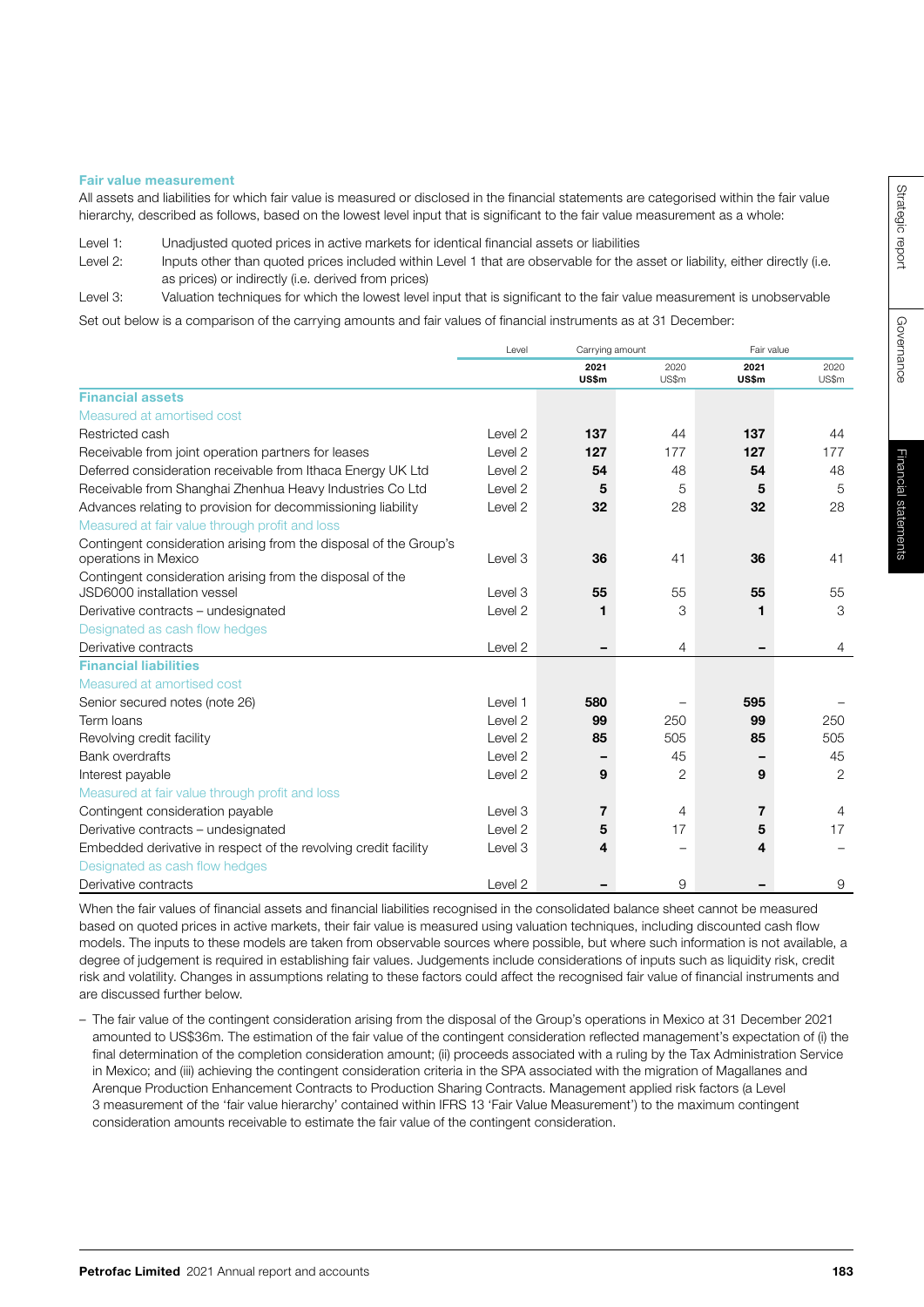For the year ended 31 December 2021

# 17 Other financial assets and other financial liabilities continued

The following methods and assumptions were used to estimate the fair values for material financial instruments:

- The fair value of deferred consideration receivable from Ithaca Energy UK Ltd is equivalent to its amortised cost determined as the present value of discounted future cash flows using the discount rate of 8.4%.
- The fair value of long-term interest-bearing loans and borrowings (excluding senior secured notes) and receivable from joint operation partners for leases are equivalent to their amortised costs determined as the present value of discounted future cash flows using the effective interest rate.
- The contingent consideration payable of US\$7m arising from acquisition of W&W Energy Services Inc, calculated using expected value pay-out approach using a discount rate of 15.2% (Level 3 of the 'fair value hierarchy' contained within IFRS 13 'Fair Value Measurement'), represented management's best estimate based on the expected financial performance targets that will be achieved by W&W, over the remaining evaluation period.

#### 18 Inventories

|                          | 2021  | 2020  |
|--------------------------|-------|-------|
|                          | US\$m | US\$m |
| Project materials        | 16    |       |
| Crude oil                |       |       |
| Stores and raw materials |       |       |
|                          | 23    |       |

Project materials of US\$nil were written off during the year (2020: US\$5m, relating to the Engineering & Construction operating segment) within cost of sales in the consolidated income statement. Inventories expensed of US\$46m (2020: US\$47m) were included within cost of sales in the consolidated income statement.

# 19 Trade and other receivables

|                                           | 2021<br>US\$m | 2020<br>US\$m |
|-------------------------------------------|---------------|---------------|
| Trade receivables                         | 405           | 550           |
| Advances to vendors and subcontractors    | 147           | 197           |
| Prepayments and deposits                  | 21            | 32            |
| Receivables from joint operation partners | 47            | 44            |
| Related party receivables (note 31)       |               |               |
| Other receivables                         | 47            | 53            |
|                                           | 668           | 877           |

The decrease in trade receivables is mainly due to a net collection of US\$102m from three customers in the Engineering & Construction operating segment. At 31 December 2021, the Group had an ECL allowance of US\$23m (2020: US\$24m) against an outstanding trade receivable balance of US\$428m (2020: US\$574m).

Trade receivables are non-interest bearing and credit terms are generally granted to customers on 30-60 days' basis. Trade receivables are reported net of ECL allowance in accordance with IFRS 9 'Financial Instruments'.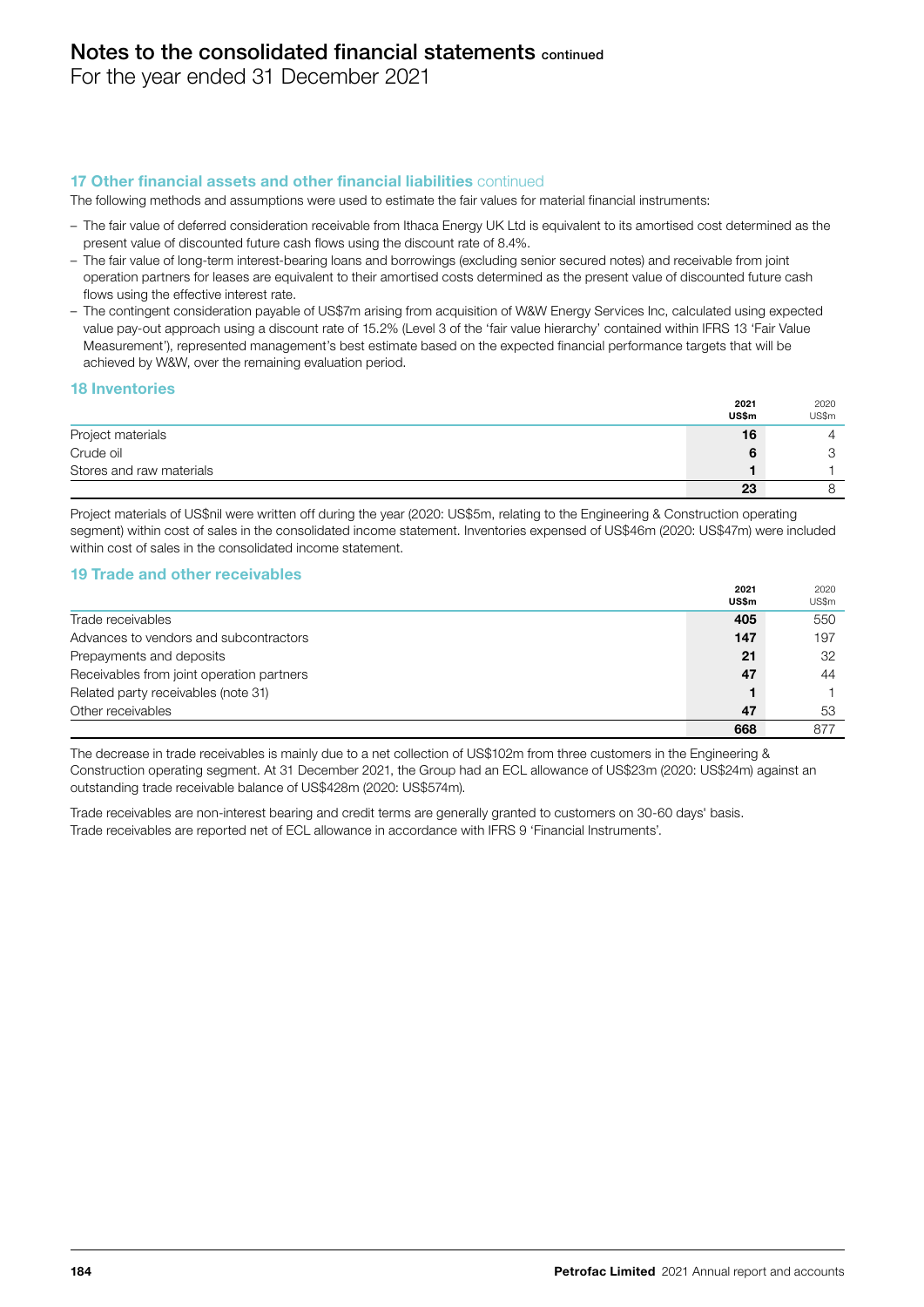The movement in the ECL allowance during 2021 and 2020 against trade receivables was as follows:

|                                     | 2021<br>US\$m | 2020<br>US\$m |
|-------------------------------------|---------------|---------------|
| At 1 January                        | 24            | 26            |
| Reversal of ECL allowance (note 5e) | (1)           |               |
| Write-off                           | -             | (2)           |
| <b>At 31 December</b>               | 23            | 24            |

At 31 December 2021, the analysis of trade receivables is as follows:

|                                              |                           | Number of days past due  |                          |                        |                         |                      |                |  |  |
|----------------------------------------------|---------------------------|--------------------------|--------------------------|------------------------|-------------------------|----------------------|----------------|--|--|
|                                              | < 30 days<br><b>US\$m</b> | $31 - 60$ davs<br>US\$m  | 61 – 90 davs<br>US\$m    | 91 - 120 davs<br>US\$m | 121 - 360 davs<br>US\$m | $>360$ davs<br>US\$m | Total<br>US\$m |  |  |
| ECL rate                                     | 0.9%                      | 0.7%                     | 0.5%                     | 3.1%                   | 19.5%                   | 74.5%                |                |  |  |
| Gross trade receivables                      | 297                       | 42                       | 16                       | 26                     | 29                      | 18                   | 428            |  |  |
| Less: ECL allowance                          | (3)                       | $\overline{\phantom{m}}$ | $\overline{\phantom{m}}$ | (1)                    | (6)                     | (13)                 | (23)           |  |  |
| Net trade receivables at<br>31 December 2021 | 294                       | 42                       | 16                       | 25                     | 23                      | 5                    | 405            |  |  |

At 31 December 2020, the analysis of trade receivables is as follows:

|                                              |                          | Number of days past due  |                          |                          |                           |                      |                |  |  |
|----------------------------------------------|--------------------------|--------------------------|--------------------------|--------------------------|---------------------------|----------------------|----------------|--|--|
|                                              | $<$ 30 days<br>US\$m     | $31 - 60$ days<br>US\$m  | $61 - 90$ davs<br>US\$m  | $91 - 120$ davs<br>US\$m | $121 - 360$ davs<br>US\$m | $>360$ days<br>US\$m | Total<br>US\$m |  |  |
| ECL rate                                     | 0.1%                     | 0.2%                     | 0.1%                     | .4%                      | 13.8%                     | 92.1%                |                |  |  |
| Gross trade receivables                      | 372                      | 92                       | 48                       | 15                       | 26                        | 21                   | 574            |  |  |
| Less: ECL allowance                          | $\overline{\phantom{0}}$ | $\overline{\phantom{0}}$ | $\overline{\phantom{0}}$ | $\equiv$                 | (4)                       | (20)                 | (24)           |  |  |
| Net trade receivables at<br>31 December 2020 | 372                      | 92                       | 48                       | 15                       | 22                        |                      | 550            |  |  |

Advances provided to vendors and subcontractors represent payments made to certain vendors and subcontractors for projects in progress, that will be adjusted against the future progress billings by the vendors and subcontractors. The decrease in advances provided to vendors and subcontractors of US\$50m was mainly due to settlement of advances and accrued contract expenses in the ordinary course of business with subcontractors in the Engineering & Construction operating segment.

Receivables from joint operation partners are recoverable amounts from partners on Block PM304 and on consortium contracts in the Engineering & Construction operating segment. An ECL allowance of US\$1m (note 5e) was recognised in respect of receivables from joint operations partners (2020: US\$nil).

Other receivables mainly consist of Value Added Tax recoverable of US\$30m (2020: US\$35m).

An ECL allowance of US\$nil (note 5e) was recognised against other receivables (2020: ECL charge of US\$2m)

All trade and other receivables except 'advances provided to vendors and subcontractors' are expected to be settled in cash. Certain trade and other receivables will be settled in cash using currencies other than the reporting currency of the Group, and will be largely paid in sterling, euros and Kuwaiti dinars.

Governance

Governance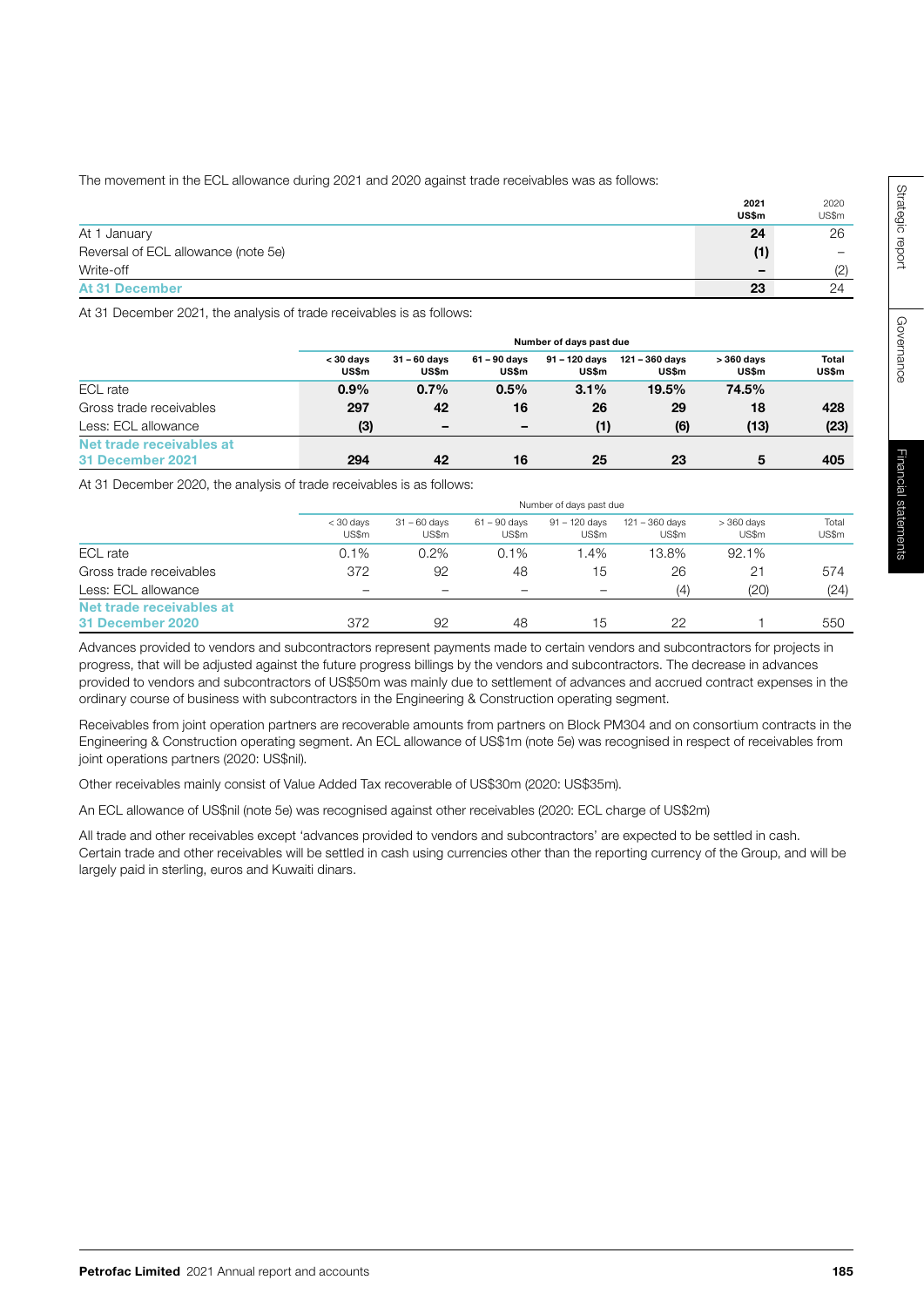For the year ended 31 December 2021

# 20 Contract assets and contract liabilities

a. Contract assets

|                       | 2021<br>US\$m | 2020<br>US\$m |
|-----------------------|---------------|---------------|
| Work in progress      | 1,325         | 1.414         |
| Retention receivables | 211           | 215           |
| Accrued income        | 44            | 23            |
|                       | 1,580         | 1.652         |

At 31 December 2021, work in progress included assessed variation orders pending customer approval of US\$337m (2020: US\$276m).

#### b. Contract liabilities

|                                                    | 2021  | 2020  |
|----------------------------------------------------|-------|-------|
|                                                    | US\$m | US\$m |
| Billings in excess of costs and estimated earnings | 40    | 74    |
| Advances received from customers                   | 18    | 46    |
|                                                    | 58    |       |

At 31 December 2021, billings in excess of costs and estimated earnings included an offset for assessed variation orders pending customer approval of US\$1m (2020: US\$29m).

Revenue of US\$102m (2020: US\$202m) was recognised during the year from amounts included in contract liabilities at the beginning of the year.

#### c. Expected credit loss allowance on contract assets

The below table provides information on ECL allowance for each contract asset category at the end of reporting periods:

#### As at 31 December 2021

|                                         |          |             |         | <b>Total current</b> |
|-----------------------------------------|----------|-------------|---------|----------------------|
|                                         | Work in  | Retention   | Accrued | contract             |
|                                         | progress | receivables | income  | assets               |
|                                         | US\$m    | US\$m       | US\$m   | US\$m                |
| ECL rate                                | 0.3%     | 7.2%        | 4.3%    | n/a                  |
| Gross carrying amount                   | 1,330    | 227         | 46      | 1,603                |
| Less: ECL allowance                     | (5)      | (16)        | (2)     | (23)                 |
| Net contract assets at 31 December 2021 | ',325    | $21 -$      | 44      | 1.580                |

#### As at 31 December 2020

|                                         | Work in<br>progress | Retention<br>receivables | Accrued<br>income | Total current<br>contract assets |
|-----------------------------------------|---------------------|--------------------------|-------------------|----------------------------------|
|                                         | US\$m               | US\$m                    | US\$m             | US\$m                            |
| ECL rate                                | $0.6\%$             | 14.1%                    | 12.3%             | n/a                              |
| Gross carrying amount                   | 1.423               | 250                      | 26                | 1.699                            |
| Less: ECL allowance                     | (9)                 | (35)                     | (3)               | (47)                             |
| Net contract assets at 31 December 2020 | 1.414               | 215                      | 23                | .652                             |

The movement in ECL allowance during 2021 and 2020 against each contract asset category is as follows:

#### Year ended 31 December 2021

|                                     | Work in  | Retention   | Accrued | Total current   |
|-------------------------------------|----------|-------------|---------|-----------------|
|                                     | progress | receivables | income  | contract assets |
|                                     | US\$m    | US\$m       | US\$m   | US\$m           |
| At 1 January 2020                   | 6        | 33          | 5       | 44              |
| Charge for the year (note 5e)       | 3        | 2           |         | 5               |
| Write-off                           |          | -           | (2)     | (2)             |
| At 1 January 2021                   | 9        | 35          | 3       | 47              |
| Reversal of ECL provision (note 5e) | (4)      | (19)        |         | (24)            |
| At 31 December 2021                 | 5        | 16          | 2       | 23              |

The reversal of the ECL provision in respect of retention receivables in the year is predominantly attributable to one customer which had been assessed as impaired in prior years. The ECL provision was reassessed following the collection of certain overdue balances during the year.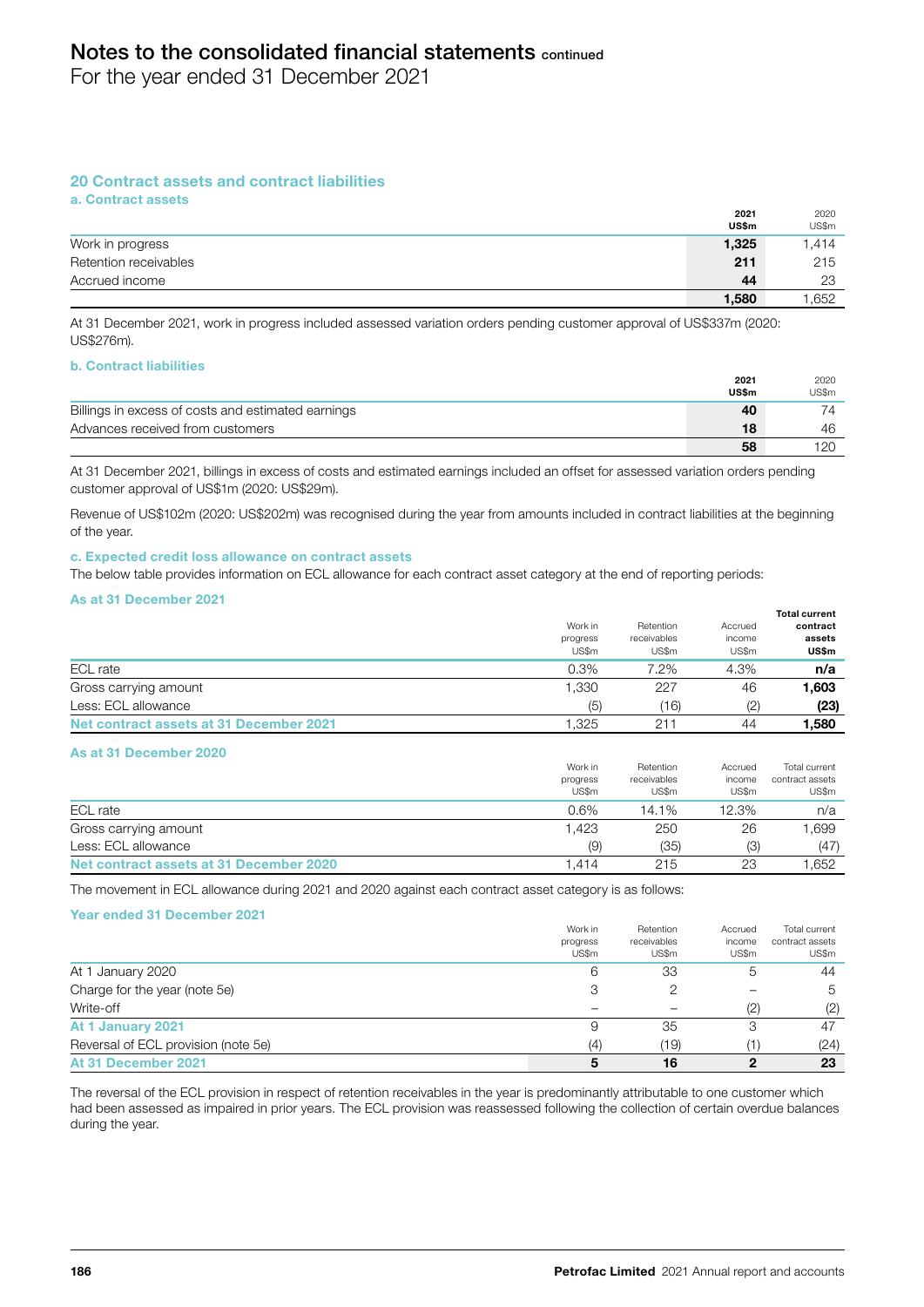## d. Contract balances arising from contracts with customers

The Group's contract balances at 31 December are as follows:

|                             | 2021<br>US\$m | 2020<br>US\$m |
|-----------------------------|---------------|---------------|
| Trade receivables (note 19) | 405           | 550           |
| Contract assets             | 1,580         | 1,652         |
| Contract liabilities        | 58            | 120           |

Trade receivables are non-interest bearing and credit terms are generally between 30 and 60 days. Trade receivables represent the Group's right to consideration that is unconditional (i.e. only the passage of time is required before payment of the consideration is due).

The Group recognised a write-back in ECL allowance on trade receivables and contract assets arising from contracts with customers, included within the expected credit loss allowance line item of the consolidated income statement, amounting to US\$25m for the year ended 31 December 2021 (2020: charge of US\$5m).

Revenue recognised during the year from performance obligations satisfied in previous years, resulting from a change in transaction price, amounted to US\$168m (2020: US\$118m).

# 21 Cash and short-term deposits

|                                     | 2021<br>US\$m | 2020<br>US\$m |
|-------------------------------------|---------------|---------------|
| Cash at bank and in hand            | 498           | 556           |
| Short-term deposits                 | 123           | 129           |
| ECL allowance                       | (1)           | (1)           |
| <b>Cash and short-term deposits</b> | 620           | 684           |

Short-term deposits are made for varying periods of between one day and three months depending on the immediate cash requirements of the Group and earn interest at respective short-term deposit rates. The fair value of cash and bank balances is US\$620m (2020: US\$684m).

For the purposes of the consolidated statement of cash flows, cash and cash equivalents comprise the following:

|                              | 2021<br>US\$m | 2020<br>US\$m |
|------------------------------|---------------|---------------|
| Cash and short-term deposits | 620           | 684           |
| Bank overdrafts (note 26)    | -             | (45)          |
|                              | 620           | 639           |

Cash and cash equivalents included amounts totalling US\$37m (2020: US\$43m) held by the Group undertakings in certain countries whose exchange controls significantly restrict or delay the remittance of these amounts to foreign jurisdictions. Cash and cash equivalents also included US\$305m (2020: US\$378m) in joint operation bank accounts which are generally available to meet the working capital requirements of those joint operations but which can only be made available to the Group for its general corporate use with the agreement of the joint operation partners.

Governance

Governance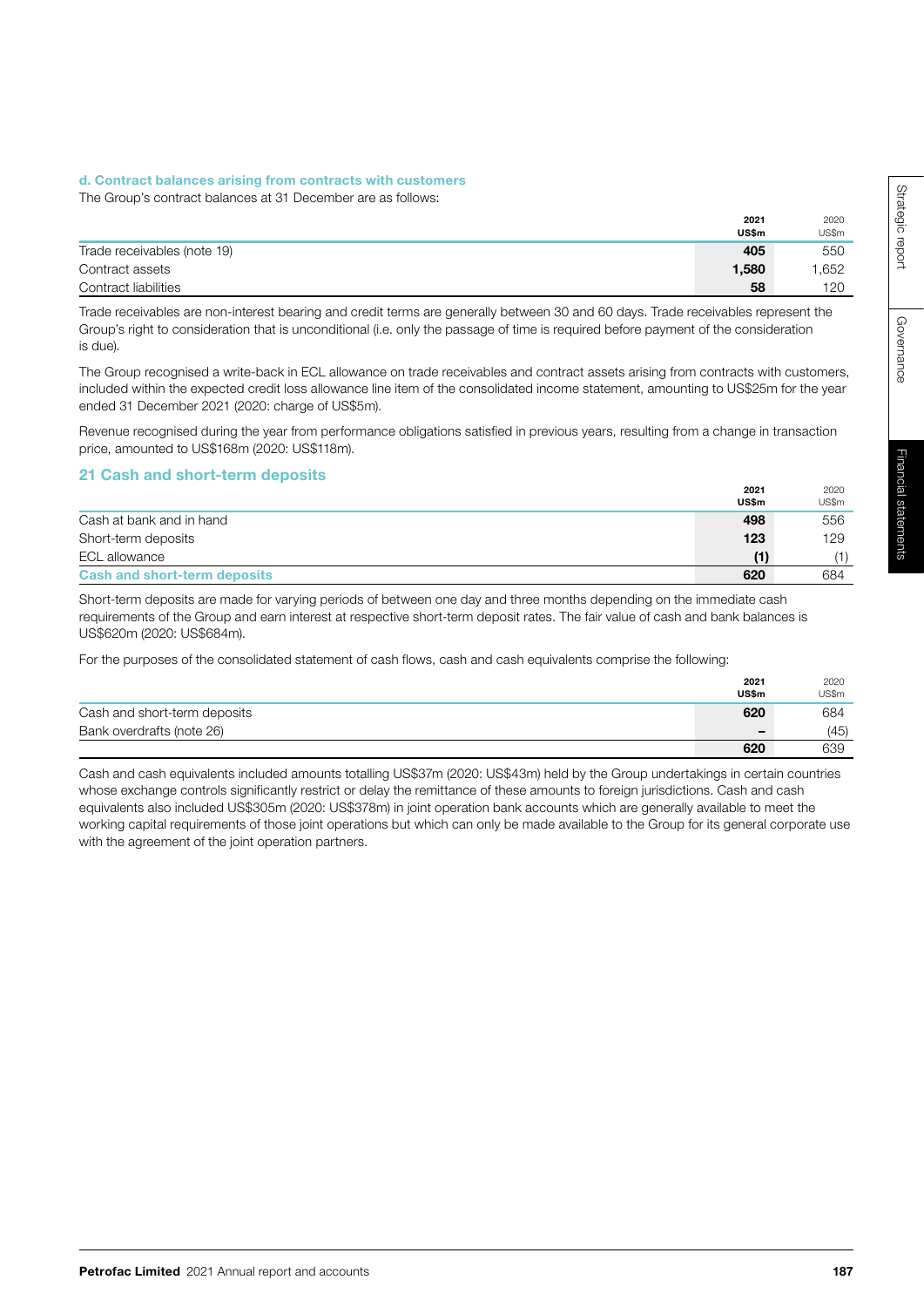For the year ended 31 December 2021

# 22 Share capital

The share capital of the Company as at 31 December was as follows:

|                                        | Number of shares | Share capital<br>US\$m | Share premium<br>US\$m |
|----------------------------------------|------------------|------------------------|------------------------|
| At 1 January 2020 and 31 December 2020 | 345.912.747      |                        |                        |
| Issue of shares from capital raise     | 173.906.085      |                        | 247                    |
| At 31 December 2021                    | 519,818,832      | 10                     | 251                    |

The number of shares refers to US\$0.02 ordinary shares, which are issued and fully paid. In total, there are 750,000,000 ordinary shares of US\$0.02 authorised.

All the allotted and issued shares, including those held by the Employee Benefit Trust, were fully paid. The share capital comprises only one class of ordinary shares. The ordinary shares carry a voting right and the right to a dividend.

On 26 October 2021, the Company announced a proposed issuance of equity by way of a Firm Placing, Placing and Open Offer (together, the 'capital raise') to raise US\$275m. The basis of the Open Offer was one new ordinary share for every four existing ordinary shares. On completion of the capital raise on 15 November 2021, the Company issued 173,597,412 ordinary shares, including a Firm Placing of 87,119,226 ordinary shares and a Placing and Open Offer of 86,478,186 ordinary shares. All of the above shares were issued at £1.15 per share, generating gross proceeds of approximately £200m (US\$268m) before issue and associated costs of US\$18m.

Concurrently with the capital raise, the Directors (other than Mr Asfari) subscribed for 308,673 additional shares at the issue price of £1.15. This resulted in a total number of new shares of 173,906,085 that were admitted to the premium listing segment of the Official List of the FCA and to trading on the main market for listed securities of the London Stock Exchange on 15 November 2021.

All new shares issued by way of the capital raise were each issued, fully paid and rank pari passu in all respects with each other and the ordinary shares of the Company in issue prior to the capital raise, including the right to receive all dividends and other distributions declared, made or paid after the date of issue.

Share premium: The balance on the share premium account represents the amount received in excess of the nominal value of the ordinary shares adjusted for any associated issuance costs.

Capital redemption reserve: The balance on the capital redemption reserve represents the aggregated nominal value of the ordinary shares repurchased and cancelled.

# 23 Employee Benefit Trust (EBT) shares

The Petrofac Employee Benefit Trust (the 'Trust') was established to facilitate the Group's discretionary share scheme awards made to the employees of the Group. For the purpose of making awards under the Group's share-based payment plans, shares in the Company are purchased and held by the Trust. The Trust issues these shares to the Group employees subject to the satisfaction of any service and performance conditions of each scheme. The Trust is consolidated in the Group's consolidated financial statements in accordance with IFRS 10 'Consolidated Financial Statements'.

These shares have been classified in the consolidated balance sheet as EBT shares within equity. Shares vested during the year are satisfied with these shares.

The movements in total EBT shares are shown below:

|                                                    | 2021          |       | 2020        |       |
|----------------------------------------------------|---------------|-------|-------------|-------|
|                                                    | <b>Number</b> | US\$m | Number      | US\$m |
| At 1 January                                       | 8,703,208     | 88    | 10,055,467  | 110   |
| Purchase of Company's shares by EBT <sup>(1)</sup> | 1,206,470     | 2     | 3,973,332   |       |
| Issue of Company's shares by EBT                   | (4,677,573)   | (21)  | (5,325,591) | (33)  |
| <b>At 31 December</b>                              | 5,232,105     | 69    | 8,703,208   | 88    |

(1) All shares purchased via the Open Offer (note 22).

Shares vested during the year include dividend shares of 278,089 shares (2020: 509,329 shares).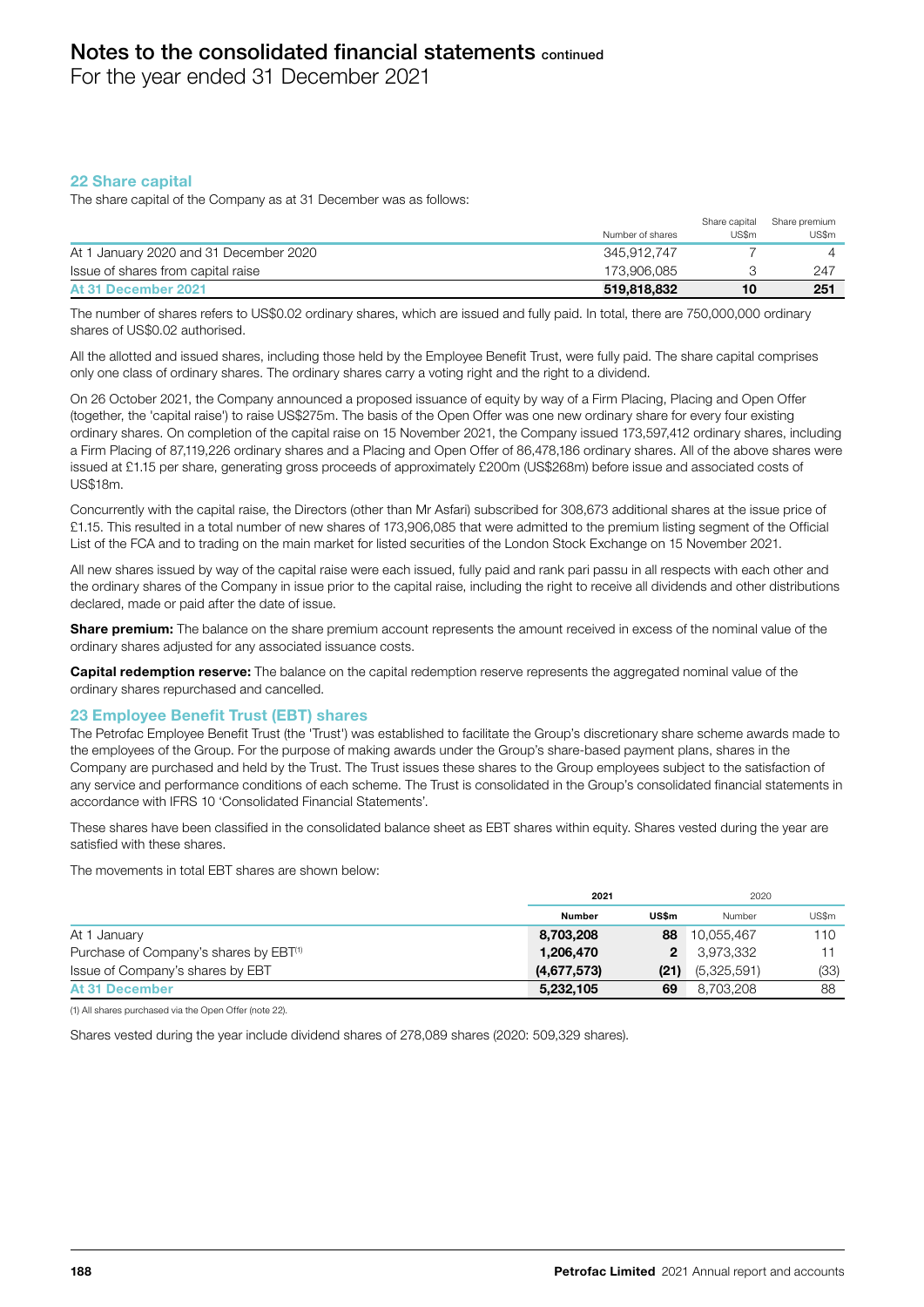# 24 Share-based payment plans

# Performance Share Plan (PSP)

Under the PSP, share awards are granted to Executive Directors and a restricted number of other senior executives of the Group. The shares vest at the end of three years, subject to continued employment and the achievement of certain pre-defined and independent market and non-market-based performance conditions. The market performance-based element of PSP awards is 50% (2020: 70%) dependent on the TSR of the Group compared with an index composed of selected relevant companies. The fair value of the shares vesting under this portion of the award is determined by an independent valuer using a Monte Carlo simulation model taking into account the terms and conditions of the plan rules and using the following assumptions at the date of grant:

|                                                  | <b>Executive</b><br>Directors 2021<br>awards <sup>(1)</sup> | Other<br>participants<br>2021 awards | <b>Executive</b><br>Directors 2020<br>awards | Other<br>participants<br>2020 awards | All participants<br>2019 awards | All participants<br>2018 awards |
|--------------------------------------------------|-------------------------------------------------------------|--------------------------------------|----------------------------------------------|--------------------------------------|---------------------------------|---------------------------------|
| Expected share price volatility (based on median |                                                             |                                      |                                              |                                      |                                 |                                 |
| of comparator group's three-year volatilities)   | 69.9%/71.2%                                                 | 71.2%                                | 51.4%                                        | 51.4%                                | 36.2%                           | 37.7%                           |
| Share price correlation with comparator group    | 31.8%/31.3%                                                 | 31.3%                                | 13.5%                                        | 13.5%                                | 15.8%                           | 22.3%                           |
| Risk-free interest rate                          | $0.2\%$                                                     | 0.2%                                 | 0.2%                                         | $0.2\%$                              | 0.9%                            | 0.9%                            |
| Expected life of share award                     | 3 years                                                     | 3 years                              | 3 years                                      | 3 years                              | 3 years                         | 3 years                         |
| Fair value of TSR portion                        | 46.7p/58.7p                                                 | 78.5p                                | 145p                                         | 168 <sub>p</sub>                     | 264 <sub>p</sub>                | 356 <sub>p</sub>                |

(1) There were two separate grants in 2021.

The non-market-based condition governing the vesting of the remaining 50% (2020: 30%) of the PSP awards is subject to achieving certain strategic targets, including Engineering & Construction operating segment net margin, new order intake, return on capital employed, cash conversion, etc. over a three-year period. The fair value of the equity-settled award relating to the non-market-based condition is estimated, based on the quoted closing market price of the Company's ordinary shares at the date of grant with an assumed annual vesting rate built into the calculation over the three-year vesting period of the plan and the estimated vesting rate for the achievement of strategic targets.

#### Deferred Bonus Share Plan (DBSP)

Under the DBSP, selected employees are required to defer a proportion of their annual cash bonus into Company shares ('Invested Shares'). Following such an award, the Company will generally grant the participant an additional award of shares ('Matching Shares') bearing a specified ratio to the number of Invested Shares, typically a 1:1 ratio. Subject to a participant's continued employment, Invested and Matching Share awards vest one-third on the first anniversary of the grant, one-third on the second anniversary and the final proportion on the third anniversary of the grant date.

At the end of the reporting period, the value of bonuses to be settled by shares cannot be determined until the Remuneration Committee has approved the portion of the employee bonuses to be settled in shares. Once the portion of the bonus to be settled in shares is determined, the final bonus liability to be settled in shares is transferred to the share-based payments reserve. The costs relating to Matching Shares are recognised over the corresponding vesting period and the fair values of the equity-settled Matching Shares granted to employees is based on the quoted closing market price at the date of grant with the charge to the consolidated income statement adjusted to reflect the expected vesting rate of the plan.

#### Share Incentive Plan (SIP)

All UK employees, including UK Executive Directors, are eligible to participate in the SIP. Employees may invest up to £1,800 per tax year of gross salary (or, if lower, 10% of salary) to purchase ordinary shares in the Company. There is no holding period for these shares.

#### Restricted Share Plan (RSP)

Selected employees are allocated grants of shares on an ad hoc basis. The RSP is primarily, but not exclusively, used to make awards to individuals who join the Group part way through the year, having left accrued benefits with a previous employer. The fair values of the awards granted under the RSP at various grant dates during the year are based on the quoted market price at the date of grant adjusted for an assumed vesting rate over the relevant vesting period.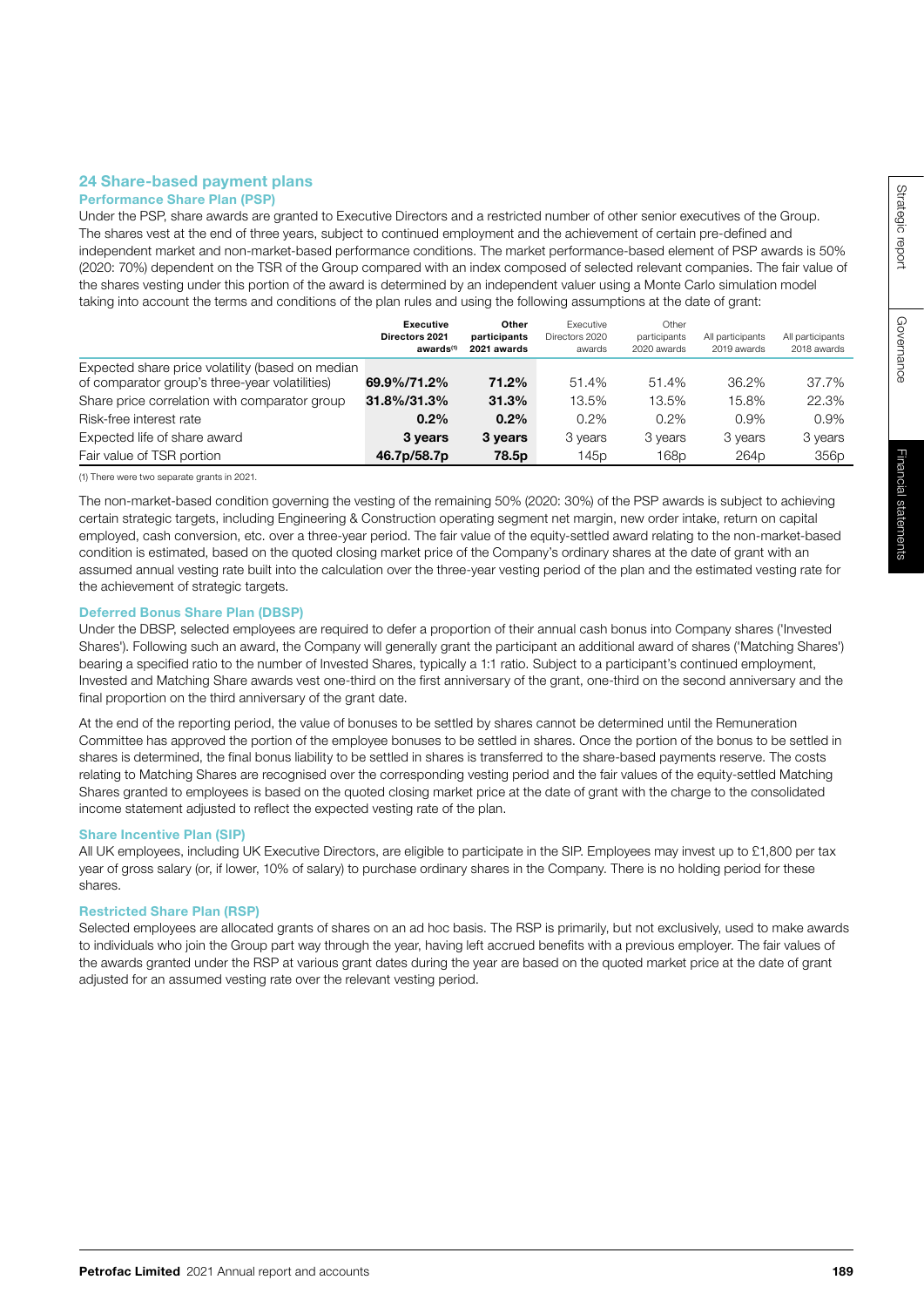For the year ended 31 December 2021

# 24 Share-based payment plans continued

#### Share-based payment plans information

The details of the fair values and assumed vesting rates of the share-based payment plans are below:

|             | PSP (non-market based condition) |                         |                         |                         | <b>DBSP</b>             |                         | <b>RSP</b>              |                         |
|-------------|----------------------------------|-------------------------|-------------------------|-------------------------|-------------------------|-------------------------|-------------------------|-------------------------|
|             | <b>Executive Directors</b>       |                         | Other participants      |                         |                         |                         |                         |                         |
|             | Fair value per<br>share          | Assumed<br>vesting rate | Fair value per<br>share | Assumed<br>vesting rate | Fair value per<br>share | Assumed<br>vesting rate | Fair value per<br>share | Assumed<br>vesting rate |
| 2021 awards | 101p/116p                        | 45.2%                   | 134 p                   | 45.2%                   | -                       | -                       | 128p                    | 95.0%                   |
| 2020 awards | 250 <sub>p</sub>                 | 31.5%                   | 271 <sub>p</sub>        | 31.5%                   | 271 <sub>p</sub>        | 90.3%                   | 126p                    | 90.3%                   |
| 2019 awards | 364 <sub>p</sub>                 | 20.0%                   | 455 <sub>p</sub>        | 20.0%                   | 455 <sub>p</sub>        | 85.7%                   | 394 <sub>p</sub>        | 85.7%                   |
| 2018 awards | 412 <sub>p</sub>                 | 50.0%                   | 515 <sub>p</sub>        | 50.0%                   | 466 <sub>p</sub>        | 81.5%                   | 560 <sub>p</sub>        | 81.5%                   |

The following table shows the movements in the number of shares held under the share-based payment plans outstanding but not exercisable:

|                           | <b>PSP</b>     |                          | <b>DBSP</b>                   |                               | <b>RSP</b>     |                | Total                 |                |
|---------------------------|----------------|--------------------------|-------------------------------|-------------------------------|----------------|----------------|-----------------------|----------------|
|                           | 2021<br>Number | 2020<br>Number           | 2021<br>Number <sup>(1)</sup> | 2020<br>Number <sup>(1)</sup> | 2021<br>Number | 2020<br>Number | 2021<br><b>Number</b> | 2020<br>Number |
| Outstanding at            |                |                          |                               |                               |                |                |                       |                |
| 1 January                 | 4,640,163      | 3,906,880                | 4,967,652                     | 7,289,952                     | 2,479,550      | 1,725,387      | 12,087,365            | 12,922,219     |
| Granted during the year   | 5,190,614      | 2,656,318                | -                             | 2,292,388                     | 1,057,472      | 1,588,645      | 6,248,086             | 6,537,351      |
| New share issue $(2)$     | 399,569        | $\overline{\phantom{m}}$ | 101,392                       |                               | 42,027         | -              | 542,988               |                |
| Vested during the year    | (272, 975)     | (160, 305)               | (2,956,599)                   | (3,994,631)                   | (1, 169, 910)  | (661, 331)     | (4,399,484)           | (4,816,267)    |
| Forfeited during the year | (2,675,172)    | (1,762,730)              | (303, 821)                    | (620, 057)                    | (91, 883)      | (173, 151)     | (3,070,876)           | (2,555,938)    |
| Outstanding at            |                |                          |                               |                               |                |                |                       |                |
| 31 December               | 7,282,199      | 4,640,163                | 1,808,624                     | 4,967,652                     | 2,317,256      | 2,479,550      | 11,408,079            | 12,087,365     |
|                           |                |                          |                               |                               |                |                |                       |                |

(1) Includes Invested and Matching Shares.

(2) Shares issued in the year to ensure that participants in the various employee share schemes were not adversely impacted by the capital raise.

The number of shares still outstanding but not exercisable at 31 December for each award is as follows:

|              | <b>PSP</b><br><b>DBSP</b>    |                |                               |                               | <b>RSP</b>               | Total          |                              |                |
|--------------|------------------------------|----------------|-------------------------------|-------------------------------|--------------------------|----------------|------------------------------|----------------|
|              | 2021<br>Number               | 2020<br>Number | 2021<br>Number <sup>(1)</sup> | 2020<br>Number <sup>(1)</sup> | 2021<br>Number           | 2020<br>Number | 2021<br>Number               | 2020<br>Number |
| 2021 awards  | 4,686,841                    |                | -                             | -                             | 966.625                  | -              | 5,653,466                    |                |
| 2020 awards  | 1,535,864                    | 2,087,754      | 1,049,737                     | 1,974,586                     | 1,061,661                | ,588,645       | 3,647,262                    | 5,650,985      |
| 2019 awards  | 1,059,494                    | .445.556       | 758,887                       | 990,416.                      | 288,970                  | 707,821        | 2,107,351                    | 4,143,793      |
| 2018 awards  | $\qquad \qquad \blacksquare$ | .106.853       | $\overline{\phantom{a}}$      | ,002,650                      | $\overline{\phantom{a}}$ | 183.084        | $\qquad \qquad \blacksquare$ | 2,292,587      |
| Total awards | 7,282,199                    | 4,640,163      | 1,808,624                     | 4,967,652                     | 2,317,256                | 2,479,550      | 11,408,079                   | 12,087,365     |

(1) Includes Invested and Matching Shares.

The average share price of the Company's shares during 2021 was US\$1.69, sterling equivalent of £1.23 (2020: US\$2.54, sterling equivalent of £1.99).

The number of outstanding shares excludes the dividend shares shown below:

|                                               | <b>PSP</b>            |                |                               | <b>DBSP</b>                   |                       | <b>RSP</b>     |                | Total          |  |
|-----------------------------------------------|-----------------------|----------------|-------------------------------|-------------------------------|-----------------------|----------------|----------------|----------------|--|
|                                               | 2021<br><b>Number</b> | 2020<br>Number | 2021<br>Number <sup>(1)</sup> | 2020<br>Number <sup>(1)</sup> | 2021<br><b>Number</b> | 2020<br>Number | 2021<br>Number | 2020<br>Number |  |
| Dividend shares outstanding<br>at 31 December | 55.103                | 186,316        | 50.146                        | 261.178                       | 74.007                | 22.792         | 179.256        | 470,286        |  |

(1) Includes Invested and Matching Shares.

The charge in respect of share-based payment plans recognised in the consolidated income statement is as follows:

|                            | <b>PSF</b>    |               | DBSP                         |                              | <b>RSP</b>    |               | Total         |               |
|----------------------------|---------------|---------------|------------------------------|------------------------------|---------------|---------------|---------------|---------------|
|                            | 2021<br>US\$m | 2020<br>US\$m | 2021<br>US\$m <sup>(2)</sup> | 2020<br>US\$m <sup>(2)</sup> | 2021<br>US\$m | 2020<br>US\$m | 2021<br>US\$m | 2020<br>US\$m |
| Share-based payment charge |               |               |                              |                              |               |               |               | ィに            |

(2) Represents the charge on Matching Shares only.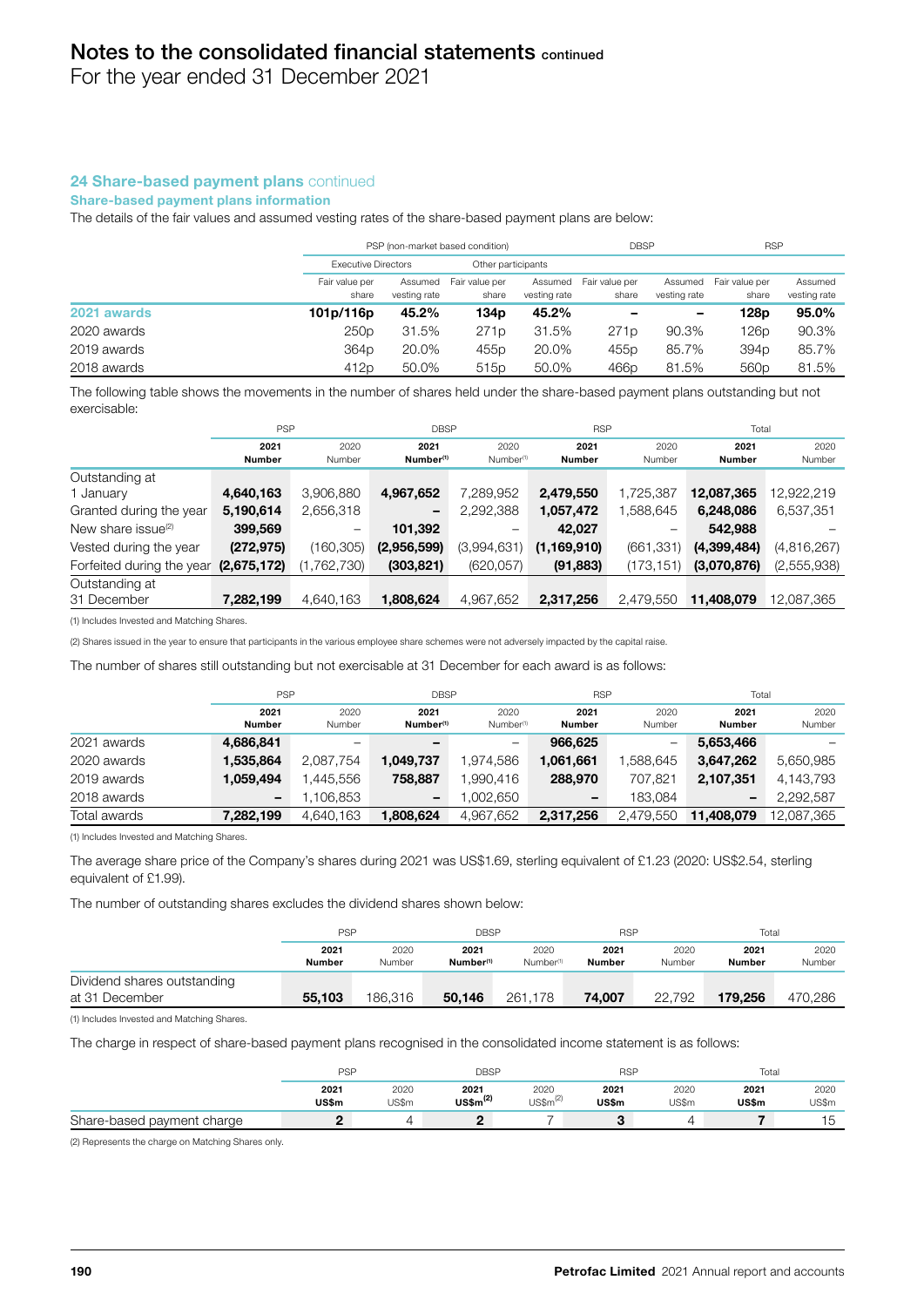The Group recognised a share-based payment charge of US\$7m (2020: US\$15m) in the consolidated income statement relating to the employee share-based payment plans (note 5c) which was transferred to the share-based payments reserve together with US\$nil of the accrued bonus liability for the year ended 31 December 2020 (2020: 2019 bonus of US\$4m).

For further details on the above employee share-based payment plans, refer to pages 120, 121, 123, 124 and 126 of the Directors' remuneration report.

#### 25 Other reserves

|                                                                                  | Net unrealised           |                            | gains/(losses) on Foreign currency<br>payments | Share-based |  |
|----------------------------------------------------------------------------------|--------------------------|----------------------------|------------------------------------------------|-------------|--|
|                                                                                  |                          | derivatives<br>translation | reserve                                        | Total       |  |
|                                                                                  | US\$m                    | US\$m                      | US\$m                                          | US\$m       |  |
| At 1 January 2020                                                                | 11                       | (14)                       | 87                                             | 84          |  |
| Net changes in fair value of derivatives and financial assets designated as cash |                          |                            |                                                |             |  |
| flow hedges                                                                      | (15)                     |                            |                                                | (15)        |  |
| Foreign currency translation (restated) <sup>(1)</sup>                           |                          | (18)                       |                                                | (18)        |  |
| Foreign currency translation losses reclassified to the consolidated income      |                          |                            |                                                |             |  |
| statement                                                                        |                          | 3                          |                                                | 3           |  |
| Issue of Company's shares by Employee Benefit Trust                              |                          |                            | (30)                                           | (30)        |  |
| Transfer to share-based payments reserve for Deferred Bonus Share Plan           |                          |                            |                                                |             |  |
| Invested Shares (note 24)                                                        |                          |                            | 4                                              | 4           |  |
| Credit to equity for share-based payments charge (note 24)                       |                          |                            | 15                                             | 15          |  |
| At 31 December 2020 (restated) <sup>(1)</sup>                                    | (4)                      | (29)                       | 76                                             | 43          |  |
| Attributable to:                                                                 |                          |                            |                                                |             |  |
| Petrofac Limited shareholders (restated) <sup>(1)</sup>                          | (4)                      | (29)                       | 76                                             | 43          |  |
| Non-controlling interests                                                        | $\overline{\phantom{0}}$ |                            |                                                |             |  |
| At 31 December 2020 (restated) <sup>(1)</sup>                                    | (4)                      | (29)                       | 76                                             | 43          |  |
|                                                                                  |                          |                            |                                                |             |  |
| At 1 January 2021                                                                | (4)                      | (29)                       | 76                                             | 43          |  |
| Net changes in fair value of derivatives and financial assets designated as cash |                          |                            |                                                |             |  |
| flow hedges                                                                      | 1                        |                            |                                                |             |  |
| Foreign currency translation                                                     |                          | 3                          |                                                | 3           |  |
| Foreign currency translation losses reclassified to the consolidated income      |                          |                            |                                                |             |  |
| statement                                                                        |                          | 8                          |                                                | 8           |  |
| Issue of Company's shares by Employee Benefit Trust                              |                          |                            | (20)                                           | (20)        |  |
| Credit to equity for share-based payments charge (note 24)                       |                          |                            |                                                | 7           |  |
| At 31 December 2021                                                              | (3)                      | (18)                       | 63                                             | 42          |  |
| <b>Attributable to:</b>                                                          |                          |                            |                                                |             |  |
| Petrofac Limited shareholders                                                    | (3)                      | (18)                       | 63                                             | 42          |  |
| Non-controlling interests                                                        |                          |                            |                                                |             |  |
| At 31 December 2021                                                              | (3)                      | (18)                       | 63                                             | 42          |  |
|                                                                                  |                          |                            |                                                |             |  |

(1) The prior year balances are restated in relation to the adoption of the IFRIC decision on cloud configuration and customisation costs in April 2021; see note 2.9.

#### Net unrealised gains/(losses) on derivatives

The portion of gains or losses on cash flow hedging instruments that are determined to be effective hedges is included within this reserve net of related deferred tax effects. During 2021 a fair value gain of US\$1m (2020: fair value loss of US\$15m) was recognised within equity. When the hedged transaction occurs or is no longer forecast to occur, the gain or loss is transferred from equity to the consolidated income statement. Net losses of US\$692,000 (2020: US\$130,000) relating to foreign currency forward contracts and financial instruments designated as cash flow hedges were recognised in cost of sales line item in the consolidated income statement.

The forward currency points element and ineffective portion of derivative financial instruments relating to forward currency contracts designated as cash flow hedges amounting to US\$3m gain (2020: US\$5m loss) were recognised in the cost of sales line item in the consolidated income statement.

#### Foreign currency translation reserve

The assets and liabilities of entities which have a non-United States dollar functional currency are translated into the Group's reporting currency, United States dollar, at the exchange rate prevailing at the end of the reporting period. The foreign currency differences arising on the translation are recognised in other reserves in equity.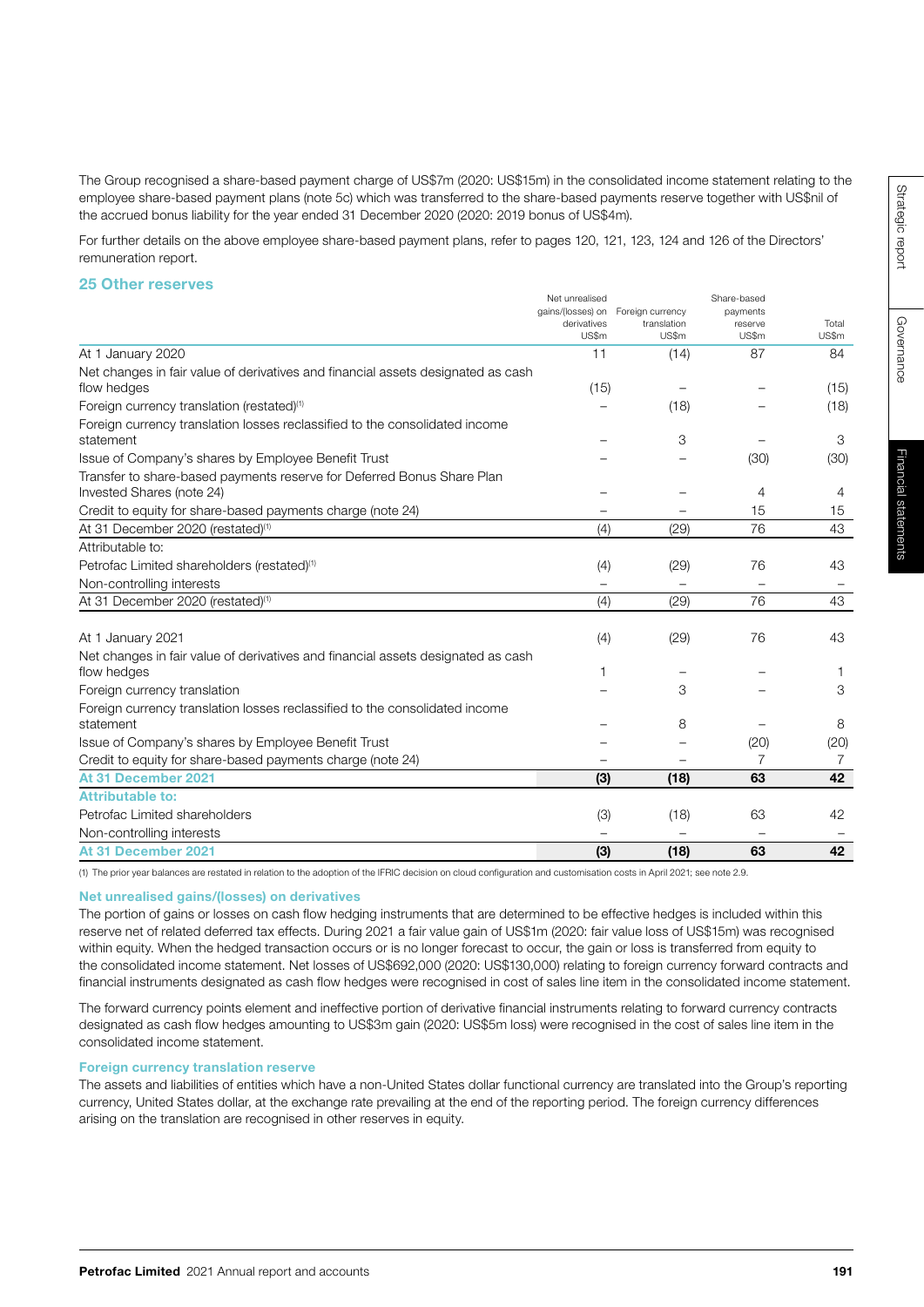For the year ended 31 December 2021

# 25 Other reserves continued

# Share-based payments reserve

The share-based payments reserve is used to recognise the value of equity-settled share-based payments awarded to employees and transfers out of this reserve are made upon vesting of the original share awards.

In the prior year, the transfer of US\$4m into the share-based payments reserve reflected the transfer from accrued bonus liability within trade and other payables in the consolidated balance sheet which had been voluntarily elected or mandatorily obliged to be settled in shares as part of the Deferred Bonus Share Plan.

### 26 Interest-bearing loans and borrowings

|                                                    | 2021<br>US\$m | 2020<br>US\$m |
|----------------------------------------------------|---------------|---------------|
| <b>Non-current</b>                                 |               |               |
| Senior secured notes                               | 580           |               |
| Revolving credit facility                          | 85            |               |
| Term loans                                         | 99            | 50            |
|                                                    | 764           | 50            |
| <b>Current</b>                                     |               |               |
| Revolving credit facility                          |               | 505           |
| Term loans                                         |               | 200           |
| Bank overdrafts                                    |               | 45            |
|                                                    |               | 750           |
| <b>Total interest-bearing loans and borrowings</b> | 764           | 800           |

In addition to the capital raise (note 22), a comprehensive refinancing was completed in October and November 2021 to extend Petrofac's debt maturities and to create a long-term capital structure.

The refinancing plan comprised the issuance of US\$600m 9.75% senior secured notes (due 2026), a US\$180m new revolving credit facility, a US\$50m (denominated as AED185m) new bilateral facility and an amended existing US\$50m bilateral loan facility. All facilities were for general corporate purposes.

The proceeds of the refinancing, in combination with the proceeds from the capital raise and available cash reserves, were used to repay some of the previous credit facilities during the year (including the Company issued £300m (US\$ equivalent of US\$405m as at 30 November 2021, when it was repaid) in commercial paper with a maturity of 12 months under the UK Government's COVID Corporate Financing Facility (CCFF), the previous revolving credit facility and one of the previous bilateral term loans) in addition to the penalties imposed by the Court in relation to the SFO investigation (note 6), which were settled in January and February 2022.

Details of the Group's interest-bearing loans and borrowings are as follows:

#### Senior secured notes

In November 2021, the Group issued US\$600m of 9.75% senior secured notes, due November 2026. These are listed on The International Stock Exchange and were issued at a 0.97% discount to the nominal value, resulting in a total 10.0% yield to maturity for the purchasers of the notes. The notes were issued with a rating of BB- from both S&P and Fitch.

The interest coupon is payable semi-annually in arrears and the Company has a call option to redeem the notes with a first call date of November 2023, with a make-whole premium of 4.88%/2.44% of the remaining coupon from November 2023 and 2024 respectively.

#### Revolving credit facility

The Group has a US\$180m committed revolving credit facility (2020: US\$1,000m) with a syndicate of international banks, which is available for general corporate purposes. The facility is due to mature in October 2023 with options to extend<sup>(1)</sup>. At 31 December 2021, US\$95m was drawn under this facility (31 December 2020: US\$505m). Interest is payable on the drawn balance of the facility and in addition, utilisation fees are payable depending on the level of utilisation.

The facility agreement provides for the Group to pay a certain proportion of any up-front fee incurred by the lender to facilitate any transfer of its commitment under the facility, to another lender. This has been classified as an embedded derivative on initial recognition and re-measured at fair value through profit or loss. The fair value on initial recognition in October 2021 was estimated at US\$4m (Level 3 of the 'fair value hierarchy' contained within IFRS 13 'Fair Value Measurement') and there has been no change in fair value in the period to 31 December 2021.

Subsequent to the previous year-end, extended credit facilities of US\$700m (RCF of US\$610m and bilateral term facility of US\$90m) were secured in April 2021 and these were drawn and subsequently repaid during the year.

(1) The option to extend the revolving credit facility, by an incremental six months to April 2024 and October 2024, is subject to the approval of lenders.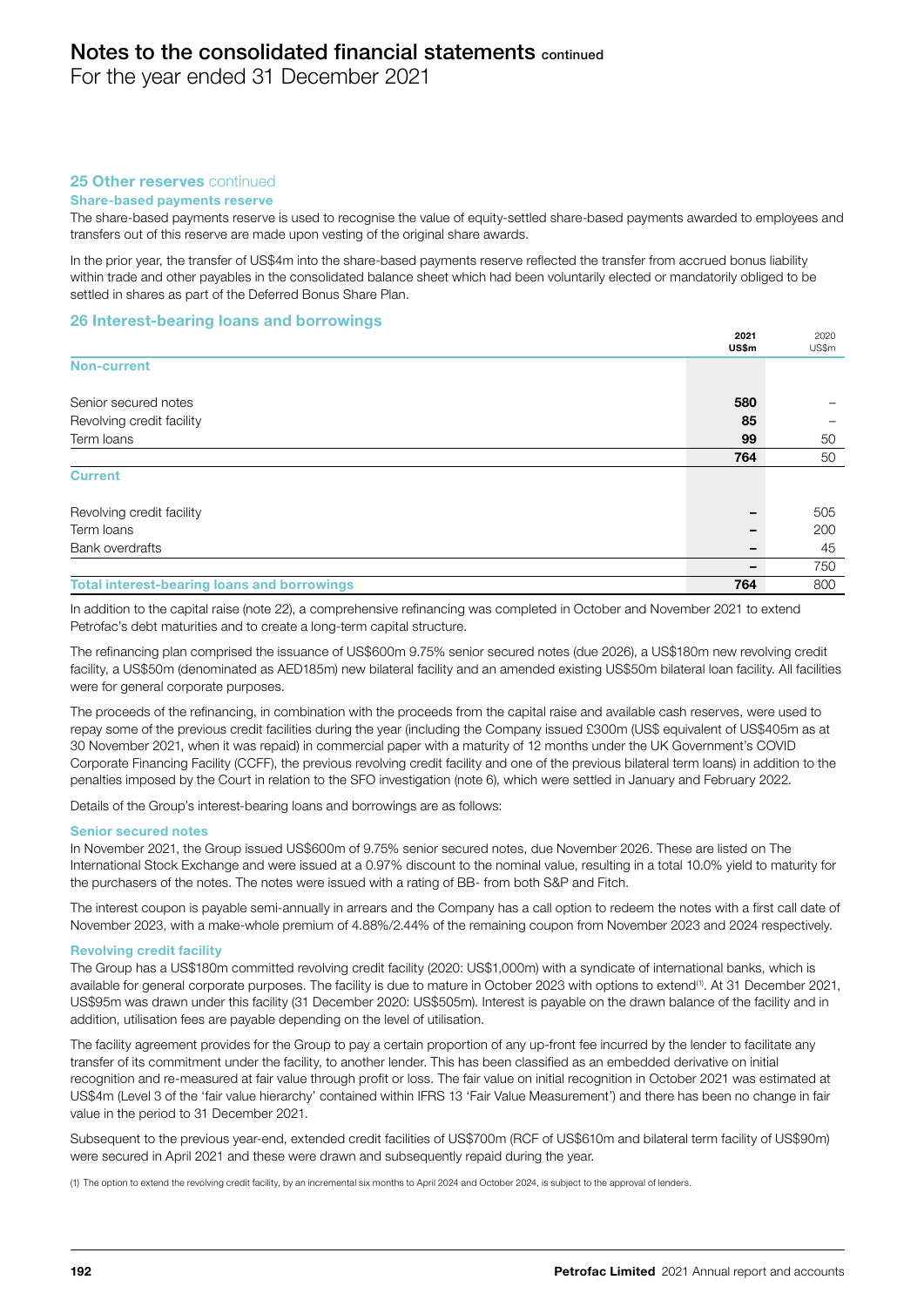Governance

Governance

## Term loans

At 31 December 2021, the Group had in place two bilateral term loans with a combined total of US\$99m (2020: three bilateral term loans with a combined total of US\$250m). At 31 December 2021, US\$99m was drawn under these facilities, of which US\$50m is scheduled to mature in October 2023 and US\$49m in November 2023 (2020: US\$250m, with US\$50m maturing in February 2021, US\$150m in March 2021 and US\$50m in November 2023).

#### Bank overdrafts

Bank overdrafts are utilised to meet the Group's working capital requirements. These are repayable on demand.

#### Compliance with covenants

The revolving credit facility and the term loans (together, the 'Senior Loans') are subject to two financial covenants relating to leverage and interest cover. These covenants are tested at 30 June and 31 December (and additionally on any quarter end date falling on 31 March or 30 September on which the revolving credit facility is more than 33% drawn). The leverage financial covenant is defined as the ratio of net debt (including net leases but excluding cash over which there are exchange control restrictions), at the end of the reporting period to the previous 12 months' EBITDA. The interest cover financial covenant is defined as the ratio of the previous 12 months' EBITDA to the previous 12 months' net finance expense (excluding debt acquisition cost amortisation).

The Group was compliant with its covenants throughout the year. However, as noted in the going concern disclosure (note 2.5), the extended impact of COVID-19 resulted in a deterioration in EBITDA in Q4 2021 and due to the carryover effect of this result on the subsequent financial covenants (calculated on a rolling 12-month basis), Senior Loan lenders granted an amendment to both of the financial covenants for 2022 and thereafter. These amendments were as follows:

- Leverage financial covenant: shall not exceed a ratio of 4.5:1 throughout 2022, falling to 3.5:1 thereafter (previously 4.1:1 at 31 March 2022, if tested at this date and 3.5:1 thereafter).
- Interest cover financial covenant: shall not be less than a ratio of 1.75:1 at 31 March 2022, if tested at this date (previously 2.25:1), 1.50:1 at 30 June 2022 (previusly 2.25:1), 1.0:1 at 30 September 2022, if tested at this date (previously 2.0:1) and 1.75:1 thereafter (previously 2.25:1).

The Senior Loans are senior unsecured obligations of the Company and will rank equally in right of payment with each other and with the Company's other existing and future unsecured and unsubordinated indebtedness.

#### 27 Provisions Non-current provisions

|                                | Other long-term                  |                                  |                  |             |
|--------------------------------|----------------------------------|----------------------------------|------------------|-------------|
|                                | employment<br>benefits provision | Provision for<br>decommissioning | Other provisions |             |
|                                | US\$m                            | US\$m                            | US\$m            | Total US\$m |
| At 1 January 2020              | 131                              | 40                               | 18               | 189         |
| Additions during the year      | 16                               |                                  | 4                | 20          |
| Paid during the year           | (34)                             |                                  | (3)              | (37)        |
| Transfer to current provisions |                                  |                                  | (3)              | (3)         |
| Unwinding of discount          |                                  |                                  |                  |             |
| Exchange difference            |                                  |                                  |                  |             |
| At 1 January 2021              | 113                              | 41                               | 17               | 171         |
| Additions during the year      | 9                                | 8                                |                  | 18          |
| Paid during the year           | (39)                             |                                  |                  | (39)        |
| Transfer to current provisions |                                  |                                  | (8)              | (8)         |
| Unwinding of discount (note 7) |                                  |                                  |                  |             |
| At 31 December 2021            | 83                               | 50                               | 10               | 143         |

#### Other long-term employment benefits provision

Labour laws in the Middle East require employers to provide for other long-term employment benefits. These benefits are payable to employees on being transferred to another jurisdiction or on cessation of employment based on their final salary and number of years' service. All amounts are unfunded. The long-term employment benefits provision is based on an independent specialist's valuation model, with the key underlying assumptions being as follows:

|                                   | Senior    | Other     |
|-----------------------------------|-----------|-----------|
|                                   | employees | employees |
| Average annual % salary increases | 2%        | 2%        |
| Discount factor                   | 2%        | 2%        |

Discount factor used represents the yield on US high-quality corporate bonds, with a duration corresponding to that of the liability at the end of the reporting period. The weighted average duration of the long-term employment benefit obligations is five years (2020: five years).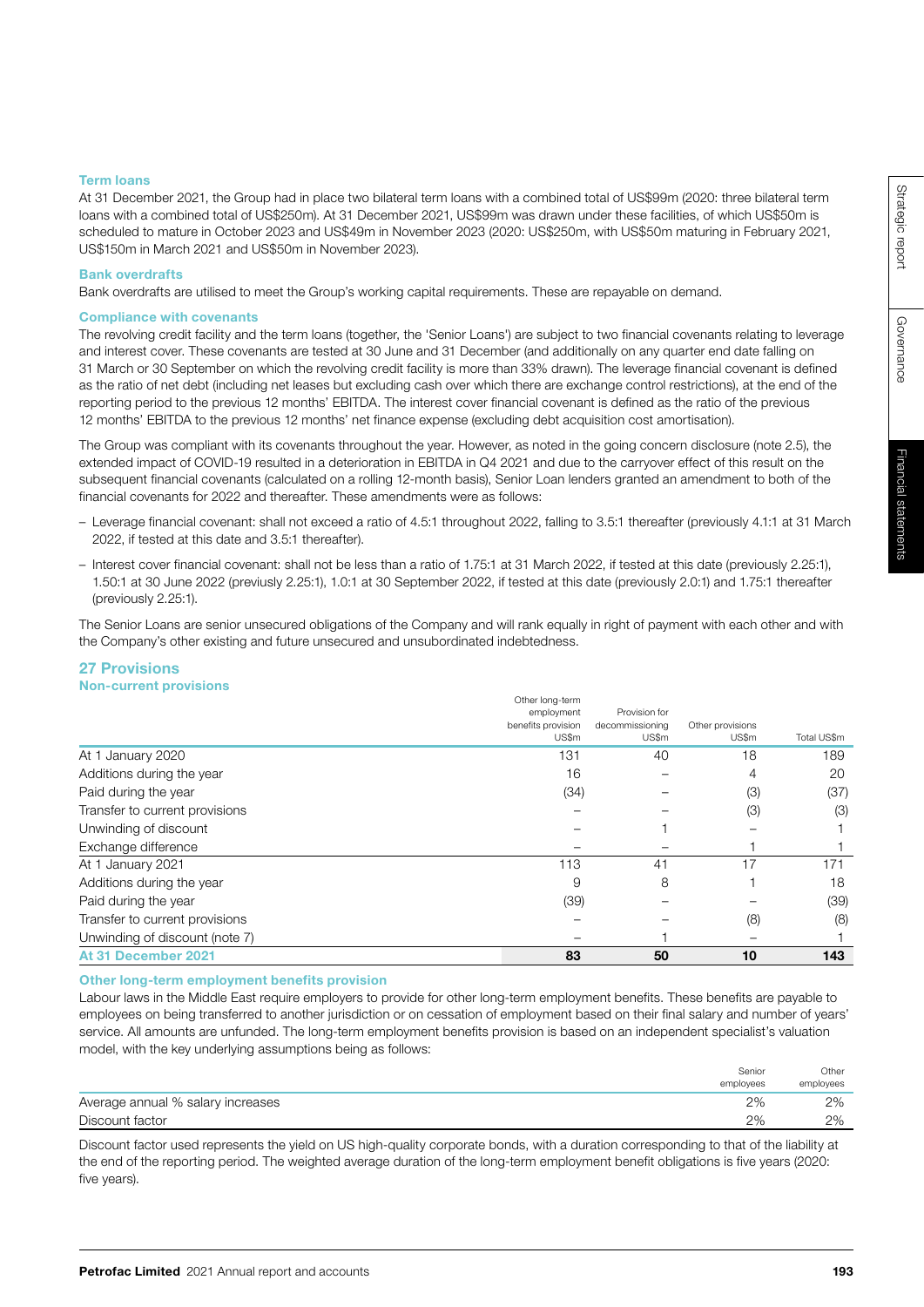For the year ended 31 December 2021

# 27 **Provisions** continued

## Provision for decommissioning

The decommissioning provision at the end of the reporting period relates to the Group's obligation for the removal of facilities and restoration of Block PM304 in Malaysia.

The liability is discounted at a rate of 1.3% on Block PM304 (2020: 3.7%).

The unwinding of the discount is recognised in the finance expense (note 7) line item of the consolidated income statement. The Group estimates that the cash outflows associated with this provision will take place in 2026.

#### Other provisions

The other provisions carrying amount at 31 December 2021 mainly represents technical insurance provisions and IBNR reserves of US\$9m (2020: US\$8m) in respect of the Group's captive insurance company, Jermyn Insurance Company Limited. As at 31 December 2020, other provisions included US\$2m of disposal costs associated with the disposal of the JSD6000 installation vessel.

#### Current provisions

|                                      | Onerous    |            |       |
|--------------------------------------|------------|------------|-------|
|                                      | contract   | Other      |       |
|                                      | provisions | provisions | Total |
|                                      | US\$m      | US\$m      | US\$m |
| At 1 January 2020                    | 6          | 41         | 47    |
| Amounts provided during the year     | 150        | 18         | 168   |
| Transfer from non-current provisions |            | 3          | 3     |
| Utilised during the year             | (118)      | (26)       | (144) |
| Translation difference               |            |            |       |
| At 1 January 2021                    | 38         | 37         | 75    |
| Amounts provided during the year     | 62         | 6          | 68    |
| Transfer from non-current provisions |            | 8          | 8     |
| Utilised during the year             | (61)       | (20)       | (81)  |
| At 31 December 2021                  | 39         | 31         | 70    |

#### Onerous contract provisions

Where it is determined that the unavoidable costs under a contract exceed the economic benefits expected to be received under it, the Group recognises a provision to represent the lower of the expected future losses from fulfilling the contract and any compensation or penalties arising from a failure to fulfil it. The amount of US\$62m provided during the year related to projects in the Engineering & Construction operating segment (2020: US\$150m).

#### Other provisions

The other provisions carrying amount as at 31 December 2021 includes provisions for dilapidations costs, litigations against the Group and disposal costs associated with the disposal of the JSD6000 installation vessel. Of the US\$6m provided during the year, US\$1m (2020: US\$2m) related to projects in the Asset Solutions operating segment and US\$1m related to a VAT penalty provision in the Asset Solutions segment (2020: US\$11m related to a VAT penalty provision in the Engineering & Construction operating segment).

# 28 Trade and other payables

|                            | 2021<br>US\$m | 2020<br>US\$m |
|----------------------------|---------------|---------------|
| Trade payables             | 561           | 443           |
| SFO court penalty (note 6) | 104           | -             |
| Accrued expenses           | 267           | 293           |
| Other taxes payable        | 18            | 20            |
| Other payables             | 140           | 131           |
|                            | 1,090         | 887           |

The increase in trade payables of US\$118m is mainly due to an increase of US\$88m in the Engineering & Construction operating segment, primarily due to an equivalent reduction in accrued contract expenses.

Accrued expenses primarily represent contract cost accruals relating to the Engineering & Construction operating segment and the Asset Solutions operating segment.

Other payables mainly consist of retentions held against vendors and subcontractors of US\$102m (2020: US\$110m).

Certain trade and other payables will be settled in currencies other than the reporting currency of the Group, mainly in sterling, euros and Kuwaiti dinars.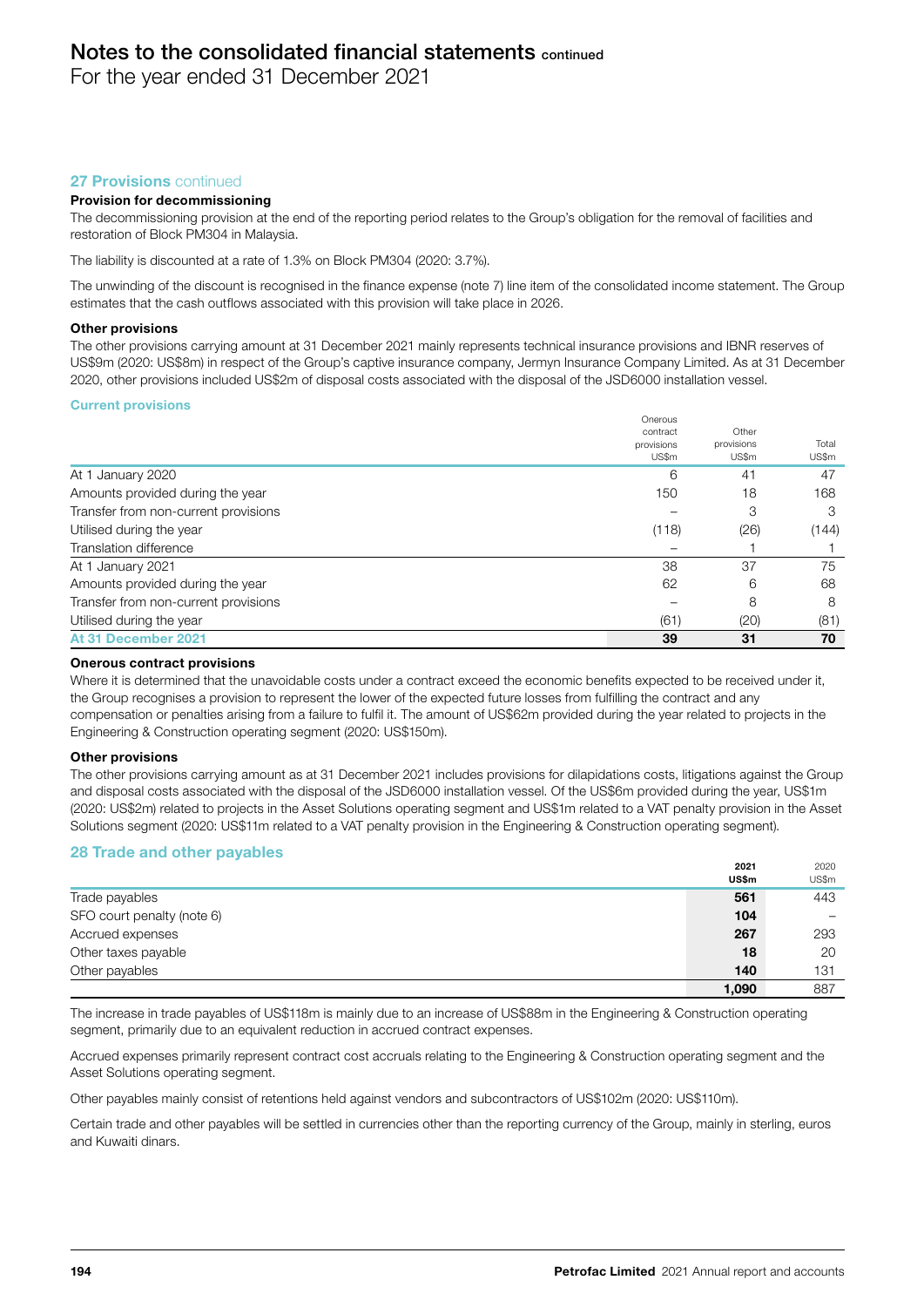Governance

Governance

 $2021$ 

 $2020$ 

## 29 Leases

The Group has lease contracts for various items of property, plant and equipment. The Group's obligations under its leases are secured by the lessor's title to the leased assets. Generally, the Group is restricted from assigning and subleasing the leased assets.

The Group also has certain leases of office buildings with lease terms of 12 months or less and leases of office equipment with low value. The Group applies the 'short-term lease' and 'lease of low-value assets' recognition exemptions for these leases.

#### a. Right-of-use assets

The Group recognises right-of-use assets, within the property, plant and equipment line item of the consolidated balance sheet, at the commencement date of the lease (i.e. the date at which the underlying asset is available for use). The carrying amounts of right-of-use assets recognised and the movements during the period are disclosed in note 12.

#### b. Lease liabilities

The table below provides details of lease liabilities recognised within the other financial liabilities line item of the consolidated balance sheet:

|                                                     | ---<br>US\$m | LULU<br>US\$m |
|-----------------------------------------------------|--------------|---------------|
| Lease liabilities at 1 January                      | 313          | 438           |
| Additions                                           | 35           | 5             |
| Interest                                            |              | 9             |
| Principal payments made by the Group                | (40)         | (50)          |
| Interest paid by the Group                          | (5)          | (9)           |
| Principal payments made by joint operation partners | (59)         | (82)          |
| Derecognised                                        |              | (1)           |
| Translation difference                              |              | 3             |
| <b>At 31 December</b>                               | 251          | 313           |

The above lease liabilities included US\$186m (2020: US\$253m) of lease liabilities relating to Block PM304 in Malaysia that are presented at 100%, which is necessary to reflect the legal position of the Group as the contracting entity for these leases. The leases relating to Block PM304 in Malaysia associated with oil and gas facilities include a renewal option of up to two years and a purchase option at the end of the lease term.

#### c. Amounts recognised in the consolidated income statement in respect of leases

|                                                                                | 2021         | 2020  |
|--------------------------------------------------------------------------------|--------------|-------|
|                                                                                | <b>US\$m</b> | US\$m |
| Depreciation charge in respect of right-of-use assets (note 12)                | 19           | 26    |
| Finance expense recognised associated with lease liabilities (note 7)          |              |       |
| Lease expense recognised for short-term leases and leases for low-value assets |              |       |

#### d. Future lease payments

Set out below are the future lease payments in respect of leases for property, plant and equipment. These have remaining noncancellable lease terms of between one and eight years. The discounted and undiscounted future minimum lease commitments as at 31 December 2021 are as follows:

|                                             | Present<br>value<br>US\$m | Finance<br>expense<br>US\$m | Future<br>minimum lease<br>payments<br>US\$m |
|---------------------------------------------|---------------------------|-----------------------------|----------------------------------------------|
| The commitments are as follows:             |                           |                             |                                              |
| Within one year                             | 61                        | 13                          | 74                                           |
| After one year but not more than five years | 188                       | 19                          | 207                                          |
| More than five years                        | 2                         | -                           | $\mathbf{2}$                                 |
|                                             | 251                       | 32                          | 283                                          |

In April 2021, a lease in respect of a MOPU vessel that was due to expire on 30 April 2021 relating to Block PM304 in Malaysia was extended to 30 September 2026 (notes 13 and 21 of the Company financial statements).

The discounted and undiscounted future minimum lease commitments as at 31 December 2020 are as follows:

|                                             | Present value<br>US\$m | Finance<br>expense<br>US\$m | Future minimum<br>lease payments<br>US\$m |
|---------------------------------------------|------------------------|-----------------------------|-------------------------------------------|
| The commitments are as follows:             |                        |                             |                                           |
| Within one year                             | 150                    | 14                          | 164                                       |
| After one year but not more than five years | 142                    | 21                          | 163                                       |
| More than five years                        | 21                     | З                           | 24                                        |
|                                             | 313                    | 38                          | 351                                       |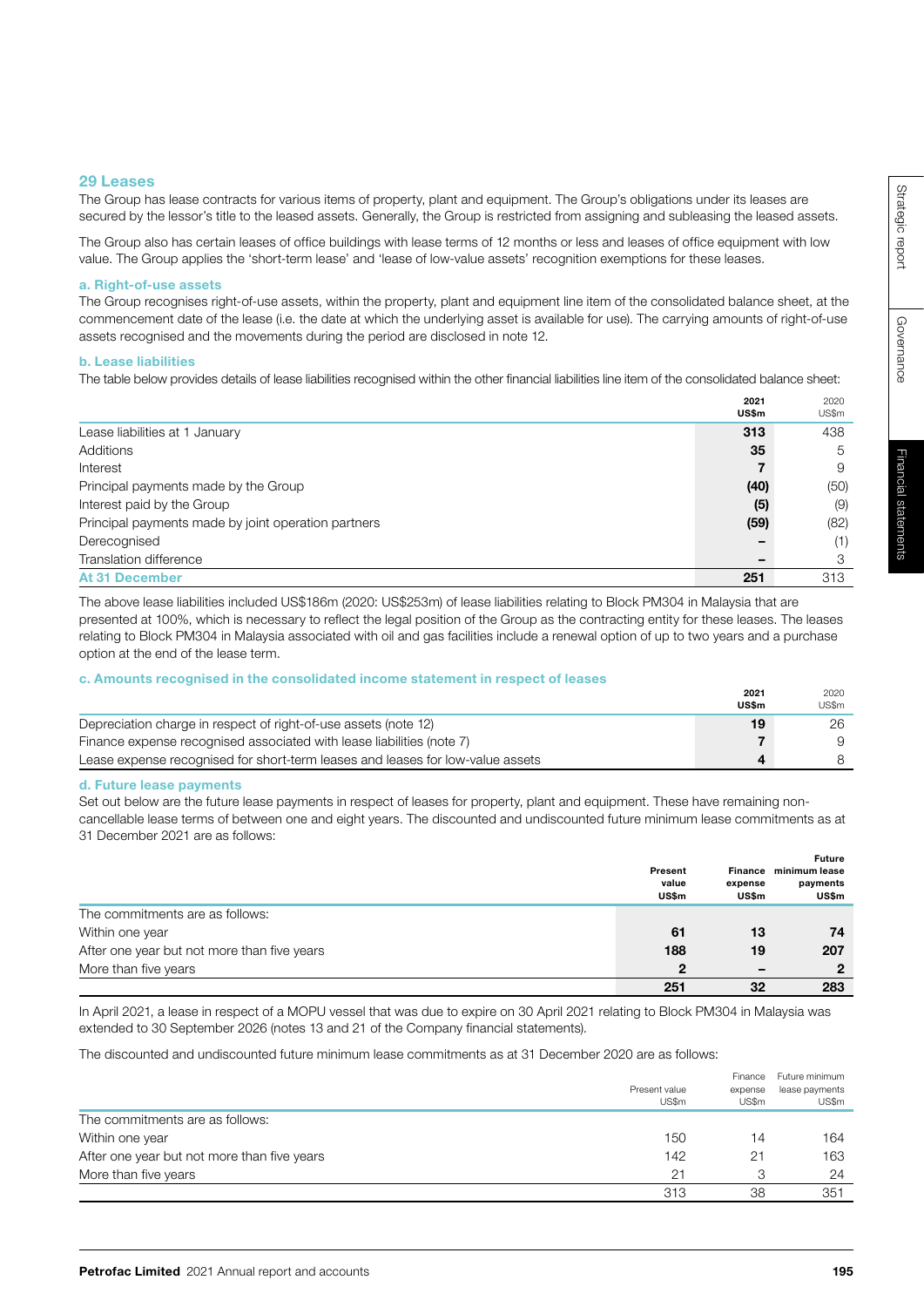For the year ended 31 December 2021

# 30 Commitments and contingent liabilities

#### **Commitments**

In the normal course of business, the Group obtains surety bonds, letters of credit and guarantees, which are contractually required to secure performance, advance payment or in lieu of retentions being withheld. Some of these facilities are secured by issue of corporate guarantees by the Company and its subsidiaries in favour of the issuing banks.

At 31 December 2021, the Group had outstanding letters of credit, letters of guarantee, including performance, advance payments and bid bonds of US\$3,194m (2020: US\$3,543m) against which the Group had pledged or restricted cash balances of US\$137m (2020: US\$44m).

At 31 December 2021, the Group had outstanding forward exchange contracts amounting to US\$849m (2020: US\$1,910m). These commitments consist of future gross obligations either to acquire or to sell designated amounts of foreign currency at agreed rates and value dates (note 33).

#### Capital commitments

At 31 December 2021, the Group had capital commitments of US\$12m (2020 restated(1): US\$8m) excluding lease commitments (note 29):

|                                                                                                       |               | 2020                               |
|-------------------------------------------------------------------------------------------------------|---------------|------------------------------------|
|                                                                                                       | 2021<br>US\$m | (restated) <sup>(1)</sup><br>US\$m |
| Block PM304 in Malaysia                                                                               | 11            |                                    |
| Commitments in respect of development of the Group's digital systems and other information technology |               |                                    |
| equipment                                                                                             |               |                                    |
|                                                                                                       | 12            |                                    |

(1) The prior year numbers are restated in relation to the adoption of the IFRIC decision on cloud configuration and customisation costs in April 2021; see note 2.9.

#### Contingent liabilities

A Group subsidiary is subject to challenges by HMRC on the historical application of National Insurance Contributions (NICs) to workers in the UK Continental Shelf. In October 2020, a decision was issued by HMRC against Petrofac Facilities Management Limited (PFML) in respect of the historic application of NICs. PFML has appealed against the decision and no payment has been made to HMRC pending the outcome of the First-tier Tribunal (Tax). Management, taking into consideration advice from independent legal and tax specialists, believes that it is not probable that an outflow of resources embodying economic benefits will be required to settle the obligation, and accordingly, no provision has been recognised. The maximum potential exposure to PFML in relation to NICs and interest should it be unsuccessful in defending its position is approximately £127m, equivalent to US\$172m.

The Group also has a recourse available, in accordance with the contractual indemnity contained in some customer contracts, where it can possibly recover a portion of NICs and interest from its customers in the event the Group is unsuccessful in its appeal. The possible recoverability of the amounts receivable from the customers, should the Group be unsuccessful in defending its position, may be subject to further negotiations with the customers. The Group is in the process of estimating the possible recoverable amount if it is unsuccessful in defending its position.

#### 31 Related party transactions

The consolidated financial statements include the financial statements of Petrofac Limited and the subsidiaries listed in note 34. Petrofac Limited is the ultimate parent entity of the Group.

The following table provides the total amount of transactions entered with related parties:

| Related party receivables | 2021<br>US\$m | 2020<br>US\$m |
|---------------------------|---------------|---------------|
| Joint ventures            |               |               |
| Associates                | -             |               |
|                           |               |               |

All sales to and purchases from related parties are conducted on an arm's length basis and are approved by the operating segment's management. All related party balances will be settled in cash.

In May 2017, the Board of Directors approved a donation of up to US\$5m over the course of five years to the American University of Beirut (AUB) to establish the Petrofac Fund for Engineers endowment fund, which will provide scholarships and internships to engineering students in memory of Mr Maroun Semaan, Petrofac's co-founder and AUB alumnus, who was also a significant personal benefactor to AUB.

However, in response to the the COVID-19 pandemic and the change in economic circumstances, it has been agreed that the Group will pay for up to 100 Group employees to attend an AUB full-time course instead of making future donations for engineering scholarships. As part of its new commitment, the Group will pay the cost of the course to AUB and an educational stipend to all attendees. For the year ended 31 December 2021, US\$0.4m was paid to the AUB (2020: US\$nil). One of the Group's Non-executive Directors who is also a significant shareholder of the Company is a trustee of the AUB.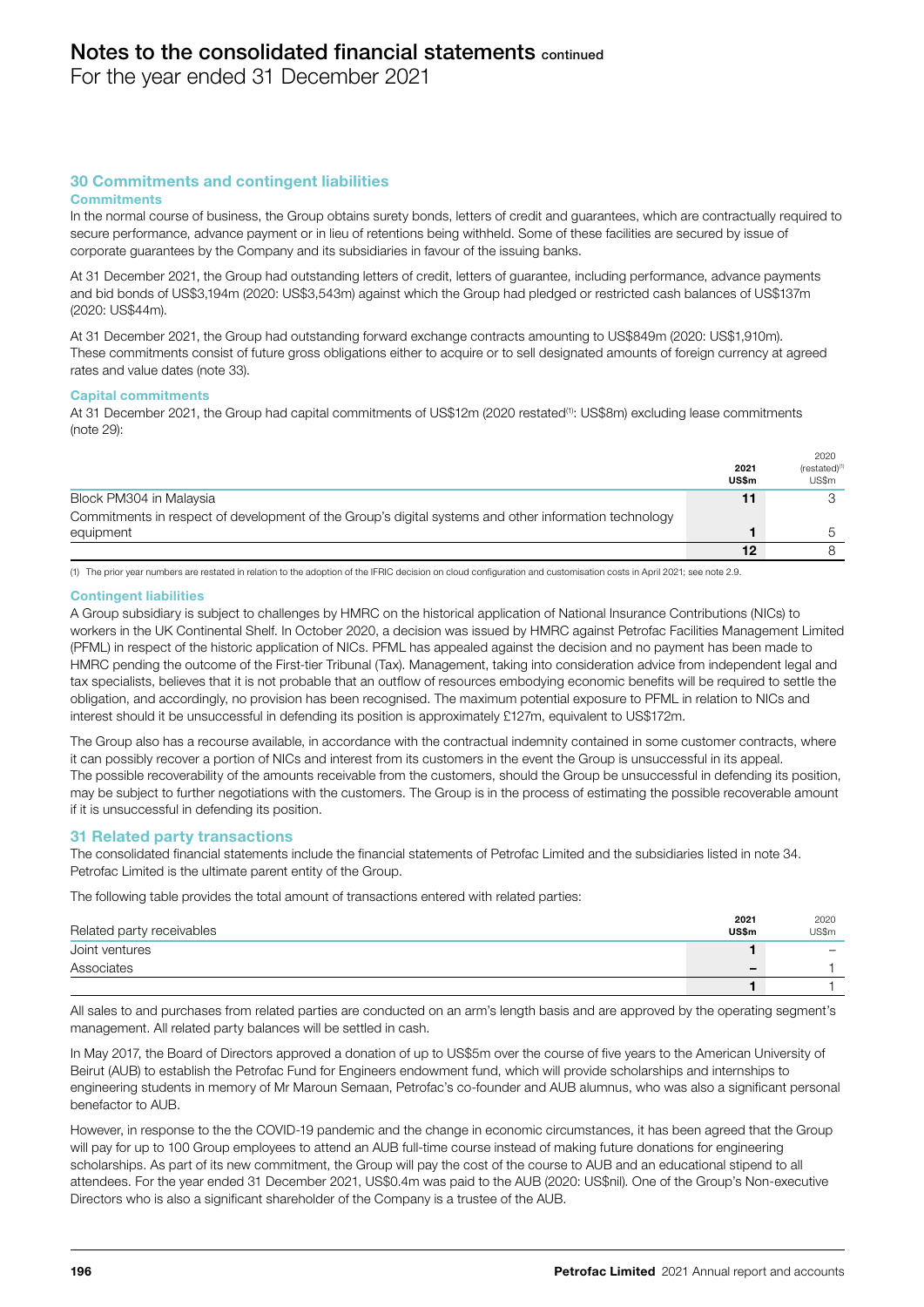# Compensation of key management personnel

The following details remuneration of key management personnel of the Group, comprising Executive and Non-executive Directors of the Company and other senior personnel. Further information relating to individual Directors of the Company is provided in the Directors' remuneration report on pages 116 to 127.

|                                      | 2021  | 2020  |
|--------------------------------------|-------|-------|
|                                      | US\$m | US\$m |
| Short-term employee benefits         |       |       |
| Share-based payments charge          |       |       |
| Fees paid to Non-executive Directors |       |       |
|                                      | 12    |       |

# 32 Accrued contract expenses

Accrued contract expenses represent contract cost accruals associated with the Group's fixed-price engineering, procurement and construction contracts. This is typically in respect of vendors and subcontractors for these projects, whereas similar costs in respect of the Group's other projects (such as cost reimbursable projects, predominantly in Asset Solutions) are classified as accrued expenses within trade and other payables (note 28). The decrease in accrued contract expenses of US\$354m was mainly due to higher payment milestones relating to vendors and subcontractors achieved during the year in the Engineering & Construction operating segment and overall lower volumes.

# 33 Risk management and financial instruments

# Risk management objectives and policies

The Group's principal financial assets and liabilities, other than derivatives, comprise trade and other receivables, other financial assets, cash and short-term deposits, interest-bearing loans and borrowings, trade and other payables and other financial liabilities.

The Group's activities expose it to various financial risks particularly associated with interest rate risk on its variable rate cash and short-term deposits, interest-bearing loans and borrowings and foreign currency risk on conducting business in currencies other than the functional currency, as well as translation of the assets and liabilities of foreign operations to the reporting currency. These risks are managed from time to time by using a combination of various derivative instruments, principally forward currency contracts in accordance with the Group's hedging policies. The Group has a policy not to enter into speculative trading of financial derivatives.

The Board of Directors of the Company has established an Audit Committee which performs, amongst other roles, reviews on the effectiveness of the risk management and internal control systems to mitigate a range of risks, including financial risks, faced by the Group, which is discussed in detail on page 109.

The other main risks besides interest rate and foreign currency risk arising from the Group's financial instruments are credit risk, liquidity risk and commodity price risk; the policies relating to these risks are discussed in detail below:

# Interest rate risk

Interest rate risk arises from the possibility that changes in interest rates will affect the value of the Group's interest-bearing financial liabilities and assets.

The Group's exposure to market risk arising from changes in interest rates relates primarily to the Group's long-term variable rate debt obligations and its cash and short-term deposits. The Group's policy is to manage its interest cost using a mix of fixed and variable rate debt. The Group's cash and bank balances are at floating rates of interest.

The Group's interest-bearing loans and borrowings is primarily in United States dollars, linked to United States dollar LIBOR (London Interbank Offered Rate). The Group uses derivatives to swap between fixed and floating rates. At 31 December 2021, the proportion of floating rate debt was 24% of the total financial debt outstanding (2020: 100%).

# Interest rate sensitivity analysis

The impact on the Group's profit before tax and equity due to a reasonably possible change in interest rates on interest-bearing loans and borrowings at the reporting date is demonstrated in the table below. The analysis assumes that all other variables remain constant.

|                  | Profit before tax                    |                                      | Equity                               |                                      |
|------------------|--------------------------------------|--------------------------------------|--------------------------------------|--------------------------------------|
|                  | 100 basis point<br>increase<br>US\$m | 100 basis point<br>decrease<br>US\$m | 100 basis point<br>increase<br>US\$m | 100 basis point<br>decrease<br>US\$m |
| 31 December 2021 | (4)                                  |                                      | $\overline{\phantom{0}}$             | $\overline{\phantom{0}}$             |
| 31 December 2020 | (5)                                  |                                      | $\overline{\phantom{0}}$             | -                                    |

# Foreign currency risk

The Group is exposed to foreign currency risk on sales, purchases, and translation of assets and liabilities that are in a currency other than the functional currency of its operating units. The Group is also exposed to the translation of the functional currencies of its units to the United States dollar reporting currency of the Group.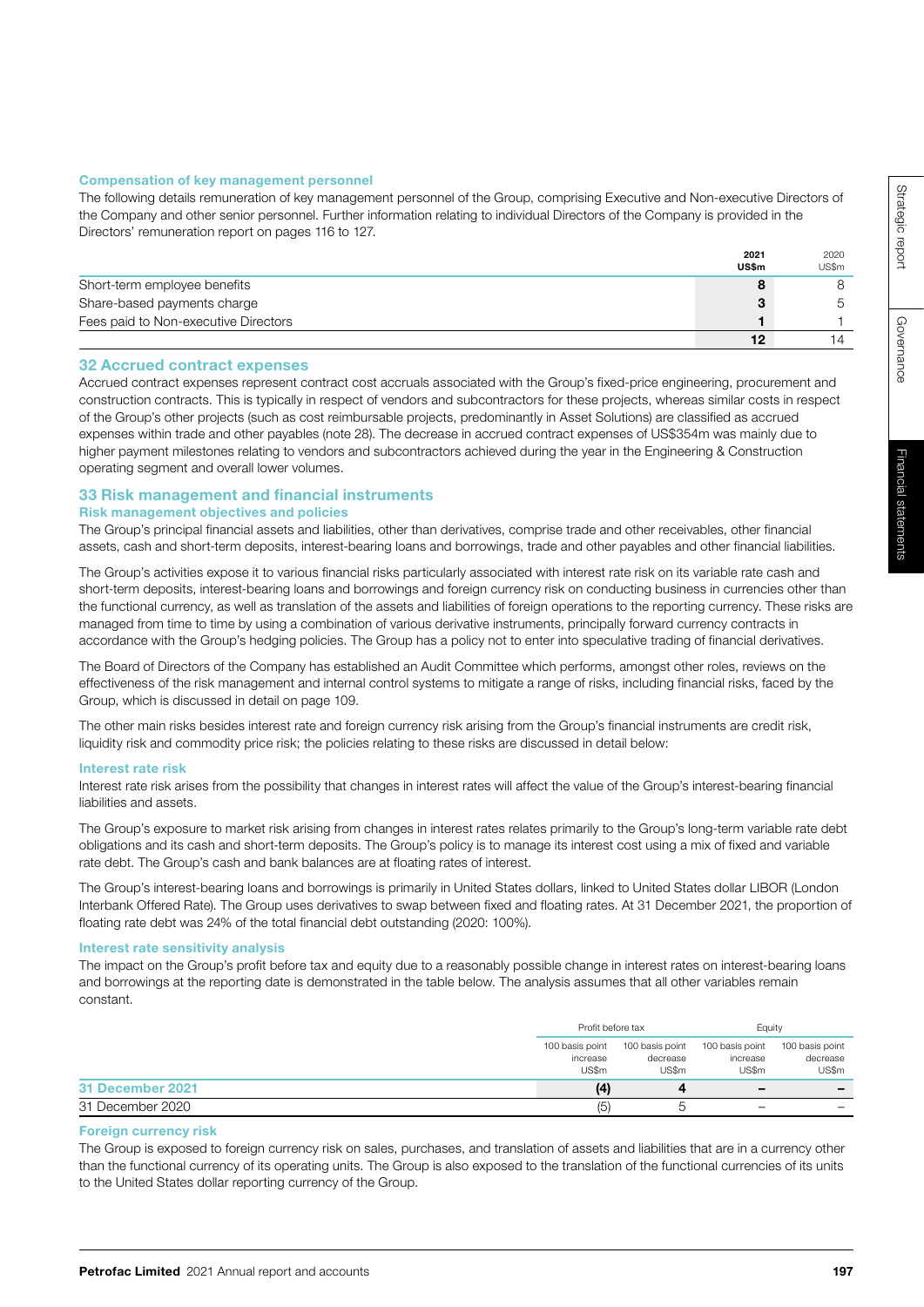For the year ended 31 December 2021

# **33 Risk management and financial instruments continued**

The following table summarises the percentage of foreign currencies i.e. not denominated in the Group's reporting currency expressed in United States dollar amounts.

|                                   | 2021 % of<br>foreign | 2020 % of<br>foreign |
|-----------------------------------|----------------------|----------------------|
|                                   | currency             | currency             |
|                                   | denominated<br>items | denominated<br>items |
| Revenues                          | 54.5%                | 41.8%                |
| Costs                             | 66.7%                | 44.9%                |
| Non-current financial assets      | 15.7%                | 14.7%                |
| Current financial assets          | 43.3%                | 50.2%                |
| Non-current financial liabilities | 6.7%                 | 22.8%                |
| Current financial liabilities     | 42.7%                | 34.4%                |

The Group uses forward currency contracts to manage the currency exposure on transactions significant to its operations. It is the Group's policy not to enter into forward contracts until a highly probable forecast transaction is in place and to negotiate the terms of the derivative instruments used for hedging to match the terms of the hedged item to maximise hedge effectiveness.

## Foreign currency sensitivity analysis

The income statements of subsidiaries with non-USD functional currencies are translated into the Group's reporting currency using a weighted average exchange rate. Foreign currency monetary items are translated using the closing rate at the reporting date. Revenues and costs in currencies other than the functional currency of an operating unit are recorded at the prevailing rate at the date of the transaction. The following significant exchange rates applied during the year in relation to United States dollars:

|               | 2021         |              | 2020         |              |
|---------------|--------------|--------------|--------------|--------------|
|               | Average rate | Closing rate | Average rate | Closing rate |
| Sterling      | 1.38         | 1.35         | 1.28         | .36          |
| Kuwaiti dinar | 3.31         | 3.31         | 3.26         | 3.29         |
| Euro          | 1.18         | 1.14         | .13          | 1.23         |

The following table summarises the impact on the Group's profit before tax and equity (due to a change in the fair value of monetary assets, liabilities and derivative instruments) of a reasonably possible change in United States dollar exchange rates with respect to different currencies:

|                         | Profit before tax               |                                 | Eauity                          |                                 |
|-------------------------|---------------------------------|---------------------------------|---------------------------------|---------------------------------|
|                         | +10% US dollar<br>rate increase | –10% US dollar<br>rate decrease | +10% US dollar<br>rate increase | -10% US dollar<br>rate decrease |
|                         | $US\$ $m^{(1)}$                 | $US~m^{(1)}$                    | US\$m                           | US\$m                           |
| <b>31 December 2021</b> | 15                              | (15)                            | 14                              | (14)                            |
| 31 December 2020        | 'n                              | (6)                             | (4)                             |                                 |

(1) Includes impact on pegged currencies.

#### Derivative instruments

At 31 December, the Group had foreign exchange forward contracts as follows:

|                                | Contract value |                          | Fair value (undesignated) |               | Fair value (designated) |               | Net unrealised gain/(loss) <sup>(1)</sup> |               |
|--------------------------------|----------------|--------------------------|---------------------------|---------------|-------------------------|---------------|-------------------------------------------|---------------|
|                                | 2021<br>US\$m  | 2020<br>US\$m            | 2021<br><b>US\$m</b>      | 2020<br>US\$m | 2021<br>US\$m           | 2020<br>US\$m | 2021<br>US\$m                             | 2020<br>US\$m |
| Euro (sales)/purchases         | (45)           | (71)                     | -                         |               | -                       | (3)           | (1)                                       | (2)           |
| Sterling sales                 | (224)          | (230)                    | (4)                       | (15)          |                         |               | -                                         |               |
| Kuwaiti dinar sales            | (254)          | (343)                    |                           |               |                         | (3)           | (2)                                       | (3)           |
| Arab Emirates dirham purchases | 50             | 150                      | -                         |               |                         |               |                                           |               |
| <b>Others</b>                  | (6)            | $\overline{\phantom{m}}$ | -                         |               |                         |               |                                           |               |
|                                | n/a            | n/a                      | (4)                       | (14)          |                         | (5)           | (3)                                       | (4)           |

(1) Attributable to Petrofac Limited shareholders.

The above foreign exchange contracts mature and will affect profit before tax between January 2022 and November 2023 (2020: between January 2021 and May 2022).

During 2021, net changes in fair value resulting in a loss of US\$1m (2020: US\$17m) relating to these derivative instruments and financial assets were taken to equity and losses of US\$692,000 (2020: US\$130,000) were recycled from equity into cost of sales in the consolidated income statement. The forward points and ineffective portions of the above foreign exchange forward contracts and loss on undesignated derivatives of US\$3m (2020: US\$5m) were recognised in the consolidated income statement.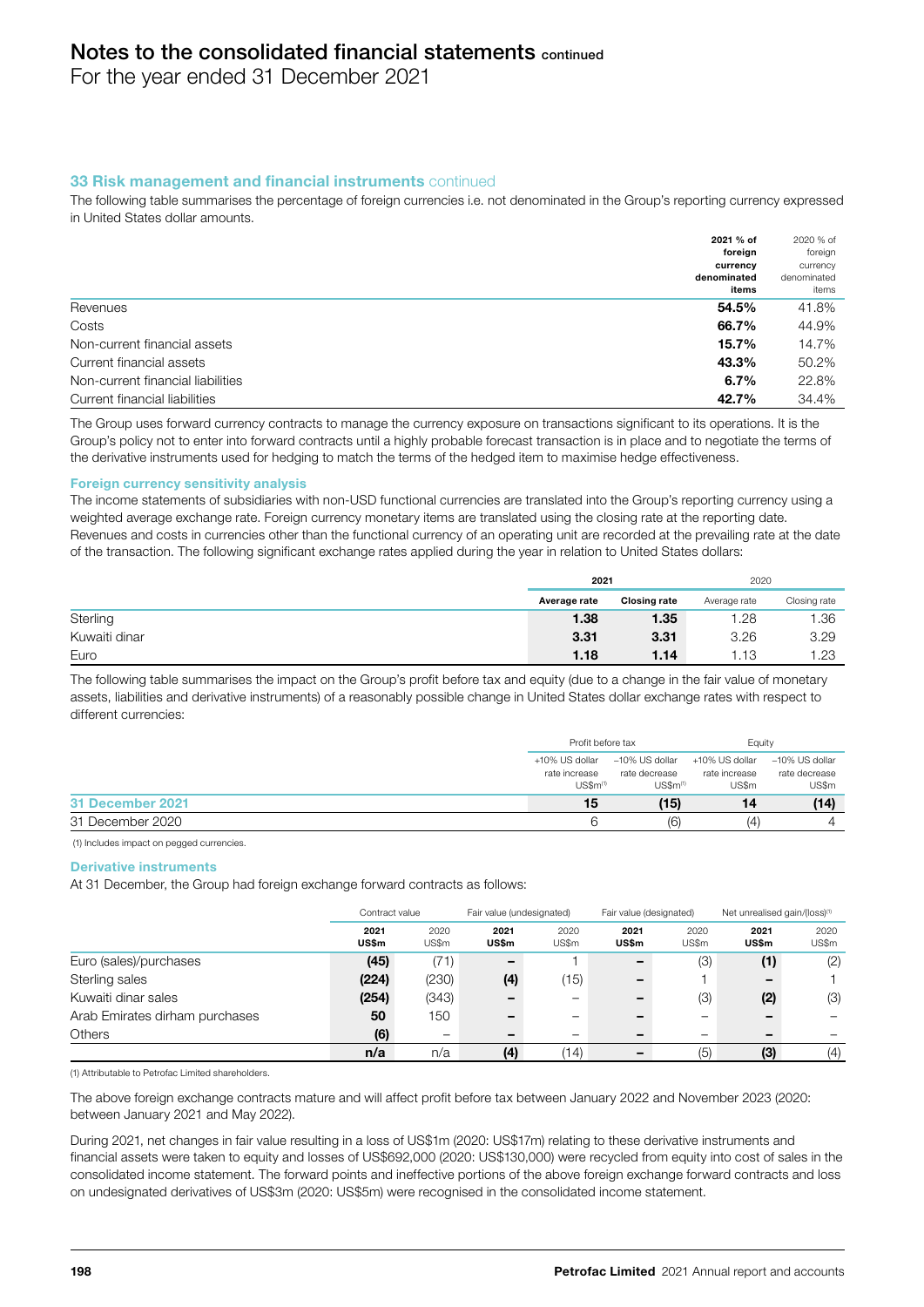Governance

Governance

#### Commodity price risk – oil prices

The Group is exposed to the impact of changes in oil and gas prices on its revenues and net profit generated from sales of crude oil and gas. The Group's policy is to manage its exposure to the impact of changes in oil and gas prices using derivative instruments. Hedging is only undertaken once sufficiently reliable and regular long-term forecast production data is available. No crude oil derivatives were entered by the Group during 2021 to hedge oil production.

#### Credit risk

The Group trades only with recognised, creditworthy third parties. Business Unit Risk Review Committees (BURRC) evaluate the credit worthiness of each individual third party at the time of entering into new contracts. Limits have been placed on the approval authority of the BURRC above which the approval of the Board of Directors of the Company is required. Receivable balances are monitored on an ongoing basis with appropriate follow-up action taken where necessary. At 31 December 2021, the Group's five largest customers accounted for 49% of outstanding trade receivables and contract assets (2020: 49%).

With respect to credit risk arising from the other financial assets of the Group, which comprise cash and cash equivalents, current and non-current receivables from joint operation partners for leases and certain derivative instruments, the Group's exposure to credit risk arises from default of the counterparty, with a maximum exposure equal to the carrying amount of these instruments.

## Liquidity risk

The Group's objective is to ensure sufficient liquidity to support operations and future growth is available. The provision of financial capital and the potential impact on the Group's capital structure is reviewed regularly. The maturity profiles of the Group's financial liabilities at 31 December are as follows:

## Year ended 31 December 2021

|                                                                          | 6 months<br>or less<br><b>US\$m</b> | $6 - 12$ months<br>US\$m | $1 - 2$ years<br>US\$m | $2 - 5$ years<br><b>US\$m</b> | More than<br>5 years<br><b>US\$m</b> | Contractual<br>undiscounted<br>cash flows<br>US\$m | Carrying<br>amount<br>US\$m |
|--------------------------------------------------------------------------|-------------------------------------|--------------------------|------------------------|-------------------------------|--------------------------------------|----------------------------------------------------|-----------------------------|
| <b>Financial liabilities</b>                                             |                                     |                          |                        |                               |                                      |                                                    |                             |
| Interest-bearing loans and borrowings                                    |                                     |                          | 195                    | 600                           |                                      | 795                                                | 764                         |
| Lease liabilities                                                        | 42                                  | 32                       | 64                     | 143                           | $\mathbf{2}$                         | 283                                                | 251                         |
| Trade and other payables (excluding<br>other taxes payable and retention |                                     |                          |                        |                               |                                      |                                                    |                             |
| payable)                                                                 | 890                                 | 80                       |                        |                               |                                      | 970                                                | 970                         |
| Derivative instruments                                                   | 5                                   |                          |                        |                               | -                                    | 5                                                  | 5                           |
| Embedded derivative in respect of the                                    |                                     |                          |                        |                               |                                      |                                                    |                             |
| revolving credit facility                                                | 4                                   |                          |                        |                               |                                      | 4                                                  | 4                           |
| Interest payments                                                        | 34                                  | 34                       | 66                     | 175                           | $\qquad \qquad$                      | 309                                                | n/a                         |
|                                                                          | 975                                 | 146                      | 325                    | 918                           | $\overline{2}$                       | 2,366                                              | 1,994                       |

#### Year ended 31 December 2020

|                                                                          | 6 months<br>or less<br>US\$m | $6 - 12$ months<br>US\$m | $1 - 2$ years<br>US\$m | $2 - 5$ years<br>US\$m | More than<br>5 years<br>US\$m | Contractual<br>undiscounted<br>cash flows<br>US\$m | Carrying<br>amount<br>US\$m |
|--------------------------------------------------------------------------|------------------------------|--------------------------|------------------------|------------------------|-------------------------------|----------------------------------------------------|-----------------------------|
| <b>Financial liabilities</b>                                             |                              |                          |                        |                        |                               |                                                    |                             |
| Interest-bearing loans and borrowings                                    | 750                          |                          |                        | 50                     |                               | 800                                                | 800                         |
| Lease liabilities                                                        | 129                          | 35                       | 51                     | 112                    | 24                            | 351                                                | 313                         |
| Trade and other payables (excluding<br>other taxes payable and retention |                              |                          |                        |                        |                               |                                                    |                             |
| payable)                                                                 | 672                          | 85                       |                        |                        |                               | 757                                                | 757                         |
| Derivative instruments                                                   | 23                           | 3                        |                        |                        |                               | 26                                                 | 26                          |
| Interest payments                                                        | 9                            |                          | $\mathcal{P}$          | $\overline{2}$         |                               | 14                                                 | n/a                         |
|                                                                          | 1.583                        | 124                      | 53                     | 164                    | 24                            | 1.948                                              | 1.896                       |

The Group uses various committed facilities provided by banks and its own financial assets to fund the above-mentioned financial liabilities.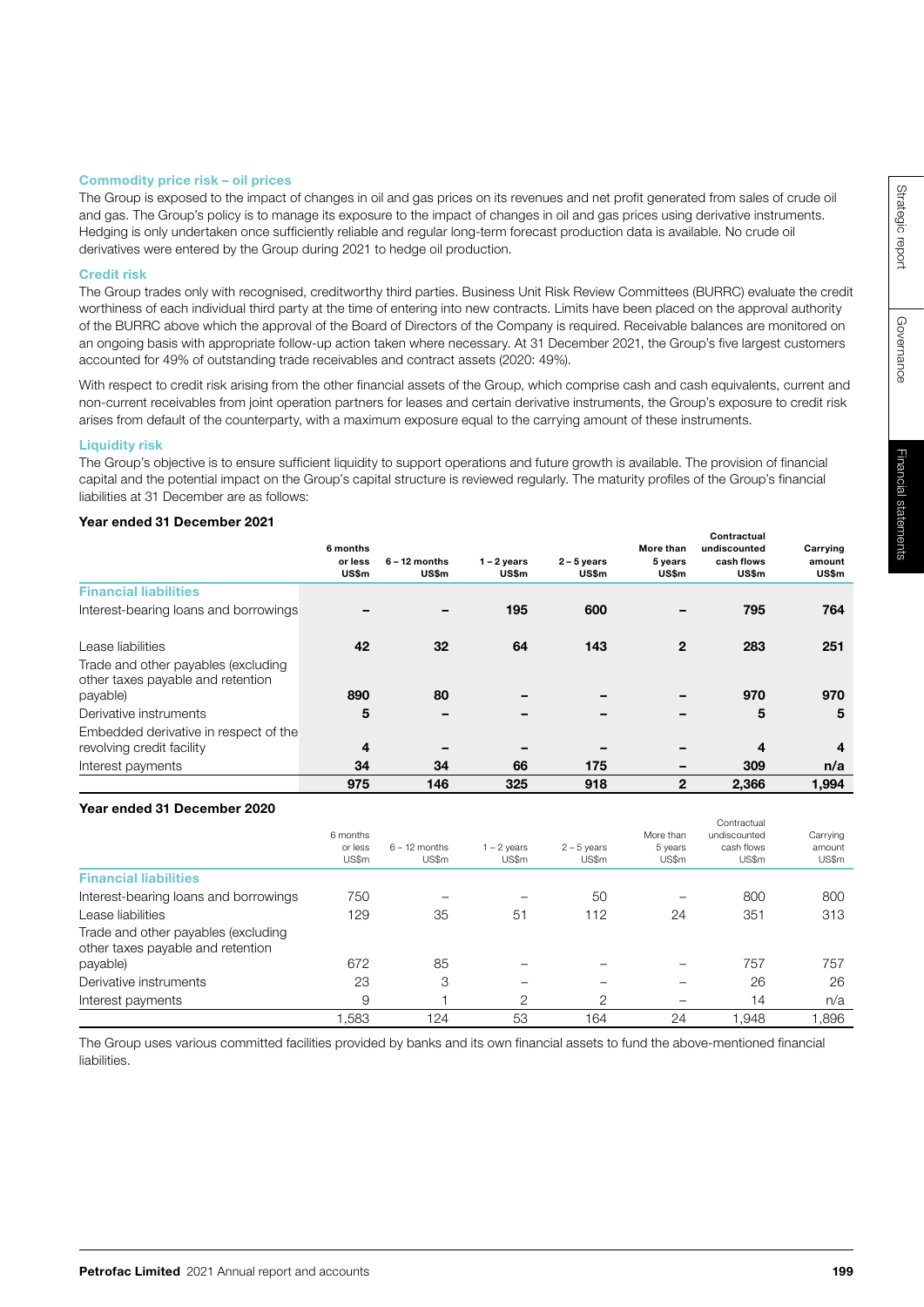For the year ended 31 December 2021

# 33 Risk management and financial instruments continued

#### Capital management

The Group's policy is to maintain a robust capital base to support future operations, growth and maximise shareholder value.

The Group seeks to optimise shareholder returns by maintaining a balance between debt and equity attributable to Petrofac Limited shareholders and monitors the efficiency of its capital structure on a regular basis. The gearing ratio and return on shareholders' equity is as follows:

|                                                                                  | 2021<br><b>US\$m</b> | 2020<br>(restated) <sup>(1</sup><br>US\$m |
|----------------------------------------------------------------------------------|----------------------|-------------------------------------------|
| Cash and short-term deposits                                                     | 620                  | 684                                       |
| Interest-bearing loans and borrowings (A)                                        | (764)                | (800)                                     |
| Net debt (B)                                                                     | (144)                | (116)                                     |
| Equity attributable to Petrofac Limited shareholders (C)                         | 475                  | 403                                       |
| Reported net loss for the year attributable to Petrofac Limited shareholders (D) | (195)                | (192)                                     |
| Gross gearing ratio (A/C)                                                        | 160.8%               | 198.5%                                    |
| Net gearing ratio (B/C)                                                          | 30.3%                | 28.8%                                     |
| Shareholders' return on investment (D/C)                                         | $(41.1\%)$           | (47.6%)                                   |

1) The prior year balances are restated in relation to the adoption of the IFRIC decision on cloud configuration and customisation costs in April 2021; see note 2.9.

#### 34 Subsidiaries, associates and joint arrangements

At 31 December 2021, the Group had investments in the following active subsidiaries, associates and joint arrangements:

|                                                                   |                          | Proportion of nominal value<br>of issued shares controlled<br>by the Group |             |  |
|-------------------------------------------------------------------|--------------------------|----------------------------------------------------------------------------|-------------|--|
| Name of entity                                                    | Country of incorporation | 2021                                                                       | 2020        |  |
| <b>Active subsidiaries</b>                                        |                          |                                                                            |             |  |
| Petrofac Algeria EURL                                             | Algeria                  | 100                                                                        | 100         |  |
| Petrofac International (Bahrain) W.L.L                            | Bahrain                  | 100                                                                        | 100         |  |
| Petrofac South East Asia (B) Sdn. Bhd.                            | Brunei                   | 100                                                                        | 100         |  |
| Petrofac (Cyprus) Limited                                         | Cyprus                   | 100                                                                        | 100         |  |
| Caltec Limited                                                    | England                  | 100                                                                        | 100         |  |
| K W Limited                                                       | England                  | 100                                                                        | 100         |  |
| Oilennium Limited                                                 | England                  | 100                                                                        | 100         |  |
| Petrofac (Malaysia-PM304) Limited                                 | England                  | 100                                                                        | 100         |  |
| Petrofac Contracting Limited                                      | England                  | 100                                                                        | 100         |  |
| Petrofac Engineering Limited                                      | England                  | 100                                                                        | 100         |  |
| Petrofac Services Limited                                         | England                  | $100^{(1)}$                                                                | $100^{(1)}$ |  |
| Petrofac Treasury UK Limited                                      | England                  | $100^{(1)}$                                                                | $100^{(1)}$ |  |
| Petrofac UK Holdings Limited                                      | England                  | $100^{(1)}$                                                                | $100^{(1)}$ |  |
| PetroHealth Limited                                               | England                  | 100                                                                        | 100         |  |
| Petrofac Deutschland GmbH                                         | Germany                  | 100                                                                        | 100         |  |
| Jermyn Insurance Company Limited                                  | Guernsey                 | $100^{(1)}$                                                                | $100^{(1)}$ |  |
| Petrofac Engineering India Private Limited                        | India                    | 100                                                                        | 100         |  |
| Petrofac Engineering Services India Private Limited               | India                    | 100                                                                        | 100         |  |
| Petrofac Projects and Services Private Limited (formerly Petrofac |                          |                                                                            |             |  |
| Information Services Private Limited)                             | India                    | 100                                                                        | 100         |  |
| Petrofac (JSD6000) Limited                                        | Jersey                   | 100                                                                        | 100         |  |
| Petrofac Energy Developments International Limited                | Jersey                   | $100^{(1)}$                                                                | $100^{(1)}$ |  |
| Petrofac Facilities Management International Limited              | Jersey                   | $100^{(1)}$                                                                | $100^{(1)}$ |  |
| Petrofac Integrated Energy Services Limited                       | Jersey                   | $100^{(1)}$                                                                | $100^{(1)}$ |  |
| Petrofac International Ltd.                                       | Jersey                   | $100^{(1)}$                                                                | $100^{(1)}$ |  |
| Petrofac Offshore Management Limited                              | Jersey                   | 100                                                                        | 100         |  |
| Petrofac Platform Management Services Limited                     | Jersey                   | 100                                                                        | 100         |  |
| Petrofac Training International Limited                           | Jersey                   | $100^{(1)}$                                                                | $100^{(1)}$ |  |
| Petroleum Facilities E & C Limited                                | Jersey                   | $100^{(1)}$                                                                | $100^{(1)}$ |  |
| Petrofac E&C Sdn, Bhd.                                            | Malaysia                 | 100                                                                        | 100         |  |
| Petrofac Energy Developments Sdn. Bhd.                            | Malaysia                 | 100                                                                        | 100         |  |
| Petrofac Engineering Services (Malaysia) Sdn. Bhd.                | Malaysia                 | 70                                                                         | 70          |  |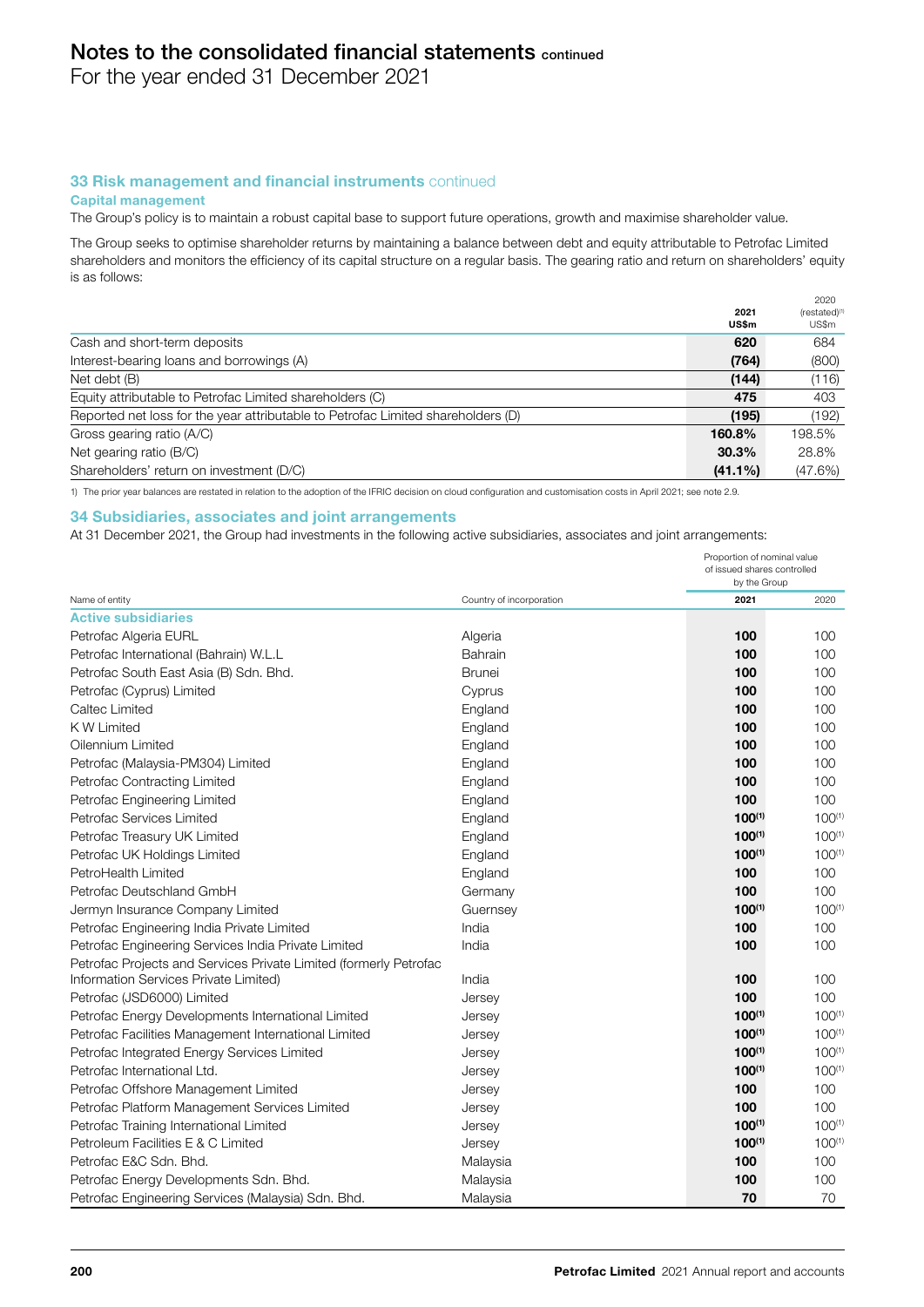|                                              |                               |             | Proportion of nominal value<br>of issued shares controlled<br>by the Group |  |  |
|----------------------------------------------|-------------------------------|-------------|----------------------------------------------------------------------------|--|--|
| Name of entity                               | Country of incorporation      | 2021        | 2020                                                                       |  |  |
| PFMAP Sdn, Bhd.                              | Malaysia                      | 100         | 100                                                                        |  |  |
| Petrofac EPS Sdn. Bhd.                       | Malaysia                      | 49(2)       | $49^{(2)}$                                                                 |  |  |
| Petrofac International (Mozambique), Lda     | Mozambique                    | 100         | 100                                                                        |  |  |
| Petrofac Kazakhstan B.V.                     | Netherlands                   | 100         | 100                                                                        |  |  |
| Petrofac Netherlands Coöperatief U.A.        | Netherlands                   | 100         | 100                                                                        |  |  |
| Petrofac Nigeria B.V.                        | Netherlands                   | 100         | 100                                                                        |  |  |
| Petrofac Norge B.V.                          | Netherlands                   | 100         | 100                                                                        |  |  |
| PTS B.V.                                     | Netherlands                   | 100         | 100                                                                        |  |  |
| Petrofac Energy Services Nigeria Limited     | Nigeria                       | 100         | 100                                                                        |  |  |
| Petrofac International (Nigeria) Limited     | Nigeria                       | 100         | 100                                                                        |  |  |
| Petrofac Norge AS                            | Norway                        | 100         | 100                                                                        |  |  |
| Petrofac E&C Oman LLC                        | Oman                          | 100         | 100                                                                        |  |  |
| PKT Training Services Limited                | Russia                        | 100         | 100                                                                        |  |  |
| Sakhalin Technical Training Centre           | Russia                        | 100         | 100                                                                        |  |  |
| Petrofac Saudi Arabia Company Limited        | Saudi Arabia                  | 100         | 100                                                                        |  |  |
| <b>Atlantic Resourcing Limited</b>           | Scotland                      | 100         | 100                                                                        |  |  |
| Petrofac Facilities Management Group Limited | Scotland                      | 100         | 100                                                                        |  |  |
| Petrofac Facilities Management Limited       | Scotland                      | 100         | 100                                                                        |  |  |
| Petrofac Training Group Limited              | Scotland                      | 100         | 100                                                                        |  |  |
| Petrofac Training Holdings Limited           | Scotland                      |             | 100                                                                        |  |  |
| Petrofac Training Limited                    | Scotland                      | 100         | 100                                                                        |  |  |
| Scotvalve Services Limited                   | Scotland                      | 100         | 100                                                                        |  |  |
| <b>SPD Limited</b>                           | Scotland                      | 100         | 100                                                                        |  |  |
| Global Mobility Company Pte Limited          | Singapore                     | $100^{(1)}$ |                                                                            |  |  |
| Petrofac South East Asia Pte Ltd             | Singapore                     | $100^{(1)}$ | $100^{(1)}$                                                                |  |  |
| Petrofac E&C International Limited           | <b>United Arab Emirates</b>   | 100         | 100                                                                        |  |  |
| Petrofac Emirates LLC (note 13)              | United Arab Emirates          | 75          | 75                                                                         |  |  |
| Petrofac FZE                                 | <b>United Arab Emirates</b>   | 100         | 100                                                                        |  |  |
| Petrofac International (UAE) LLC             | <b>United Arab Emirates</b>   | 100         | 100                                                                        |  |  |
| Petrofac Inc.                                | <b>United States</b>          | 100         | 100                                                                        |  |  |
| Petrofac Training Inc.                       | <b>United States</b>          | 100         | 100                                                                        |  |  |
| Petrofac US Holdings Limited                 | <b>United States</b>          | 100         | 100                                                                        |  |  |
| W&W Energy Services Inc.                     | <b>United States</b>          | 100         | 100                                                                        |  |  |
| SPD Group Limited                            | <b>British Virgin Islands</b> | 100         | 100                                                                        |  |  |

Governance

Governance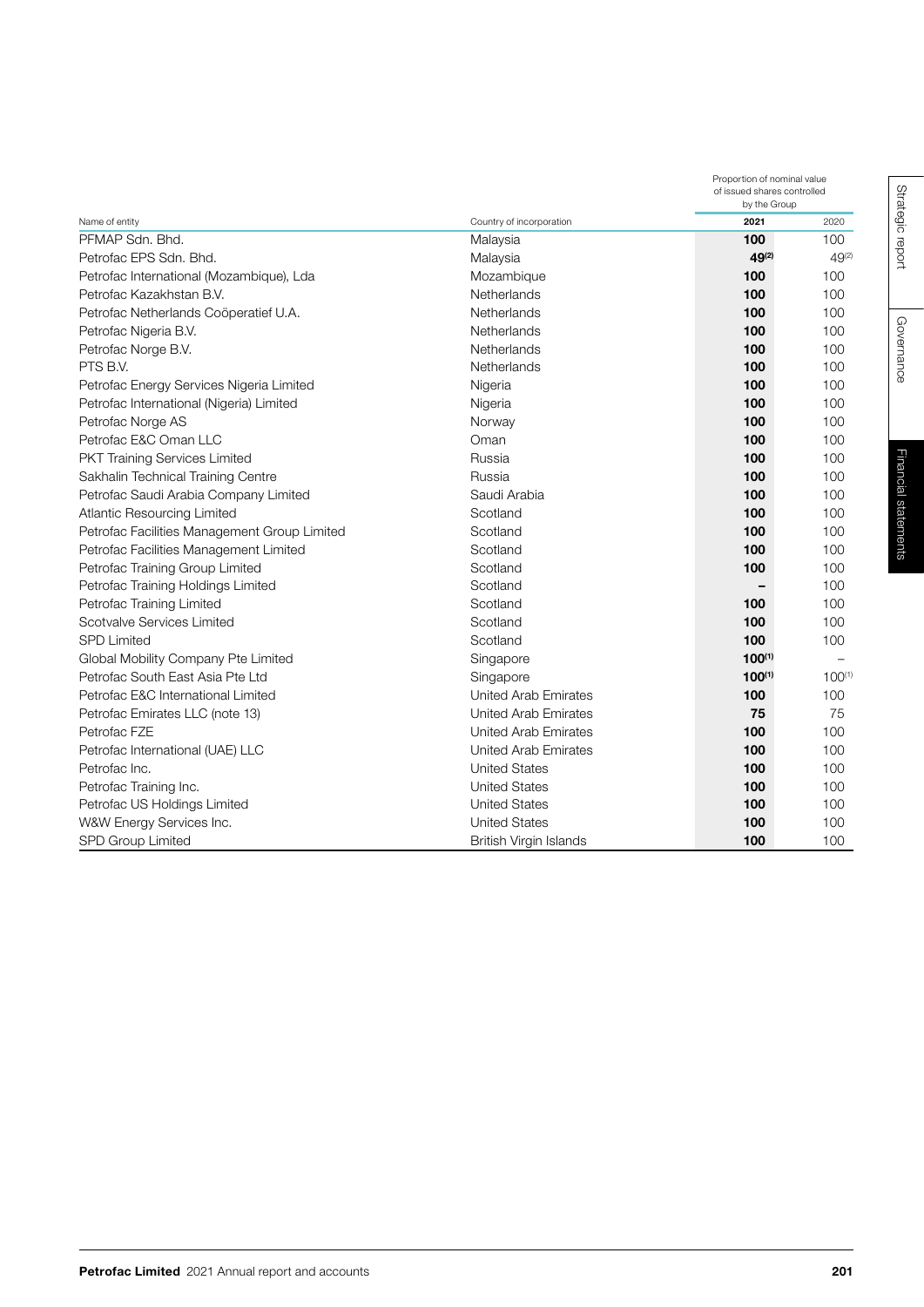# **34 Subsidiaries, associates and joint arrangements continued**

| <b>Associates</b>                                                 |                                                                                                                                                            |                          | Proportion of nominal value<br>of issued shares controlled<br>by the Group |            |
|-------------------------------------------------------------------|------------------------------------------------------------------------------------------------------------------------------------------------------------|--------------------------|----------------------------------------------------------------------------|------------|
| Name of associate                                                 | Principal activities                                                                                                                                       | Country of incorporation | 2021                                                                       | 2020       |
| PetroFirst Infrastructure Limited                                 | Leasing of floating platforms to oil<br>and gas industry                                                                                                   | Jersey                   | 20                                                                         | 20         |
| PetroFirst Infrastructure 2 Limited                               | Leasing of floating platforms to oil<br>and gas industry                                                                                                   | Jersey                   | 10                                                                         | 10         |
| Joint arrangements                                                |                                                                                                                                                            |                          |                                                                            |            |
| <b>Joint ventures</b>                                             |                                                                                                                                                            |                          |                                                                            |            |
| Socar - Petrofac LLC                                              | Training services                                                                                                                                          | Azerbaijan               | 49                                                                         | 49         |
| Petrofac Kazakhstan Engineering<br>Services LLP                   | Engineering services                                                                                                                                       | Kazakhstan               | 50                                                                         | 50         |
| Petrofac - ISKER LLP                                              | Engineering and construction services                                                                                                                      | Kazakhstan               | 50                                                                         | 50         |
| China Petroleum Petrofac Engineering<br>Services Cooperatief U.A. | Consultancy for petroleum and chemical<br>engineering                                                                                                      | Netherlands              | 49                                                                         | 49         |
| <b>Takatuf Petrofac Oman LLC</b>                                  | Construction, operation and<br>management of a training centre                                                                                             | Oman                     | 40                                                                         | 40         |
| <b>Joint operations</b>                                           |                                                                                                                                                            |                          |                                                                            |            |
| Petrofac - CPECC JV                                               | Operations and maintenance contract<br>in Iraq                                                                                                             | Iraq                     | $65^{(4)}$                                                                 | $65^{(4)}$ |
| PSS Netherlands B.V.                                              | Engineering, procurement, supply of<br>equipment and materials and related<br>services to execute the Company's scope<br>of work for a project in Thailand | Netherlands              | $36^{(3)}$                                                                 | $36^{(3)}$ |
| <b>Bechtel Petrofac JV</b>                                        | Engineering, procurement and<br>construction management of a project<br>in UAE                                                                             | Unincorporated           | $35^{(4)}$                                                                 | $35^{(4)}$ |
| Petrofac/Bonatti JV                                               | EPC for a project in Algeria                                                                                                                               | Unincorporated           | $70^{(4)}$                                                                 | $70^{(4)}$ |
| Petrofac/Daelim JV                                                | EPC for a project in Oman                                                                                                                                  | Unincorporated           | $50^{(4)}$                                                                 | $50^{(4)}$ |
| <b>PM304 JV</b>                                                   | Oil and gas exploration and production<br>in Malaysia                                                                                                      | Unincorporated           | $30^{(4)}$                                                                 | $30^{(4)}$ |
| Petrofac/Samsung/CB&I CFP                                         | EPC for a project in Kuwait                                                                                                                                | Unincorporated           | $47^{(4)}$                                                                 | $47^{(4)}$ |
| Petrofac/Samsung                                                  | EPC for a project in Oman                                                                                                                                  | Unincorporated           | $50^{(4)}$                                                                 | $50^{(4)}$ |
| Petrofac/Saipem/Samsung                                           | Offshore works for a project in Thailand                                                                                                                   | Unincorporated           | $36^{(4)}$                                                                 | $36^{(4)}$ |

Please note that only active entities are shown in the above tables. All dormant entities have been omitted.

1 Directly held by Petrofac Limited.

2 Entities consolidated as subsidiaries on the basis of control.<br>3 The joint arrangement is classified as a joint operation as, contractually, the joint operation partners have rights to the joint operation's assets and ob liabilities.

The unincorporated arrangement between the venturers is a joint arrangement as, contractually, all the decisions about the relevant activities require unanimous consent by the<br>venturers. Unincorporated joint arrangements a

The Group's ownership interest in associates and joint ventures is disclosed in note 16.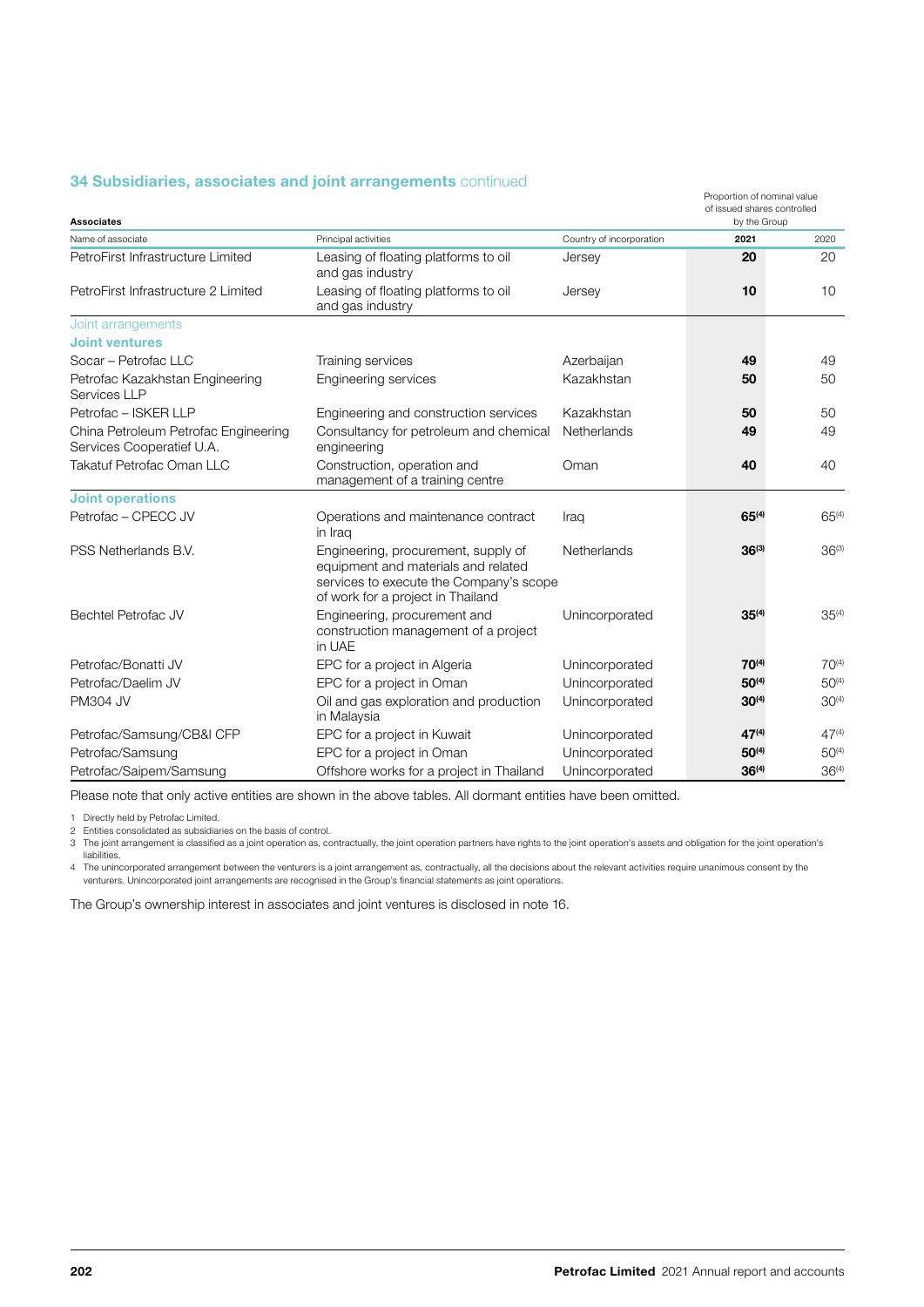# Appendices

# Appendix A

The Group references Alternative Performance Measures (APMs) when evaluating the Group's reported financial performance, financial position and cash flows that are not defined or specified under International Financial Reporting Standards (IFRS). The Group considers that these APMs, which are not a substitute for or superior to IFRS measures, provide stakeholders with additional useful information by adjusting for certain reported items which impact upon IFRS measures or, by defining new measures, aid the understanding of the Group's financial performance, financial position and cash flows. These are aligned to measures which are used internally to assess business performance in the Group's processes when determining compensation.

| <b>APM</b>                                                                                                                       | Description                                     | Closest equivalent IFRS measure                                                       | Adiustments to reconcile to<br>primary statements                                                                                                                                                                                                                            | Rationale for adjustments                                                                                                                                                                              |
|----------------------------------------------------------------------------------------------------------------------------------|-------------------------------------------------|---------------------------------------------------------------------------------------|------------------------------------------------------------------------------------------------------------------------------------------------------------------------------------------------------------------------------------------------------------------------------|--------------------------------------------------------------------------------------------------------------------------------------------------------------------------------------------------------|
| Group's business<br>performance net profit<br>attributable to Petrofac<br>Limited shareholders<br>(note A1)                      | Measures net profitability                      | Group's net profit/(loss)                                                             | Petrofac presents<br>business performance<br>APM in the consolidated<br>income statement as a<br>means of measuring                                                                                                                                                          | The intention of this<br>measure is to provide<br>users of the consolidated<br>financial statements with<br>a clear and consistent                                                                     |
| Business performance<br>basic and diluted<br>earnings per share<br>attributable to Petrofac<br>Limited shareholders<br>(note A2) | Measures net profitability                      | Basic and diluted<br>earnings per share                                               | underlying business<br>performance.<br>The business<br>performance net profit<br>measure excludes<br>Separately Disclosed<br>Items (SDI) (note 2.8).<br>Business performance<br>diluted earnings per share<br>is calculated only when<br>the reported result is a<br>profit. | presentation of underlying<br>business performance<br>and it excludes the<br>impact of certain items to<br>aid comparability                                                                           |
| Business performance<br>earnings before interest,<br>tax, depreciation and<br>amortisation (EBITDA)<br>(note A3)                 | Measures operating<br>profitability             | Operating profit/(loss)                                                               | Excludes SDI (note 2.8),<br>depreciation and<br>amortisation and includes users of the consolidated<br>share of net profits from<br>associates and joint<br>ventures                                                                                                         | The intention of this<br>measure is to provide<br>financial statements with<br>a clear and consistent<br>presentation of underlying<br>operating performance                                           |
| Business performance<br>earnings before interest<br>and tax (EBIT) (note A4)                                                     | Measures operating<br>profitability             | Operating profit/(loss)                                                               | Excludes SDI (note 2.8)<br>and includes share of net<br>profits from associates<br>and joint ventures                                                                                                                                                                        | The intention of this<br>measure is to provide<br>users of the consolidated<br>financial statements with<br>a clear and consistent<br>presentation of underlying<br>operating performance              |
| Business performance<br>effective tax rate (ETR)<br>(note A5)                                                                    | Measures tax charge                             | Income tax expense                                                                    | Excludes income tax<br>credit related to SDI                                                                                                                                                                                                                                 | The intention of this<br>measure is to provide<br>users of the consolidated<br>financial statements with<br>a clear and consistent<br>presentation of underlying<br>business performance<br><b>ETR</b> |
| Capital expenditure<br>(note A6)                                                                                                 | Measures net cash cost<br>of capital investment | Net cash flows generated Excludes dividends<br>from/(used in) investing<br>activities | received from associates<br>and joint ventures, net<br>loans repaid by/(paid to)<br>associates and joint<br>ventures, proceeds from<br>disposal of property, plant<br>and equipment, proceeds<br>from disposal of<br>subsidiaries and interest<br>received                   | Excludes items not<br>considered relevant to<br>capital investment                                                                                                                                     |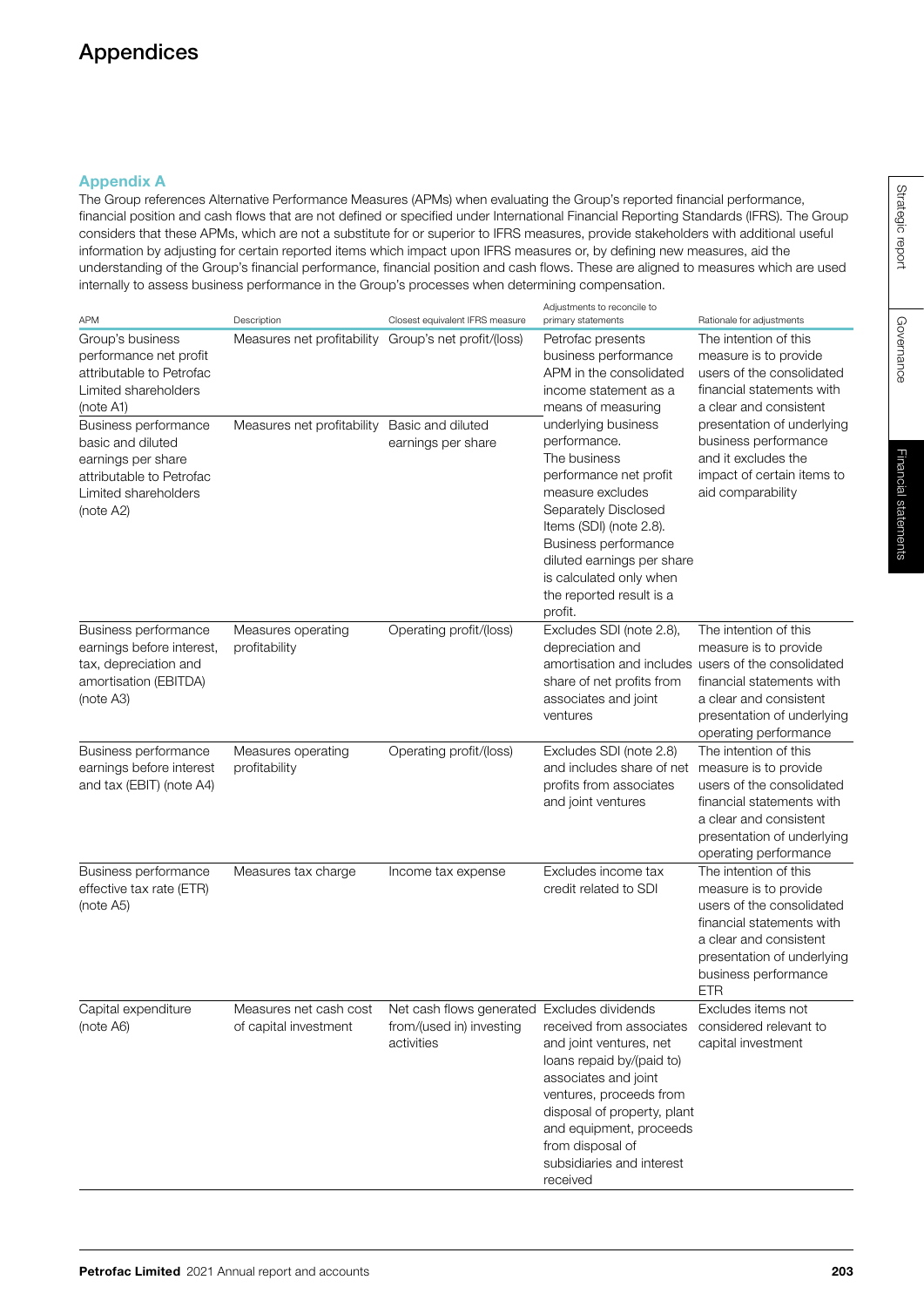# Appendices continued

| <b>APM</b>                                          | Description                                                                                                         | Closest equivalent IFRS measure                                                                                                                                                                                                                                                   | Adjustments to reconcile to<br>primary statements | Rationale for adjustments |
|-----------------------------------------------------|---------------------------------------------------------------------------------------------------------------------|-----------------------------------------------------------------------------------------------------------------------------------------------------------------------------------------------------------------------------------------------------------------------------------|---------------------------------------------------|---------------------------|
| Free cash flow (note A7)                            | Measures net cash<br>generated after operating<br>and investing activities to<br>finance returns to<br>shareholders | Net cash flows generated n/a<br>from/(used in) operating<br>activities plus net cash<br>flows (used in)/generated<br>from investing activities<br>less interest paid and the<br>repayment of finance<br>lease principal plus<br>amounts received from<br>non-controlling interest |                                                   | n/a                       |
| Working capital, balance<br>sheet measure (note A8) | Measures the investment<br>in working capital                                                                       | No direct equivalent.<br>Calculated as inventories<br>plus trade and other<br>receivables plus contract<br>assets less trade and<br>other payables less<br>contract liabilities less<br>accrued contract<br>expenses                                                              | n/a                                               | n/a                       |
| Return on capital<br>employed (ROCE) (note<br>A9)   | Measures the efficiency<br>of generating operating<br>profits from capital<br>employed                              | No direct equivalent.<br>Calculated as business<br>performance earnings<br>before interest, tax and<br>amortisation (EBITA)<br>divided by capital<br>employed (average total<br>assets less average<br>current liabilities after<br>adjusting for certain<br>leases)              | n/a                                               | n/a                       |
| Cash conversion (note<br>A10)                       | Measures the conversion<br>of EBITDA into cash                                                                      | No direct equivalent.<br>Calculated as cash<br>generated from<br>operations divided by<br>business performance<br><b>EBITDA</b>                                                                                                                                                   | n/a                                               | n/a                       |
| Net lease liabilities (note<br>A11)                 | Measures net lease<br>liabilities                                                                                   | No direct equivalent.<br>Calculated as gross lease<br>liabilities less 70% of<br>leases in respect of<br>right-of-use assets<br>relating to Block PM304<br>in Malaysia                                                                                                            | n/a                                               | n/a                       |
| Net debt/net cash (note<br>A12)                     | Measures indebtedness                                                                                               | No direct equivalent.<br>Calculated as interest-<br>bearing loans and<br>borrowings less cash and<br>short-term deposits                                                                                                                                                          | n/a                                               | n/a                       |
| New order intake (note<br>A13)                      | Provides visibility of future No direct equivalent.<br>revenue                                                      | Calculated as net awards<br>and net variation orders                                                                                                                                                                                                                              | n/a                                               | n/a                       |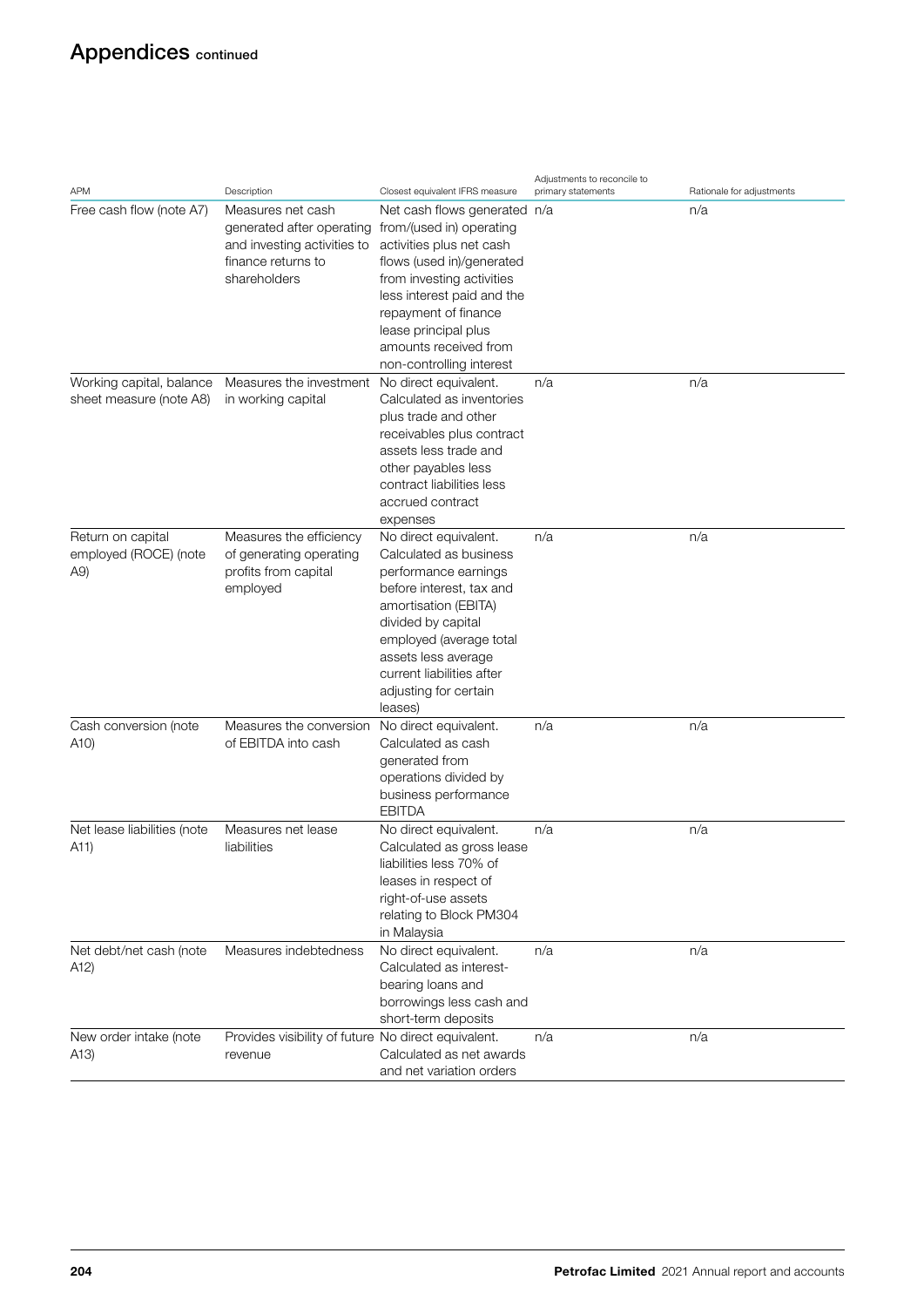# A1. Business performance net profit attributable to Petrofac Limited shareholders

|                                                                                                                                                                                                                                | 2021  | 2020<br>(restated) <sup>(1)</sup> |
|--------------------------------------------------------------------------------------------------------------------------------------------------------------------------------------------------------------------------------|-------|-----------------------------------|
|                                                                                                                                                                                                                                | US\$m | US\$m                             |
| Reported net loss (A)                                                                                                                                                                                                          | (192) | (201)                             |
| Adjustments – separately disclosed items (note 6):                                                                                                                                                                             |       |                                   |
| UK Serious Fraud Office proceedings                                                                                                                                                                                            | 106   |                                   |
| Impairment of assets                                                                                                                                                                                                           | 17    | 146                               |
| Fair value re-measurements                                                                                                                                                                                                     | 8     | 57                                |
| Group reorganisation and redundancy costs                                                                                                                                                                                      |       | 13                                |
| Cloud ERP implementation costs                                                                                                                                                                                                 | 12    | 14                                |
| Other separately disclosed items                                                                                                                                                                                               | 14    | 13                                |
| Operating profit separately disclosed items (B)                                                                                                                                                                                | 159   | 243                               |
| Refinancing related costs - finance expense separately disclosed items (C)                                                                                                                                                     | 28    |                                   |
| Foreign exchange translation gains on deferred tax balances                                                                                                                                                                    |       | (1)                               |
| Deferred tax impairment                                                                                                                                                                                                        | 43    |                                   |
| Tax credit on separately disclosed items (D)                                                                                                                                                                                   | 43    | (1)                               |
| Post-tax separately disclosed items ( $E = B + C + D$ )                                                                                                                                                                        | 230   | 242                               |
| Group's business performance net profit $(A + E)$                                                                                                                                                                              | 38    | 41                                |
| (Gain)/loss attributable to non-controlling interest                                                                                                                                                                           | (3)   | 9                                 |
| <b>Business performance net profit attributable to Petrofac Limited shareholders</b>                                                                                                                                           | 35    | 50                                |
| and the contract of the contract of the contract of the contract of the contract of the contract of the contract of the contract of the contract of the contract of the contract of the contract of the contract of the contra |       |                                   |

(1) The prior year numbers are restated in relation to the adoption of the IFRIC decision on cloud configuration and customisation costs in April 2021; see note 2.9.

# A2. Business performance basic earnings per share attributable to Petrofac Limited shareholders

|                                                                                                        | 2021<br>US\$m                    | 2020<br>(restated) <sup>(1)</sup><br>US\$m   |
|--------------------------------------------------------------------------------------------------------|----------------------------------|----------------------------------------------|
| Reported net profit attributable to Petrofac Limited shareholders (E)                                  | (195)                            | (192)                                        |
| Add: post-tax separately disclosed items (appendix A, note A1)                                         | 230                              | 242                                          |
| Business performance net profit attributable to Petrofac Limited shareholders (E1)                     | 35                               | 50                                           |
|                                                                                                        | 2021<br><b>Shares</b><br>million | 2020<br>Shares<br>million                    |
| Weighted average number of ordinary shares for basic earnings per share <sup>(2)</sup> (F) (note 9)    | 362                              | 337                                          |
| Weighted average number of ordinary shares for diluted earnings per share <sup>(3)</sup> (F1) (note 9) | 362                              | 337                                          |
|                                                                                                        | 2021<br><b>US cents</b>          | 2020<br>(restated) <sup>(1</sup><br>US cents |
| <b>Basic earnings per share</b>                                                                        |                                  |                                              |
| Business performance (E1/F x 100)                                                                      | 9.7                              | 14.8                                         |
| Reported (E/F x 100)                                                                                   | (53.8)                           | (57.0)                                       |
| <b>Diluted earnings per share</b>                                                                      |                                  |                                              |
| Business performance (E1/F1 x 100)                                                                     | 9.7                              | 14.8                                         |
| Reported (E/F1 x 100)                                                                                  | (53.8)                           | (57.0)                                       |

(1) The prior year numbers are restated in relation to the adoption of the IFRIC decision on cloud configuration and customisation costs in April 2021; see note 2.9.<br>(2) The weighted number of ordinary shares in issue duri

reported diluted earnings per ordinary share calculation, as their inclusion would decrease any loss per ordinary share.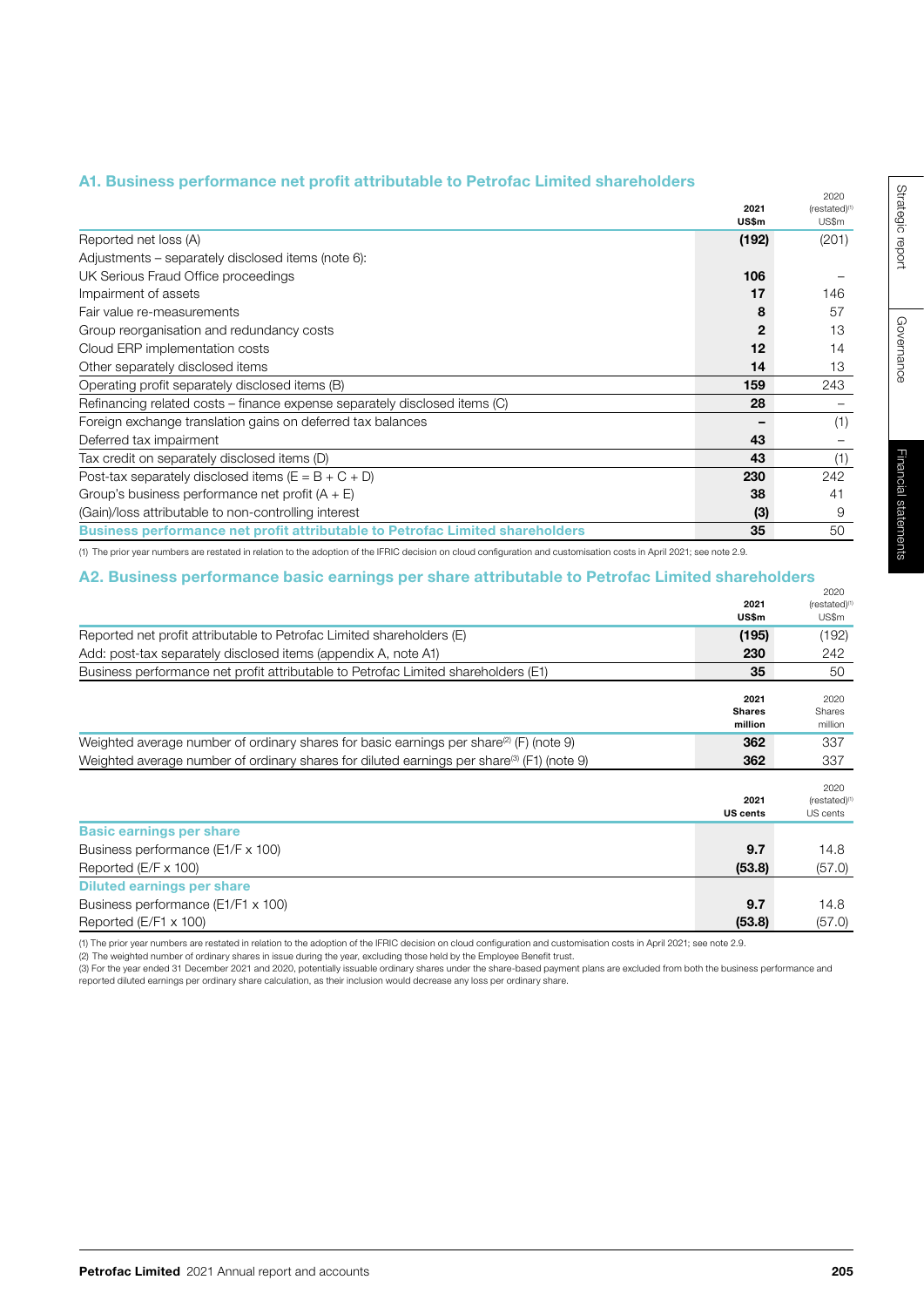# A3. Business performance EBITDA

|                                                                                       |                      | 2020                      |
|---------------------------------------------------------------------------------------|----------------------|---------------------------|
|                                                                                       | 2021<br><b>US\$m</b> | $(rested)^{(1)}$<br>US\$m |
| Reported operating (loss)/profit                                                      | (130)                | (160)                     |
| Adjustments:                                                                          |                      |                           |
| Operating profit separately disclosed items (appendix A, note A1)                     | 159                  | 243                       |
| Share of net profits from associates and joint ventures (note 16)                     |                      | <sub>5</sub>              |
| Depreciation (note 12)                                                                | 62                   | 82                        |
| Amortisation, business performance impairment and write-off (note 5a, note 5b and 5q) | 6                    | -41                       |
| <b>Business performance EBITDA</b>                                                    | 104                  | 211                       |

(1) The prior year numbers are restated in relation to the adoption of the IFRIC decision on cloud configuration and customisation costs in April 2021; see note 2.9.

# A4. Business performance EBIT

|                                                                   |               | 2020                               |
|-------------------------------------------------------------------|---------------|------------------------------------|
|                                                                   | 2021<br>US\$m | (restated) <sup>(1)</sup><br>US\$m |
|                                                                   |               |                                    |
| Reported operating (loss)/profit                                  | (130)         | (160)                              |
| Adjustments:                                                      |               |                                    |
| Operating profit separately disclosed items (appendix A, note A1) | 159           | 243                                |
| Share of net profits from associates and joint ventures (note 16) |               |                                    |
| <b>Business performance EBIT</b>                                  | 36            | 88                                 |

# A5. Business performance ETR

|                                                                              | 2021<br>US\$m | 2020<br>(restated) <sup>(1)</sup><br>US\$m |
|------------------------------------------------------------------------------|---------------|--------------------------------------------|
| Reported income tax expense                                                  | 3             | 18                                         |
| Add: Tax (charge)/credit on separately disclosed items (appendix A, note A1) | (43)          |                                            |
| Business performance income tax (credit)/expense (G)                         | (40)          | 19                                         |
| Group's business performance net profit (appendix A, note A1)                | 38            | 41                                         |
| Group's business performance net (loss)/profit before tax (H)                | (2)           | 60                                         |
| <b>Business performance ETR (G/H x 100)</b>                                  | $>100\%$      | 31.7%                                      |

(1) The prior year numbers are restated in relation to the adoption of the IFRIC decision on cloud configuration and customisation costs in April 2021; see note 2.9.

# A6. Capital expenditure

|                                                                                                | 20Z I<br><b>US\$m</b> | ZUZU<br>US\$m |
|------------------------------------------------------------------------------------------------|-----------------------|---------------|
| Net cash flows used in investing activities                                                    | 30                    |               |
| <b>Adjustments:</b>                                                                            |                       |               |
| Contingent consideration paid                                                                  |                       | (3)           |
| Dividends received from associates and joint ventures                                          | 8                     | 9             |
| Loans paid to associates and joint ventures                                                    |                       | (2)           |
| Disposal costs paid                                                                            |                       | (3)           |
| Net proceeds from disposal of subsidiaries, including receipt against contingent consideration | 9                     | 31            |
| Proceeds from disposal of property, plant and equipment                                        | 5                     |               |
| Interest received                                                                              |                       | З             |
| <b>Capital expenditure</b>                                                                     | 53                    | 43            |

# A7. Free cash flow

|                                                        | 2021<br>US\$m | 2020<br>(restated) <sup>(1),(2</sup><br>US\$m |
|--------------------------------------------------------|---------------|-----------------------------------------------|
| Net cash flows used in operating activities            | (161)         | (30)                                          |
| Net cash flows used in investing activities            | (30)          | (7)                                           |
| Interest paid                                          | (27)          | (36)                                          |
| Separately disclosed items – refinancing related costs | (23)          |                                               |
| Repayment of lease liabilities                         | (40)          | (50)                                          |
| <b>Free cash flow</b>                                  | (281)         | (123)                                         |

(1) The prior year numbers are restated in relation to the adoption of the IFRIC decision on cloud configuration and customisation costs in April 2021; see note 2.9.

(2) The definition of free cash flow has been amended to include the repayment of lease liabilities.

 $2021$ 

 $2020$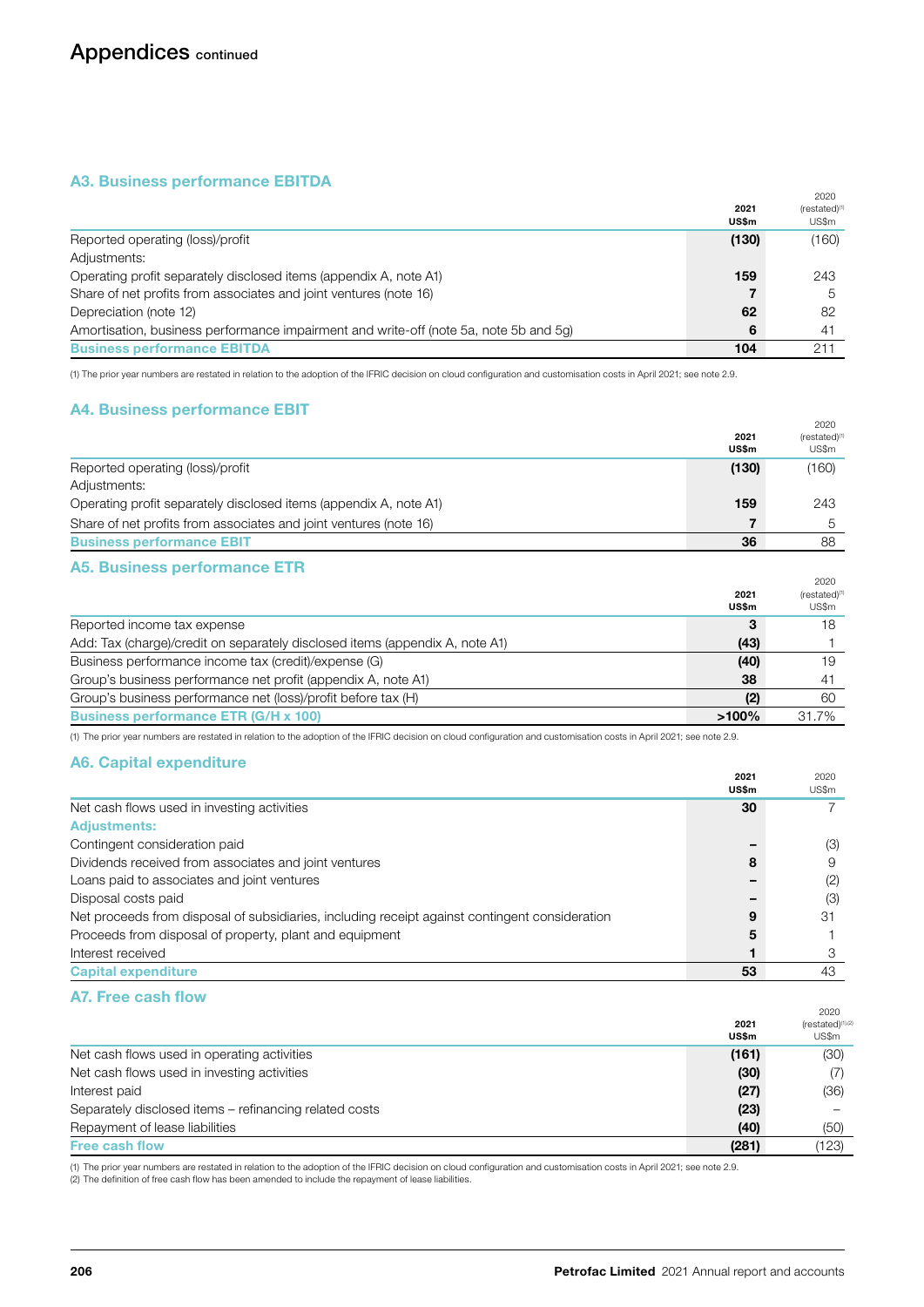# A8. Working capital

|                                       | 2021<br>US\$m | 2020<br>US\$m |
|---------------------------------------|---------------|---------------|
| Inventories (note 18)                 | 23            | 8             |
| Trade and other receivables (note 19) | 668           | 877           |
| Contract assets (note 20)             | 1.580         | 1,652         |
| <b>Current Assets (I)</b>             | 2,271         | 2,537         |
| Trade and other payables (note 28)    | 1,090         | 887           |
| Contract liabilities (note 20)        | 58            | 120           |
| Accrued contract expenses             | 780           | 1,134         |
| <b>Current Liabilities (J)</b>        | 1,928         | 2,141         |
| Working capital $(I - J)$             | 343           | 396           |

# A9. Return on capital employed

|                                                                                                      | 2021  | 2020<br>$(rested)^{(1)}$ |
|------------------------------------------------------------------------------------------------------|-------|--------------------------|
|                                                                                                      | US\$m | US\$m                    |
| Reported operating loss                                                                              | (130) | (160)                    |
| <b>Adjustments:</b>                                                                                  |       |                          |
| Operating profit separately disclosed items (appendix A, note A1)                                    | 159   | 243                      |
| Share of profits from associates and joint ventures (note 16)                                        | 7     | 5                        |
| Amortisation (note 5a and 5b)                                                                        | 6     | 5                        |
| Business performance EBITA (K)                                                                       | 42    | 93                       |
| Total assets opening balance                                                                         | 4,171 | 5,960                    |
| Less: 70% on leases in respect of right-of-use assets relating to Block PM304 in Malaysia            | (177) | (259)                    |
| Adjusted total assets opening balance (L)                                                            | 3,994 | 5.701                    |
| Total assets closing balance                                                                         | 3,837 | 4,171                    |
| Less: 70% on leases in respect of right-of-use assets relating to Block PM304 in Malaysia (note A11) | (127) | (177)                    |
| Adjusted total assets closing balance (M)                                                            | 3,710 | 3,994                    |
| Average total assets $(N = (L + M)/2)$                                                               | 3,852 | 4,848                    |
| Current liabilities opening balance                                                                  | 3,336 | 3,922                    |
| Less: 70% on leases in respect of right-of-use assets relating to Block PM304 in Malaysia (note A11) | (97)  | (89)                     |
| Adjusted current liabilities opening balance (O)                                                     | 3,239 | 3,833                    |
| Current liabilities closing balance                                                                  | 2,221 | 3,336                    |
| Less: 70% on leases in respect of right-of-use assets relating to Block PM304 in Malaysia (note A11) | (34)  | (97)                     |
| Adjusted current liabilities closing balance (P)                                                     | 2,187 | 3,239                    |
| Average current liabilities ( $Q = (O + P)/2$ )                                                      | 2,713 | 3,536                    |
| Capital employed $(R = N - Q)$                                                                       | 1,139 | 1,312                    |
| Return on capital employed (K/R x 100)                                                               | 3.7%  | 7.1%                     |
|                                                                                                      |       |                          |

(1) The prior year numbers are restated in relation to the adoption of the IFRIC decision on cloud configuration and customisation costs in April 2021; see note 2.9.

# A10. Cash conversion

|                                              | 2021<br>US\$m | 2020<br>$(rested)^{(1)}$<br>US\$m |
|----------------------------------------------|---------------|-----------------------------------|
| Cash (used in)/generated from operations (S) | (91)          |                                   |
| Business performance EBITDA (T)              | 104           | 213                               |
| Cash conversion (S/T x 100)                  | $< 0.0\%$     | 36.2%                             |

(1) The prior year numbers are restated in relation to the adoption of the IFRIC decision on cloud configuration and customisation costs in April 2021; see note 2.9.

2020